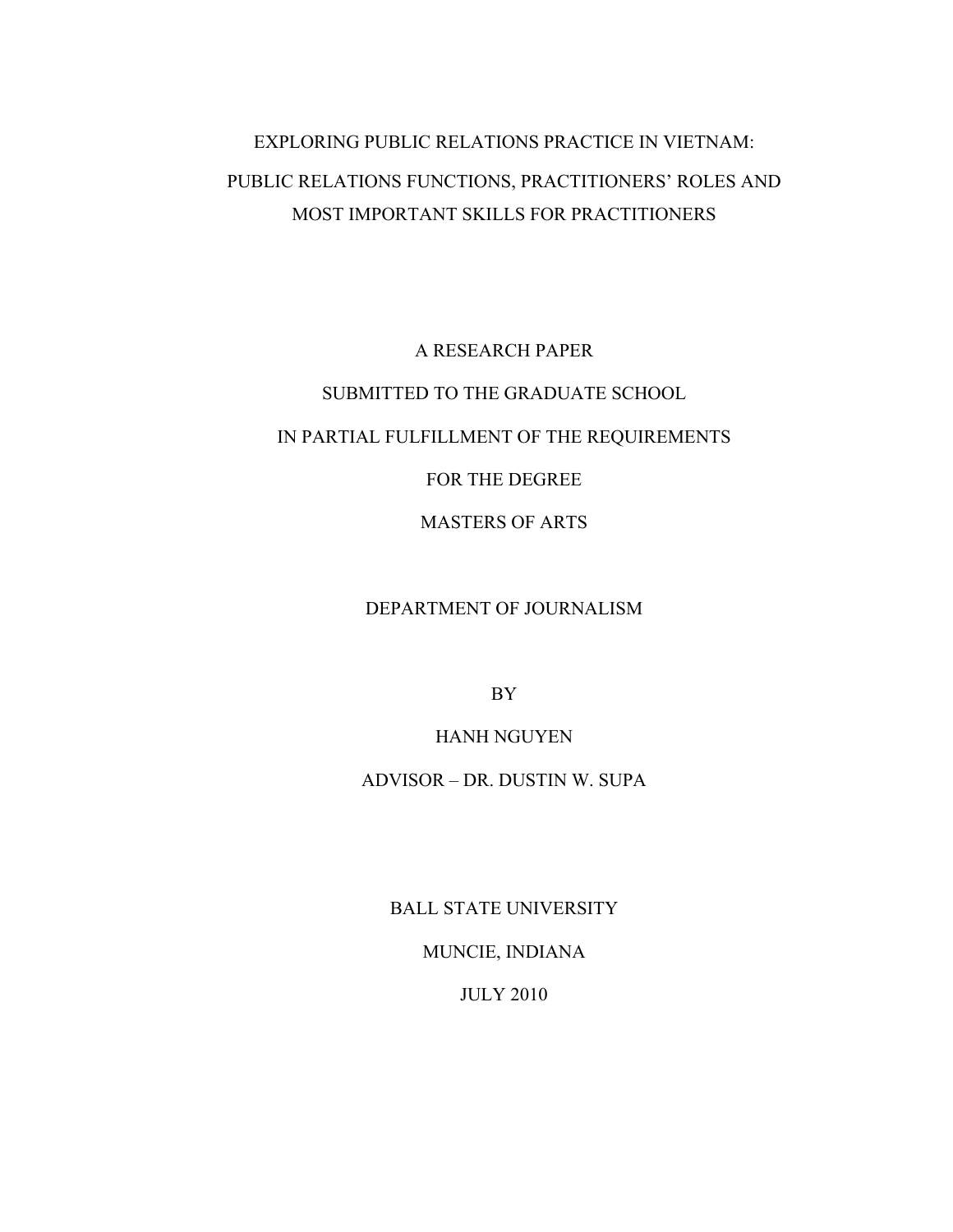## **TABLE OF CONTENTS**

# Page

# Chapter

| 1.               |  |
|------------------|--|
| 2.               |  |
|                  |  |
|                  |  |
|                  |  |
| 3.               |  |
|                  |  |
|                  |  |
|                  |  |
|                  |  |
|                  |  |
| $\overline{4}$ . |  |
|                  |  |
|                  |  |
| 5.               |  |
|                  |  |
|                  |  |
|                  |  |
|                  |  |
|                  |  |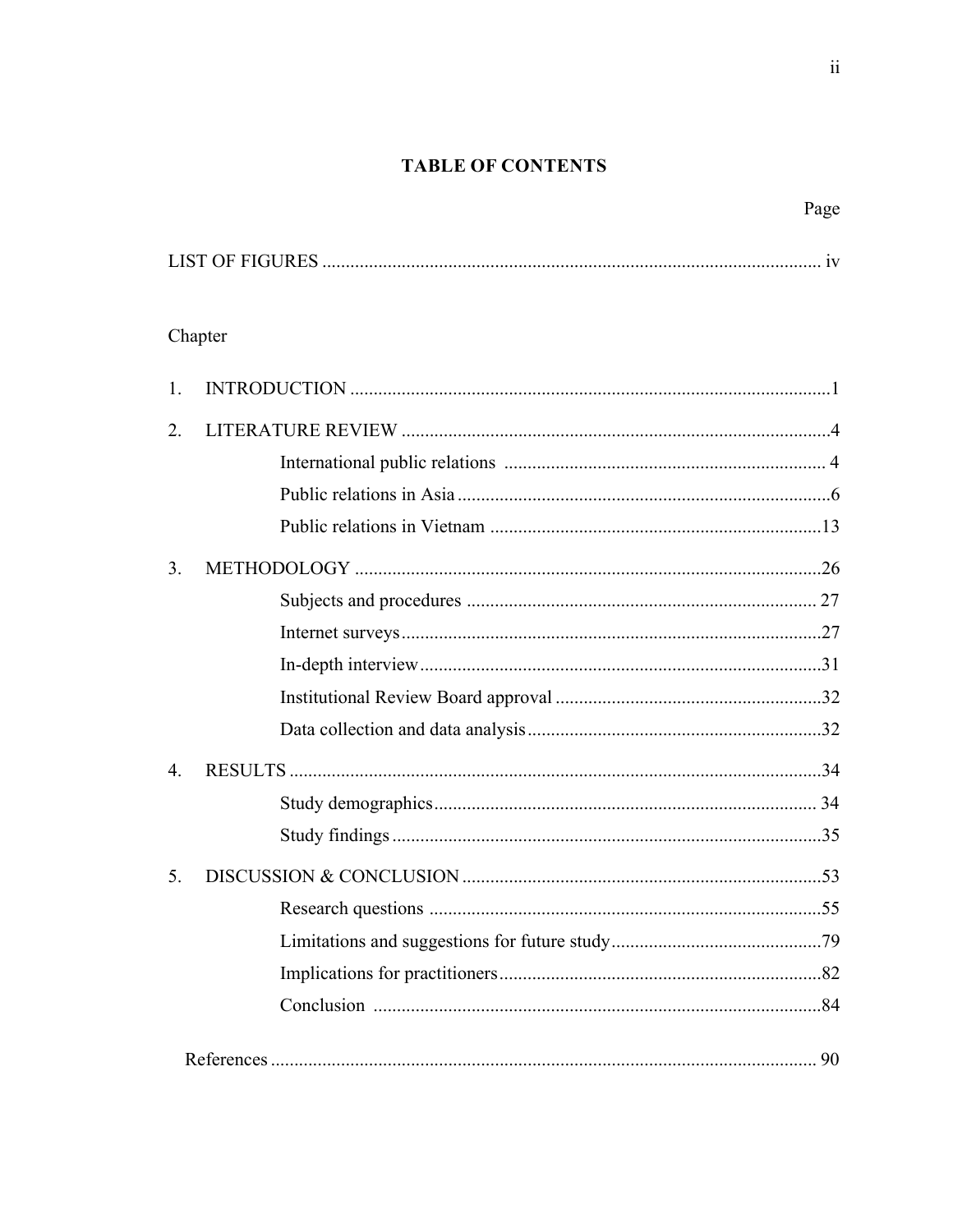| Appendix A: Cover letter to interview participants (English & Vietnamese)99 |  |
|-----------------------------------------------------------------------------|--|
| Appendix B: In-depth interview question sheet (English & Vietnamese)103     |  |
| Appendix C: Cover letter to survey participants (English & Vietnamese) 107  |  |
|                                                                             |  |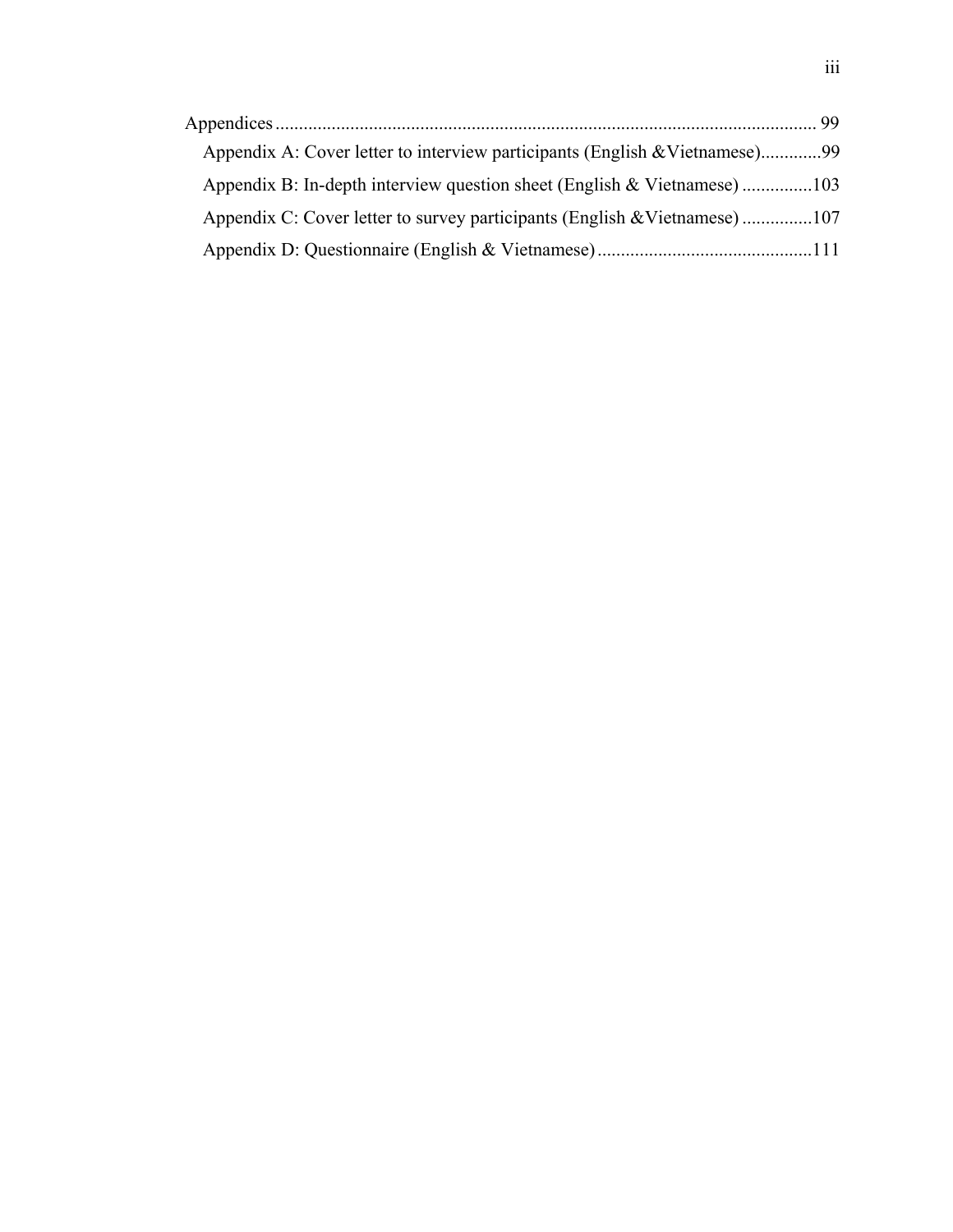## **LIST OF FIGURES**

| Fig. 4.1: Gender of respondents, breakdown of respondents by area, and managerial |  |
|-----------------------------------------------------------------------------------|--|
|                                                                                   |  |
| Fig. 4.2: Perception of practitioners on the importance of public relations       |  |
|                                                                                   |  |
|                                                                                   |  |
|                                                                                   |  |
|                                                                                   |  |
|                                                                                   |  |
|                                                                                   |  |
|                                                                                   |  |
|                                                                                   |  |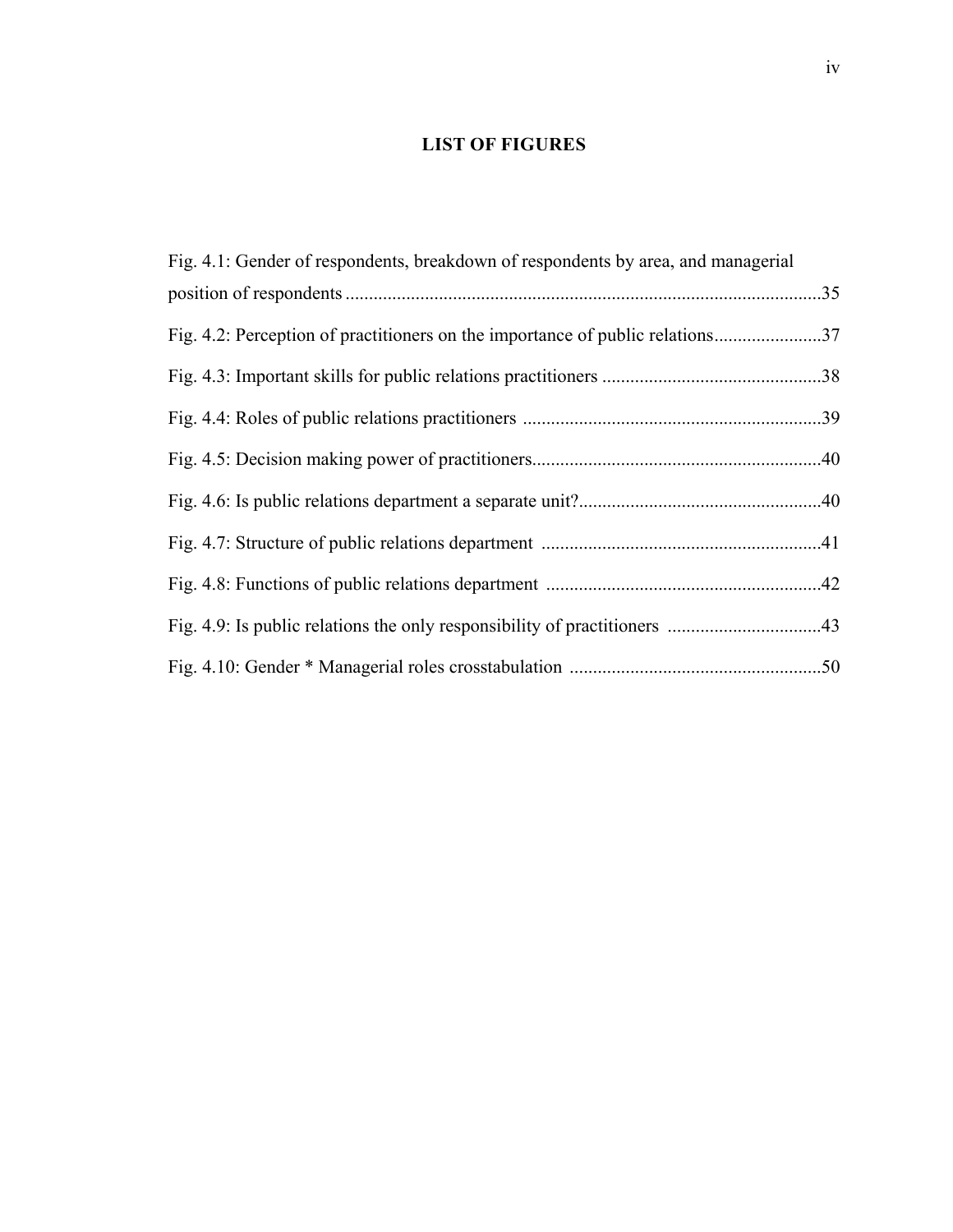# **CHAPTER 1**

## **INTRODUCTION**

The trends of globalization play an important role in the field of public relations. In order to gain a better understanding of public relations theory and practice abroad, many scholars have conducted studies in many parts of the world**.** Some regions, such as Asia and Europe, are well researched by scholars (Wu & Baah-Boakye, 2007).

Pertaining to Europe, recent studies have focused on public relations practice in Austria, Norway, Germany, Greece, Hungary, and Slovenia (Vasquez & Taylor, 1999). Regarding Asia, there are numerous articles and book chapters that explore public relations practice in China, Taiwan, India, Japan, South Korea, Malaysia, Singapore, the Philippines and Thailand (Wu, Taylor, & Chen, 2001). Yet, very little has been written about public relations practice in Vietnam.

In fact, only two authors have written specifically about public relations in Vietnam so far. Bruce C. McKinney, a faculty member in the Department of Communication Studies at the University of North Carolina Wilmington, published two articles and one study about public relations practice in Vietnam in Public Relations Quarterly in 2000, 2006, and 2008. Besides McKinney, Hang Dinh, a Vietnamese author, wrote her books entitled *Public Relations– Theories and Practice* and *Public Relations –*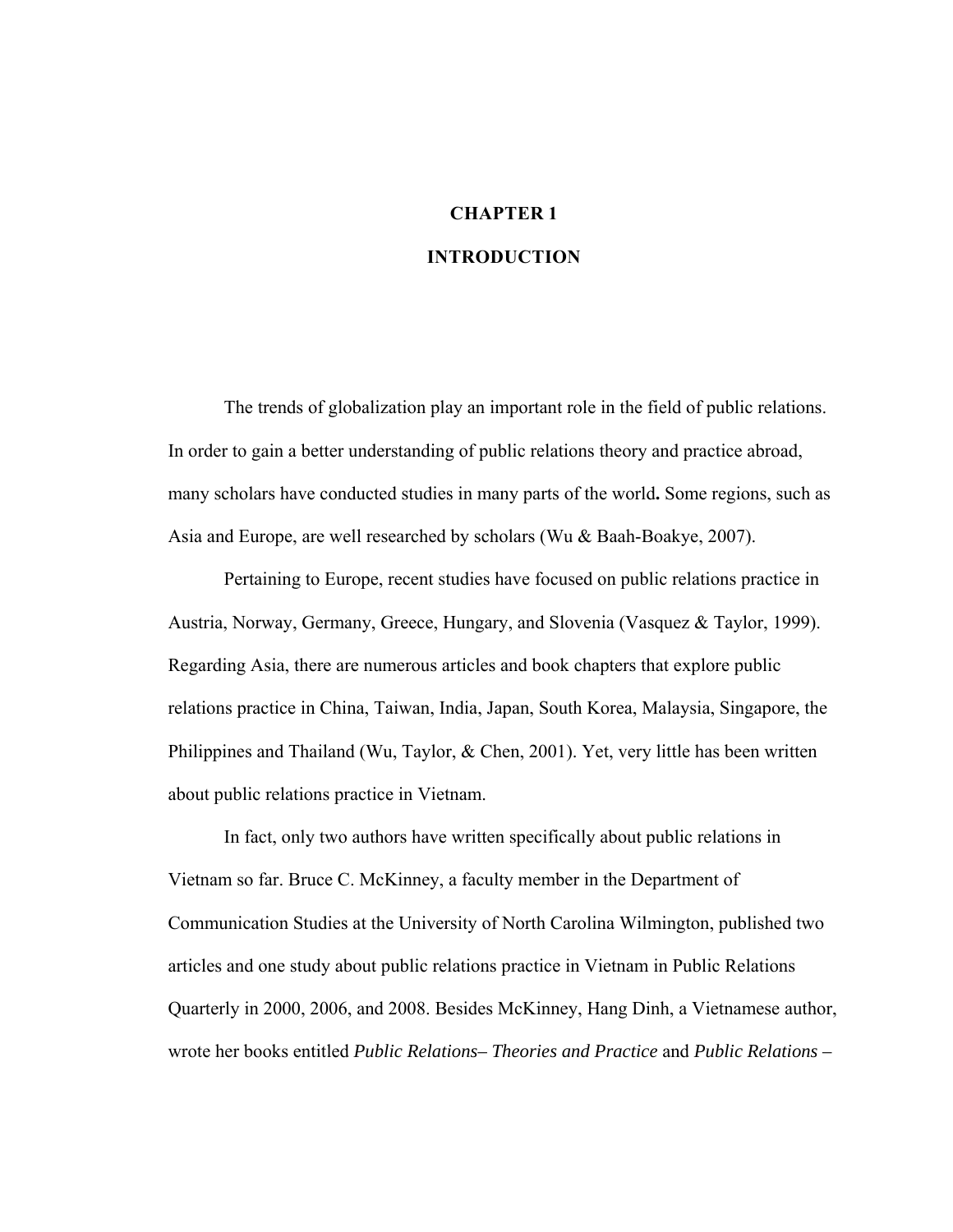*Basic Knowledge and Ethics* in Vietnamese. In the books, she discussed public relations practice in Vietnam. Yet, what she discussed was based on what she saw and her experiences, rather than results drawn from scientific study.

Over the last several decades, Vietnam has experienced numerous changes. Although many westerners view Vietnam through the lens of war, in reality Vietnam is developing with rapid economic growth and stable politics. In terms of economic development, Vietnam has been the fastest growing economy over the past five years in Southeast Asia and the second fastest in Asia, after China. Exports now comprise up to 66% of the economy (Chandler & Prasso, 2006). Vietnam is the world's second-largest exporter of rice and the world's largest exporter of spices (Bureau of East Asian and Pacific Affairs [BEAPA], 2010). Concerning international relations, Vietnam has established diplomatic relations with nearly 170 countries, including all world major powers and received Most Favored Nation status with 72 countries and territories (Embassy of Vietnam, n.d.).

Because of the emergence of Vietnam, especially its extensive trading relationships with many countries in the world, it is important to conduct a study about public relations practice in Vietnam. It is useful not only for the international public relations scholarship, but also for public relations practitioners who are doing, or plan to do business in Vietnam. Moreover, one cannot fully understand public relations practice in Vietnam by examining public relations of countries in the same region. For example, public relations in China or any country in Asia cannot be the same as public relations in Vietnam. Different political systems, cultures, and media environments make public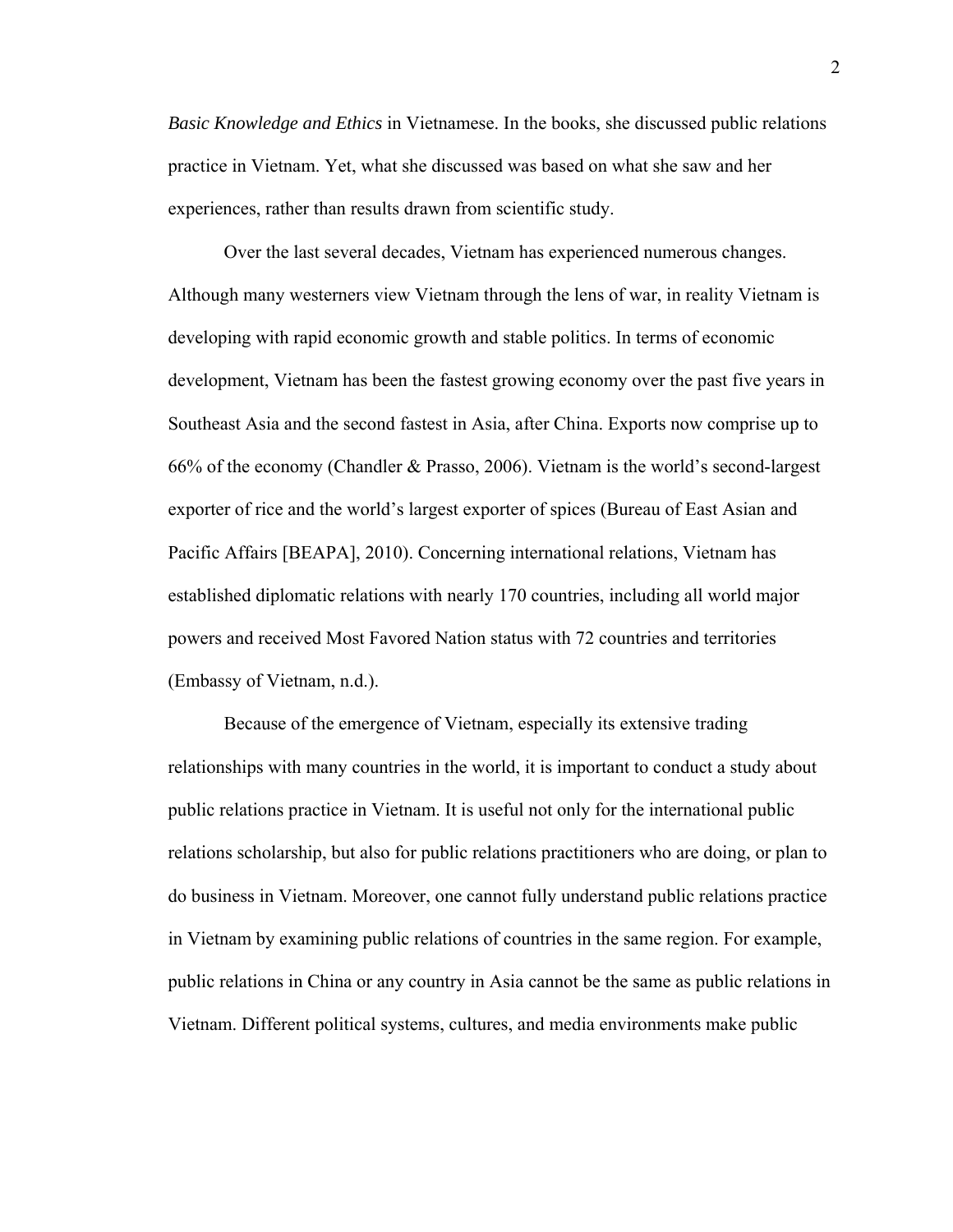relations practice vary from country to country (Sriramesh & Vercic, 2003). For this reason, it is meaningful to conduct this study about public relations practices in Vietnam.

Specifically, this study uses Internet survey and in-depth interview with the aim to explore the role of public relations in Vietnam, functions of public relations departments, practitioners' roles and the most important skills for Vietnamese public relations practitioners.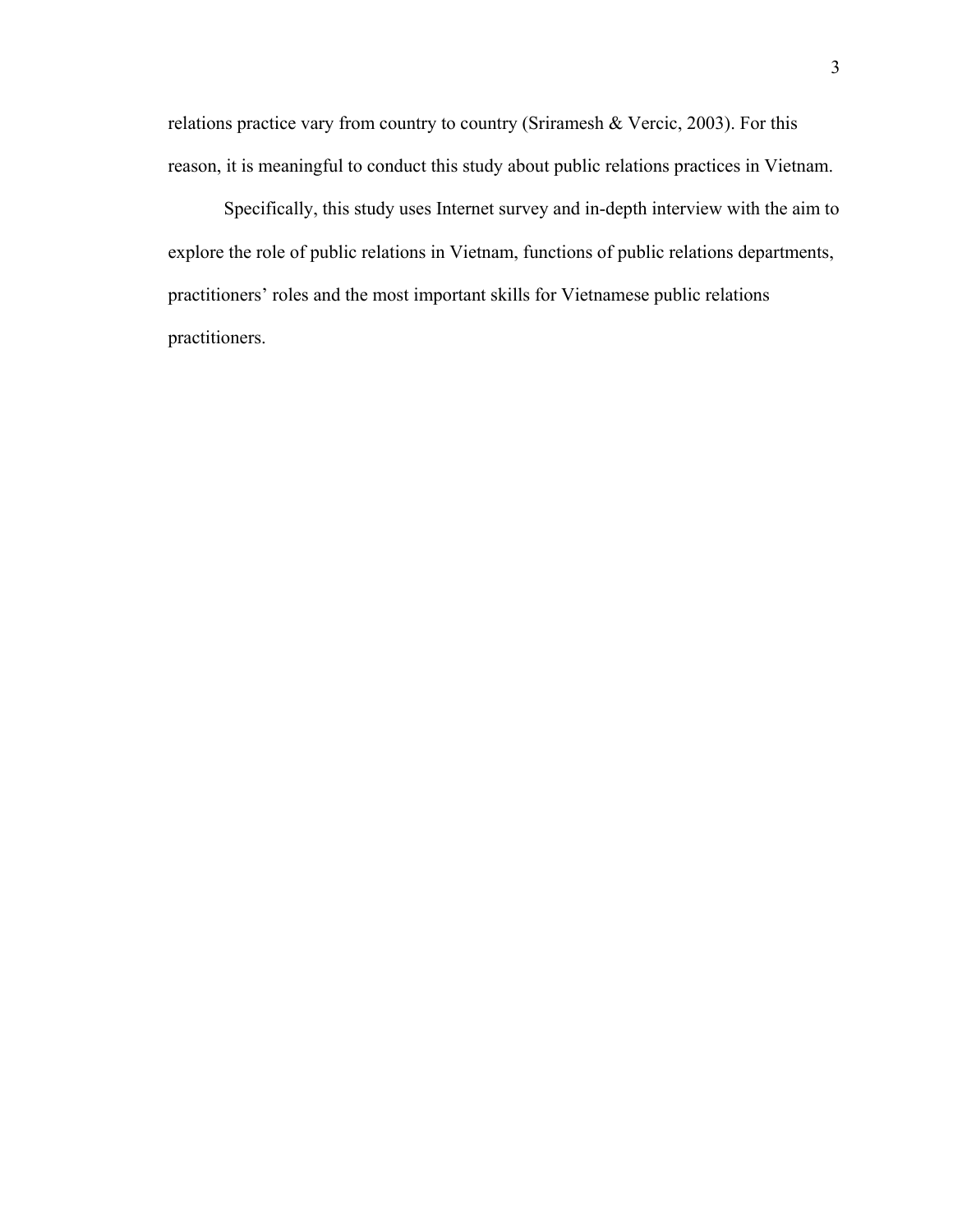#### **CHAPTER 2**

### **LITERATURE REVIEW**

Over the years, international public relations has attracted much attention. Public relations in many countries in the world has been examined and the results showed that public relations practice vary from culture to culture. Compared to other countries, public relations in Vietnam has not received much attention from scholars.

#### **International public relations**

The world is growing smaller in many ways. Geographic boundaries are no longer a barrier for businessmen to practice. Similarly, in terms of public relations, globalization raises the concept of international public relations and it is quickly attracting the attention of scholars and practitioners. As a result, the International Public Relations Association (IPRA) was formally constituted in 1955 with the purpose to provide both intellectual leadership in the practice of international public relations and make available to its members the services that will help them meet their professional responsibilities and succeed in their careers (International Public Relations Association [IPRA], n.d.). Since 1990, Public Relations Journal, Communication World, Public Relations Review, and other publications have published many articles about public relations in many countries in the world (Wakefield, 1996). The International Association of Business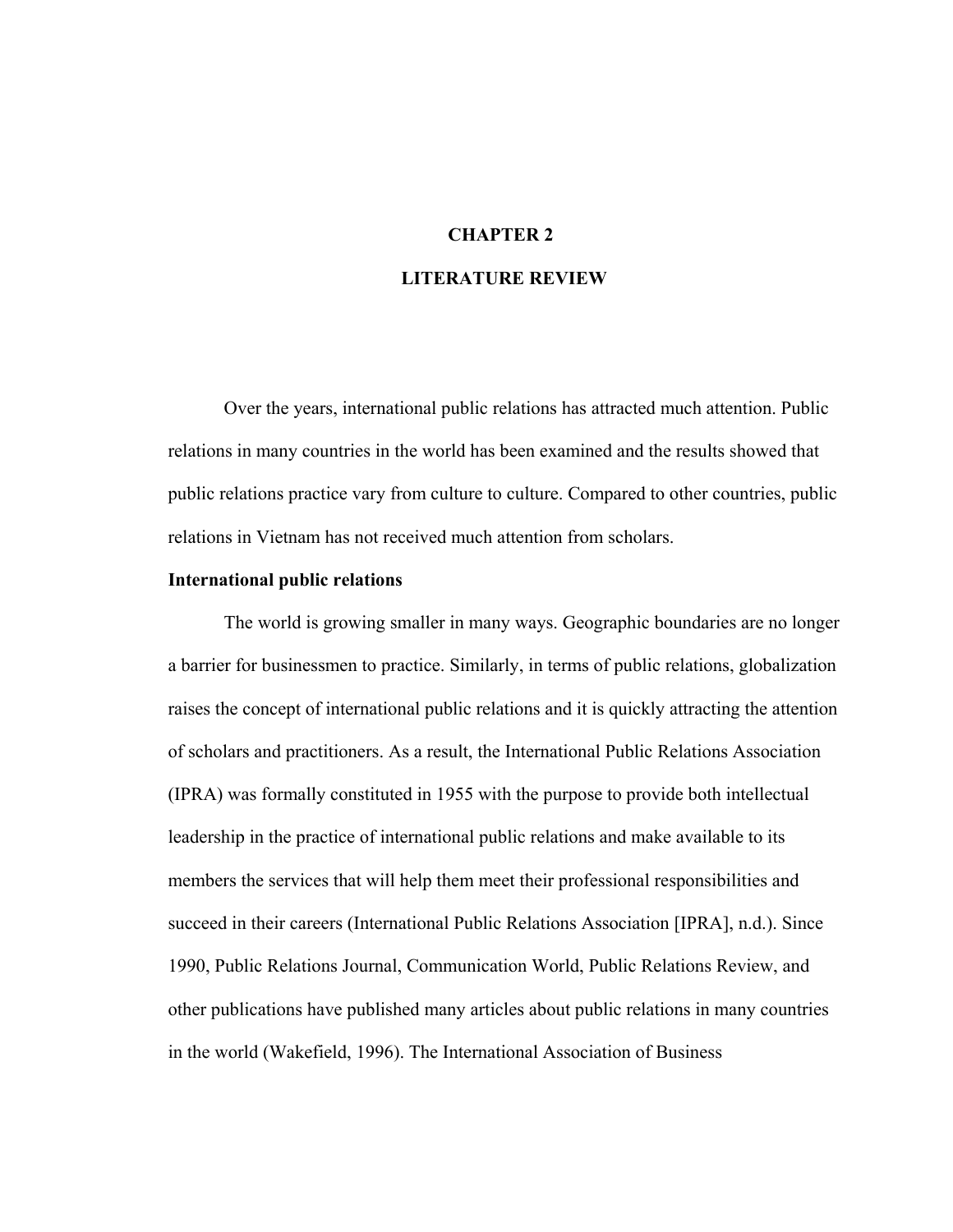Communicators and the Public Relations Society of America (PRSA) also emphasized "global public relations" in its national conference and established a section for members specializing in international practice (Wakefield, 1996).

Farinelli (1990) stated that "public relations has fewer people with international knowledge and experience than in any of the other business sectors such as, advertising, financial services, and management consulting. We all service the same clients – but public relations has the worst record of all in keeping pace with international changes" (p. 42). Wakefield (1996) explained that, to date, most articles on international public relations focused on how to conduct cross-cultural media relations, how to deal with a crisis in one of its host countries, and how to avoid cultural blunders. These studies would help public relations practitioners gain some knowledge about public relations practice in the country that they are working, thereby helping avoid some mistakes.

A few scholars have tried to define international public relations practice. Wilcox, Ault, and Agee (1992) defined it as "the planned and organized effort of a company, institution, or government to establish mutually beneficial relations with publics of other nations" (as cited in Wakefield, 1996, p. 18). Grunig called it "a broad perspective that will allow [practitioners] to work in many countries – or to work collaboratively" with people in many nations (as cited in Wakefield, 1996, p. 18). Booth (1986) explained that the only true international practitioners are those who "understand how business is done across national borders and perform well in that context" (as cited in Wakefield, 1996, p. 18).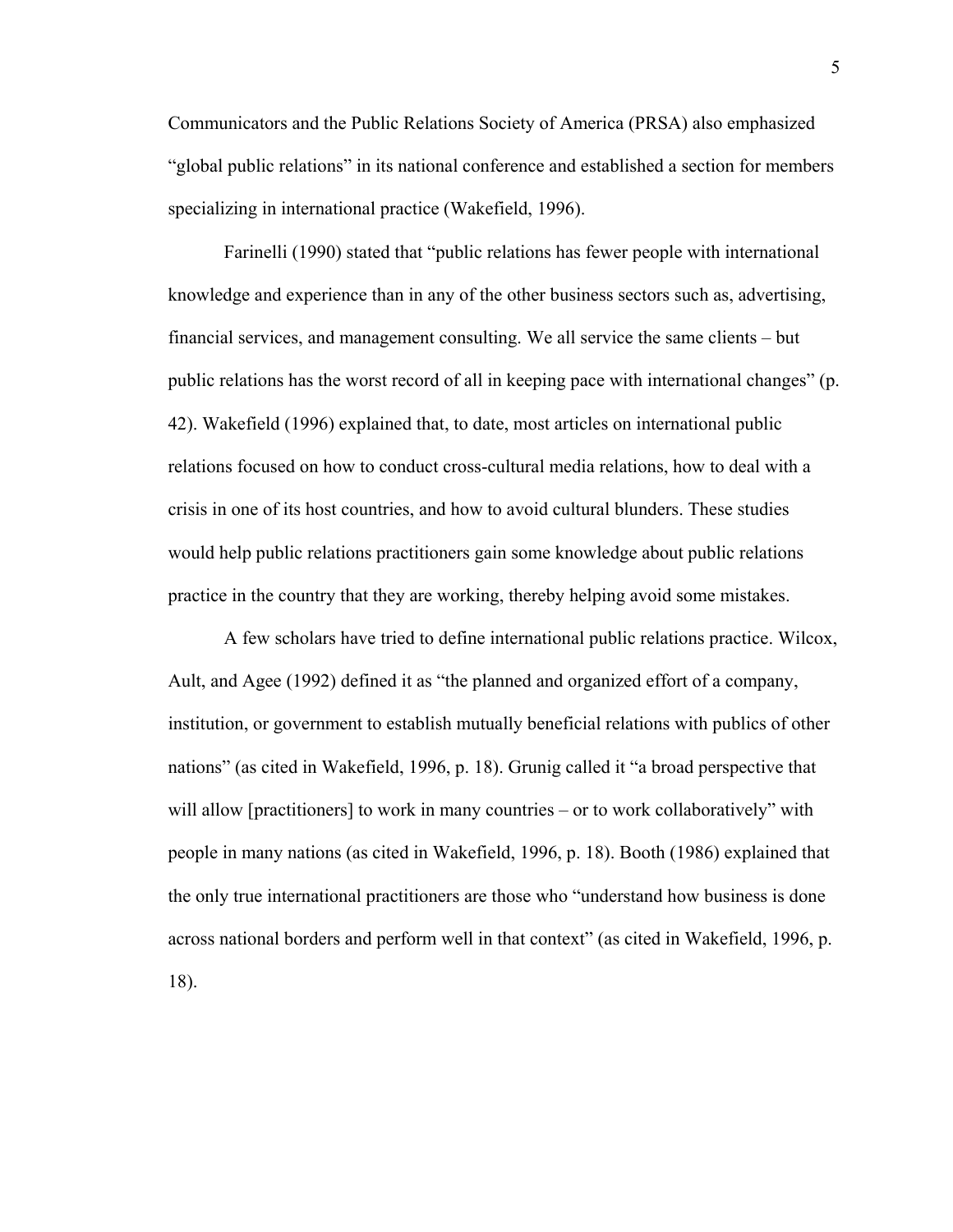#### **Public relations in Asia**

According to Haque (2004), Asia is the largest of the seven continents in both size and population. It occupies almost one-third of the world's land area and 60% of the global population. There are forty-nine countries in this continent, which represent a wide diversity of culture and history. "They include some largest and smallest in terms of populations, some of the richest and poorest in gross national product, literate and illiterate, and the most developed and underdeveloped nations of the world" (p. 346). As a result, public relations practice in Asia also varies widely due to the differences in their political and development, educational levels and standards of living.

Many factors can affect the public relations practice across the border. Sriramesh and Vercic (2003) proposed a theoretical framework to analyze international public relations. They argued that the political system, culture, and media environment are the three most important environmental factors that affect the nature of public relations practice in different cultures. This can be seen clearly in Asia.

Cultural patterns have attracted much attention from scholars where international public relations is examined. Their influences on public relations are widely accepted (Vercic, Grunig, & Grunig, 1993). Hall (1959) said, "Culture is communication and communication is culture" (p. 191). Sriramesh & White (1992) explained that communication and public relations have also been viewed as synonymous. "Linkage between culture and communication and culture and public relations are parallel because public relations is primarily a communication activity" (p. 609). Leaf (1998) argued that "the greatest need of an individual or company dealing internationally is understanding the local culture and having the ability to use that understanding effectively" (p. 666). He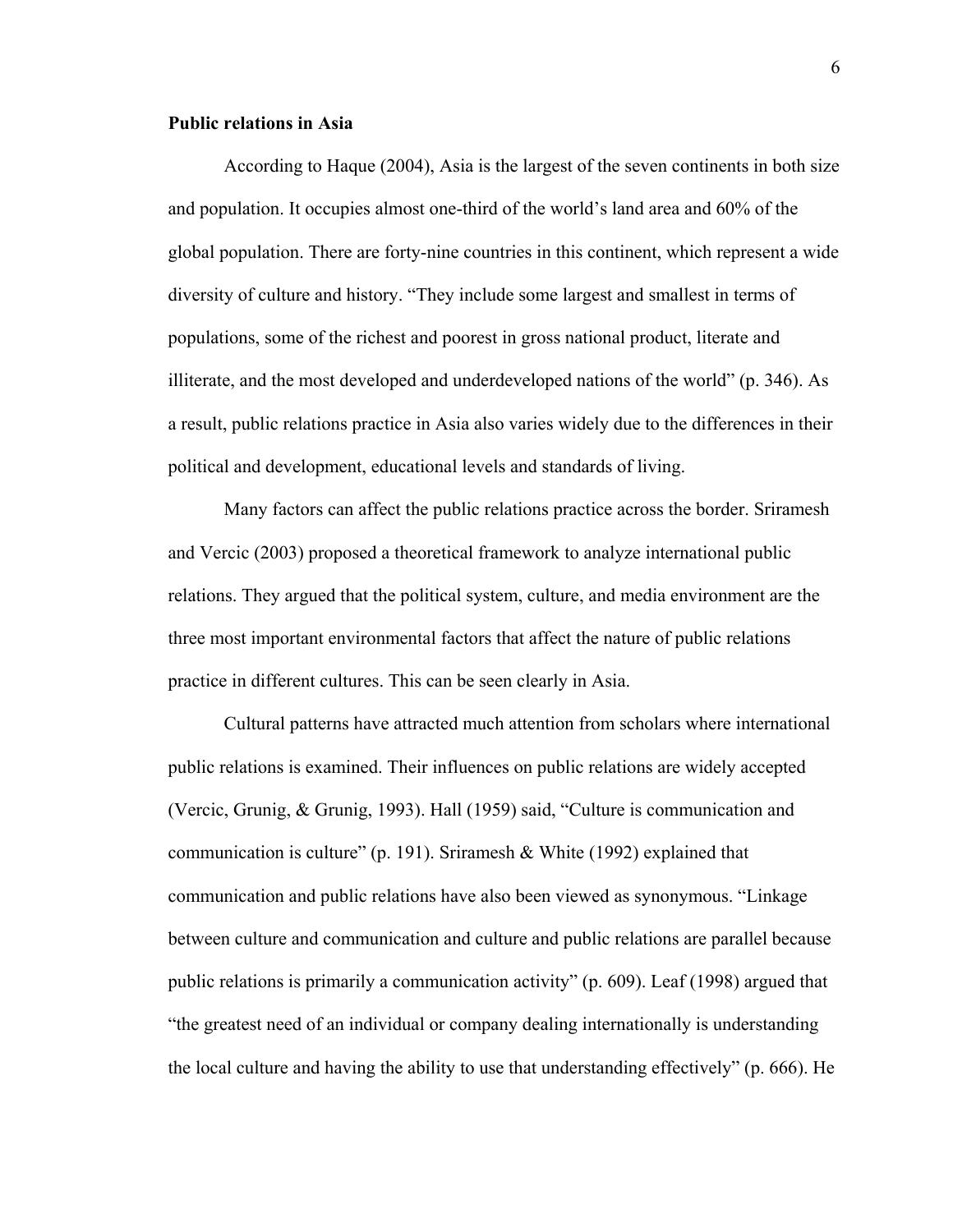clarified this by discussing some examples as follows. In the Middle East, the rule of thumb that a businessman should remember is that many key purchasing influences place greater importance on personal relationship than on price. "This is very difficult for Western businessmen to understand. But with Bedouins, friendship and trust take precedence over the normal give and take of the capitalistic marketplace" (p. 666). Another example is the decision making process in Japan. It can be frustrating because the decision-making is normally a committee function rather than an individual action. Everything takes more time and involves complex audiences. Yet employee relations are easier in Japan than in the West because of the staff loyalty. In many meetings, Japanese would mention their company name before they mention their name when introducing themselves to others for the first time (Leaf, 1998).

Individualism versus collectivism is one of the cultural dimensions that can affect business styles among different countries (Hofstede, 1980). Individualistic culture fosters competitive spirit, change, and challenge while collectivism tends to lean towards maintenance of status quo, social symbols, harmony, and collaboration. DeForest (1998) argued that U.S business culture values self-determination, achievement, future orientation, optimism, curiosity, problem-solving and doing more than expected (as cited in Ihator, 1998). Yet, these characteristics may not necessarily be welcome in other cultures. For example, Harris & Moran  $(1991)$  explained that Japan is a collectivismoriented culture where individuals are not encouraged to stand out. A Japanese saying goes, "The nail that sticks up will be pounded down." Indeed, in Japan, "group is the most important part of society and is emphasized for motivation. Equity is more important than wealth" (as cited in Ihator, 1998, p. 39). Thus, while individualistic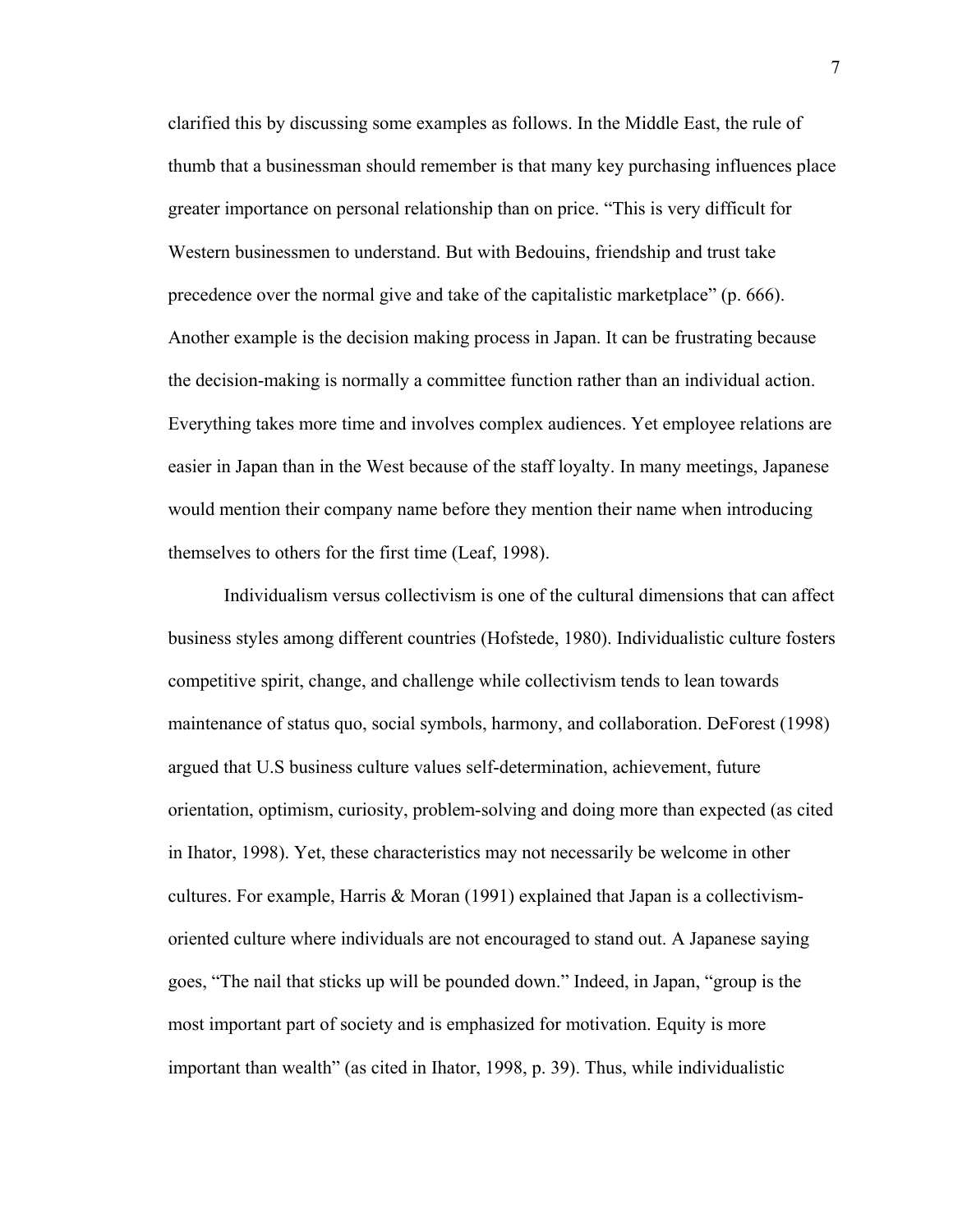cultures appreciate competition, in collectivistic cultures, competition is managed and controlled, and there is collective success or failure, praise or blame. Plus, "compared to Western cultures, most of the Asian nations would easily fall more on the collectivist end of continuum" (Haque, 2004, p. 352).

#### *The role of public relations in Asia*

Due to the difference in political systems and media environment, the nature of public relations in Asian countries is also different compared to Western countries. Wu (2005) explained that in the United States, public relations is mainly used as a business tool for organizations. However, public relations is used as a political tool for some Asian governments as a nation-building tool. For example, Van Leuven (1996) studied public relations practice in South East Asia. He argued that public relations was used by the governments of Malaysia and Singapore as a tool for national development. Furthermore, Taylor (2000) conducted a public relations study in Malaysia. She argued that a campaign in Malaysia was aimed at improving relationships between two different ethnic groups, Chinese and Malaysian. Haque (2004) explained that in the vast majority of Asian countries, the major role of communication practitioners has been contributed to the socalled development communication. In this form of communication, national governments play important roles because they marshal all the media and communication resources in their countries to achieve socio-economic goals in a planned way. For example, in the 1960s, in Singapore, a campaign called "Lungs for Singapore" was launched to create a green environment. Other similar campaigns included family planning, road safety, prevention of drug abuse, and safety in construction and shipbuilding campaign. The government also promoted a "Speak Mandarin" campaign to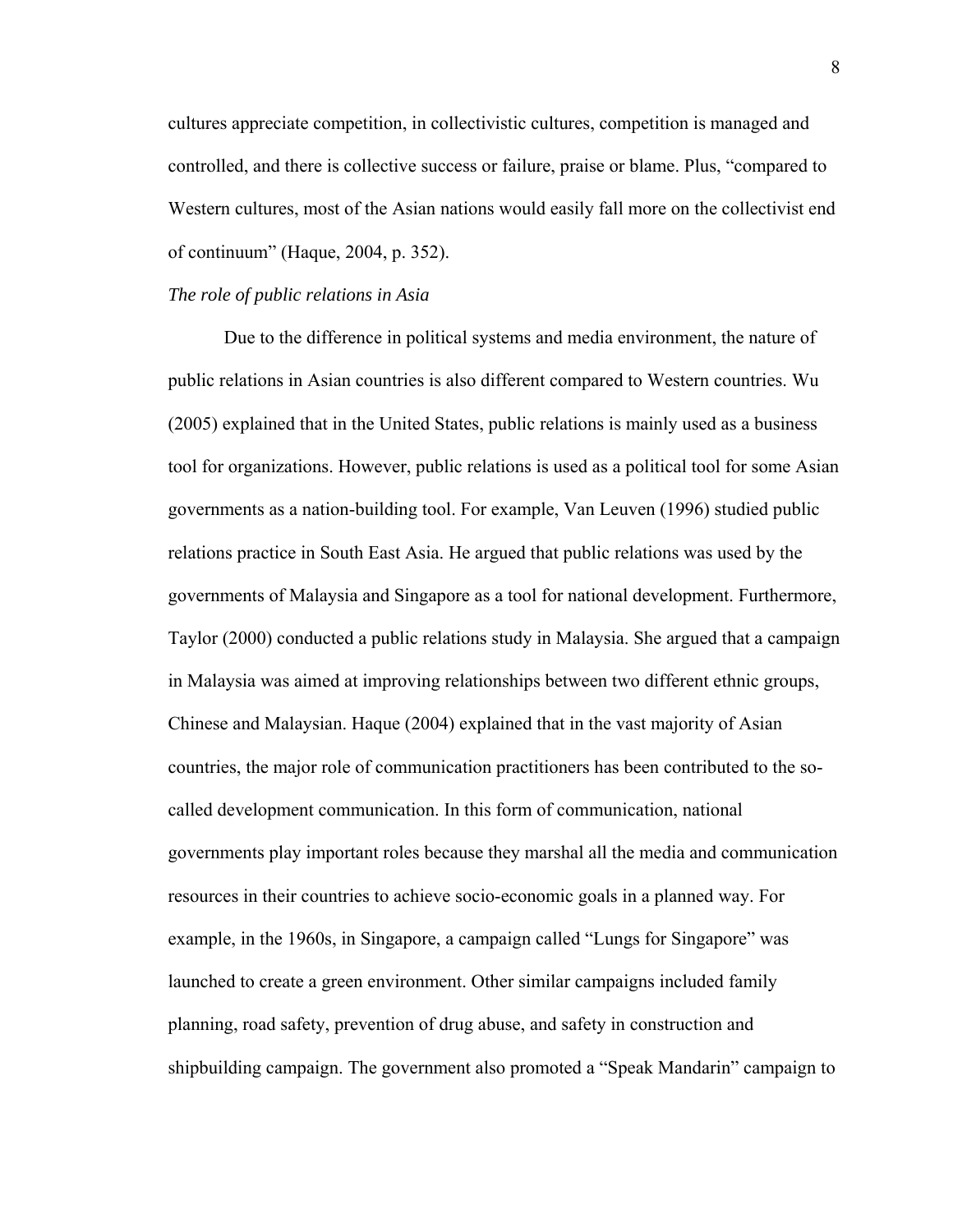encourage the use of Mandarin to help promote trade and commerce with China. The government launched such campaigns in order to create not only a shared national culture but also a better society (Haque, 2004).

Haque (2004) concluded that, "in most Asian countries that are underdeveloped or developing, public relations is only a part of the government developmental programs that require huge communication campaigns to mobilize people to participate in the multiplicity of socioeconomic programs to uplift the society" (p. 351).

#### *Characteristics of public relations departments*

Grunig (1992) proposed an Excellence Theory of public relations. He argued that "marketing and public relations are distinct conceptually ... Excellent public relations departments will be separate from marketing departments whereas less excellent ones will be sublimated to marketing" (p. 19). Different from the United States, public relations is closely related to marketing or advertising in some Asian countries. Sriramesh et al. (1999) and Wu & Taylor (2003) suggested that public relations is linked to marketing in Japan and Taiwan (as cited in Wu, 2005). Chen (1991) conducted a study to investigate the marketing-oriented public relations activities in Taiwan. He found that some Taiwanese non-profit organizations, such as the Consumer Protection Foundation, used public relations as a tool for introducing their service to the public (as cited in Wu, 2005). The results of Wu  $&$  Taylor's (2003) study also demonstrated the close link between public relations and marketing in Taiwan. According to Wu and Taylor (2003), marketing and public relations are viewed as complementary functions in Taiwan. Regarding Vietnam, McKinney (2006) explained that public relations in Vietnam is considered as another form of paid advertising. This confusion might come from the fact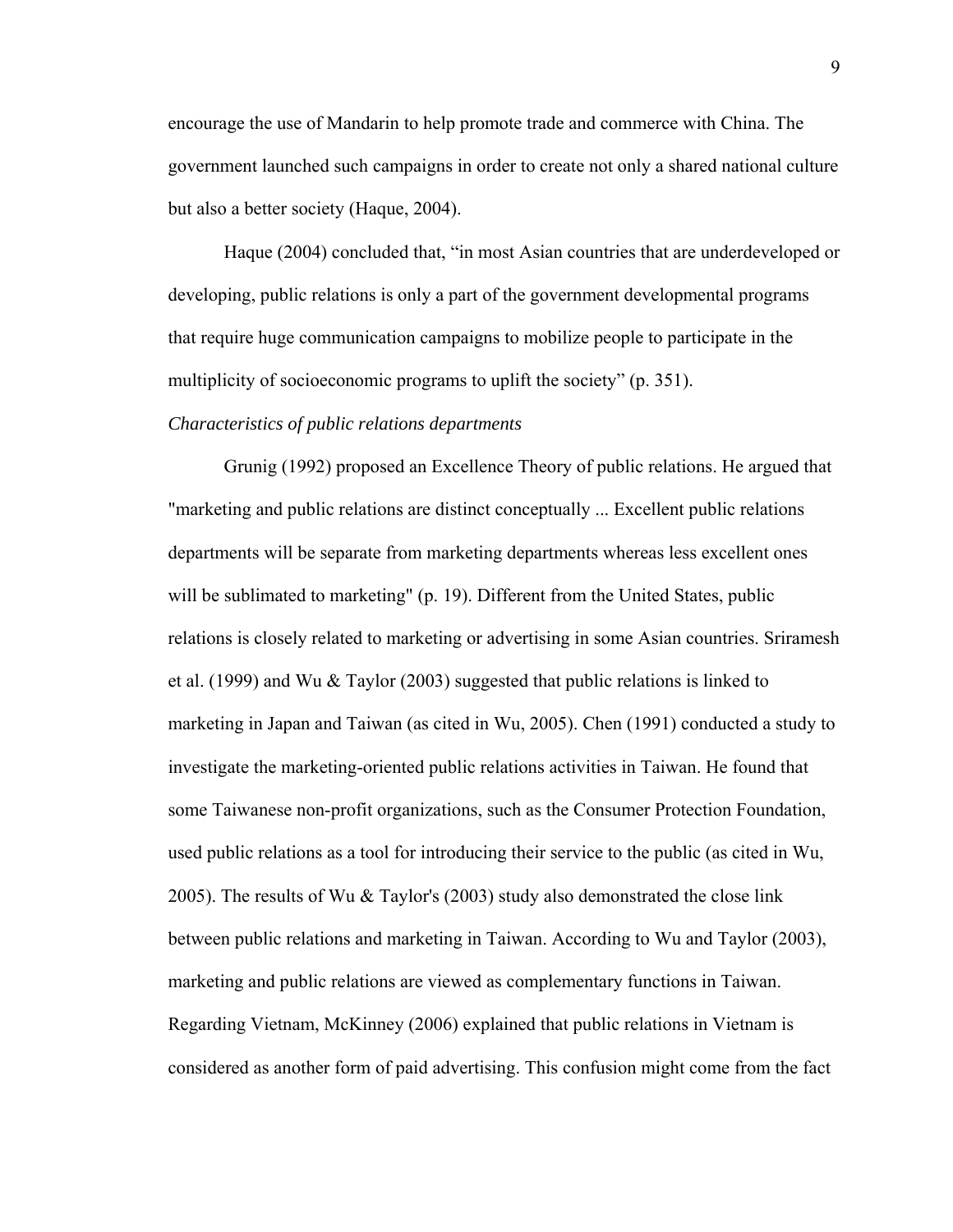that media in Vietnam is considered as controlled; "if you want a release published in a Vietnamese media outlet, you pay for it" (McKinney, 2008, p. 48). In one page of a fourpage public relations proposal created by an international advertising agency in Vietnam, page one was a cover sheet. Page two consisted of how to invite journalists to write about a company, page three explained that the agency could increase visibility for the company through advertising, and page four simply provided a statement thanking the organization for their interest in the company's public relations services (McKinney, 2008). McKinney (2008) explained that "companies that do not want to have public relations programs usually do not consult professional agencies, but dump this responsibility on their advertising staffs that do not know or understand the practice" (p. 19).

These previous Asian public relations studies demonstrated that the line between marketing, advertising and public relations in Asia is somewhat blurry. In these cultures, the marketing department, advertising department, and the public relations department closely cooperate with each other in order to gain benefits for the organizations. *Public relations practitioners' roles in their organizations* 

Excellence Theory (Grunig, 1992) discusses the public relations practitioners' roles in their organizations. It suggests that in order for public relations to contribute to the organization's effectiveness, the organization must empower communication management as a critical management function. Empowerment of public relations in an organization means "the senior public relations executive must be involved with the strategic management processes. […] The senior public relations executive should be a member of the dominant coalition of the organization" (p. 13). Moreover, public relations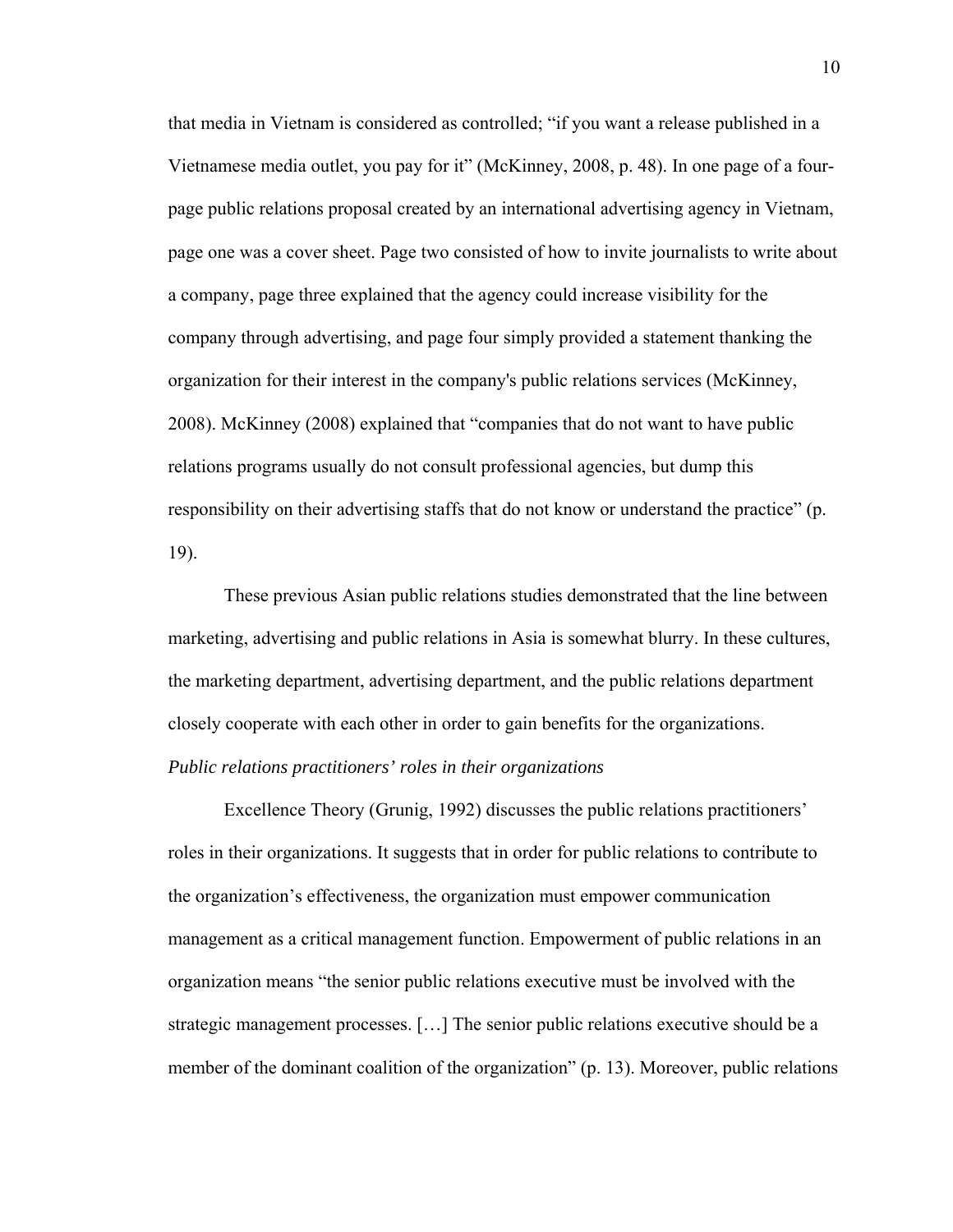researchers have studied the four major roles that communicators play in the organization, i.e. the manager, senior adviser, technician, and media relations roles. Haque (2004) argued that in Asia, "practitioners in the profession, both in public and private sectors, seem to predominantly play the role of communication technicians, largely focusing on message production and distribution" (p. 358). Wu & Taylor (2003) also found that Taiwanese practitioners' roles are technician-oriented rather than management-oriented. Taiwanese practitioners act as "windows", which means interacting with their external publics by performing the communication facilitators' or boundary spanner's roles. Furthermore, in Vietnam, Dinh (2008) found that even with a Communication Manager or public relations manager in the organization, they perform technician roles rather than strategic management roles. Often, what they do is to deliver organizations' information to their publics. In multinational organizations, public relations practitioners would only execute according to the available plan made by the board of directors worldwide.

However, in Japan, the case is different. Watson  $\&$  Sallot (2001) conducted a study among 151 corporate public relations professionals in Japan in order to investigate how Japanese management styles have changed. The result showed that current public relations practice in Japan align more closely with what is practiced in Western societies. "Most practitioners in management positions have access to top management and many of them are part of the top management team. As members of the dominant coalitions inside their companies, these practitioners are in key positions to argue the importance of, and build respect for, public relations" (p. 399).

Gender equality in public relations is another issue that has attracted much attention from scholars. Haque (2004) argued that in many Asian nations, for example, in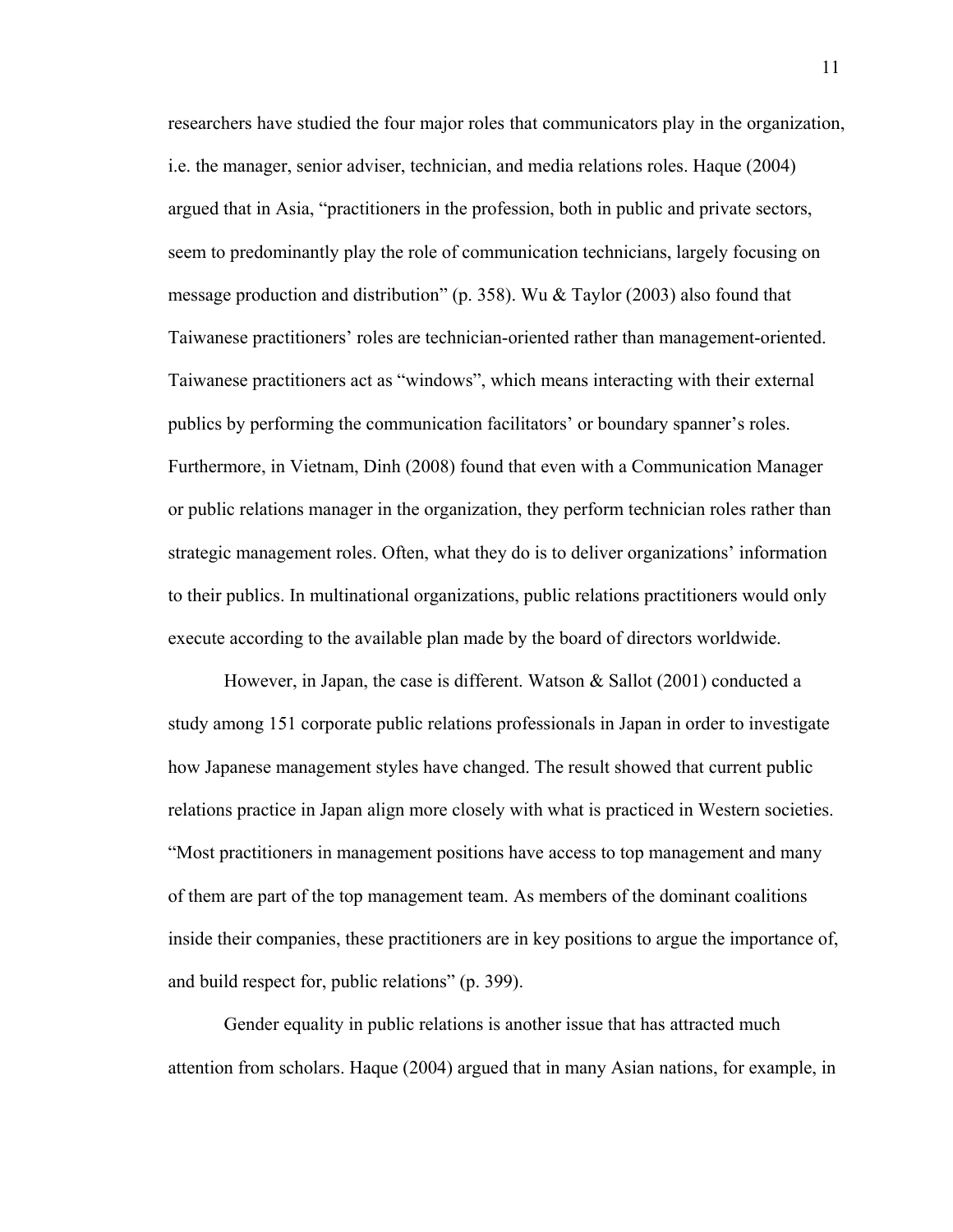the Muslim Asian cultures of the Middle East, strict gender segregation is still practiced, and many occupations still prevent women from participating. Yet, in other parts of Asia, such as Southeast Asia, East Asia and South Asia, women are pursuing diverse careers as well as having high positions in the society. In public relations field, Newsom (1996) discussed the roles of women in Indian public relations practice. She found that female public relations practitioners in India receive equal pay to male practitioners with comparable jobs although the Indian society is still paternalistic. Wu (2006) conducted a study to explore the gender equality issue in Taiwanese public relations. She surveyed 104 participants and found that male and female Taiwanese public relations practitioners are treated equally in terms of pay and promotional channel thanks to the Gender Equality in the Workplace Law in Taiwan.

Apparently, due to differences in economy, education, politics and culture, public relations practitioners' roles also vary in different countries in Asia.

#### *Most important skills for public relations practitioners*

With reference to the most important skills for public relations practitioners, Napoli, Taylor & Powers'(1999) study suggested that writing is considered as the most important skill in the United States. Many American public relations textbooks address the importance of writing. According to Seitel (2004), "even in the age of the computer, writing remains the key to public relations. Public relations practitioners are professional communicators. And communication means writing" (p. 396). This might not be the case of public relations in Asian countries. Wu (2005) argued that both media system and culture can affect the importance of writing for public relations practitioners and this is the reason behind the fact that Asian countries consider interpersonal skills as the most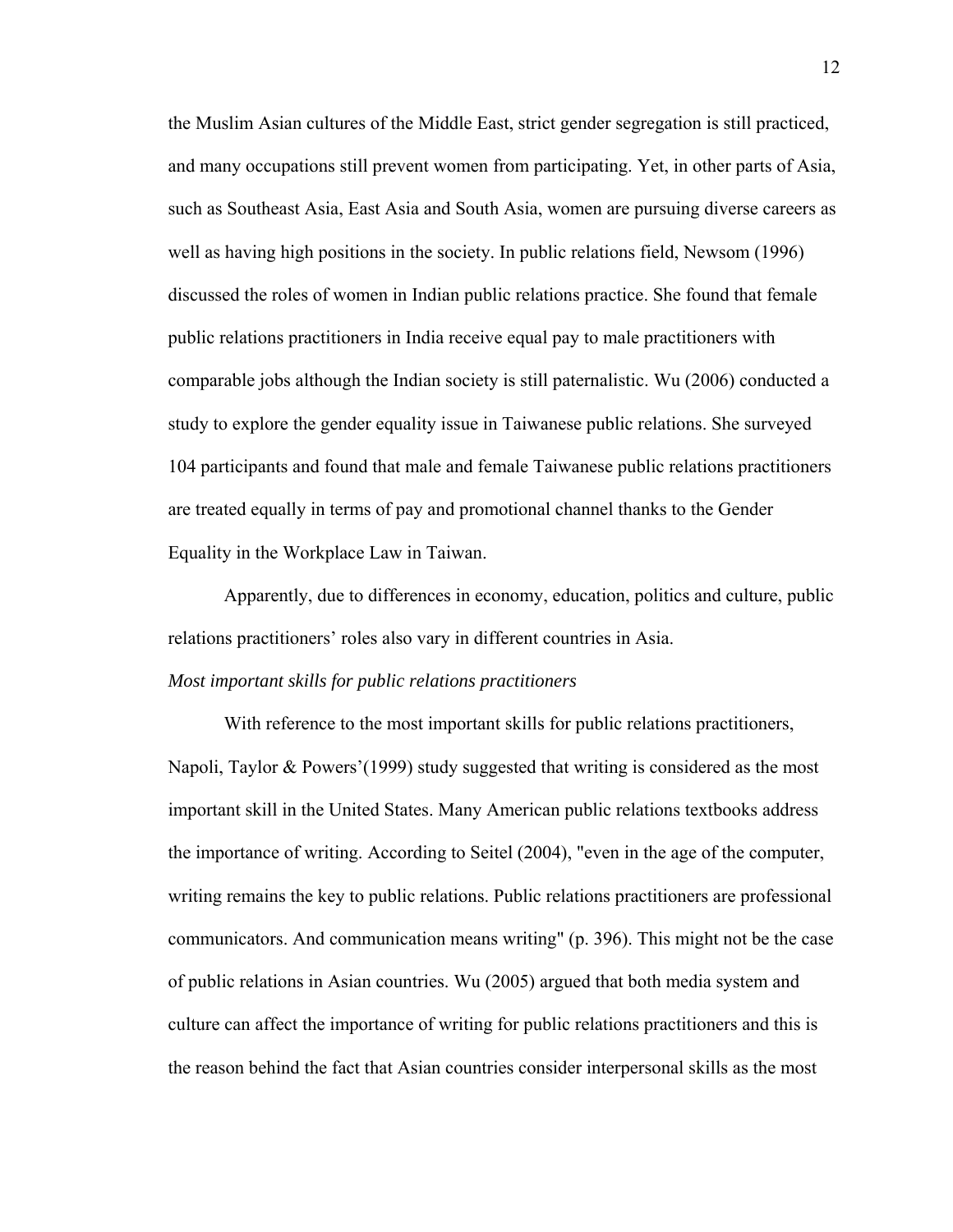important in public relations. She listed some examples of public relations in China and India. In India and China, public relations practitioners use personal influence as a channel to conduct most public relations activities. Sriramesh (1992) argued that public relations practitioners in India have to cultivate good interpersonal relationships with external publics in order to get governmental support and ensure positive press coverage (as cited in Wu, 2005). In Chinese culture, successful public relations practitioners should know how to build good *Quanxi* (interpersonal relationships) with their publics (Huang, 2000). Huang (2001) stated, "Chinese culture is relation oriented or social oriented. In essence, the most notable characteristic in East Asia is the emphasis on social relations" (p. 222). Wu and Taylor's (2003) study also demonstrated that Taiwanese practitioners focus on building interpersonal relationship. Taiwanese people thought that socializing is an important task for public relations practitioners. Thus, interpersonal communication skills, instead of writing, have become the most important skills for public relations practitioners in some Asian countries. Once again, Wu's (2005) study showed the same result on the importance of interpersonal communication. She explained this based on the collectivism versus individualism view. In collectivistic cultures, communication means building and maintaining interpersonal relationships. Therefore, interpersonal communication skills become the most important skill for public relations practitioners in that culture.

#### **Public relations in Vietnam**

Vietnam is located in South East Asia on a narrow strip of land shaped like the letter "S". China borders it to the north, Laos and Cambodia to the west, the East Sea to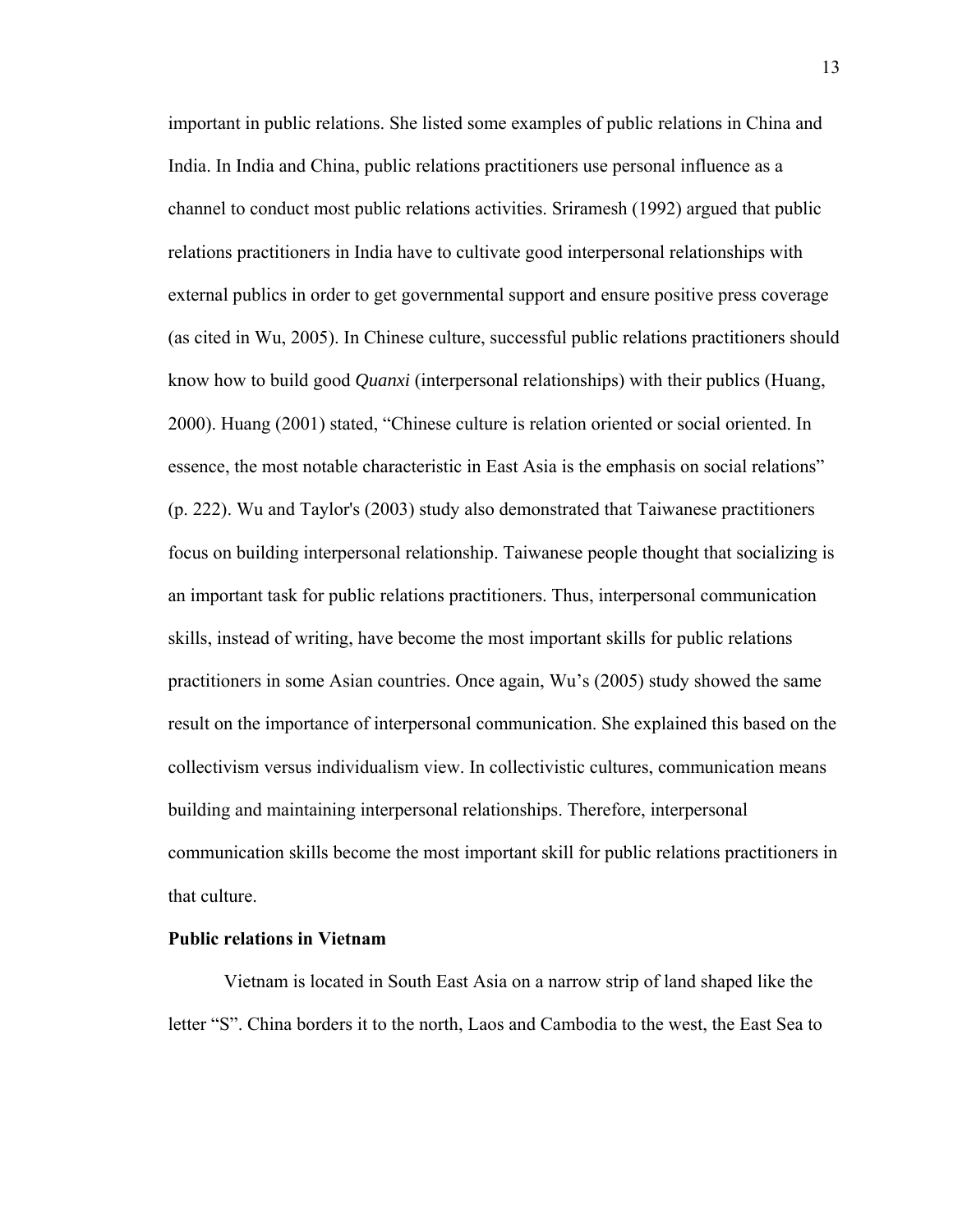the east and the Pacific Ocean to the east and south. It has a 3,260km long coastline (BEAPA, 2010).

To the world, Vietnam is known more for wars than for peace. This is not surprising as the country went through many wars throughout its history. Vietnam has a four-thousand-year long history, yet for one third of its existence, the country was involved in wars. It experienced more than 1,000 years under Chinese domination, 100 years under French domination, 20 years involved in the Vietnam War (with the United States), and many other border conflicts with China and Cambodia. In 1975, Vietnam gained reunification of the north and south (with the fall of the south during Vietnam War). The nation building and development actually began after that (Asian Studies Center, n.d.).

With 35 years of development, Vietnam is now an emerging country in Asia. With its booming economy and its rising export competence, Vietnam has been the second fastest growing Asian economy over the past five years, after China, and the fastest in South-East Asia with exports comprising up to 66% of the economy (Chandler & Prasso, 2006). Vietnam is rich in natural resources, which includes coal, crude oil, zinc, copper, silver, gold, manganese, and iron. Vietnam's principal exports are crude oil, garments/textiles, footwear, fishery and seafood products, rice (world's second-largest exporter), pepper (spice; world's largest exporter), wood products, coffee, rubber, and handicrafts. Its major export partners include U.S., European Union, Japan, China, Australia, Singapore, Germany, and the United Kingdom (BEAPA, 2010).

Concerning international relations, Vietnam has established diplomatic relations with about 170 countries. It has trading relations with 165 countries and territories and

14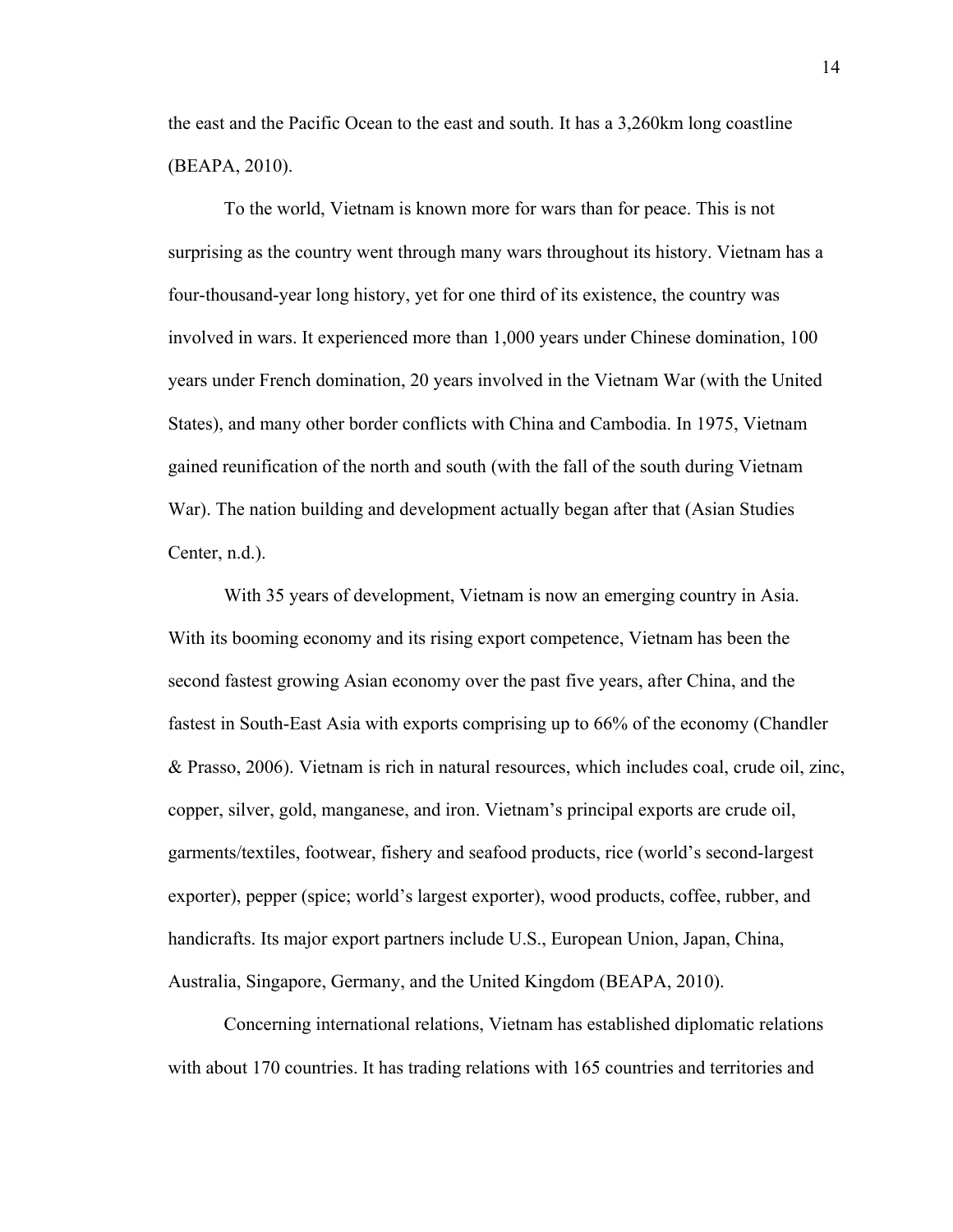trade agreements with 76 countries. Vietnam received Most Favored Nation status with 72 countries and territories (Embassy of Vietnam, n.d.). According to a survey conducted by the Asian Business Council, Vietnam ranked third for investment attraction among Asian nations in the 2007-2009 periods, after China and India (Gide Loyrette Novel, 2009).

In 2000, Vietnam signed a bilateral trade agreement with the U.S. and this has brought benefits for both countries. Vietnam has exported more goods to the U.S than any other country, well ahead of the European Union, China, and Japan. In fact, since 1990, Vietnam's exports have increased faster than China. Vietnam is competing with Brazil to become the world's leading coffee exporter (McKinney, 2006). In 2007, Vietnam joined the WTO (World Trade Organization) as the  $150<sup>th</sup>$  member. The membership with WTO has boosted the extensive trading relationship with even more foreign countries ("Vietnam-US relations," 2008).

Besides its booming economy, Vietnam is also renowned as one of the most peaceful countries for tourist destination in the world. According to Global Peace Index, Vietnam is in the top 38 most peaceful countries in the globe ("Vietnam ranks  $38<sup>th</sup>$  for GPI," 2010). Vietnamese are welcoming friends from all over the world. Despite the dark history between Vietnam and the U.S., Vietnam is welcoming Americans back to the country and do business together ("Vietnam-US relations," 2008). Two thirds of the Vietnamese population was born after the war. For Vietnamese people, the Vietnam War is a part of the history, but not something they should dwell on (Zwerdling, n.d.).

Tourism in Vietnam is a significant component of the modern Vietnamese economy. Because of its rich culture and history, friendly people and breathtaking natural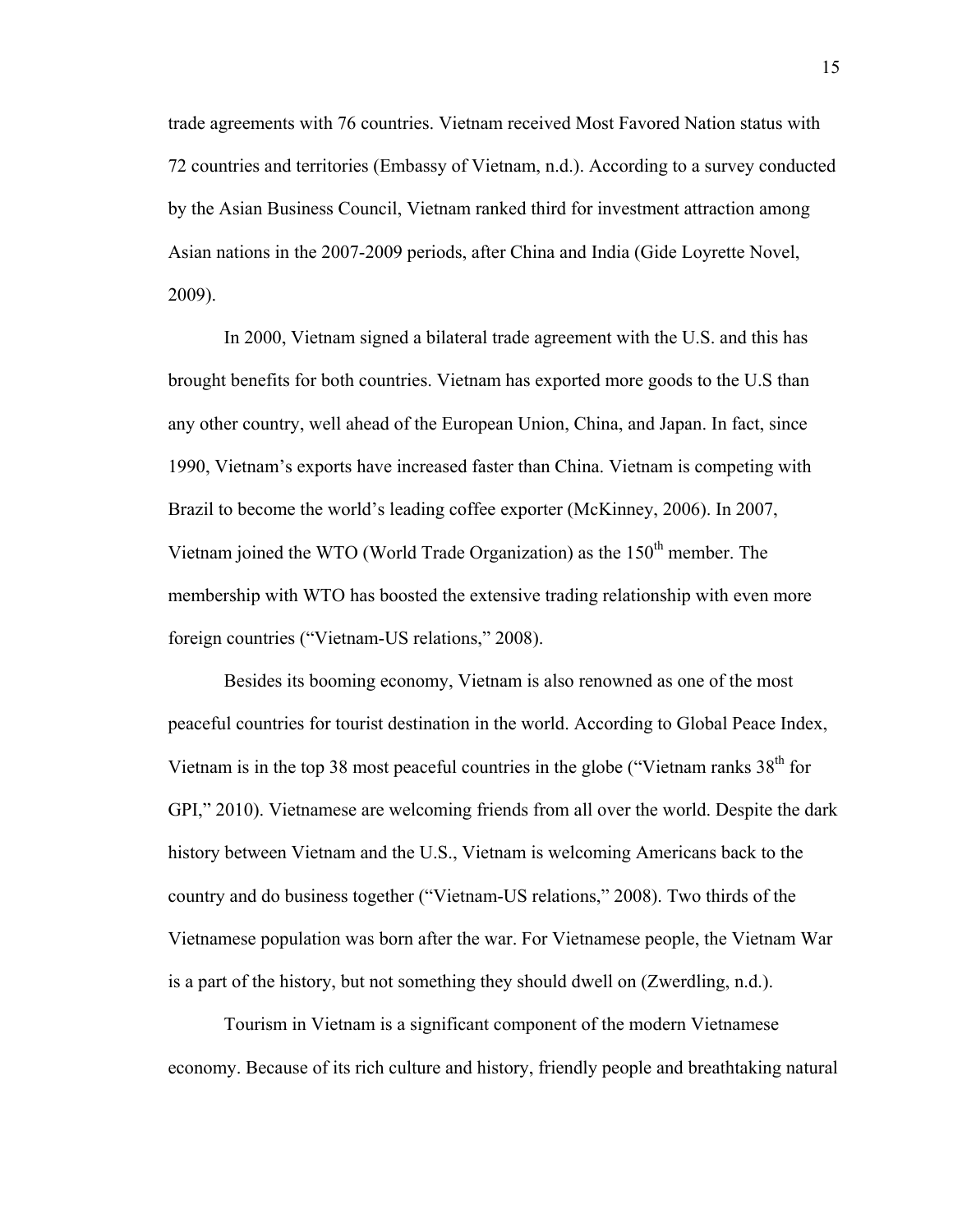beauty, Vietnam becomes an attractive tourist destination. There have been five sites recognized by UNESCO as worthy of natural and cultural World Heritage designation: [Halong Bay](http://www.vietnamtravels.vn/Vietnam-travel-information/World-heritage-sites.htm#Halong-Bay), [Phong Nha - Ke Bang](http://www.vietnamtravels.vn/Vietnam-travel-information/Phong-Nha.htm), [Hue](http://www.vietnamtravels.vn/Vietnam-travel-information/Hue.htm), [Hoi An](http://www.vietnamtravels.vn/Vietnam-travel-information/Hoi-An.htm) and [My Son](http://www.vietnamtravels.vn/Vietnam-travel-information/My-Son.htm) (Indochina Travel Information Center [ITIC], n.d.). Lang Co beach in the center of Vietnam is listed as one of the most beautiful beaches in the world (McLean, 2008). Hotels and resorts of different categories of highest world standards are located along the 3000-kilometer-long coast line as well as in big cities in Vietnam ("Vietnam," n.d.).

When doing public relations in Vietnam, international public relations practitioners should bear in mind factors that can affect their practice. Among two of which are differences in media and culture in Vietnam.

Regarding media background, Nguyen (2007) suggested that while media in the U.S. has freedom of speech, this is not the case in Vietnam. The government censors the media in Vietnam strictly. Often, the state and the party fund most of the newspapers and broadcasts. Media is considered as the voice of the state. Thus, one of the main functions of the media in Vietnam is to educate the masses on the party's lines, speeches, and policies. Censorship in Vietnam has spread across all communication media. For example, when watching a movie in Vietnam, some scenes may have been deleted for the sake of government censorship (Black, Bastos, & Saxby, 2009).

However, Nguyen (2007) commented that the media in Vietnam is gradually changing and becoming more independent. Some newspapers have become financially sustainable and no longer rely on the state's support. Television and radio stations are buying programs from private producers. Moreover, cable television has become widespread, so people have a chance to see other programs worldwide. Use of the Internet has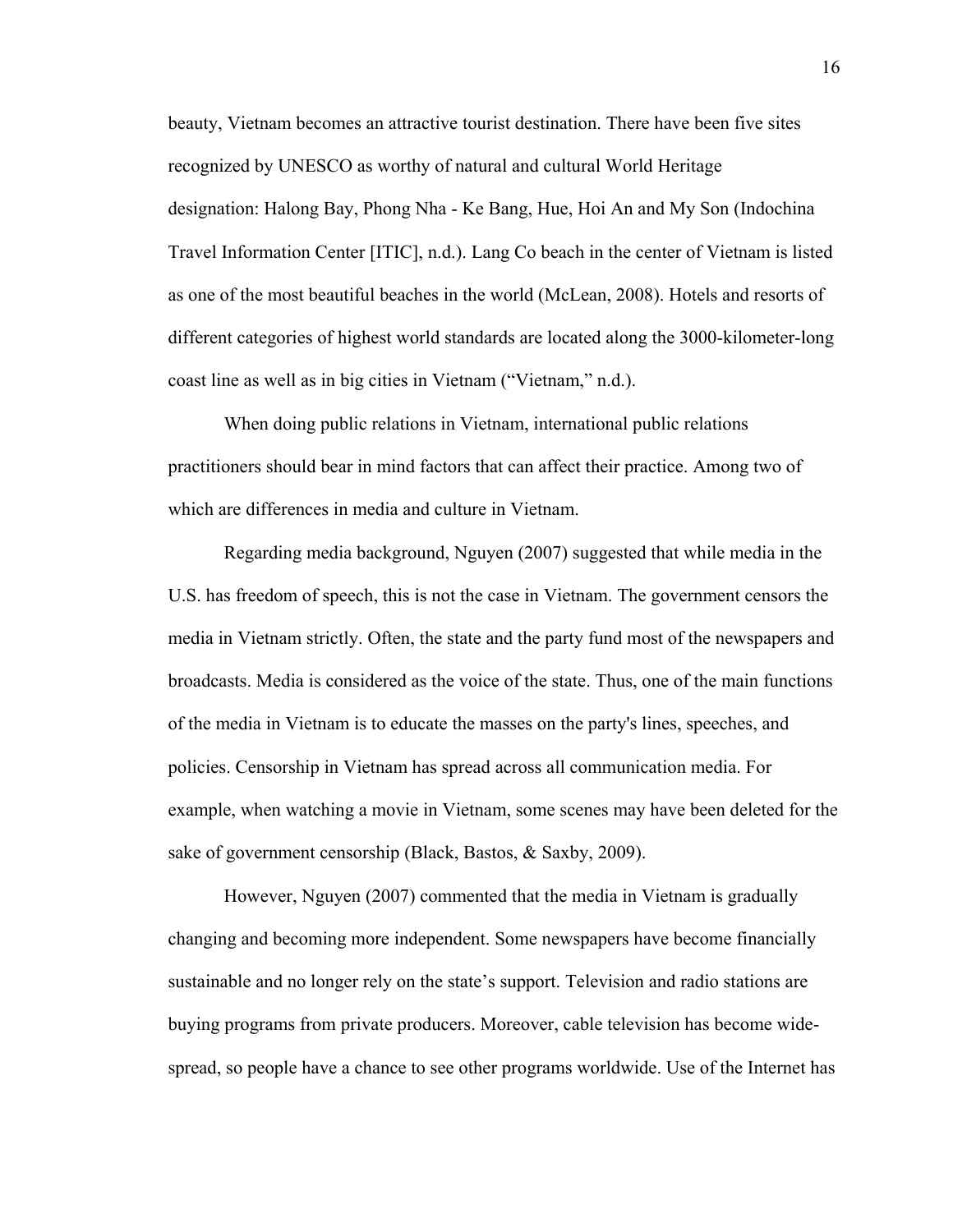grown very quickly. According to the International Telecommunication Union (2009), Vietnam is among the top ten countries with the quickest ICT (Information and Communication Technology) growth. The index is based on universal indices, such as fixed telephone, mobile phone, broadband, and the ratio of computer users and Internet users. There are approximately 200 universities, colleges, professional and vocational training schools in Vietnam, and most of them are equipped with computers. Seventy percent of universities are connected to the Internet ("ICT profile – Vietnam," n.d.). Since the beginning of 2006, the Prime Minister, the President, the Chairman of Parliament and some other ministers have begun having online conversations with citizens (Nguyen, 2007).

With regard to culture, Vietnam is a collectivist society which stresses the importance of family relationships and group decisions (Hofstede, 1980). Vietnamese people emphasize living harmoniously and attempt to avoid defamation of others. In conflicts, they prefer to come out with a win-win situation (Quang  $\&$  Vuong, 2002). Huu (2004) added that in the collective culture of Vietnam, the family comes first, followed by friendship and the work place. In business, interpersonal relationships will make everything else much easier. Meyer et al. (2006) noticed that foreign investors who establish an amicable relationship with the local authorities find it easier to solve bureaucratic obstacles. Those relationships can be developed as (potentially) cooperative relationships. In Vietnam, building personal relationships is recommended in business (Meyer et al., 2006).

Furthermore, Confucianism has placed many influences on Vietnam's society, and still does today. Black et al. (2009) advised that because Confucian values often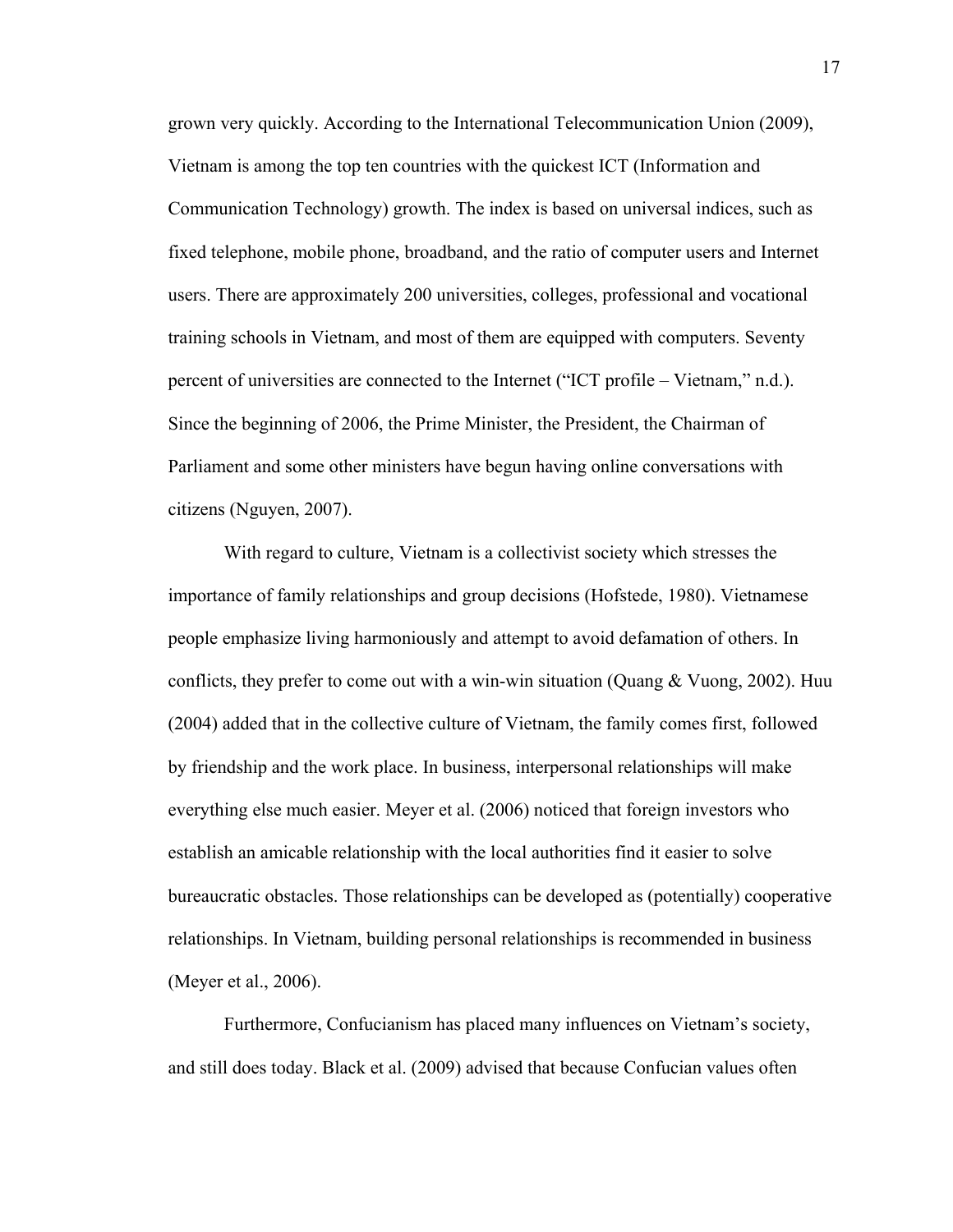instill a fear of shame in the Vietnamese culture, public relations practitioners should avoid embarrassing anyone, which can cause that person to "lose face."

As for gender equality, in comparison with other Asian countries, in general, Vietnamese women obtain high roles in society. Vietnam ranks number 31 of 102 countries on the OECD Social Institutions and Gender Index. Since the 1950s, the position of Vietnamese women has improved. In 2006, the National Assembly passed the country's first Law on Gender Equality, which aims to address a range of issues including wage gaps and to eliminate discrimination based on gender (Social Institutions & Gender Index [SIGI], n.d.).

With regard to public relations publications, even though public relations in Asia has been well explored by scholars, there is a limited number of studies about public relations in Vietnam. Two researchers/authors who have written about public relations in Vietnam are Bruce McKinney and Hang Dinh. McKinney's articles and studies about public relations practice in Vietnam were published in the Public Relations Quarterly in 2000, 2006, and 2008. A Vietnamese author – Hang Dinh wrote two books, entitled *Public Relations – Theories and Practice* and *Public Relations – Basic Knowledge and Ethics* in Vietnamese. Yet, her book provided theories and lessons on how to practice public relations rather than results yielded from a formal study.

According to Dinh (2008), public relations began in Vietnam in the 1990s and is now considered one of the most popular careers in Vietnam thanks to its activeness, creativity and high income. However, public relations practice in Vietnam is still in its early stages with limited public relations activities, such as event management and media relations.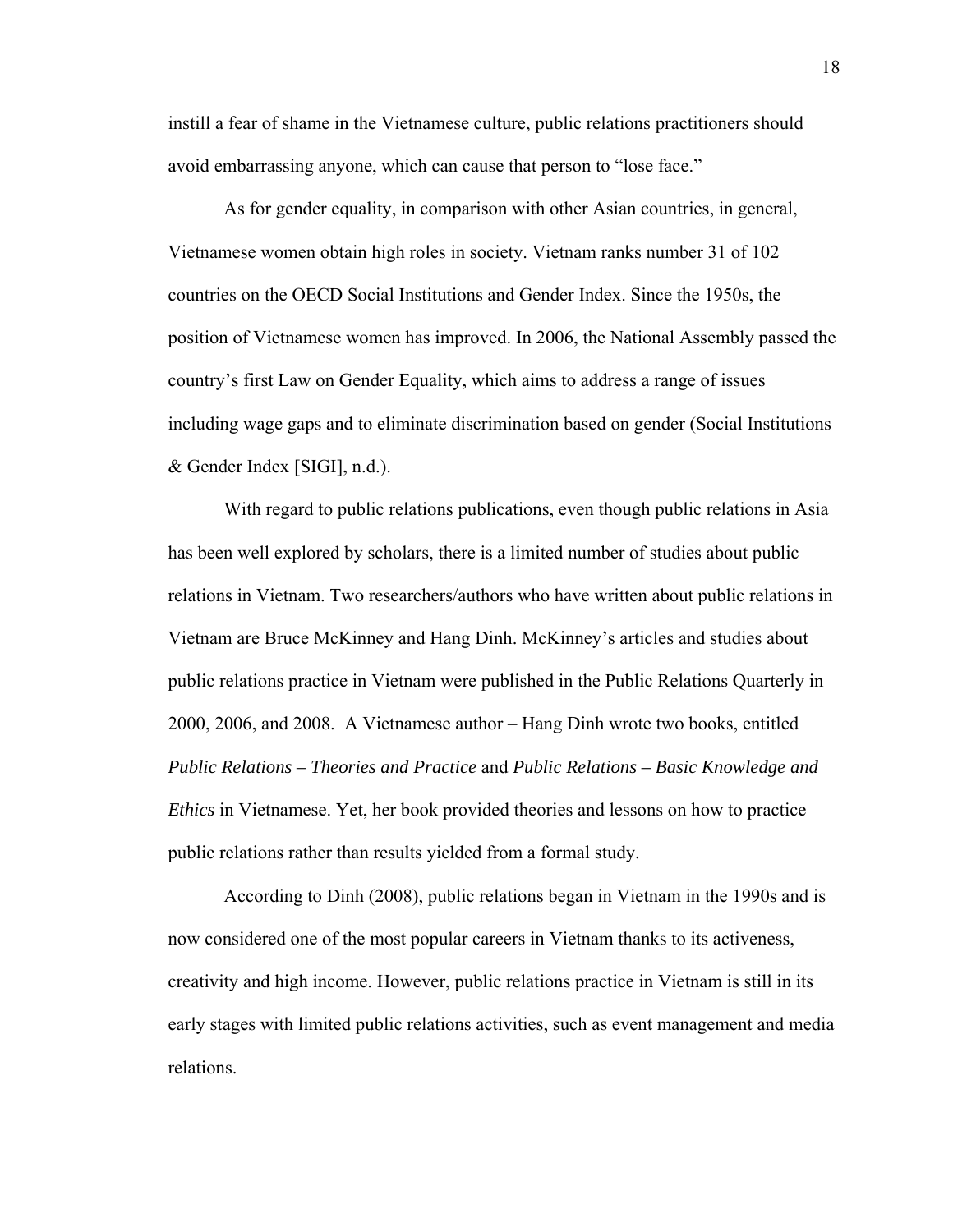In 1999, with his first trip to Vietnam, McKinney took a first look at public relations practice in Vietnam and stated, "public relations is in its infancy in Vietnam" (p. 23). There was only one bi-cultural public relations agency in Vietnam at that time – PUBCOM (Public Relations BiCultural Consulting) located in Hanoi. Its major clients wrere AT&T, Motorola, Oracle, and Swissotel. PUBCOM specialized in media relations, staff management and cultural training, special events management, and information services (McKinney, 1999). Six years later, in 2006, McKinney returned to Vietnam. While he could see the development everywhere in Vietnam, he found out that public relations in Vietnam had not progressed very far (McKinney, 2006). With the population of over 80 million, there were nine public relations agencies in Ho Chi Minh City and two in Hanoi.

Yet, another report showed different statistics about the number of public relations agencies. According to a survey conducted by the FTA market research company in 2005, the number of public relations firms rises by 30% every year on average. In 2005, there were more than 20 public relations agencies and over 200 advertising firms, which also offered public relations services. Also, it is worth noting that fifteen leading public relations companies in Vietnam are all domestic, while foreign companies like Ogilvy PR and Leo Activation ceased their operations in Vietnam. While clients searched for service from foreign-invested firms before, they now come to domestic public relations companies for advice because local companies seem to understand the local market better ("Domestic firms gain upper hand," 2005).

It seems that it is difficult to know the exact number of public relations agencies as well as the number of public relations practitioners in Vietnam since there is no

19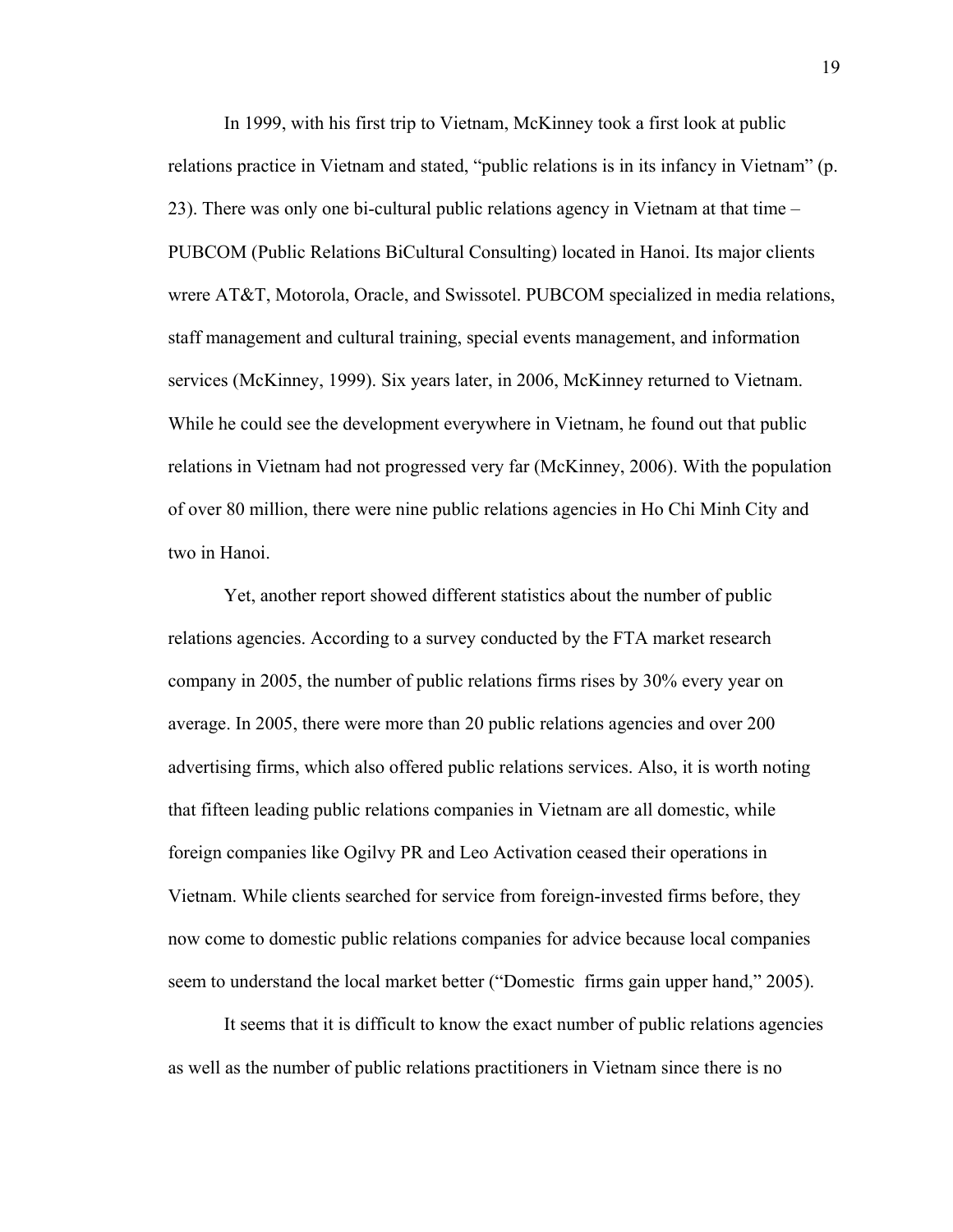official association like the PRSA in Vietnam. The only informal public relations club found is called *PR club*, an online network (http://www.prclub.com.vn). Still, the website is not updated frequently and many questions about public relations are still unanswered.

Today, in Vietnam, public relations is more well-known by companies. It is estimated that local firms have spent up to 25-30% of their advertising budgets on public relations activities, but many firms have not fully realised the potential for public relations in business yet, as it is a relatively new tool in Vietnam ("Domestic PR firms gain upper hand," 2005). Only major firms, such as Caltex, Pepsi-IBC, and Coca-Cola have public relations department, which devote large amount of funds to public relations activities related to introducing products and providing sponsorship, charity, and press conferences (Thanh, 2003).

Regarding public relations education, the Journalism University in Hanoi launched its first public relations program in the country in 2006. For the first time, undergraduates can choose public relations as their major. In 2007, there was only one public relations lecturer who is professionally trained with public relations knowledge from an Australian university (Nguyen, 2007). Books about public relations are still limited in the Vietnam market. Recently, two public relations books *– Public Relations (Frameworks)* by Frank Jefkins and *The Fall of Advertising and the Rise of PR* by Al Ries and Laura Ries were translated. Dinh might be the author with the most public relations books published. She wrote two books about public relations, entitled "*Public Relations – Basic Knowledge and Ethics*" and "*Public Relations – Theories and Practice.*" *Relationship between public relations and advertising*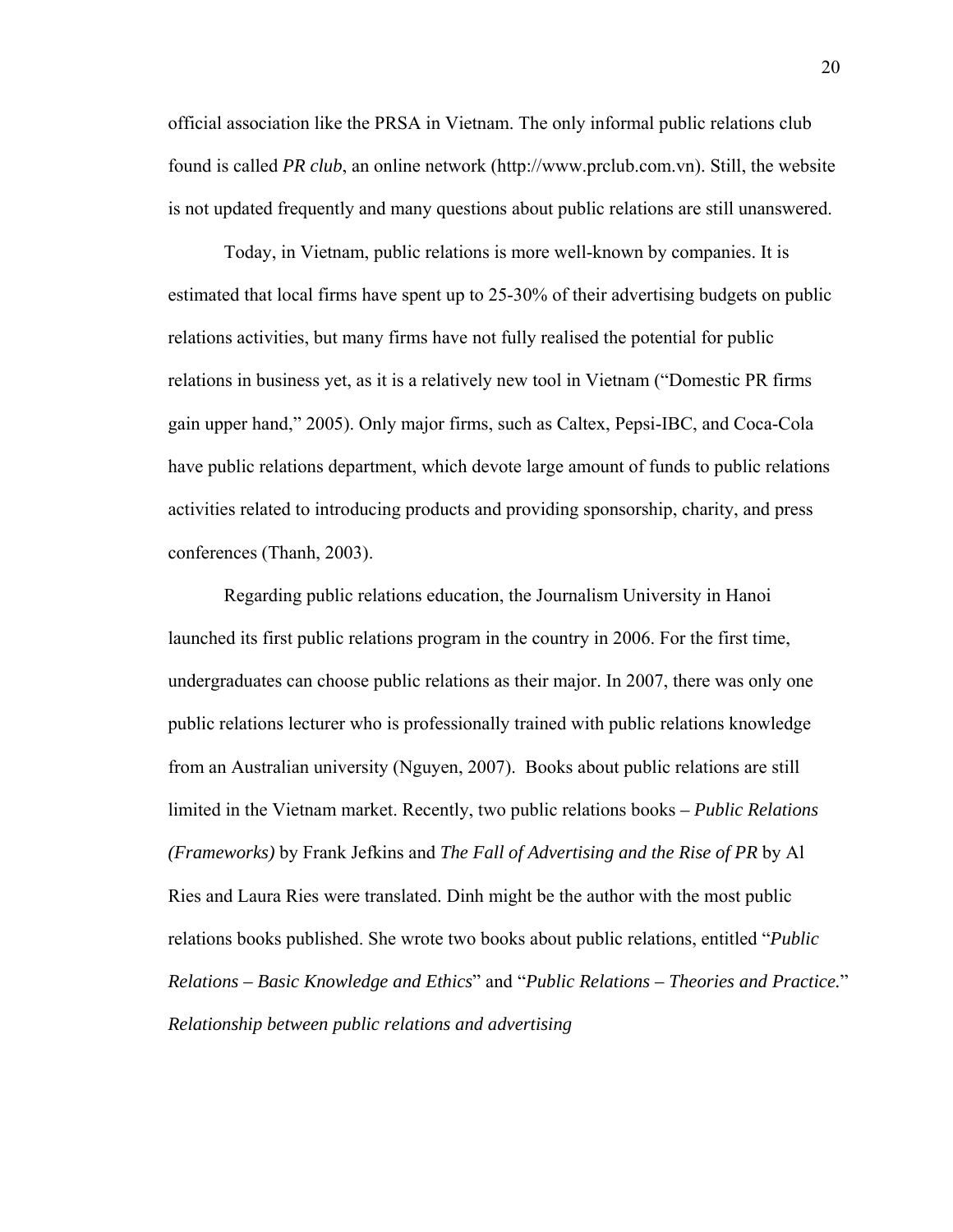McKinney (2000) noted that public relations practice in Vietnam at that time was seen as reactive rather than proactive practice. "Most Vietnamese companies see public relations as 'guest relations,' whose purpose is to smooth over difficulties with corporate clients. An understanding of the value of news releases, backgrounders, newsletters, is foreign to most Vietnamese companies" (p. 24). In fact, several people who had public relations in their titles practiced little of what the West would consider public relations (McKinney, 2000).

More importantly, the line between advertising and public relations in Vietnam is very blurred, and most people still think that public relations is another form of paid advertising (McKinney, 2006). Additionally, McKinney (2006) argued that two of the biggest staples of the public relations practice in the United States, i.e news conference and news releases, did not work the same way in Vietnam.

When individuals are invited to news conferences, [...] a \$20 pay-off is expected (and U.S. dollars are preferred to Vietnamese dong), and most journalists slip out the door as soon as possible after the conference is started. If the organization holding the news conference does not follow this practice, he or she will be facing a room of empty chairs. The concept of the news release is even more perplexing in Vietnam: there is no free placement of news releases. If an organization wants a news release in a Vietnamese newspaper, they must pay for it – uncontrolled media is a foreign concept in this country. Probably the biggest obstacle that faces the practice of public relations in Vietnam is that it is perceived not as a tool that can increase a company's profits, but only as a method of maintaining cash flow within the company. (p. 20)

McKinney explained that this confusion might come from the fact that media in

Vietnam is controlled. If one company wants a release published in a Vietnamese

publication, they pay for it (McKinney, 2008).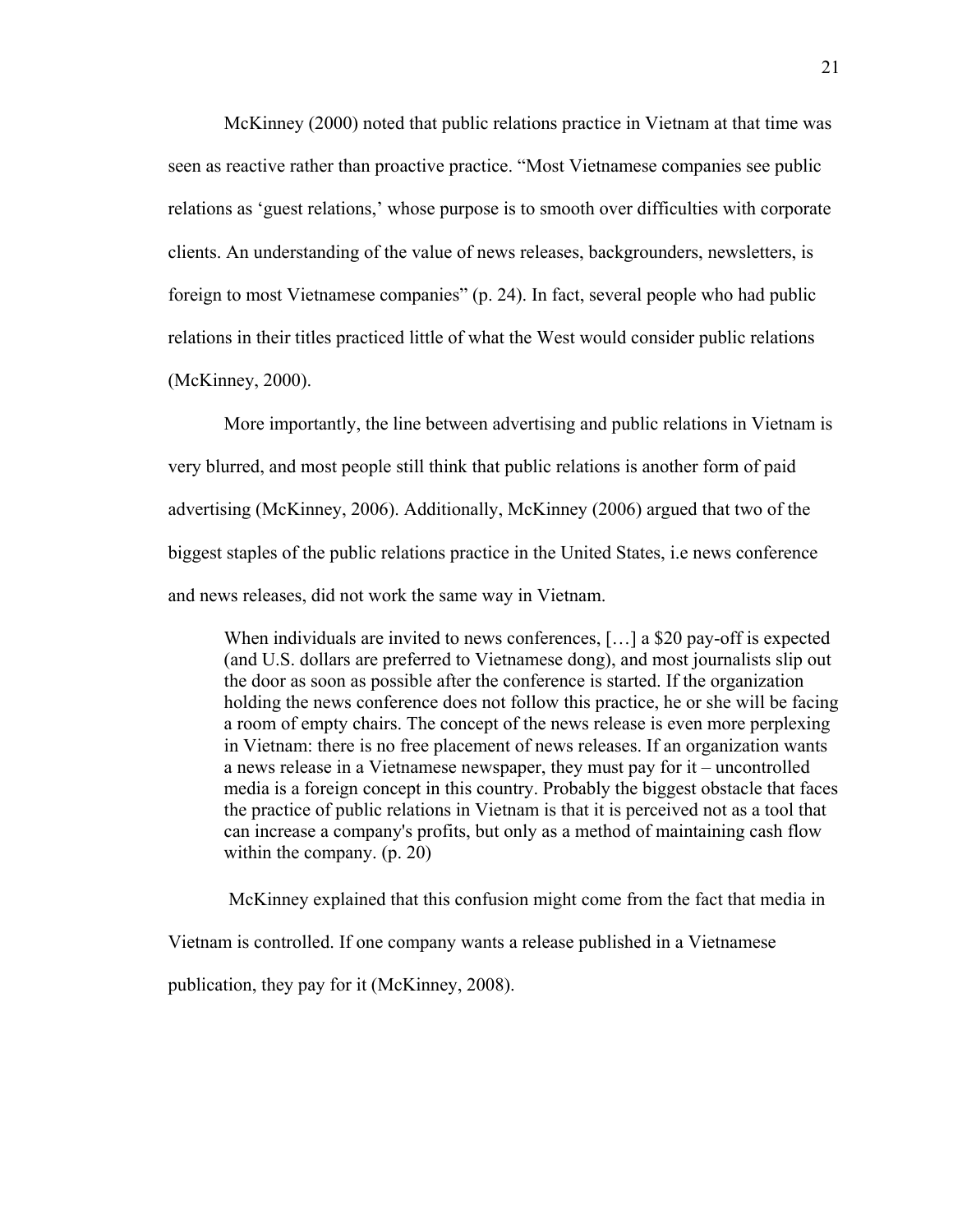#### *Perception of image-building in public relations*

While building a reputable image for the organization is considered one of the most important tasks in public relations, a survey showed that only 4.2% of Vietnamese enterprises care about their brand name or their image (Thanh, 2003). McKinney (2006) analyzed a case study of a large company in Vietnam as an example of how an organization deals with its public during crisis. The case study showed that Vietnamese public relations practitioners did not understand the value of their image.

Vietnam Airlines is the main airline company in Vietnam. In 2000, Vietnam Airlines purchased four Boeing 777s for lengthy international flights. After that, Vietnam Airlines decided to buy Pratt and Whitney engines instead of those made by General Electric or Rolls-Royce. The Aviation Authority of Vietnam (AAV) was upset when they discovered this because those engines are used for short flights, which puts the safety of passengers at risk. Despite the protest of the AAV, Vietnam Airlines purchased the Pratt & Whitney engines. Worse still, after this happened, Vietnam Airlines denied its responsibility and insisted that it did the right thing. Moreover, no apology or attempt at image-repair was made. This stance produced an extremely significant amount of negative publicity for Vietnam Airlines. Of the 318 stories examined in this study, 228 were negative, 66 were neutral, and only 24 were positive. Interestingly, despite all of this negative publicity, Vietnam Airlines was doing extremely well. It was expecting that its profits would rise to \$1.07 billion in 2006 from 970 million in 2005. The reason for Vietnam's Airlines' denial might be involved with the face's concept. The company was afraid of losing face to its public by admitting it made a poor decision. More importantly,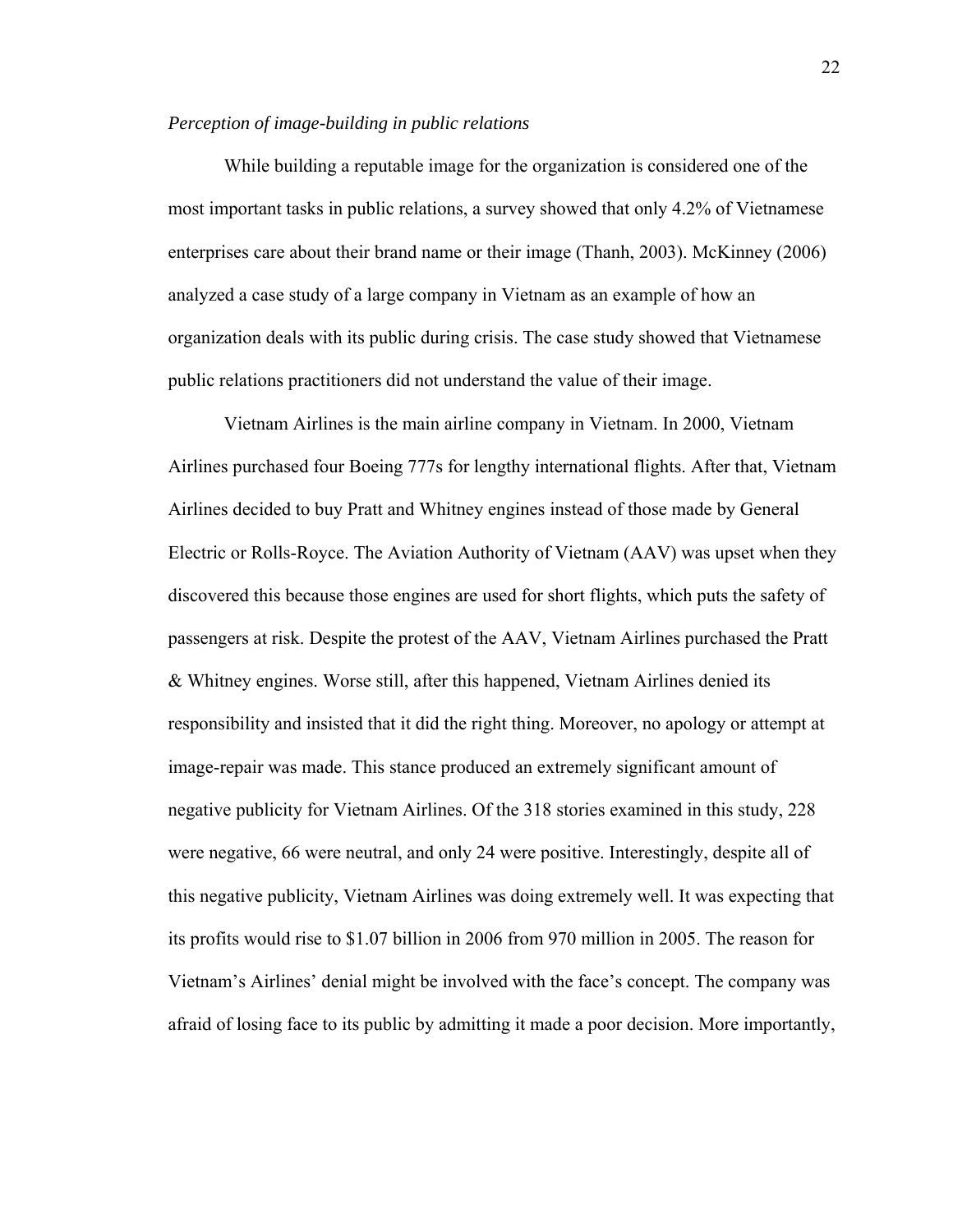Vietnam Airlines does not have many competitors. Vietnamese people only have two choices for its flights: Vietnam Airlines and Pacific Airlines (McKinney, 2006).

However, Vietnam Airlines does not represent all organizations in Vietnam. Indeed, some organizations are beginning to pay attention to their brand name (Dinh, 2008). Most of them are international companies. These companies want to build good images through corporate social responsibility activities. For example, Dutch Lady (specializing in dairy) conducted a campaign called "Fire-Fly" to sponsor many scholarships for poor students ("Fire-Fly Campaign," 2004). Unilever (specializing in personal care products) encouraged the community to donate uniform clothes for poor pupils (Dinh, 2008). Honda Vietnam (specializing in automobiles) has been involved with many corporate social responsibility activities, including offering scholarship to excellent students and pupils, building safety education centers, and helping the community during typhoons in central areas of Vietnam ("Social Activities," n.d.). *Public relations practitioners' roles* 

While the Excellence Theory stresses the importance of public relations practitioners as strategic management and that communicator seniors should be involved in dominant coalition so that they can participate in the important decision-making process (Grunig, 1992), Dinh (2008) argued that this is not the case in Vietnam. Most Vietnamese organizations, especially governmental organizations, have communication departments. But the people in these departments are only responsible for one-waydelivering information, which means announcing organizations' information to publics. These staffs receive very little attention from the senior leaders of the organizations. Regarding private enterprises, today they are paying more attention to public relations.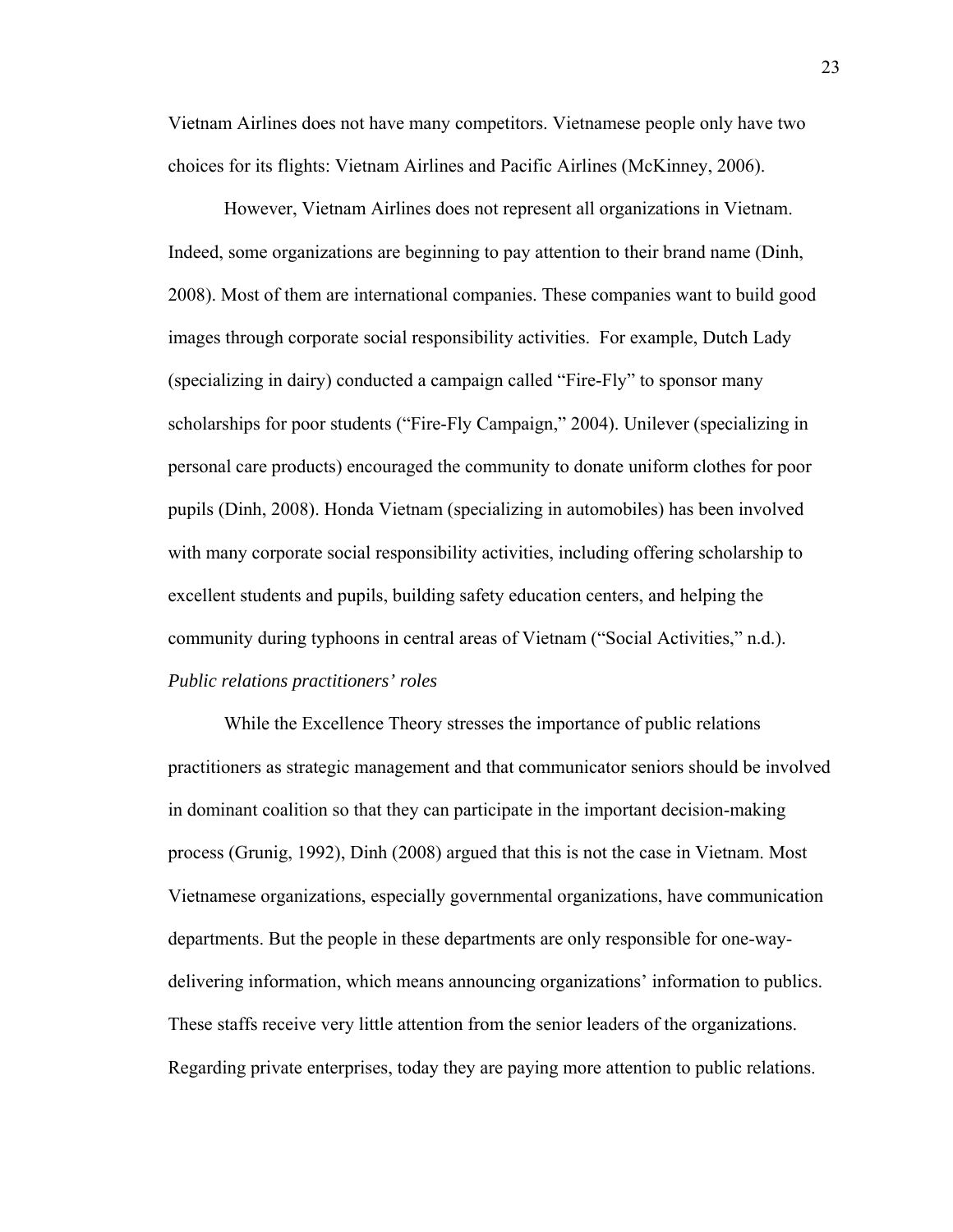Still, most public relations practitioners, even with the title 'Communication Manager' or 'public relations manager' play technical roles rather than strategic management roles. Public relations practitioners in Vietnam do not participate in strategic management or the decision-making process of the company. This can be clearly seen in multi-national enterprises, where strategic decisions are already made on a global scale and public relations practitioners in Vietnam only execute according to the available plan.

Dinh (2008) argued that the reason why public relations practitioners in Vietnam are not involved in strategic management function is because most of them are young and lack experience. Most public relations practitioners in Vietnam major in foreign languages or journalism. They lack knowledge and experience in politics, cultures, socioeconomic, etc., which prohibits them from participating in the strategic management of the organization. Yet, Dinh thought that it is worth raising the question about public relations managers' perceptions about the importance of the profession before blaming public relations practitioners' lack of experience.

#### *Most important skills for practitioners*

In McKinney's most recent study in early 2008, a survey was sent to one hundred and fifteen business managers to ask about their perceptions of public relations. Pertaining to the most important skills of public relations practitioners, his study showed that the highest rated activity was web pages and the lowest ranked was computer skills. This revealed some contradiction because how one could develop web pages without computer skills. Perhaps, the respondents might think that making webpage is important but they are not the ones who do it. Furthermore, oral skills were rated higher than writing skills.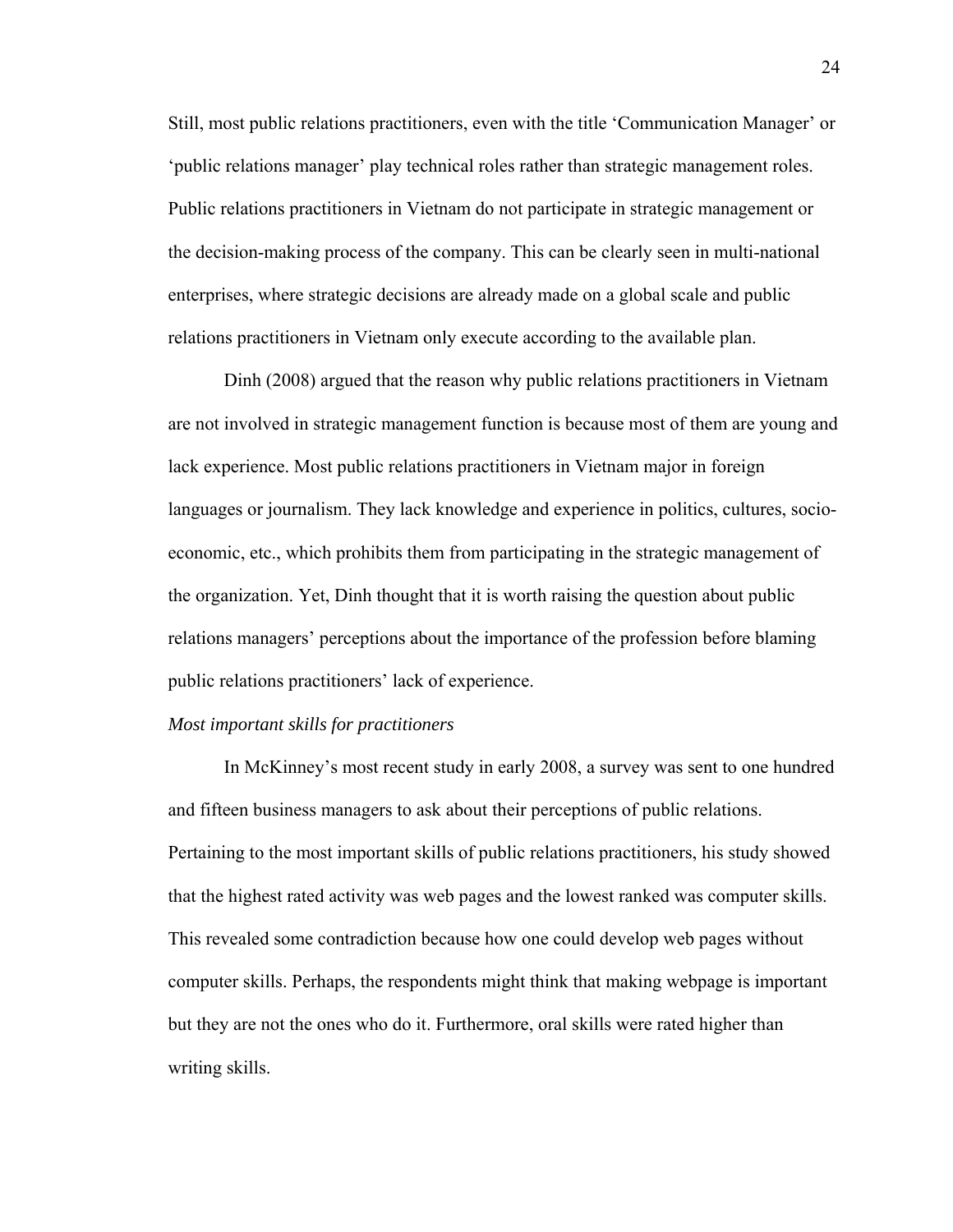The authors McKinney and Dinh have contributed to the knowledge of public relations in Vietnam. However, Dinh's discussion was not drawn from a scientific study. Besides, McKinney stated that the limitation of his study was that this was general survey of Vietnamese business managers, not Vietnamese public relations professionals. As a result, McKinney encouraged other studies in the field because the need for public relations practitioners will grow when Vietnam continues to experiment with a freemarket economy. The positive responses toward public relations by the respondents of his recent study in 2008 also imply that public relations in Vietnam is perceived to be an important business function, and it will have tremendous potential in the coming years. It is high time to conduct a study with the participation of public relations practitioners in Vietnam in order to explore better the picture of public relations practice in the country.

As a result, this study aims to explore a better picture of public relations in Vietnam. This study will use survey method to answer to following questions:

RQ1. Is the importance of public relations well-recognized in Vietnamese organizations?

RQ2a. What are the functions of public relations departments in Vietnam? RQ2b. How are public relations departments structured in Vietnam? RQ3a. What roles do Vietnamese practitioners perform in their organization? RQ3b. Do public relations practitioners consult on major decisions in your organization?

RQ3c. Does gender have an impact on practitioners' roles?

RQ4. What are the most important skills for Vietnamese public relations practitioners?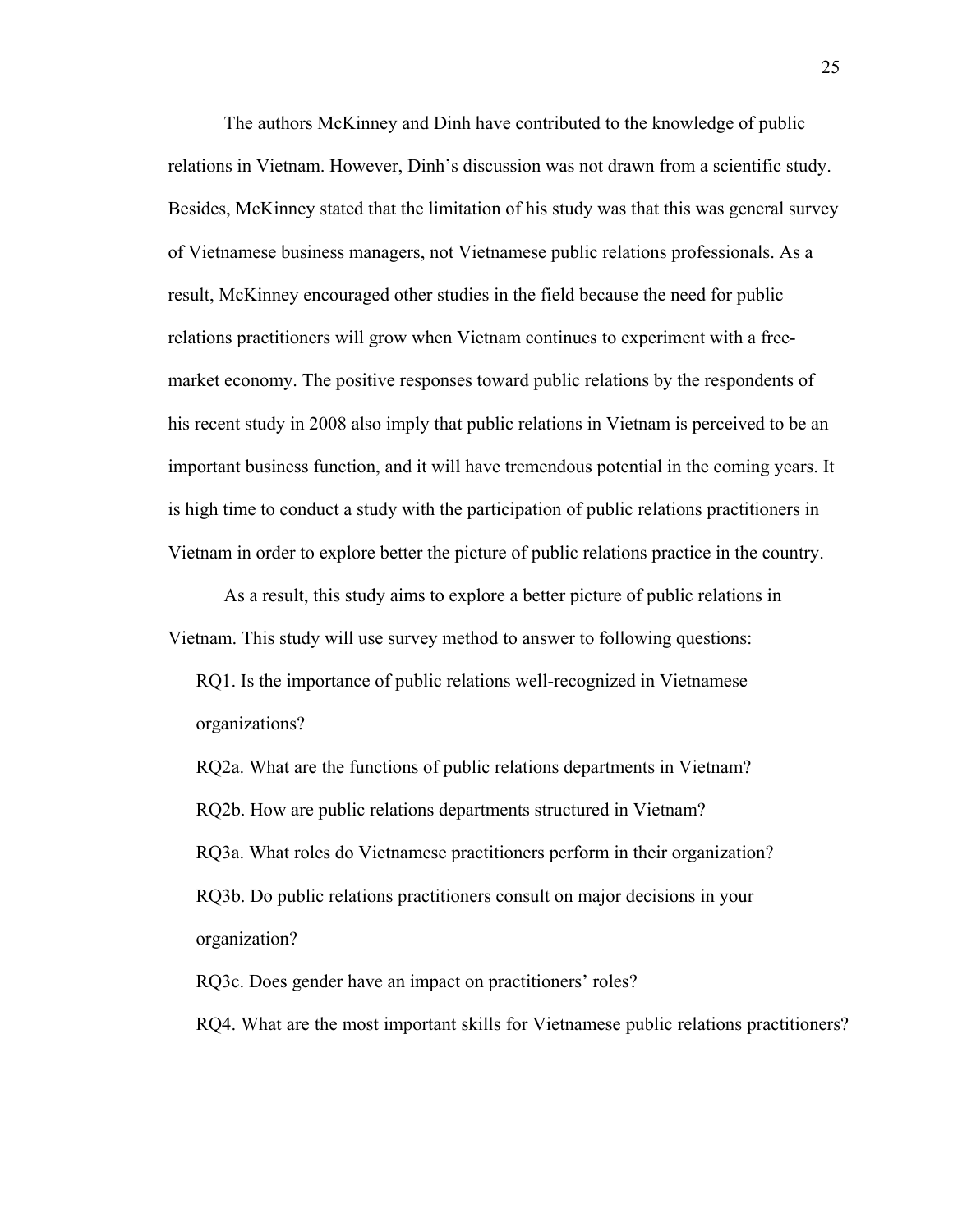# **CHAPTER 3 METHODOLOGY**

# This study attempted to obtain an up-to-date picture of public relations practice in Vietnam. Various aspects of public relations practice were examined, including public relations' function, practitioners' roles, and most important skills for practitioners.

The current study was served as the first formal study about public relations practice in Vietnam, with the participation of public relations practitioners. No formal study about public relations in Vietnam has been found before except for one study carried out by McKinney in 2008. However, participants of McKinney's (2008) study were Vietnamese managers, and his study used only the survey method to investigate the perceptions of public relations of Vietnamese business managers.

Compared to that one study, this current study was unique because it was the first formal study about public relations in Vietnam with the participation of Vietnamese practitioners. McKinney (2008) stated that, "finding actual public relations practitioners would be extremely difficult – they just aren't that many in Vietnam. Currently, most public relations in Vietnam tend to be out-sourced to public relations companies that tend to be directed by non-Vietnamese individuals" (p.48). Yet this study was able to find and send 90 surveys to 90 practitioners and yielded a 64.4% return rate (58 respondents).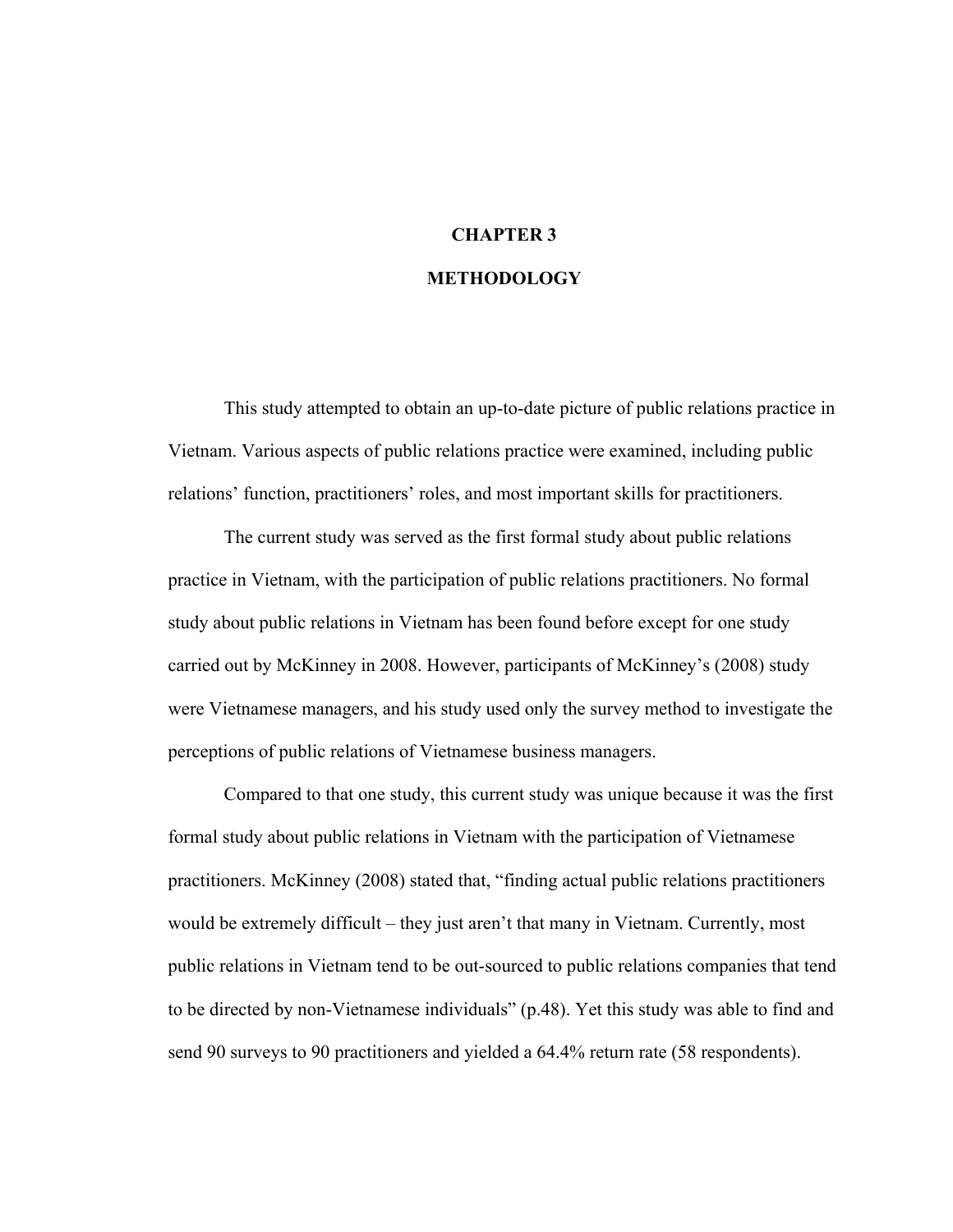Furthermore, this study used the combined methods of surveys and in-depth interviews with the hope to gain a better and more updated picture of public relations in Vietnam.

This study was conducted using two-step process. Surveys were first sent out to participants via emails, using snowball sampling method. Because it was predicted that Internet surveys and snowball sampling could be time-consuming, in-depth interviews were carried out after the surveys were delivered in order to save time.

#### **Subjects and procedures**

Participants of this study were public relations practitioners from the cities of Hanoi, Ho Chi Minh and Hue, which are 3 major cities in the North, South and center of Vietnam. With reference to Ho Chi Minh city, with the population of more than 7 million people, Ho Chi Minh city is the highest population-concentrated city in the country. It is also considered as the largest economic and financial hub of Vietnam. Regarding Hanoi, it is the capital of Vietnam and is the second-largest city following Ho Chi Minh city with a population of more than 6 million people. Besides Hanoi and Ho Chi Minh city, Hue city is also among the major cities in Vietnam and it is the second most developed city following Danang in the center of Vietnam. It was expected that choosing a representative from the North, South and Center of Vietnam would help gain a more comprehensive picture of public relations practice in Vietnam.

#### **Internet surveys**

Survey is considered as the most common used research methodology in public relations (Stacks, 2002). Stacks presented four basic ways to collect data: via telephone, mail, person-to-person, and the Internet. Among the four types, Internet survey is the easiest way to get access to participants. Its biggest advantage includes the access to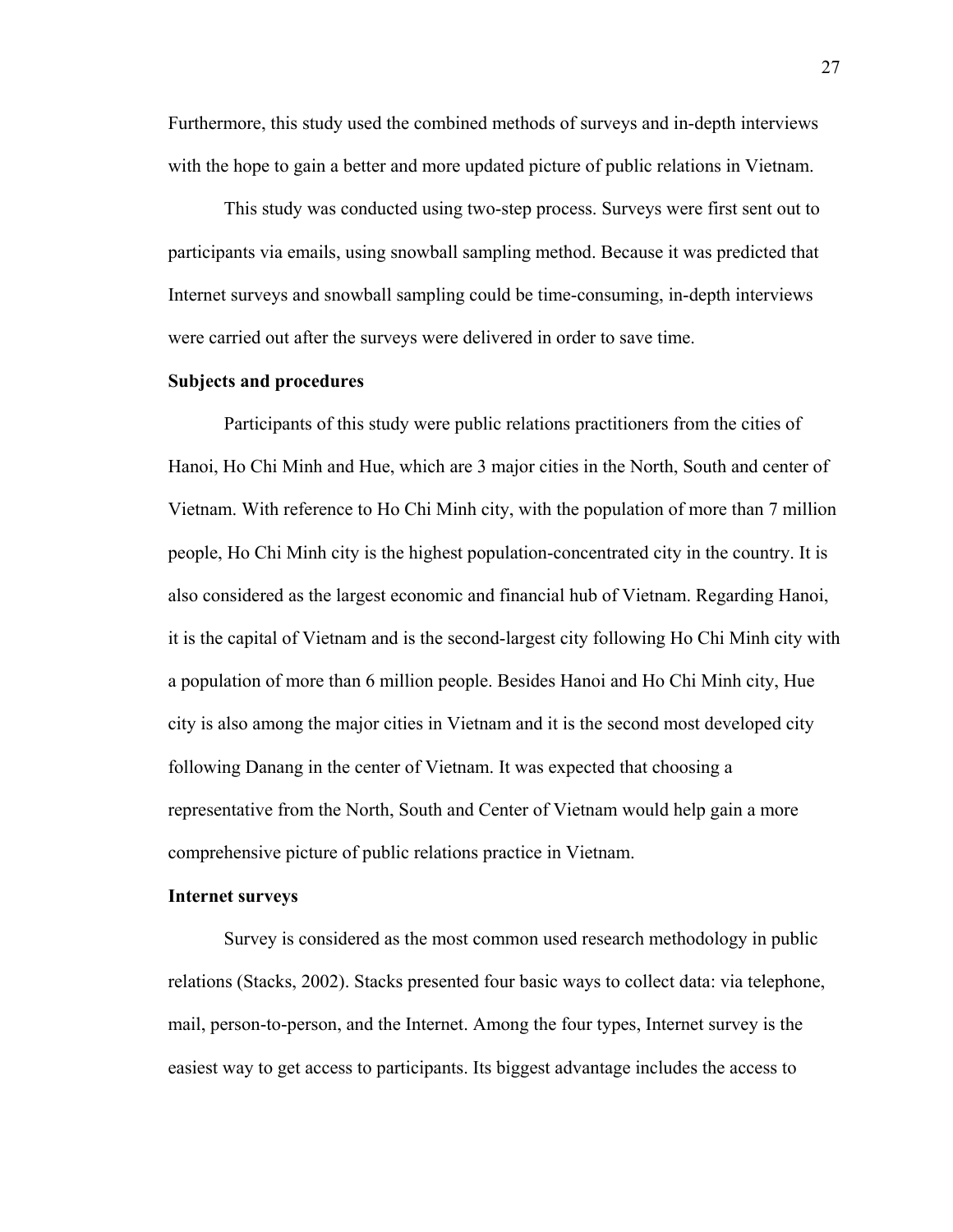groups or individuals who would be difficult, if not possible, to reach through other channels (Wright, 2005). Internet survey also makes it easier with the analysis process because of the electronic questionnaires.

#### *Snowball sampling*

"Sampling is the science of systematically drawing a valid group of objects from a population reliably" (Stacks, 2002, p. 150). Snowball sampling begins with small sample of people whom a researcher has access to and whom, in turn have access to other people. The researcher then asks his/her first sample to introduce him/her with other members of the population. This method is used when a researcher has limited knowledge of the population (Stacks, 2002). Even though snowball sampling is sometimes seen as a biased technique because of its selections of individuals by their social networks versus random selection (Browne, 2005), this methodology was very effective in this specific study.

In this study, non-probability snowball sampling was used. Snowball sampling was chosen for this study for many reasons. First, it was very difficult to get a list of Vietnamese public relations practitioners online. There is not a so-called Public Relations Association that manages public relations activities in Vietnam. Thus, there are no official statistics about the number of public relations agencies in Vietnam (McKinney, 2006). As a result, finding a list of Vietnamese public relations practitioners seemed to be an impossible mission.

Second, even if the researcher had a list of public relations practitioners and delivered the surveys via mail or email, the response rate could be very low. The reason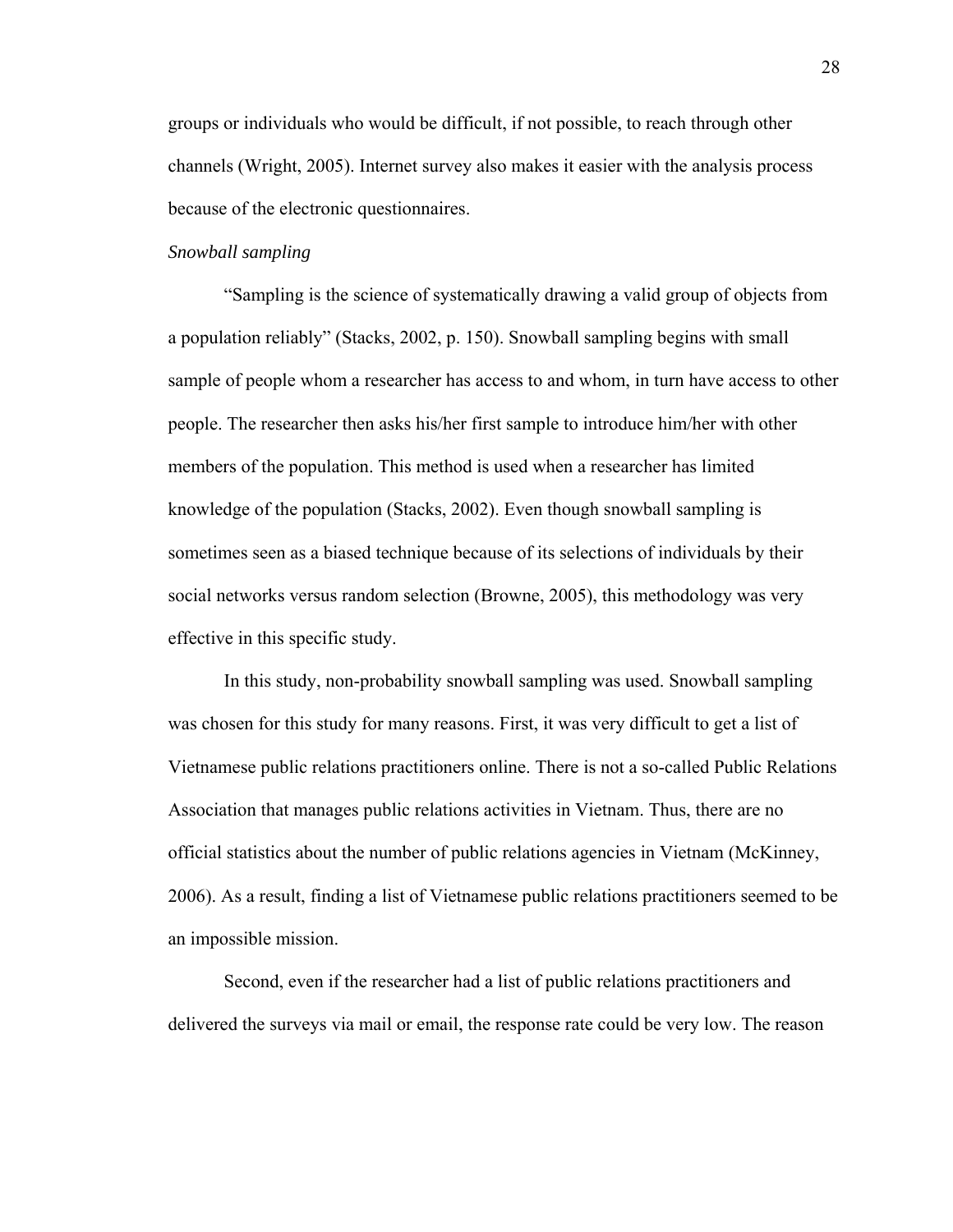is because Vietnamese culture highly values relationship. It is important to establish a relationship with someone before asking him/her for a favor.

When conducting his study about public relations practice in Vietnam, McKinney (2008) noted that a mailed survey would most likely never be returned because people will not respond your survey unless you are referred to them by someone they know. "Vietnamese business contacts are mostly referrals; essentially a business relationship is struck based on another business associate recommendation" ("Understanding Vietnamese business culture," n.d.). Due to this cultural characteristic, there is a very low chance for feedback, if not no chance at all, for the researcher, who does not have a relationship with people she wants to study, to request for their participation. It is more desirable if she is referred to them first. As long as the reference is achieved and the relationship is established, the participation process will go smoother. For these reasons, snowball sampling was expected to be an effective method due to the limited knowledge of the population as well as difficult access to statistics and information of the populations.

#### *Generation of survey sample*

Starting from 20 of her contacts, the author asked her friends to introduce her to other practitioners they knew. When the author got new contacts, she sent them personalized emails, introducing herself and the referees who had provided her with their contacts. After the relationship was established, she mentioned about the study and asked if she could send a questionnaire to them. After having their approval, surveys were sent via practitioners' emails.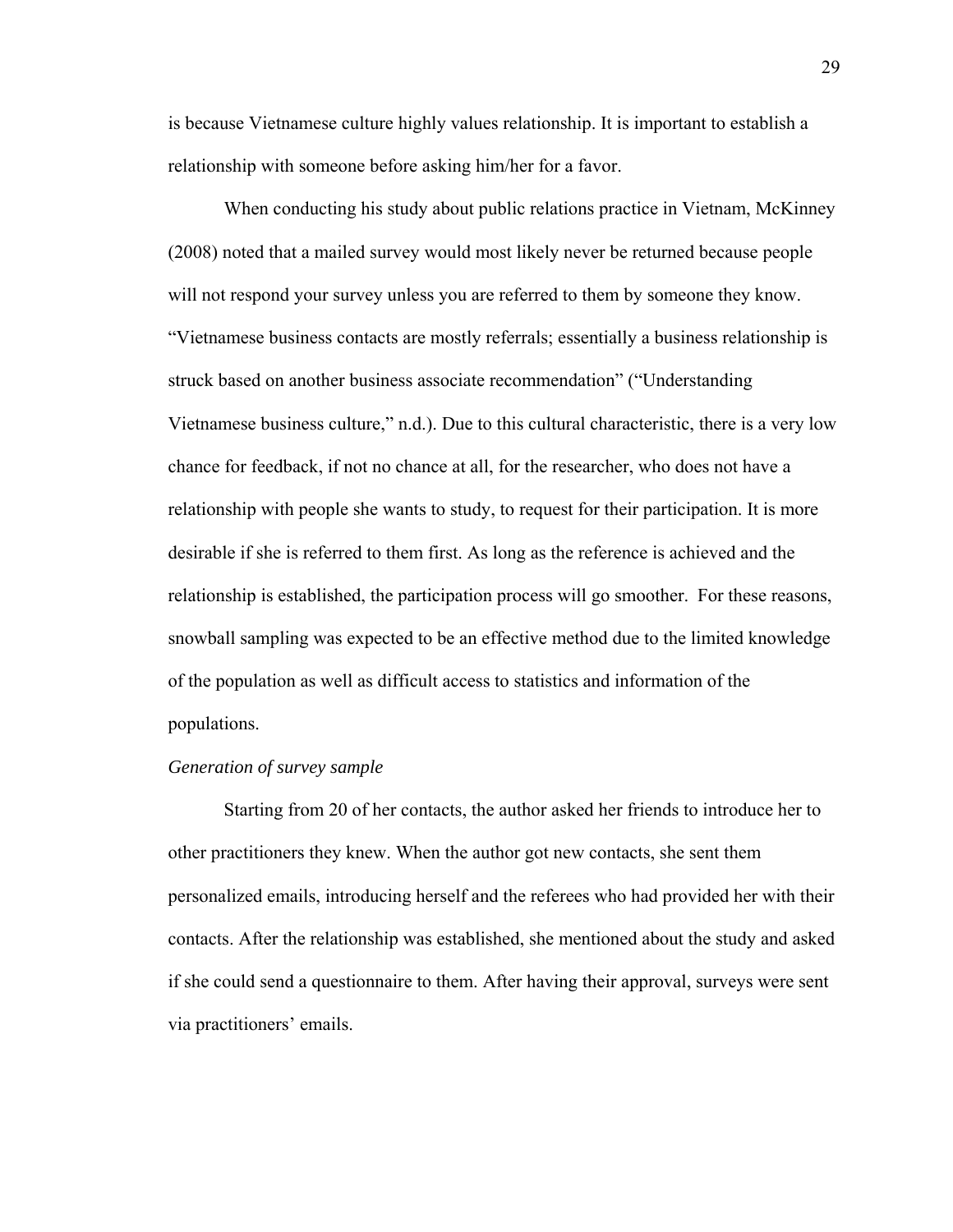In some cases, the relationship was first established by chatting on skype, yahoo messenger or facebook. It was because sometimes the only contact information the author got was a nickname, and not an email address. After getting to know each other, the author asked for participants' emails to send surveys to. Questionnaires were provided in both Vietnamese and English in order to increase the flexibility of the respondents.

As a result, 90 surveys were sent to 90 practitioners and 58 responses were received, which yielded a 64.4% return rate.

In general, surveys in Asia often suffer from a low response rate (Wu, 2003). Vietnam is not an exception. When conducted study in Vietnam, McKinney (2008) said:

Finding individuals to sample is not an easy task in Vietnam. Mailed surveys would most likely never be returned, and it is difficult to approach Vietnamese companies to do survey research. You would have to have a connection to the company surveyed, and would most likely need to pass through several layers of management before you could circulate your survey. (p. 48)

Thus, compared to studies employing surveys method, this return rate was very desirable. For example, Wu & Baah-Boakye's (2007) Ghana public relations study reported a 53% response rate. Wu & Taylor's (2003) Taiwanese public relations study reported a 44% response rate. Ken et al.'s (2006) study on Bosnia public relations reported a 38% response rate. The key for this success was because the author took cultural factors into consideration. The author tried to establish an interpersonal relationship with potential respondents before asking for their participation. Personalized emails and follow-up reminders also helped increase the response rate.

Doing surveys in Vietnam can be time-consuming. Yet, it can produce good results if one knows how to invest time in building a relationship first. From 20 of the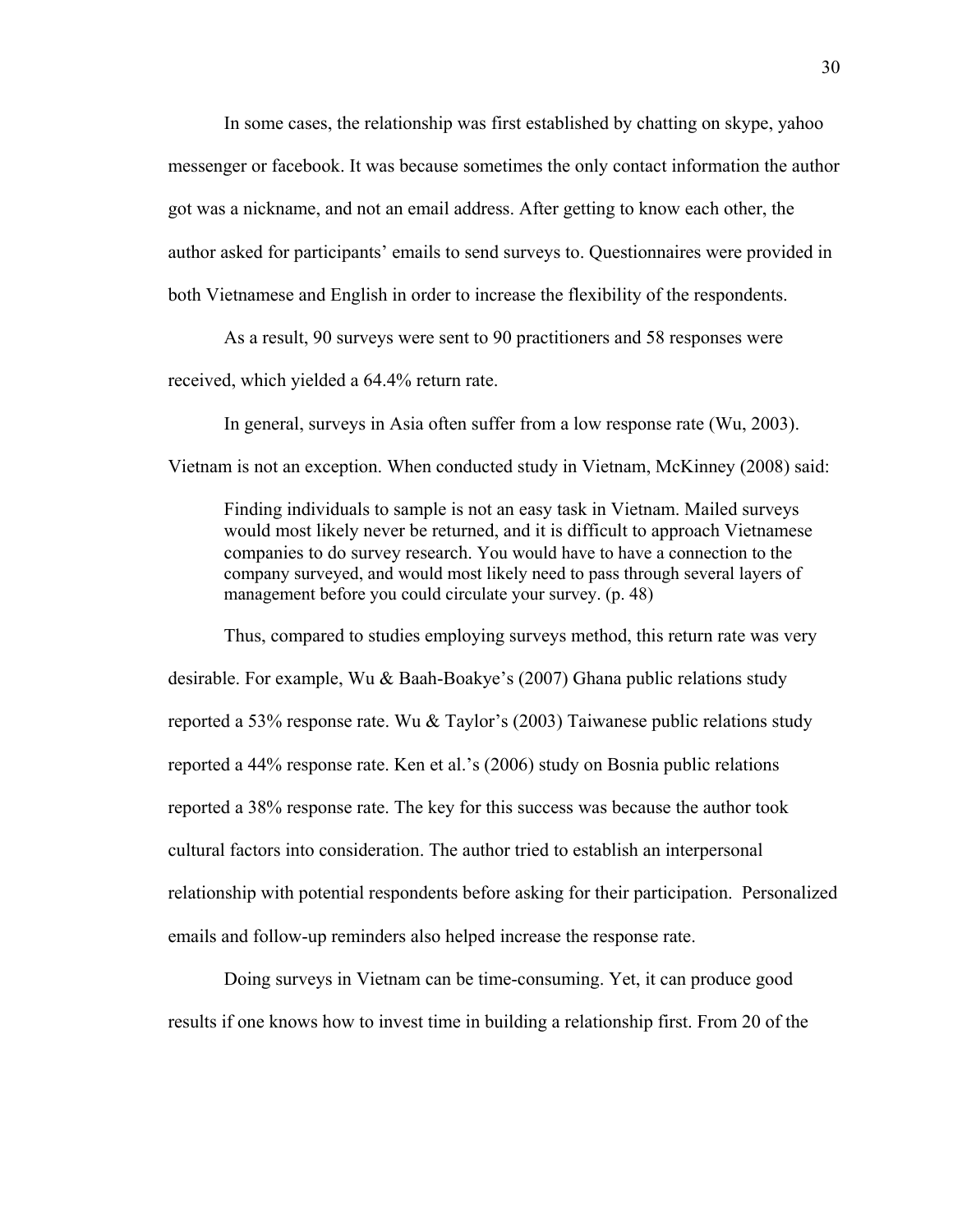author's contact, she could find 90 participants, which was the result of networks of networks.

#### **In-depth interview**

According to Kvale (1996), the qualitative research interview tries to "understand the world from the subjects' points of view, to unfold the meaning of people's experiences, to uncover their lived world prior to scientific explanations" (p. 8). Stacks (2002) explained that the advantage of qualitative research with in-depth interview was to allow researchers to understand not only the problem being researched but also the person being interviewed. Besides, in-depth interview allows for introspection on the part of the interviewee and is still controlled by the interviewer. As a result, in-depth interview provides rich detail and the ability to understand what interviewees' perspectives on a particular problem are.

 Thus, besides Internet survey, the researcher hoped that by using in-depth interview, it would enable her to participate in a conversation with public relations practitioners to get to know their experience and opinion about their industry better with more detailed information.

For this current study, ten public relations practitioners engaged in in-depth interviews. Due to geographic distance (the researcher stayed in the U.S. while participants lived in Vietnam), email interview methods were used. A list of questions was first sent via email and respondents were asked to type their answers in a Microsoft Word file and to send back to the author via email. Follow-up questions were asked in order to clarify confusing and unclear ideas. For this current study, email interviews helped solve schedule conflict due to different time zones, thereby saving much time in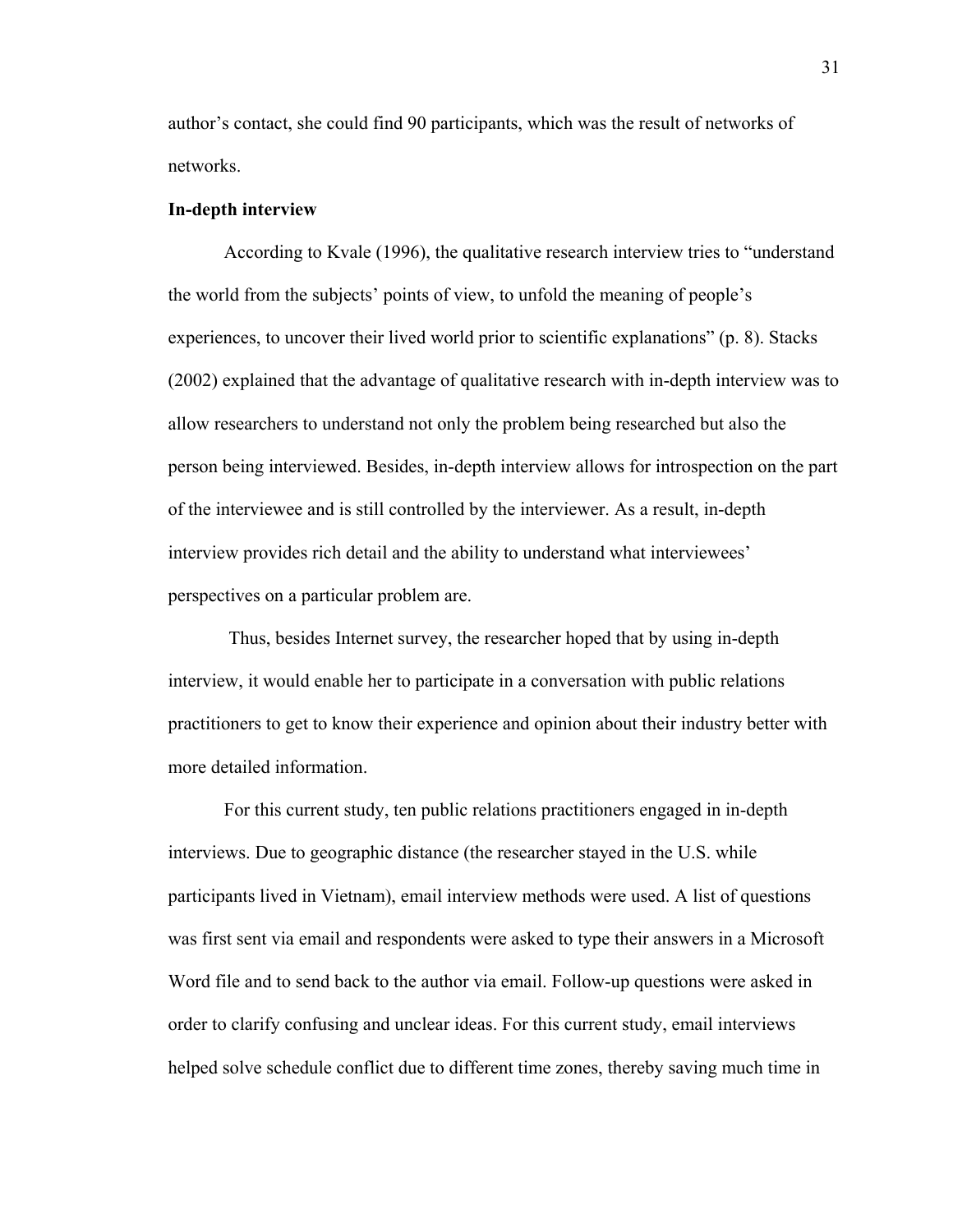the interview process. The interview questions were written both in Vietnamese and English to increase the flexibility of the respondents.

#### **Institutional Review Board approval**

The researcher in this study received approval from the Institutional Review Board before conducting this study.

#### **Data collection and data analysis**

Regarding surveys, responses were collected over a period of two months. This was expected because as a local person, the author knew how much time it would take to communicate with Vietnamese respondents to first establish a relationship and to follow up with them. As a result, 58 completed surveys were returned among 90 surveys sent out. After the surveys were collected, they were entered into the Statistical Package for the Social Sciences (SPSS) 18 software. The data were then analyzed.

Data analysis sought to answer research questions stated in the study. Because it was an exploratory study, most of the survey questions were analyzed based on frequency tables generated by SPPS 18. For one question, cross-tabulation tables were generated for the examination on the relationship between gender and managerial roles among Vietnamese practitioners.

Concerning in-depth interviews, it took over a period of one month to collect all of the interview transcripts. Interview questions were sent to ten interviewees and all participants returned their answers. After that, interview transcripts were coded and analyzed. In two cases, the author made an attempt to follow up with interviewees for clarification and additional information. For the current study, interview data served as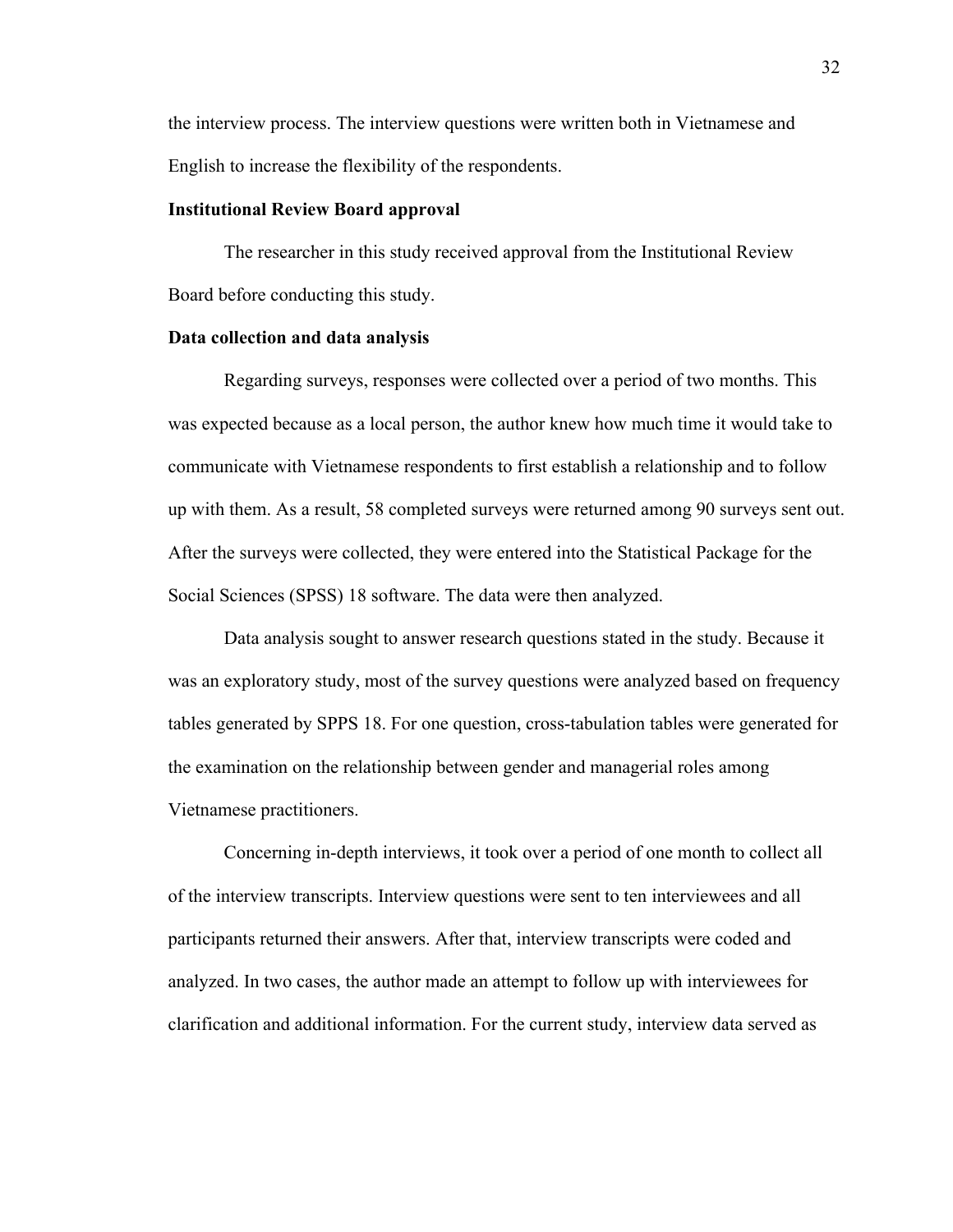qualitative data, which provided more detailed information and explanation for the discussion.

The next chapter, "Results" will discuss findings from this study. The results should be able to answer research questions relating to public relations functions, practitioners' roles and most important skills for practitioners.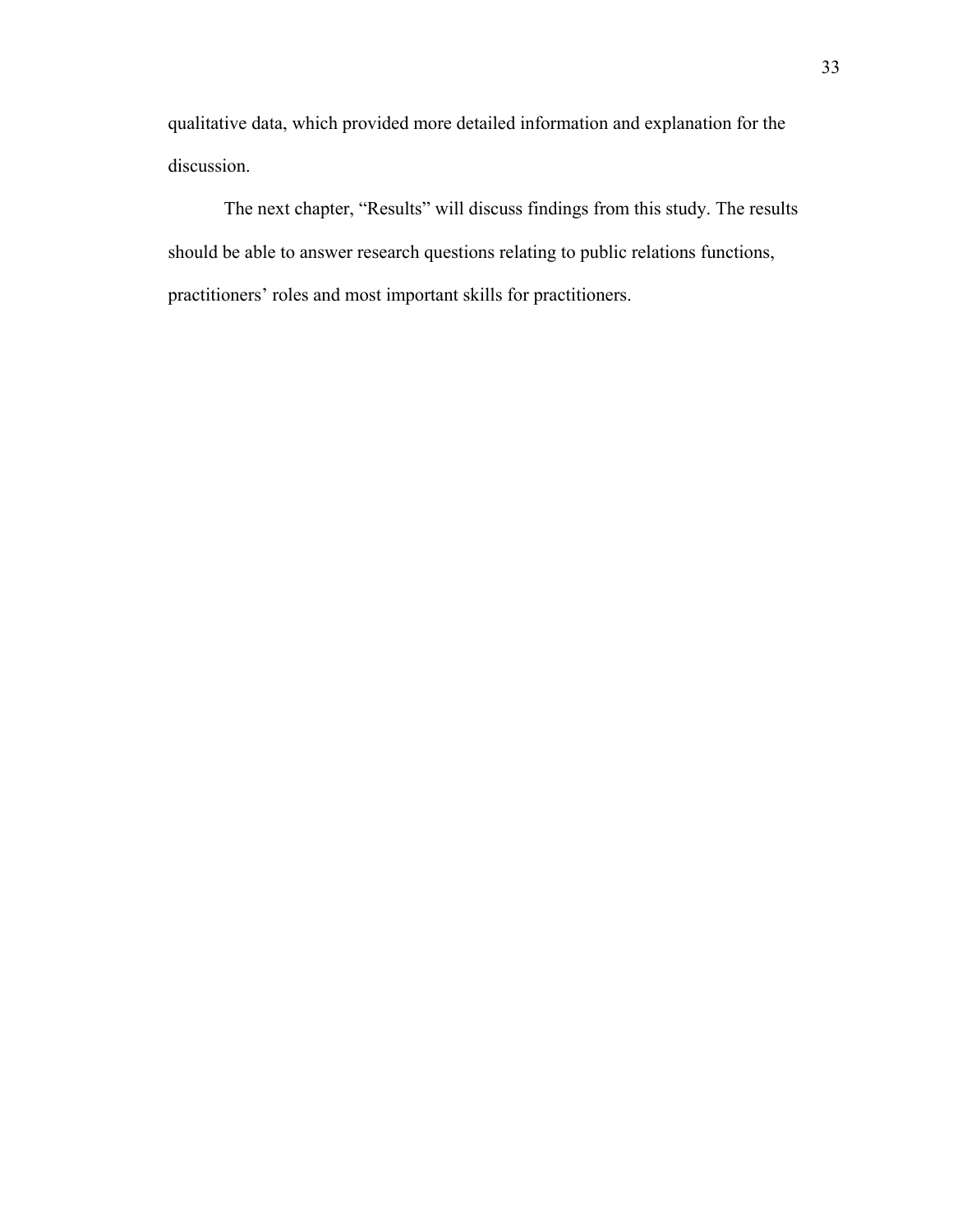# **CHAPTER 4**

### **RESULTS**

#### **Study demographics**

A total of 90 surveys were sent to public relations practitioners in the cities of Hanoi, Hue and Ho Chi Minh in Vietnam via email. Of those, 58 surveys were returned, yielding a 64.4% return rate. Respondent demographics showed that 45 respondents (77.6%) were female and 13 respondents (22.4%) were male. A total of 26 of 58 respondents (44.8%) indicated that they worked in Ho Chi Minh City, 23 respondents (39.7%) indicated they worked in Hanoi while 9 respondents (15.5%) indicated they worked in Hue City. Fifty-two respondents (89.7%) worked for a corporation while six respondents (10.3%) work for a public relations agency. Respondents' titles included public relations executive, public relations director, public relations coordinator, public relations assistant, public relations manager, sales & marketing manager, communication manager/director, marketing manager/director, director of sales, and managing director.

The survey also revealed that the mean number of years experience as public relations practitioners that respondents had was 3.02 years. The number of years experience varied from less than 1 year to 10 years.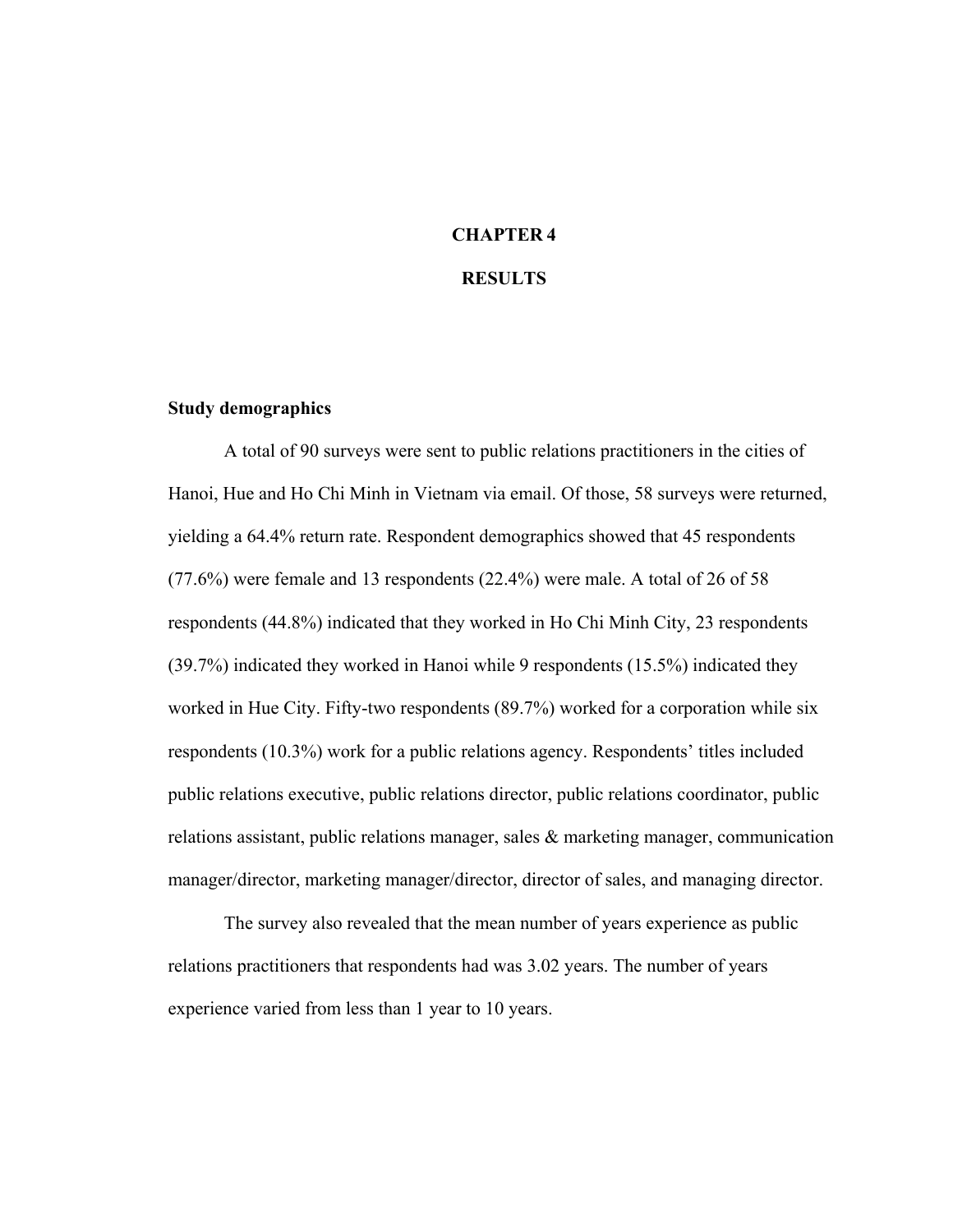#### Fig. 4.1

*Table showing gender of respondents, breakdown of respondents by area, and* 

|                                     | Frequency | Percent |
|-------------------------------------|-----------|---------|
| Gender of respondents:              |           |         |
| Female                              | 45        | 77.6    |
| Male                                | 13        | 22.4    |
| Breakdown of respondents by area:   |           |         |
| Ho Chi Minh City                    | 26        | 44.8    |
| Hanoi                               | 23        | 39.7    |
| Hue                                 | 9         | 15.5    |
| Managerial position of respondents: |           |         |
| Yes                                 | 30        | 51.7    |
| N <sub>o</sub>                      | 28        | 48.3    |
| Total = $58$                        |           |         |

*managerial position of respondents* 

Additionally, 30 out of the 58 respondents (51.7%) self-identified as holding a managerial role while 28 of them (48.3%) indicated that they did not hold any management position. Nineteen out of the 45 female respondents (42.2%) self-identified as holding a managerial role, while 11 out of the 13 male respondents (84.6%) indicated that they held management positions.

### **Study findings**

The main goal of this study was to explore public relations practice in Vietnam in terms of public relations functions, practitioners' roles and important skills for practitioners. Thus, respondents were asked to share their opinions and their experience about these issues. The questionnaire was a combination of both rating-scale questions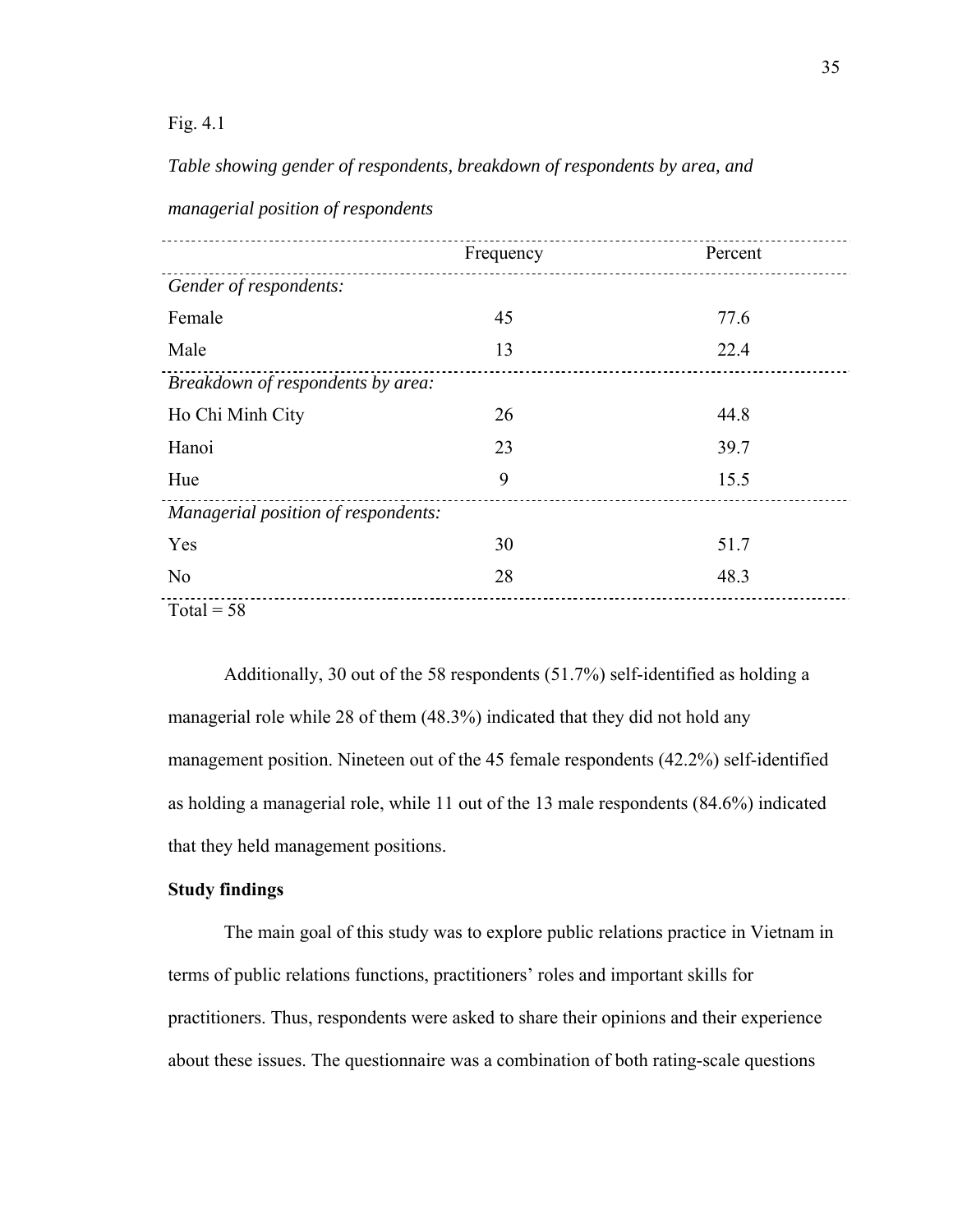(7-point Likert-type scale) as well as multiple-choice questions. The ten questions in the questionnaire helped to answer the study's research questions. The first three questions asked respondents to rate on a scale of 1 to 7 with 1 being "strongly agree" and 7 being "strongly disagree". The last seven questions asked respondents to answer multiplechoice questions.

*1. Public relations should be a separate department in all major Vietnamese companies.* 

The mean score for this item was 3.17, which scored in the "slightly agree" category. The distribution of responses was strongly agree (19%), agree (31%), slightly agree (15.5%), neither agree nor disagree (8.6%), slightly disagree (6.9%), disagree  $(12.1\%)$ , strongly disagree  $(6.9\%)$ .

*2. The importance of public relations is well-recognized in your organization* 

Public relations practitioners generally agreed that the importance of public relations was well-recognized in their organization. The mean score for this item was 1.95 with the following frequencies: strongly agree (44.8%), agree (31.0%), slightly agree (12.1%), neither agree nor disagree (8.6%), slightly disagree (3.4%), and strongly disagree  $(0.0\%)$ .

*3. Public relations practitioners are highly respected in your organization.* 

The mean score for this item was 2.47 which fell between the "agree" category and "slightly agree" category. The distribution of responses was strongly agree (22.4%), agree (34.5%), slightly agree (19.0%), neither agree nor disagree (22.4%), slightly disagree (1.7%), and strongly disagree (0.0%).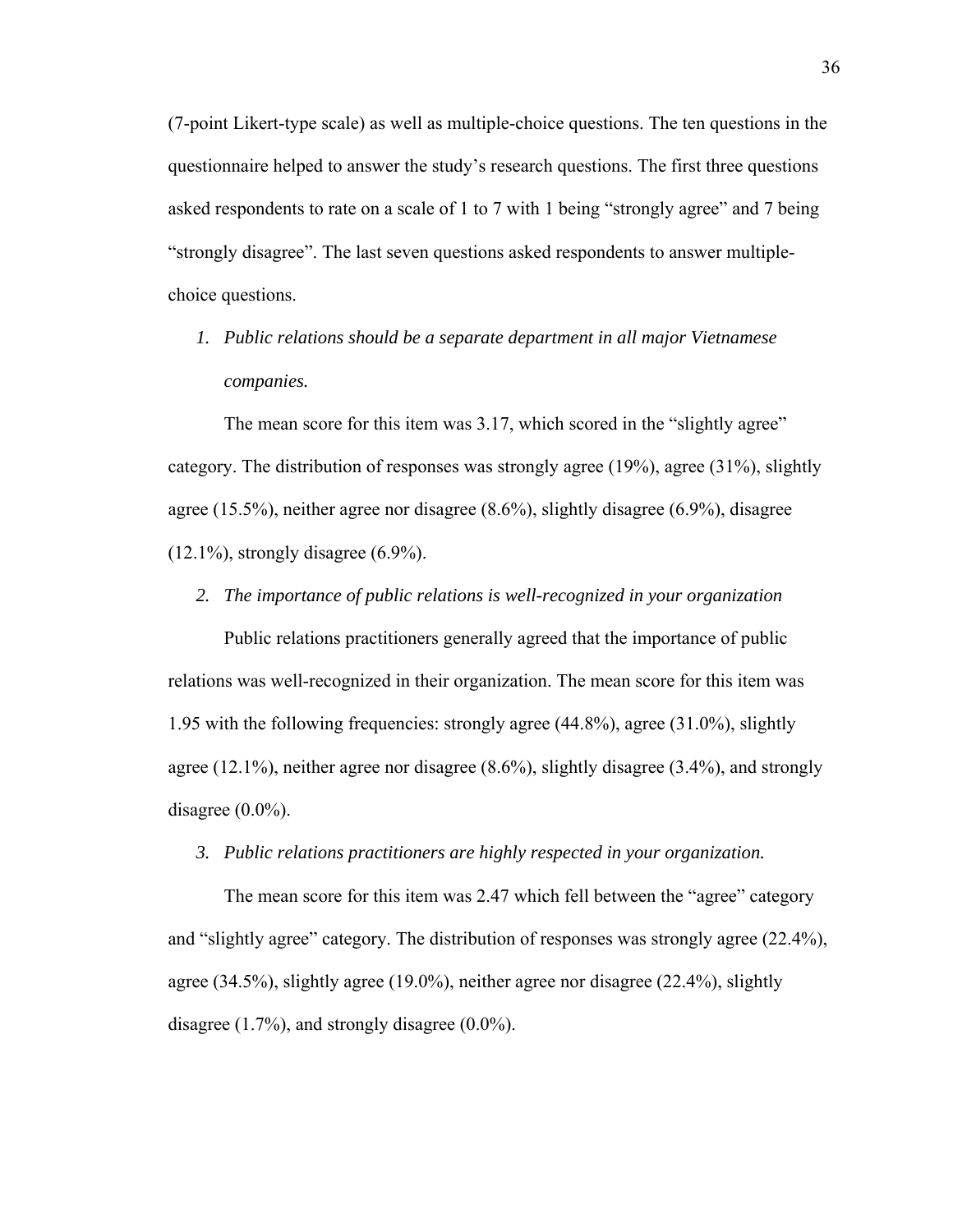Fig. 4.2

*Perception of practitioners on the importance of public relations* 

| Item                                                                                      | N  | Mean  | <b>Std.</b> Deviation |
|-------------------------------------------------------------------------------------------|----|-------|-----------------------|
| Public relations should be a separate department                                          | 58 | 3 1 7 | 1912                  |
| The importance of PR is well-recognized                                                   | 58 | 195   | 1 1 1 5               |
| PR practitioners are highly respected                                                     | 58 | 2.47  | 1 1 2 7               |
| Note: A seven point scale was used with $I =$ strongly agree and $7 =$ strongly disagree. |    |       |                       |

*4. What are the most important skills for public relations practitioners? – Written communication skills, interpersonal communication skills, technical competence, strategic planning skills, speaking different languages, and other skills?* 

For this question, respondents were allowed to choose multiple answers. When data were entered into the SPSS, the question was broken down into six variables. The name of each variable was skill1, skill2, and so on, to skill6.

Fifty-four respondents (93.1%) indicated that interpersonal communication was among the most important skills for public relations practitioners. Forty-one respondents (70.7%) chose strategic planning skills as one of the most important skills for public relations practitioners. Thirty-six respondents (62.1%) agreed that written communication was among the most important skills for public relations practitioners. Twenty-seven respondents (46.6%) thought that the ability to speak different languages was among the most important skills in public relations. Twenty-three respondents (39.7%) answered that technical skills was among the most important skills.

Thirteen respondents (22.4%) chose "other skills," and listed organizational skills, public speaking skills, persuasion skills, risk & crisis management skills, judgment skills, computer skills, and negotiating skills as most important skills. Besides, these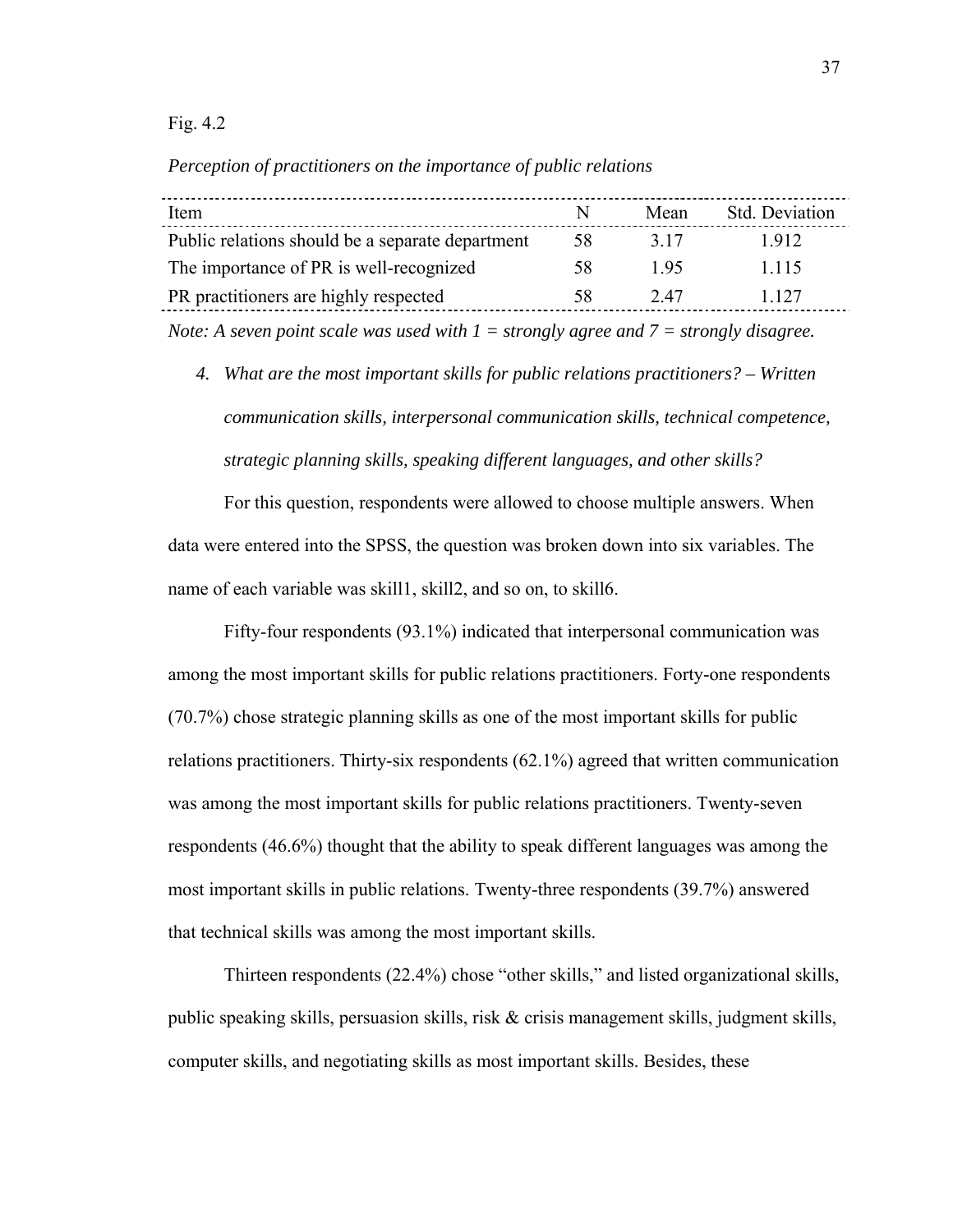respondents also added characteristics that public relations practitioners should need, such as being creative, sociable, and knowledgeable in many fields, such as society, economy, and culture.

Fig. 4.3

*Important skills for public relations practitioners* 

| Item                               | Frequency | Percent |
|------------------------------------|-----------|---------|
| Interpersonal communication skills | 54        | 93.1    |
| Strategic planning skills          | 41        | 70.7    |
| Written communication skills       | 36        | 62.1    |
| Speaking different languages       | 27        | 46.6    |
| Technical competence               | 23        | 39.7    |
| Other skills                       | 13        | 22.4    |
| $Total = 58$                       |           |         |

*5. What are the roles of public relations practitioners in your organization? Writing press releases, communicating with media, writing company newsletters, producing company brochures, writing speeches for company executives, developing company web-pages, creating company advertising, buying advertisements, strategic planning with the dominant coalition, and other roles?*  Similar to item 3, for this question, respondents were allowed to choose multiple

answers. When data were entered into the SPSS, the question was broken down into ten variables. The name of each variable was role1, role2, and so on, to role10.

Fifty-four respondents (93.1%) stated that communicating with media was one of the roles of public relations in their organization. Fifty-one respondents (87.9%) indicated that writing press releases was one of their roles as public relations practitioners. Fortyseven respondents (81.0%) chose writing newsletters. Thirty-eight respondents (65.5%)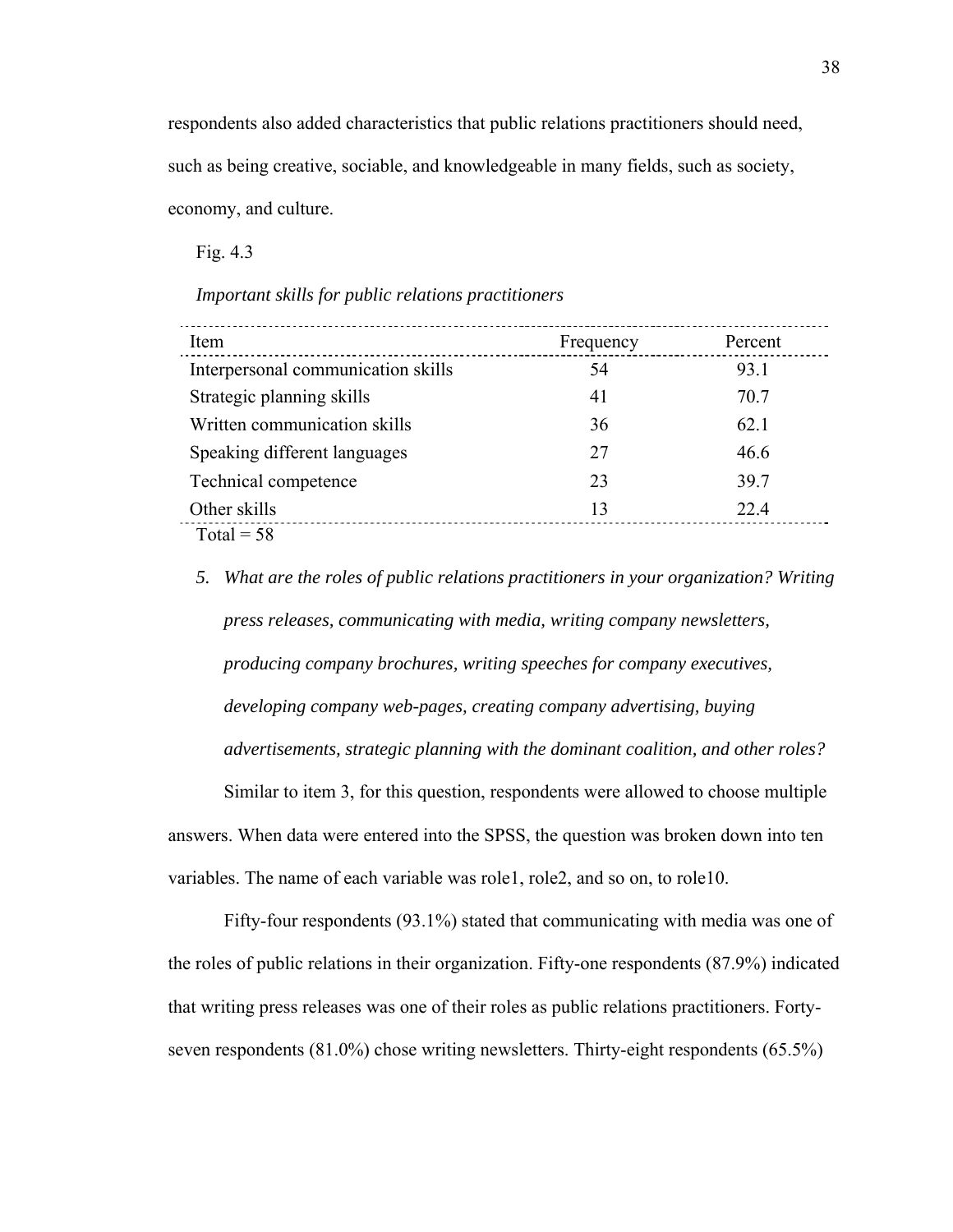answered that writing speeches for company executives was one of their roles as public relations practitioners. Thirty-seven respondents (63.8%) indicated that strategic planning with the dominant coalition was one of their public relations roles. Thirty-four respondents (58.6%) replied that producing company brochures was one of their roles as public relations practitioners. Thirty-three practitioners (56.9%) chose developing company web-pages. Twenty-five respondents (43.1%) answered that creating company's advertising was one of their roles. Twenty-three respondents (39.7%) agreed that buying advertisements was one of their roles as public relations practitioners. Eighteen respondents (31.0%) added other roles of public relations practitioners, such as brand management, crisis management, internal public relations, corporate reputation management, media crisis management, company's image promotion, events planning and organizing, corporate social responsibility activities planning, and media relations activities.

Fig. 4.4

*Roles of public relations practitioners* 

|                                            | Frequency | Percent |
|--------------------------------------------|-----------|---------|
| Communicating with media                   | 54        | 93.1    |
| Writing press releases                     | 51        | 87.9    |
| Writing company newsletters                | 47        | 81.0    |
| Writing speeches for company executive.    | 38        | 65.5    |
| Strategic planning with dominant coalition | 37        | 63.8    |
| Producing company brochures                | 34        | 58.6    |
| Developing company web-pages               | 33        | 56.9    |
| Creating company advertising               | 25        | 43.1    |
| Buying advertisements                      | 23        | 39.7    |
| Other roles                                | 18        | 31.0    |
| Total = $58$                               |           |         |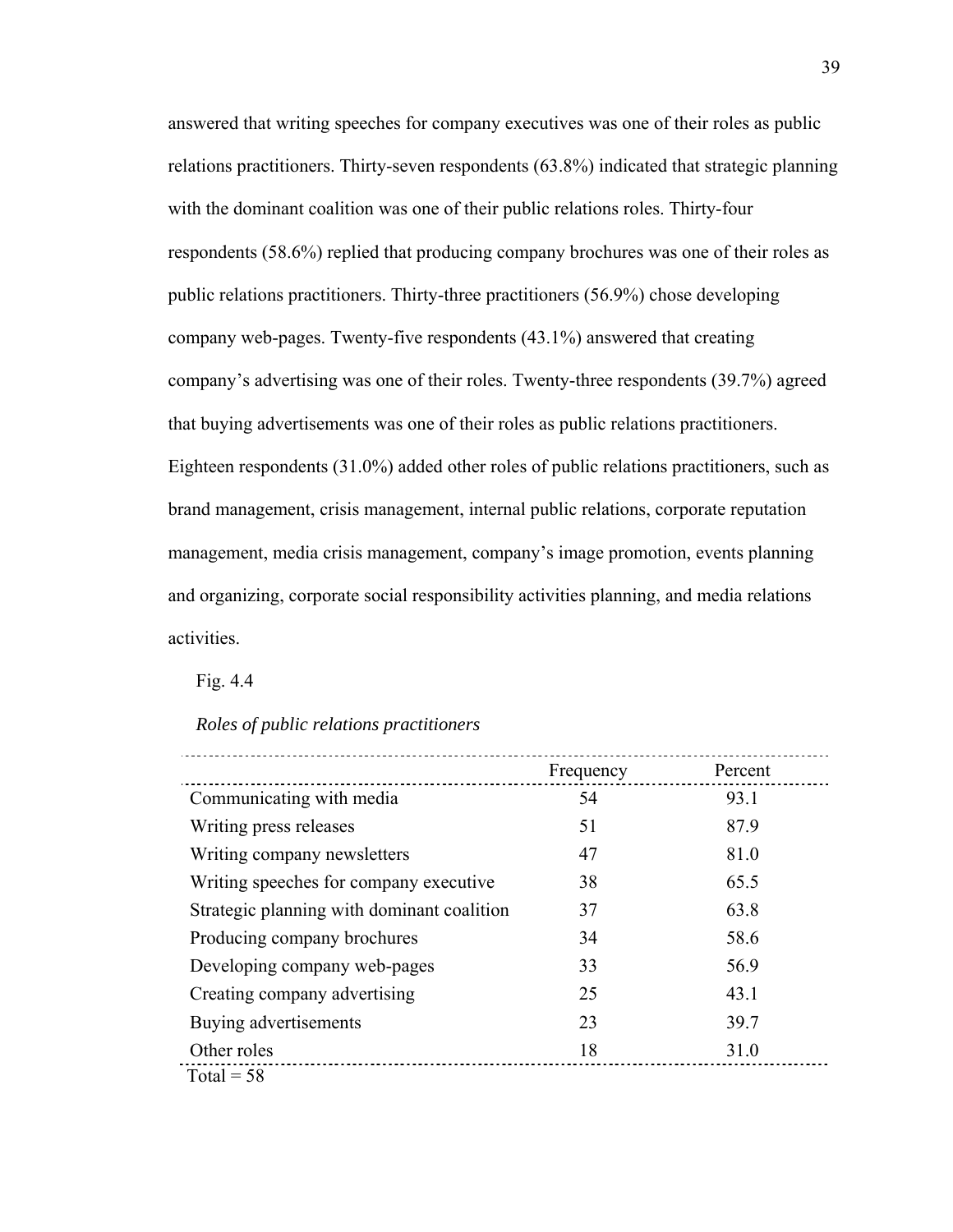*6. Do public relations practitioners consult on major decisions in your organization?*  Forty-two respondents (72.4%) answered "yes" to the question while 16

respondents (27.6%) answered "no".

Fig. 4.5

*Decision making power of practitioners* 

|                | Frequency | Percent |
|----------------|-----------|---------|
| <b>Yes</b>     |           | 72.4    |
| $\overline{N}$ | 16        | 27.6    |
| Total = $58$   |           |         |

#### *7. Is the public relations department a separate unit within your organization?*

Twenty respondents (34.5%) indicated that the public relations department was a separate unit in their organization. Thirty-two respondents (55.2%) answered that the public relations department was not a separate unit.

Fig. 4.6

 *Is public relations department a separate unit?* 

|                | Frequency | Percent |
|----------------|-----------|---------|
| Yes            | 20        | 34.5    |
| No             | 32        | 55.2    |
| Not Applicable | h         | 10.3    |
| Total = $58$   |           |         |

## *8. How is the public relations department structured?*

Only respondents who answered that the public relations department was not a separate unit for the question number 7 had the option to continue to answer this question. There were thirty-two respondents (55.2%) who answered that the public relations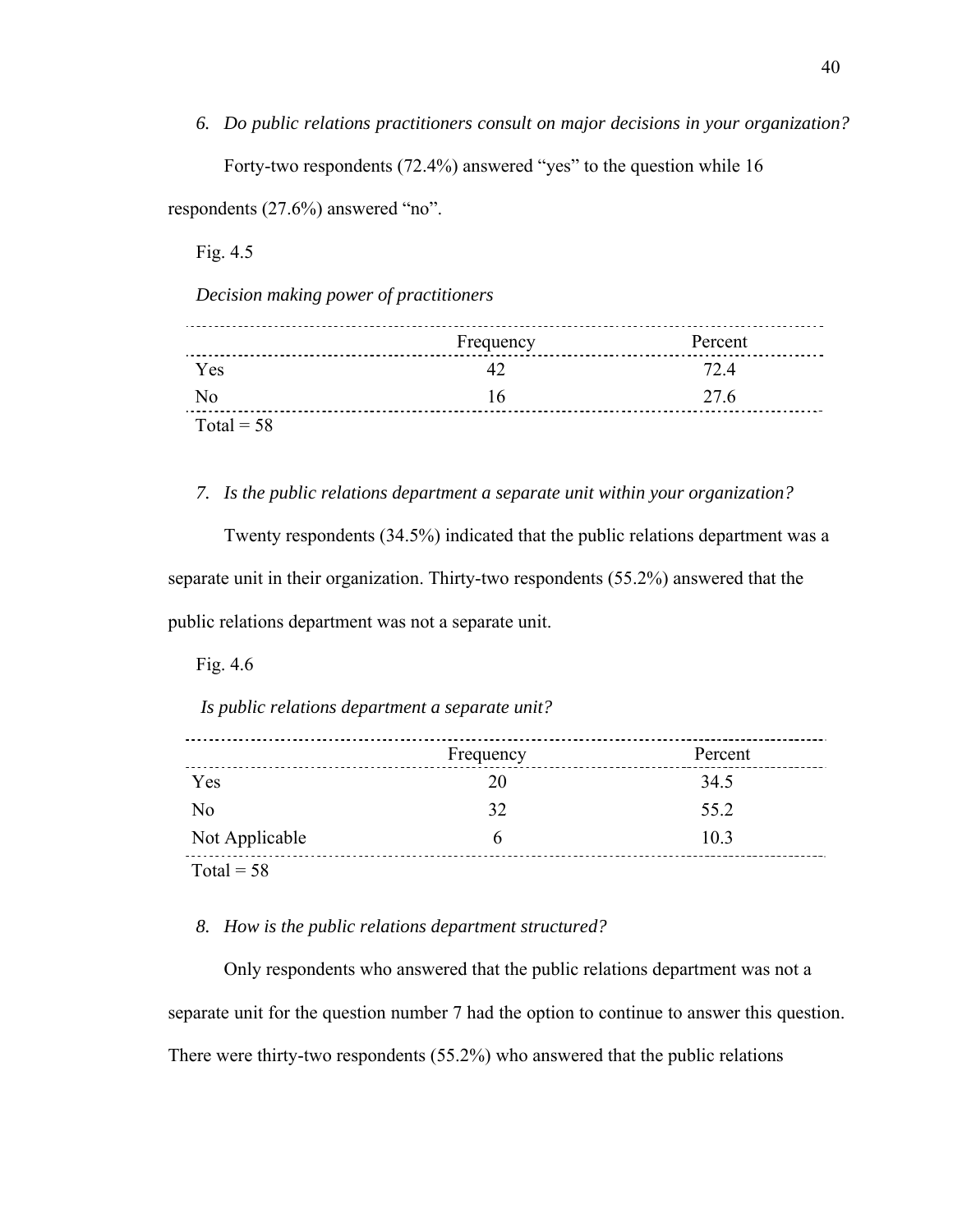department was not a separate unit. Thus, among these 32 respondents, 16 of them (27.6%) indicated that the public relations department was a subset of the marketing department. Thirteen respondents (22.4%) stated that the public relations, advertising and marketing departments had overlapping functions. One respondent (1.7%) answered that the public relations department was a subset of the advertising department. Two respondents (3.4%) chose "others". One of them explained that the public relations department was a subset of the sales department in their organization. The other respondent wrote that public relations, shareholder relations, and branding were all covered in her function. This answer was confusing because it did not directly answer the question about the structure of the public relations department. Six respondents (10.3%) chose "not applicable" because they worked at a public relations agency.

Fig. 4.7

 *Structure of public relations department when it is not a separate unit.* 

|                                                       | Frequency | Percent |  |
|-------------------------------------------------------|-----------|---------|--|
| PR department is a subset of advertising department   |           | 31      |  |
| PR department is a subset of marketing department     | 16        | 50.0    |  |
| PR, advertising & marketing are overlapping functions | 13        | 40.6    |  |
| Others                                                |           | 62      |  |
| Total = $32$                                          |           |         |  |

*9. What are the functions of the public relations department in your organization? Building and maintaining positive relationships with the public, being the spokeperson of the organization, dealing with crisis, strategic planning or other functions?*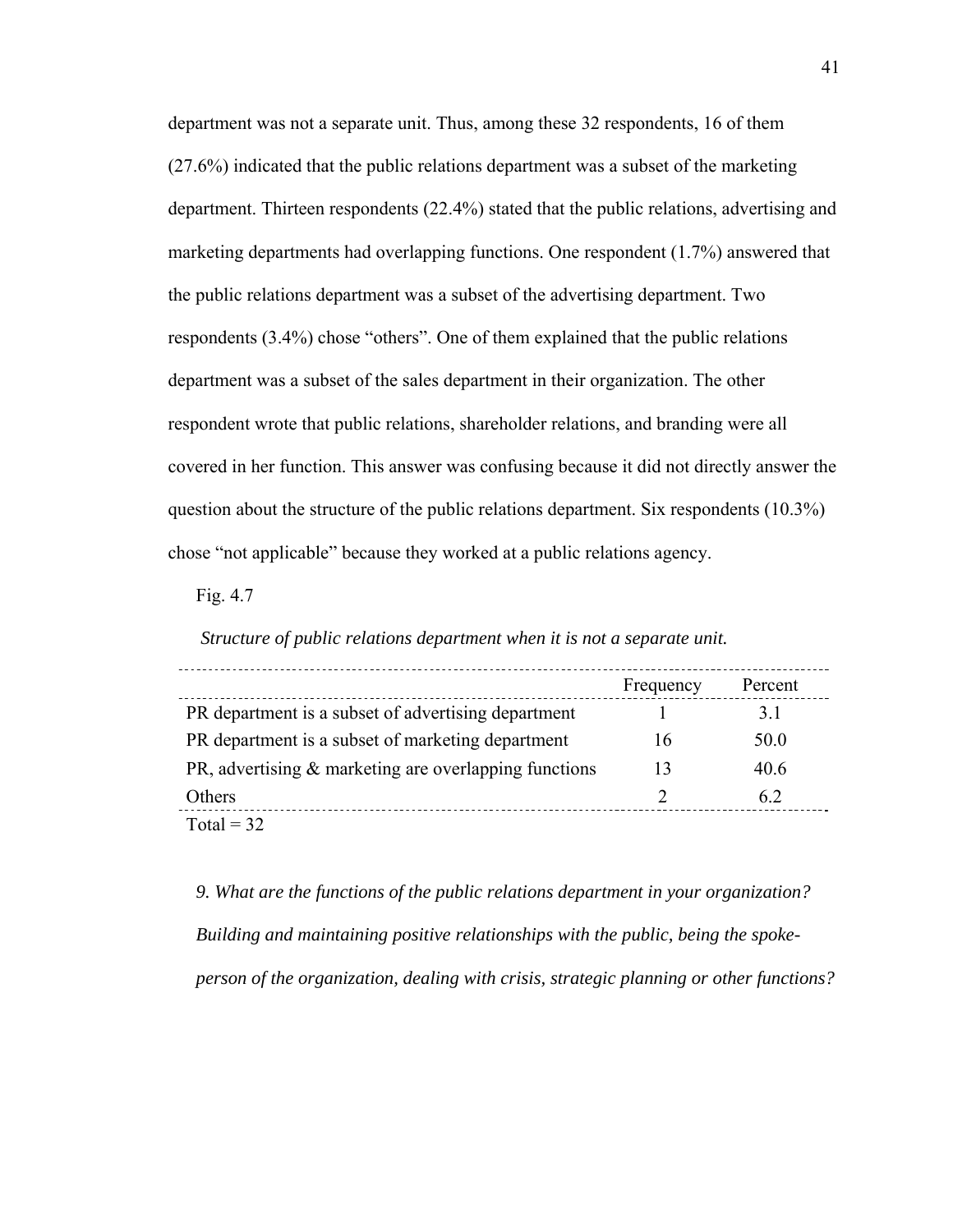Similar to item 3 and 4, this question allowed respondents to choose multiple answers. When data were entered into the SPSS, the question was broken down into five variables. The name of each variable was function1, function2, and so on, to function5.

Fifty-seven respondents (98.3%) chose "building and maintaining positive relationships with the public," thirty-seven respondents (63.8%) chose "dealing with crisis," thirty-three respondents (56.9%) chose "being the spoke-person," twenty-five respondents (43.1%) chose "doing strategic planning," and eleven respondents (19%) chose "others". Those that chose "others," added "maintaining communication channel with clients," "maintaining internal communication," "budget propose and budget control," "brand management," "image management," "corporate social responsibility," "website management," "advertisement writing," and "support marketing activities."

Fig. 4.8

#### *Functions of public relations department*

|                                                              | Frequency | Percent |  |
|--------------------------------------------------------------|-----------|---------|--|
| Build $\&$ maintain relationship with organization's publics | 57        | 98.3    |  |
| Deal with crisis if it happens                               | 37        | 63.8    |  |
| Role as spoke-person of the organization                     | 33        | 56.9    |  |
| Do strategic planning for the company                        | 25        | 43.1    |  |
| Other functions                                              |           | 19.0    |  |
| Total: 58                                                    |           |         |  |

*10. Is public relations your only responsibility or is it one of many responsibilities you have?* 

Thirty-one respondents (53.4%) revealed that public relations was their only responsibility while 27 respondents (46.6%) indicated that it was one of many responsibilities they had.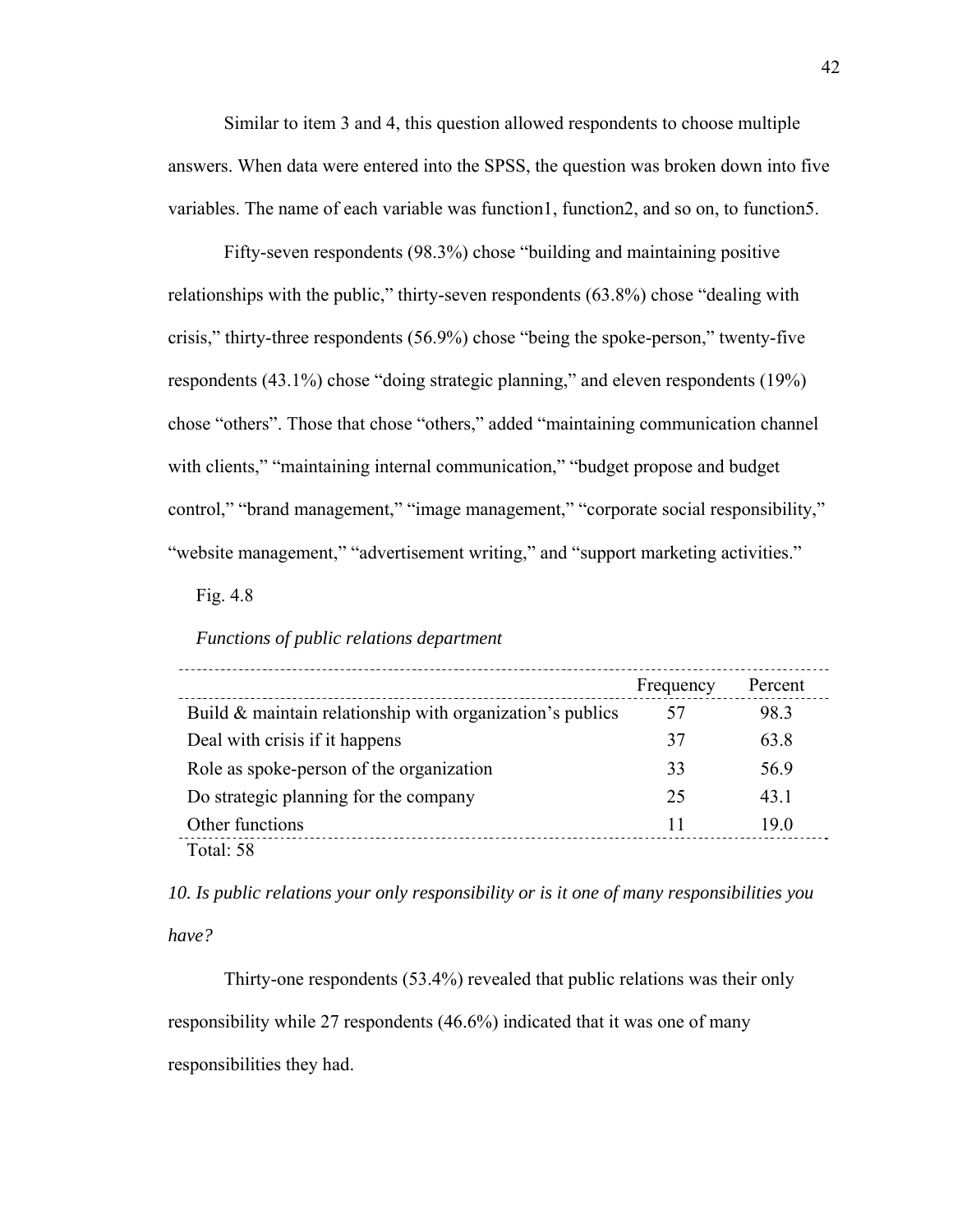Fig. 4.9

|                | Frequency | Percent |
|----------------|-----------|---------|
| Yes            | 3 I       | 534     |
| N <sub>0</sub> | つワ        | 46.6    |
| Total = $58$   |           |         |

*Is public relations the only responsibility of practitioners?* 

 The results collected from survey questions and qualitative data collected from indepth interviews helped answer the research questions for the current study.

*Research question 1: Is the importance of public relations well-recognized in Vietnamese organizations?* 

Item 2 and 3 directly addressed this research question. Item 2 asked respondents to rate on a 1 to 7 scale (1= strongly agree and  $7 =$  strongly disagree) the statement, "The importance of public relations is well-recognized in your organization." The mean score for this item was 1.95, which fell into the category of "Strongly agree" and "Agree". A majority of respondents (44.8%) chose "Strongly agree" for this statement. In general, it seems that the importance of public relations is well-recognized in Vietnamese organizations.

Additionally, item number 3, which asked respondents if public relations practitioners are highly respected in their organizations, also helped answer this first research question. It is assumed that if the importance of public relations is recognized in the organization, public relations practitioners will be highly respected. The mean score for this question was 2.47, which fell between the "Agree" and "Slightly Agree" categories. A majority of respondents chose "Agree", followed by "Strongly agree". In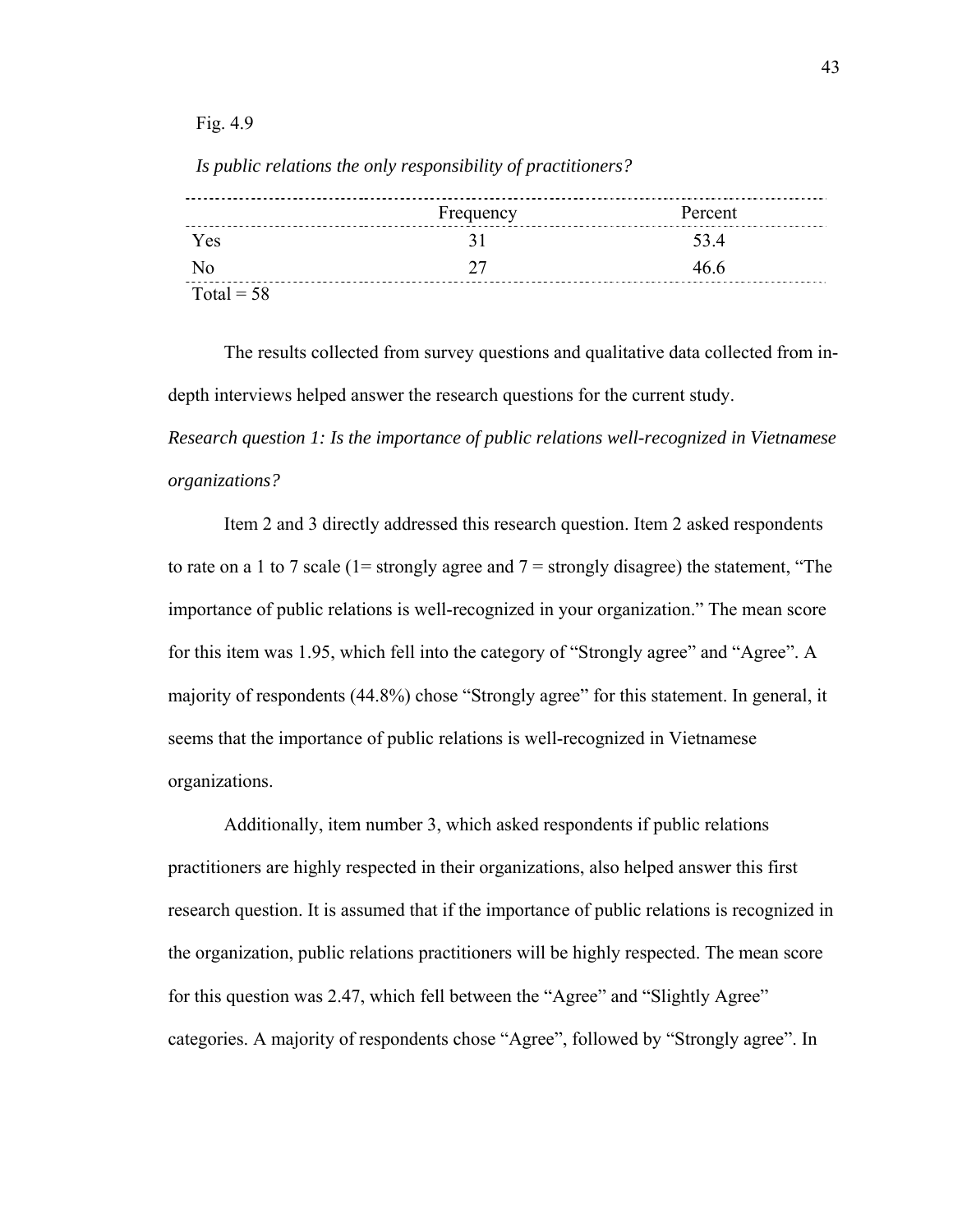general, public relations practitioners agreed that they are highly respected in their organization.

*Research question 2a: What are the functions of a public relations department in Vietnam?* 

Item 9 in the questionnaire most directly addressed this research question. Data from in-depth interviews also provided more detailed information relating to the question.

 The item 9 asked, "What are functions of the public relations department in your organization?" Almost every respondent (N=57, 98.3%) agreed that "building and maintaining positive relationships with the organization's publics" is a function of their department, followed by "dealing with crisis" (63.8%), "being the spokesperson of the company" (56.9%), and "doing strategic planning for the company" (43.1%). Those who chose "others," accounted for 19%. These practitioners added "maintaining communication channel with clients," "maintaining internal communication," "budget propose and budget control," "brand management," "image management," "corporate social responsibility," "website management," "advertisement writing," and "support marketing activities," as functions in their department (see fig. 4.8).

In general, data from surveys showed that "building and maintaining relationships with the organization's publics" is the function that practitioners do the most in the public relations department and "doing strategic planning for the company" is the function that practitioners perform the least in their department.

Additionally, qualitative data collected from in-depth interviews showed that "building good relationship with the publics," "internal public relations," "image management," and "marketing supporting activities" are among their department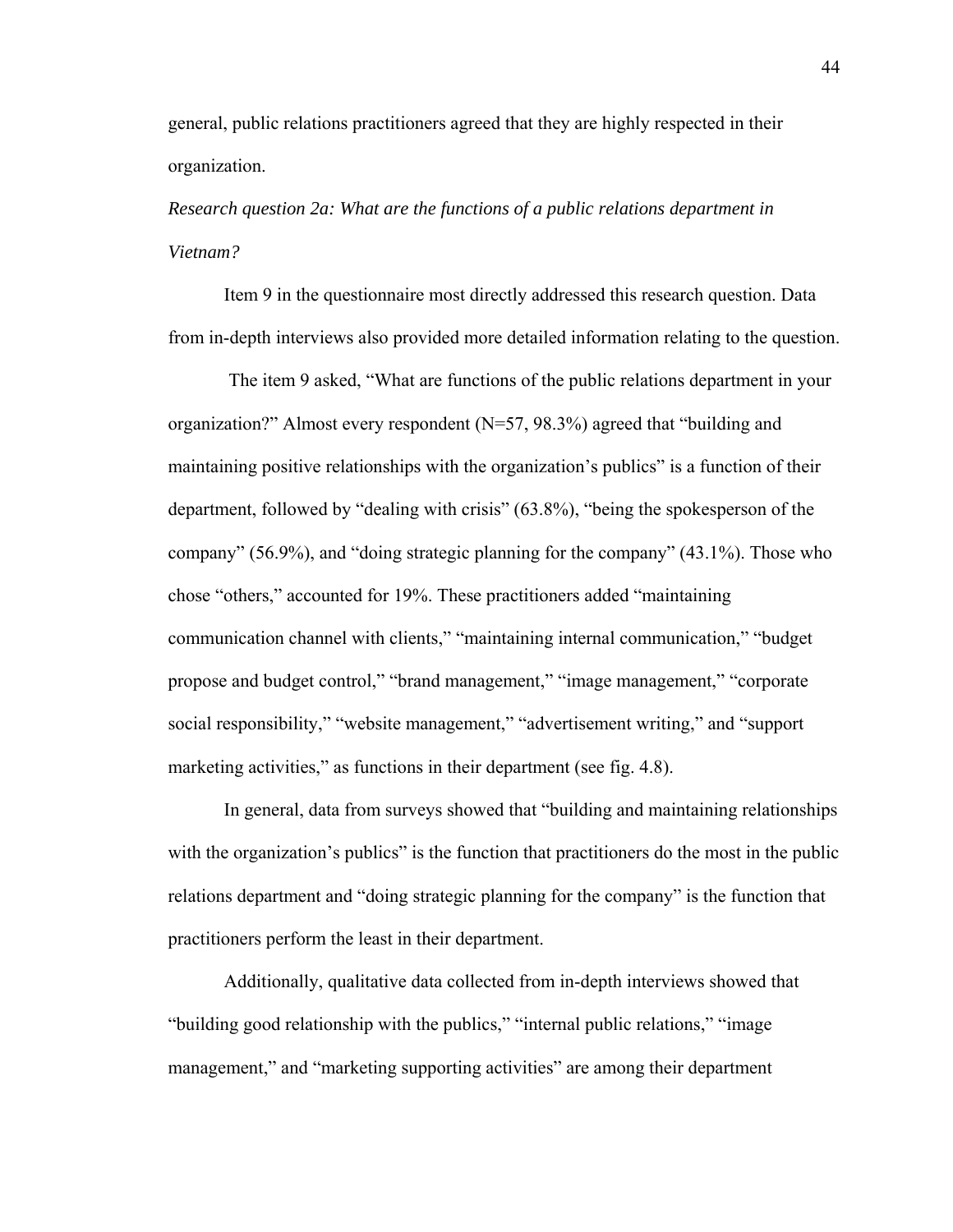functions. For example, one practitioner shared that, "because we are a public relations

agency, building a good relationship with our clients is most important to us" (Personal

communication, May 10, 2010). Other practitioners said:

Our public relations functions include building good relationships with the publics, such as the media, partners, clients, etc. The main responsibility of public relations staff is to establish two-way communication between the organization and its publics in order to gain understanding and support from the publics. (Personal communication, April 11, 2010)

In my company, besides building relationships with the media and the publics, the public relations department is responsible for managing the reputation of the company. It is also responsible for building and implementing a communication plan for the entire company, which includes sponsorship organization and events holding. (Personal communication, April 17, 2010)

In our non-profit organization, the public relations department is in charge of maintaining and promoting the organization's image in order to build good relationships with many partners. This will make it easy for us to ask for grants. Public relations functions in our organization also include internal public relations, which helps connect employees in the company with each other, keep them informed about the company's policy and activities, and make them feel proud to be a part of the company. (Personal communication, April 12, 2010)

As an education center, we partner with prestigious universities around the world to provide business programs, such as BBA and MBA. Our public relations department helps spread the word about these courses by organizing informational conferences, publishing information in the media (both print and online), updating our website, designing and printing brochures, fliers, etc. (Personal communication, April 14, 2010)

*Research question 2b: How is a public relations department structured in Vietnam?* 

Items 1, 7, and 8 addressed the current research question directly although there

was also valuable information to be examined from the interviews. Item 1 asked for

respondents' opinion if the public relations department should be a separate department.

The mean score for this item was 3.17, which scored in the "slightly agree" category.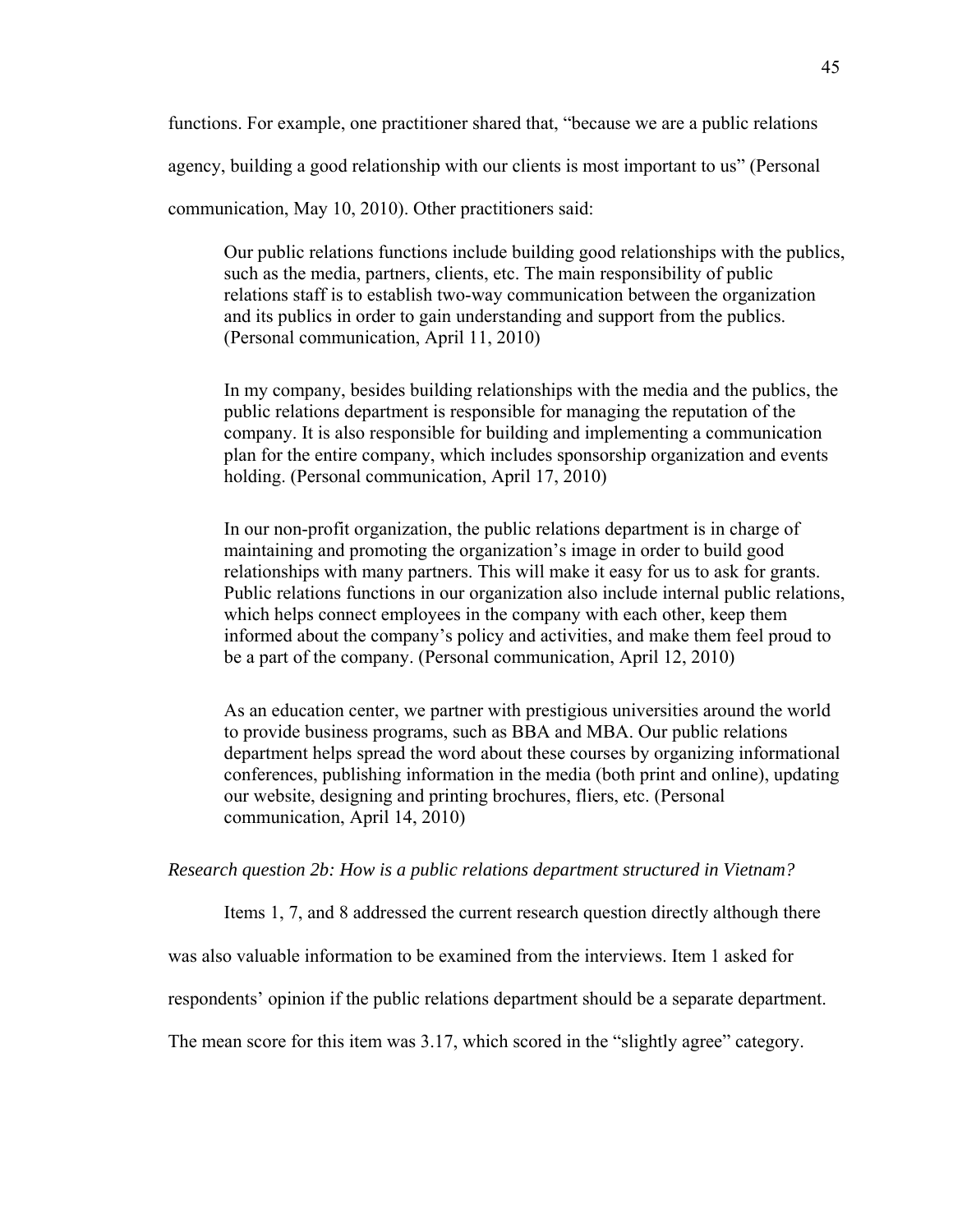Thus, in general, practitioners slightly agreed that public relations should be a separate unit.

Item 7 continued asking respondents if public relations department is, in reality, a separate unit within their organization. More than half of the respondents  $(N=32, 55.2\%)$ answered "No" and 20 respondents (34.5%) answered "Yes". Six respondents chose "Not applicable" because they worked for public relations agencies where public relations department's structure is different.

In order to obtain more detailed information about how public relations department is structured in Vietnamese organizations, item number 8 asked respondents if the public relations department is a subset of the advertising department or if it is a subset of marketing department or if the public relations, advertising, and marketing departments overlap with each other. Among the 32 respondents who answered that the public relations department was not a separate department, a majority of respondents  $(N=16, 50%)$  indicated that the public relations department is a subset of the marketing department, followed by 40.6% of respondents who answered that public relations, advertising and marketing are overlapping functions, 3.1% of respondents who said the public relations department is a subset of the advertising department, and 3.1% of respondents who indicated that the public relations department is a subset of the sales department (see fig. 4.7).

As can be seen from the results from surveys, most Vietnamese organizations do not have a separate public relations department. About one third of Vietnamese organizations have their own separate public relations department. In most cases, the public relations department is integrated with the marketing department.

46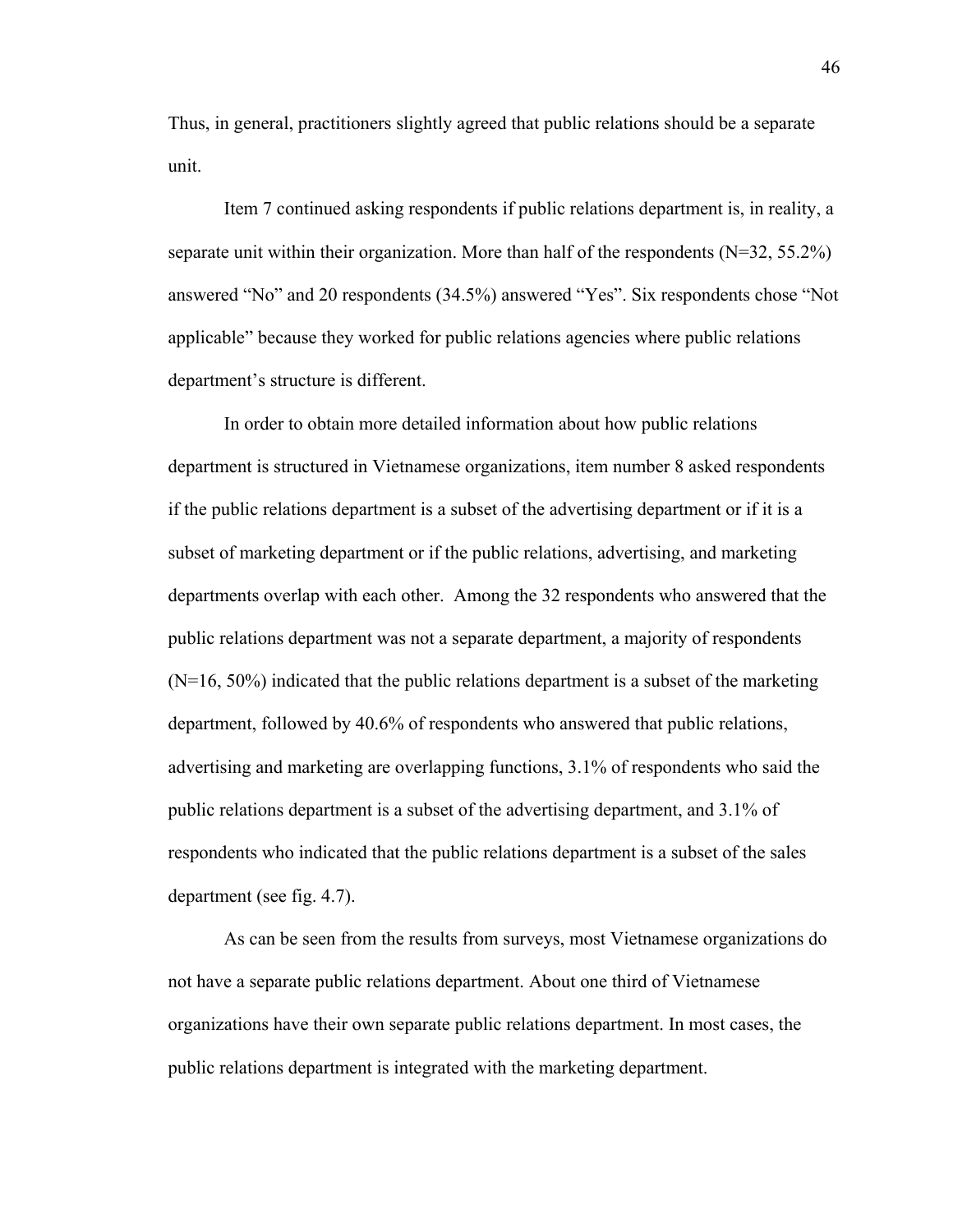Furthermore, data from in-depth interviews also showed practitioners' different ideas on public relations department's structure. Those who thought that public relations should be separated from other departments said that public relations has its own distinct functions and that it should be a separate unit.

My organization focuses on organizing activities to raise community awareness. Public relations differs from marketing and advertising. Thus, the public relations department should be a separate unit in order in order to allow practitioners more time to focus on public relations functions. (Personal communication, April 12, 2010)

By contrast, practitioners who indicated that public relations should be integrated into the marketing department commented that, "public relations should be a subset of the marketing department because public relations cannot be separated from marketing strategies of the company" (personal communication, April 12, 2010). Another practitioner said:

Public relations plays a very important role in our company because we are working in the culture-entertainment field. Public relations, via communication channels, helps support the overall marketing strategies in the company. Public relations and marketing are well related to each other. Thus, the public relations department should belong to the marketing department in order to gain the overall and complete source of information. (Personal communication, May 11, 2010)

*Question research 3a: What roles do Vietnamese practitioners perform in their* 

*organization?* 

As far as practitioners' roles were concerned, "communicating with media" was the highest chosen public relations activity (93.1%), followed by writing press releases (87.9%), writing newsletters (81.0%), writing speeches for company executives (65.5%), strategic planning with the dominant coalition (63.8%), producing company brochures (58.6%), developing company web-pages (56.9%), creating company's advertising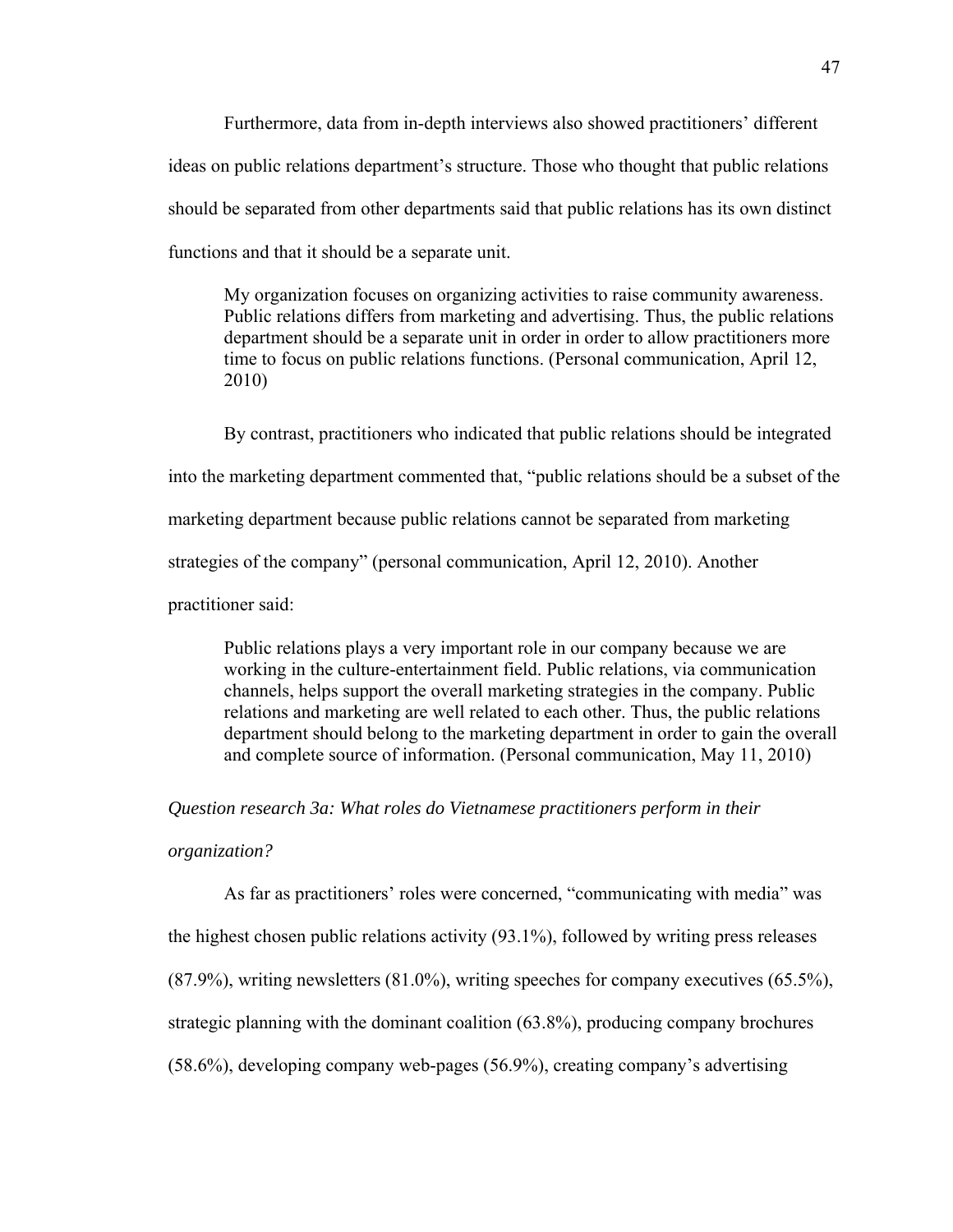(43.1%), buying advertisements (39.7%), and other roles (31.0%), such as brand management, crisis management, internal public relations, corporate reputation management, media crisis management, company's image promotion, events planning and organizing, corporate social responsibility activities planning, and media relations activities (see fig. 4.4).

It seems that for Vietnamese practitioners, communicating with media seems to be the most important activity while advertising relating activities are the least important. Other public relations relating activities, such as writing press releases, writing newsletter, writing speeches for company executive are also ranked highly in the list. Strategic planning activities are ranked somewhere in the middle.

During the interviews, practitioners discussed their responsibilities as follows: We hold press conferences, meet with reporters and journalists, write press releases, update websites and newsletters, and make sure we are available for the media when information is requested. As a marketing manager, I approve press releases, newsletters, and images before they are published. We discuss public relations campaigns for many different products and exchange information among public relations, advertising and marketing people so that plans are carried out smoothly. I also meet with senior journalists and editors to make sure the information is published as planned. (Personal communication, May 11, 2010)

I distribute press releases to journalists and follow up with them to provide additional information. I also collect published press releases and articles for the result-tracking analysis. The public relations coordinators in our company are responsible for holding press trips and media dinners." (Personal communication, May 10, 2010)

As I work for an NGO, I plan and organize activities to raise community's awareness. I maintain good relationships with the media and partners. I am also responsible for answering interviews from the media or writing interview answers or speeches for senior executives. My responsibilities also include writing press releases and publishing newsletters for the organization. (Personal communication, April 12, 2010)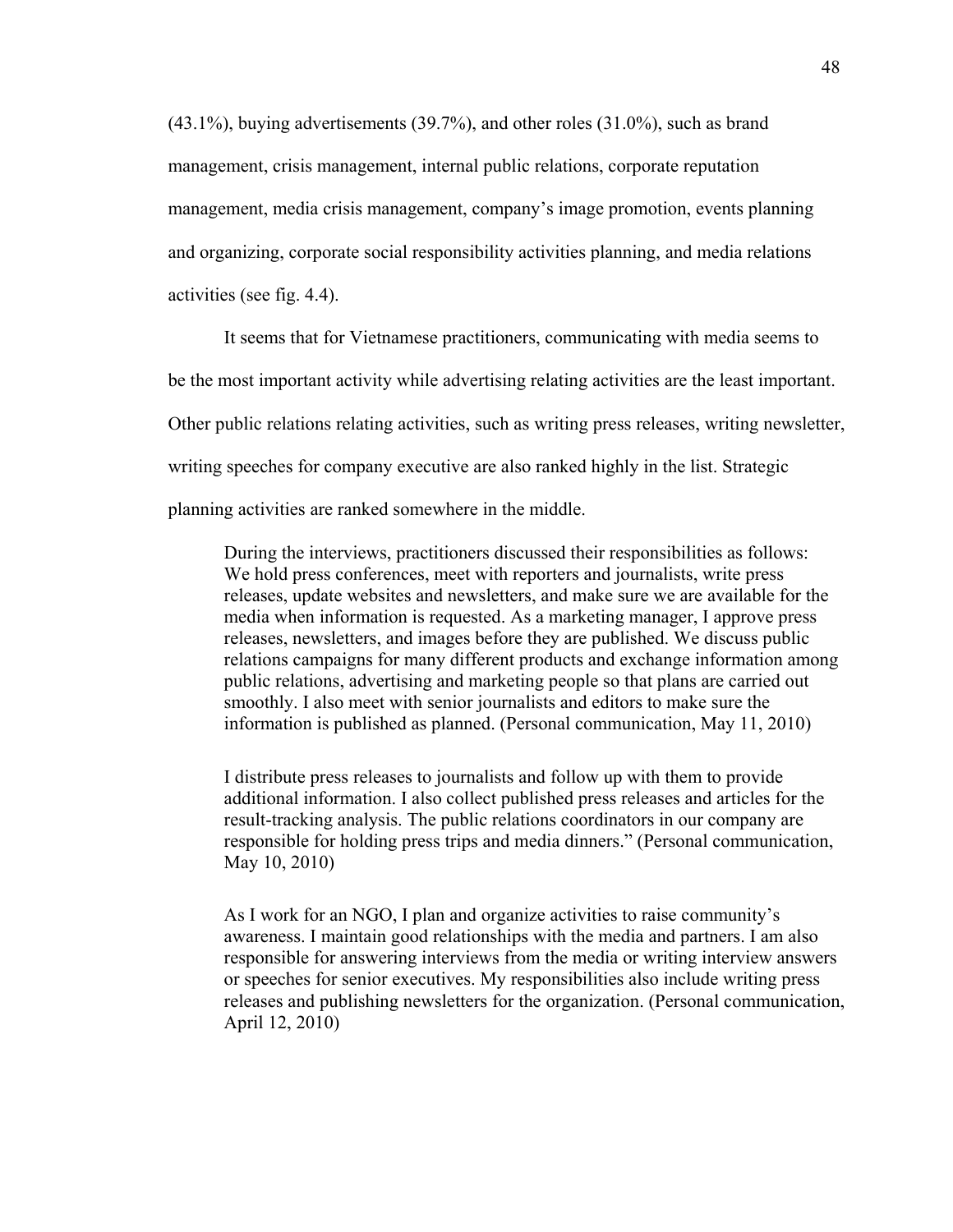*Research question 3b: Do public relations practitioners consult on major decisions in your organization?* 

Item number 6 directly answered this research question even though qualitative data from in-depth interviews also helped answer this question with more details. This question was asked in order to understand more about public relations practitioners' roles in their organization.

For this question, a majority of public relations practitioners (72.4%) answered that they consulted on major decisions in their organizations while 16 respondents (27.6%) answered they did not (see fig. 4.5).

Qualitative data revealed opposite ideas concerning this question. One practitioner commented that, "the senior public relations executives often consult on major decisions in my company. It is because in order to have good public relations strategies, one has to understand the development strategy of the company" (personal communication, May 11, 2010). Other public relations practitioners said:

Our public relations managers and directors are rarely involved with major decisions in our company. It is because the importance of public relations is not yet well-recognized. Still, there are misunderstandings between public relations and advertising. (Personal communication, April 2, 2010)

In our corporation, the head of public relations department, the public relations director, is involved in the decision-making process. However, those decisions are more involved with communication plans than the overall development plan of the company. Decisions for the overall development of the company are made by the board of directors. (Personal communication, April 17, 2010)

There is no public relations director or manager in our company. There is one person who is responsible for public relations activities. This person will coordinate with the management staff in order to plan strategies. However, the final decision is made by the management staff. Thus, public relations faces many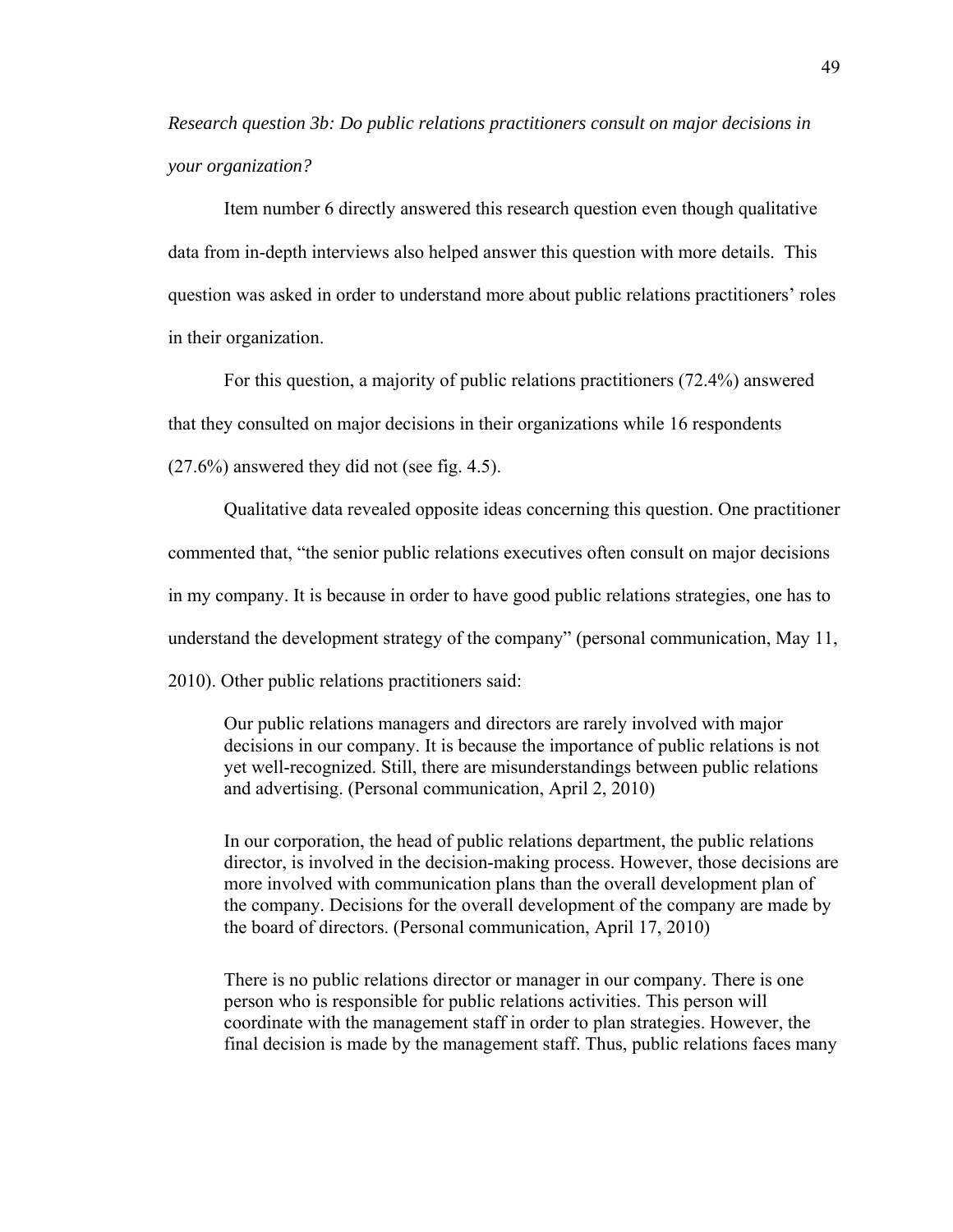limitations and difficulties in my company. (Personal communication, April 4, 2010)

*Research question 3c: Does gender have an impact on practitioners' roles?* 

Items number 2 and 6 in the demographics section directly helped answer this research question.

Demographic findings showed that there were more female practitioners participating in this current study  $-77.6\%$  of the participants of this study were female while 22.4% of the participants were male.

As far as gender and practitioners' roles were concerned, nineteen out of 45 female respondents (42.2%) said that they held a managerial role, while 11 male out of 13 male respondents (84.6%) indicated that they held management positions (see fig. 4.10). Clearly, male practitioners tend to hold management roles more than female practitioners do.

Fig. 4.10

*Gender \* Managerial roles crosstabulation* 

|                     |        | Would you describe your current position as managerial? |    |       |
|---------------------|--------|---------------------------------------------------------|----|-------|
|                     |        | Yes                                                     | No | Total |
| Indicating your sex | Female |                                                         | 26 | 45    |
|                     | Male   |                                                         |    |       |
| Total               |        | 30                                                      | 28 | 58    |

*Research question 4: What are the most important skills for Vietnamese practitioners?* 

Item 4 addressed the current research question directly although there was valuable information to be examined from the in-depth interviews.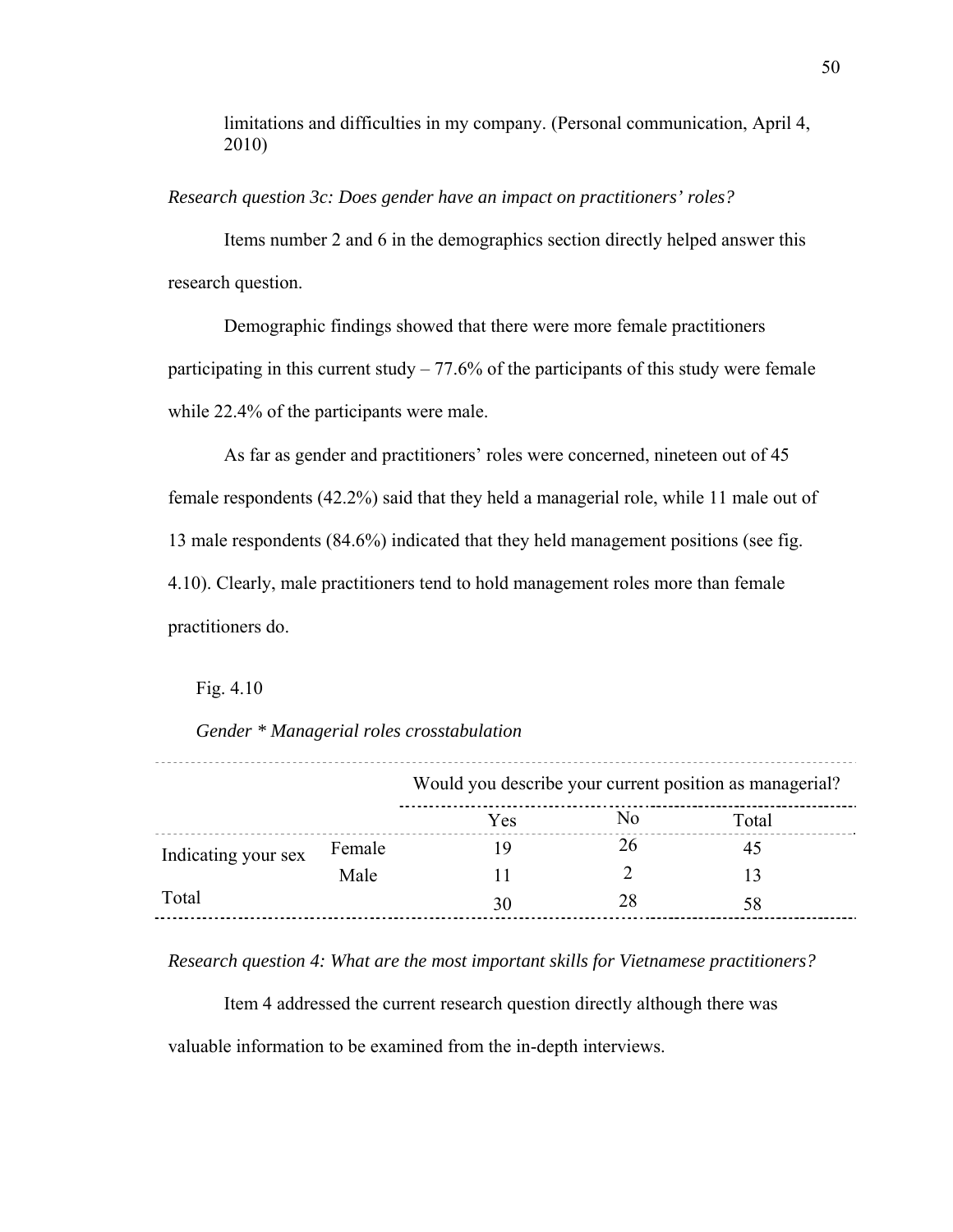Among a list of important skills for public relations practitioners, interpersonal

communication skills were the highest rated (93.1%), followed by strategic planning

skills (70.7%), writing skills (62.1%), ability to speak different languages (46.6%) and

technical skills (39.7%)(see fig. 4.3).

Qualitative data from in-depth interviews were consistent with results from

surveys, which suggested that interpersonal communication skills are very important for

practitioners.

In my opinion, the most important skill for public relations practitioners is interpersonal skills. Public relation is relationship-based. There is no place where it is as important to gain the trust from publics and the media than in public relations. (Personal communication, April 11, 2010)

It is very important to maintain a good relationship with our publics including internal publics, partners, and especially the media. Keeping a good relationship with the media will help increase the chance to get the message spread. Since the purpose of our program is to raise public awareness regarding environmental issues, the more people know about our activities, the more effective and easier it is for us to ask for grants and sponsorship when working with the government and enterprises. (Personal communication, April 12, 2010)

Besides, most of public relations practitioners agreed that strategic thinking and

planning are among the important skills for practitioners. One practitioner said, "It is very

important – the strategic planning skills. It is because public relations activities have to

base on good strategies" (personal communication, May 11, 2010).

Strategic thinking and planning are essential skills. Public relations practitioners should be able to think and plan strategically in order to have long-term plans. It can take time to build a good image in the eyes of the organizational public, and once the company has a good image/reputation, it should be continuously maintained and developed. Thus, public relations practitioners need to think and plan strategically for long-term maintenance and development. (Personal communication, April 17, 2010)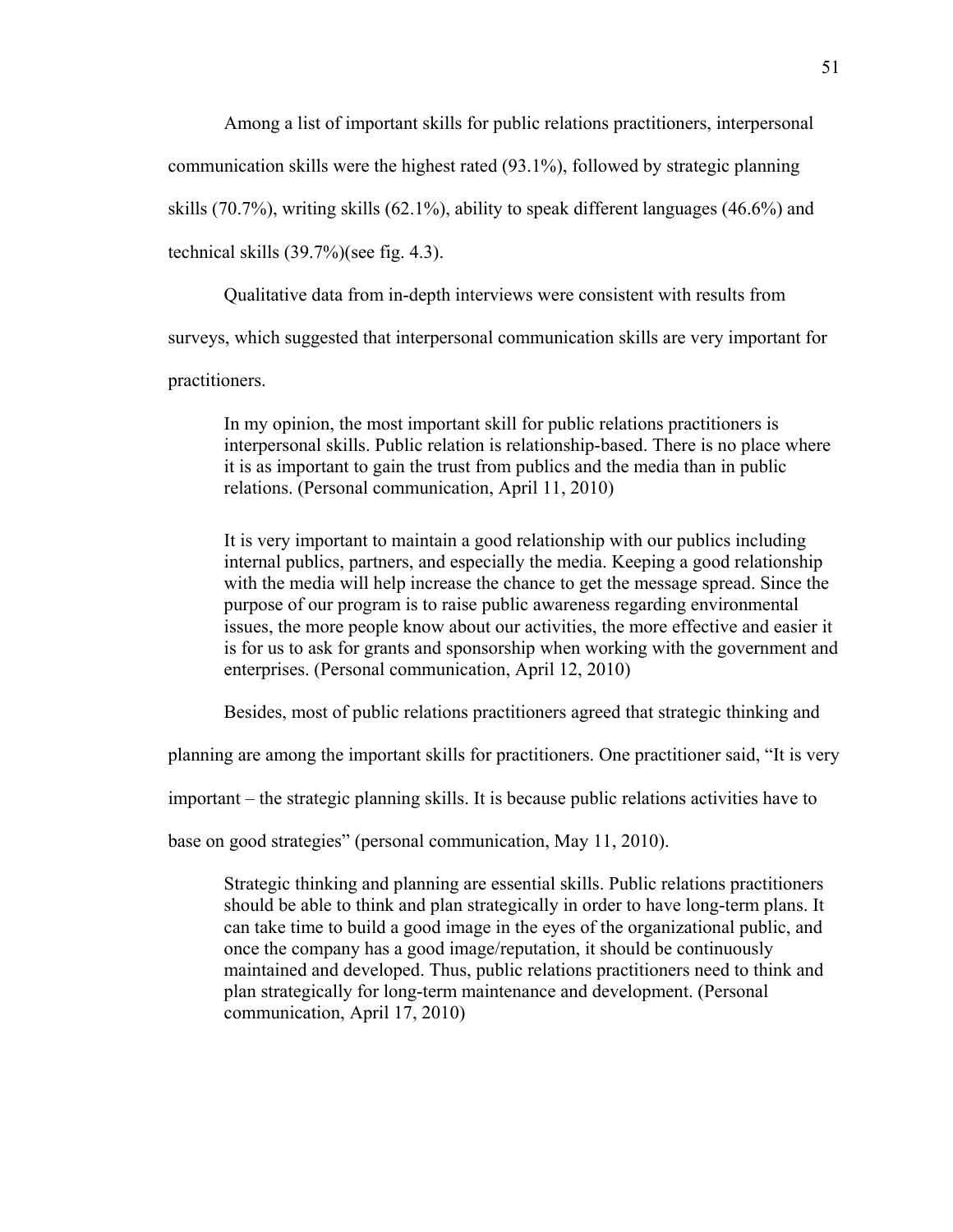On the contrary, one practitioner shared, during an interview, that strategic planning skills are not very important for public relations practitioners. He said, "It is not really important. If the public relations department belongs to the marketing department, marketing strategies already include public relations strategies" (personal communication, April 12, 2010).

The next chapter "Discussion" will discuss what were found in the study. Conclusion and implications for practitioners and future studies are also included in the next chapter.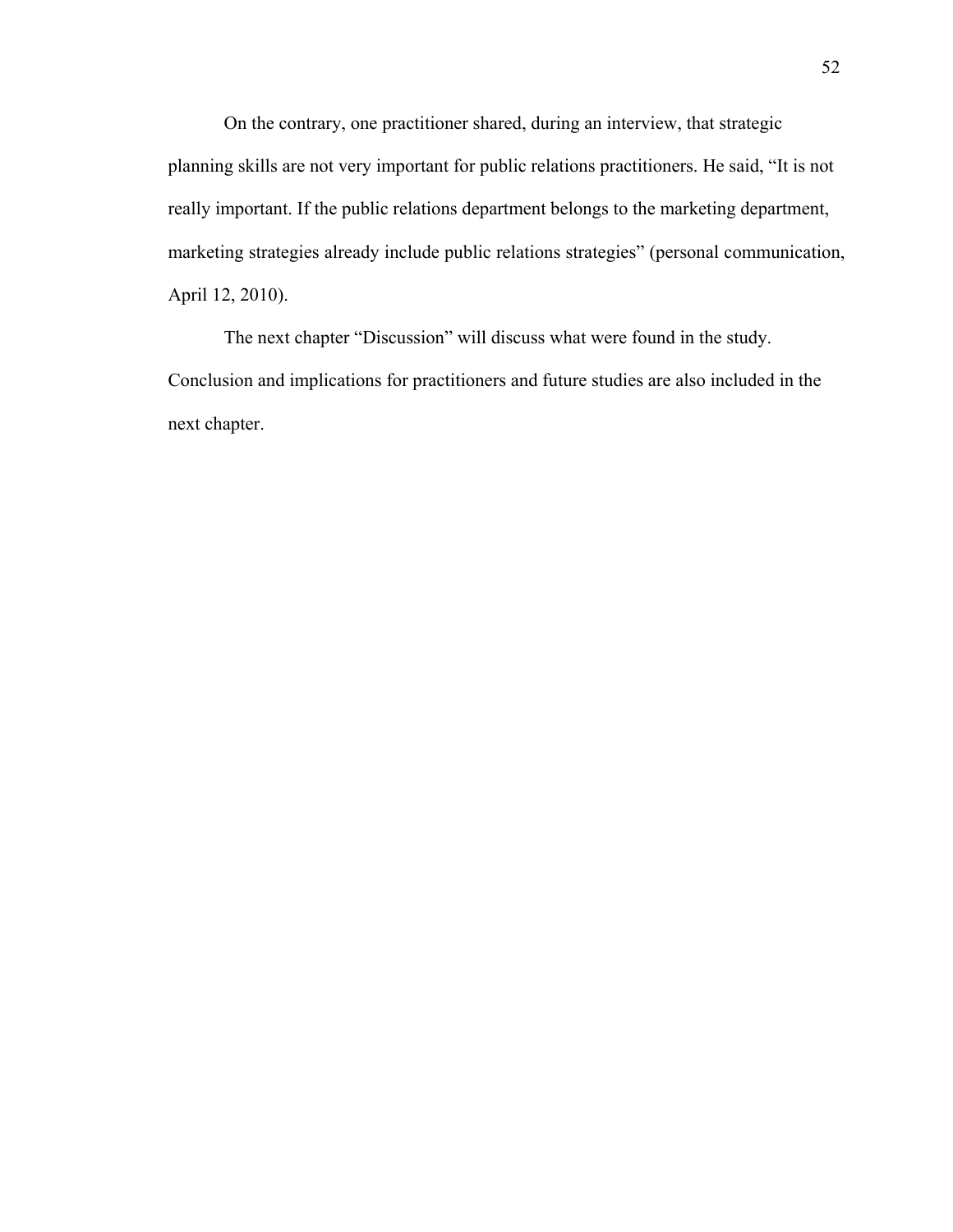# **CHAPTER 5 DISCUSSION**

This study attempted to answer seven research questions regarding public relations functions, public relations practitioners' roles, and most important skills for public relations practitioners in order to reveal a better and more up-to-date picture of public relations practice in Vietnam. The study yielded many interesting findings – some are similar to previous studies while others are very different. Before discussing each research questions, it is necessary to first discuss the study demographics.

With regard to gender, it is worth noting that more female public relations practitioners than male practitioners participated in this study. The majority of respondents were female ( $N= 45, 77.6\%$ ). Male respondents ( $N= 13, 22.4\%$ ) only accounted for about one-fifth of the sample. The gender distribution of this study was similar to most public relations studies conducted in the United States (e.g., Sha & Toth, 2005) and Taiwan (Wu, 2006), which suggested that public relations is considered as a feminized profession in the United States and Taiwan. This is also the case in Vietnam.

Discussing gender in public relations practice, Wu & Baah-Boakye (2007) stated that the number of female public relations practitioners in Ghana is now growing because clients and employers perceive that female practitioners are able to undertake protocol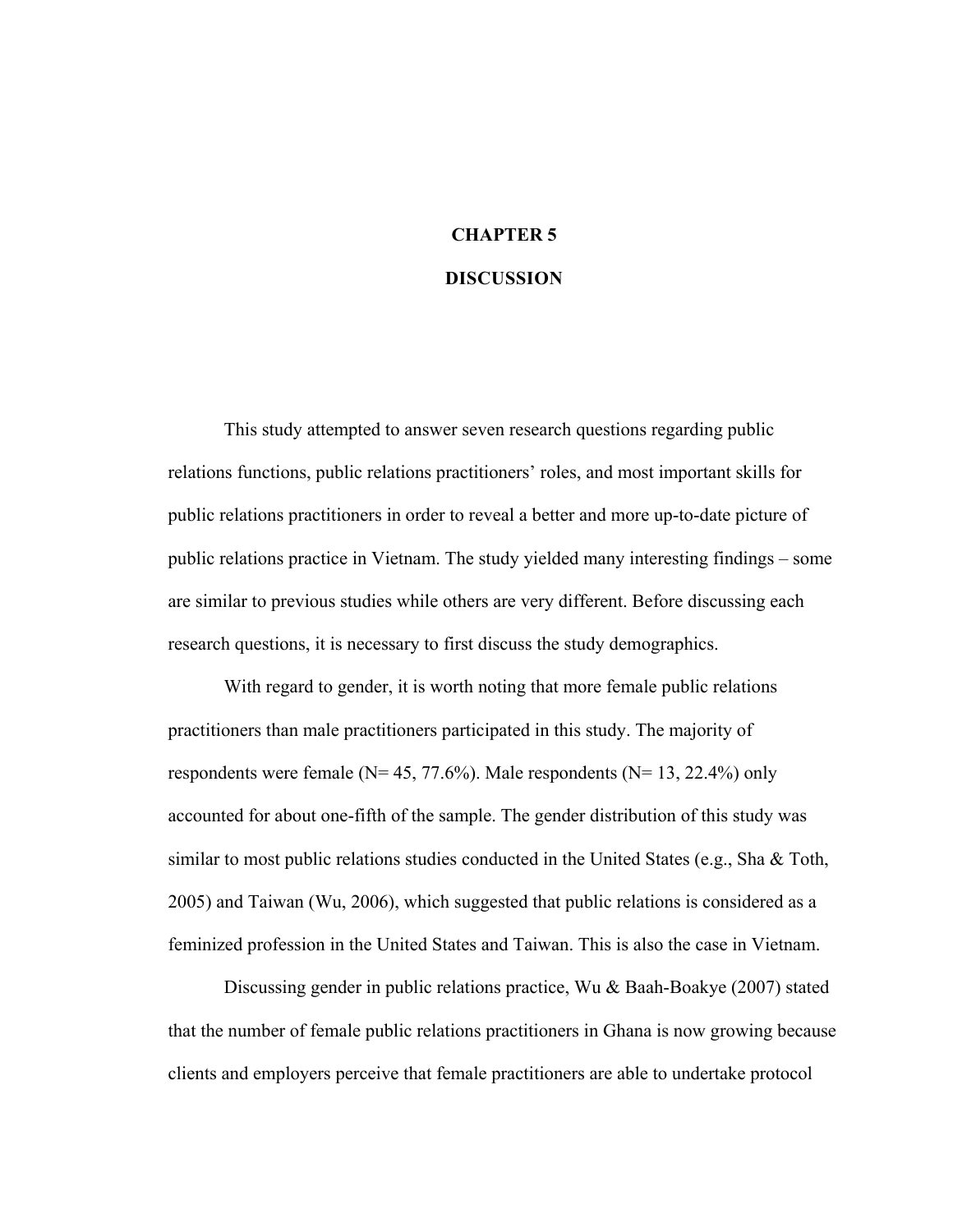activities better, speak English fluently, and socialized better. Similarly, since Vietnamese practitioners viewed interpersonal communication skills as the most important skill in public relations, it is speculated that a majority of public relations practitioners might be women as well.

In terms of practitioners' experience, the mean number of year's experience that Vietnamese public relations practitioners had was 3.02 years, which is one year lower than practitioners in Taiwan (Wu & Taylor, 2003) and in Ghana (Wu & Baah-Boakye, 2007). Vietnamese public relations practitioners have been working in public relations field from 1 year to 10 years. Thus, it is speculated that the public relations in Vietnam was in its beginning phase about ten years ago. An exploratory study about public relations practice in Japan also revealed similar results (Watson & Sallot, 2001). The most number of year's experience that Japanese practitioners have in public relations field was also 10 years.

Regarding cities where Vietnamese practitioners work, nearly half of the respondents (44.8%) indicated that they worked in Ho Chi Minh City, followed by Hanoi and Hue city. This finding is not surprising because Ho Chi Minh City is the economic hub of the country. Although Hanoi is also a growing major city, it is more known for being a political center rather than an economic center. Even though the author is from Hue city, only 15% of respondents are from Hue city. Hue is also one of the main cities of Vietnam, but it is more famous for its tourism and history than its economy.

Respondents' titles included public relations titles, such as public relations executive, public relations assistant, public relations coordinator, public relations manager, public relations director; sales  $\&$  marketing titles, such as sales  $\&$  marketing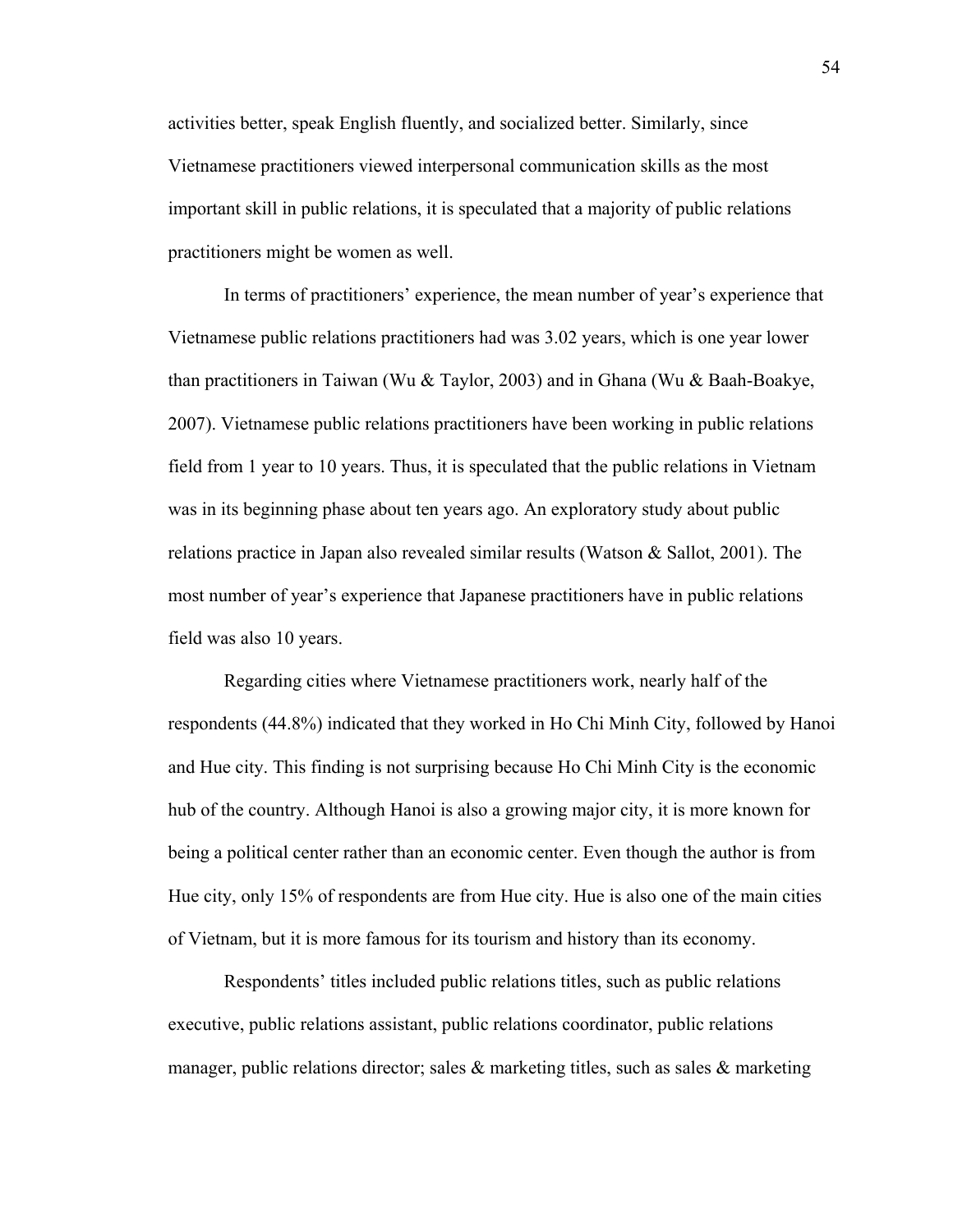manager, director of sales, marketing manager; and other titles, such as managing director and CEO assistant. This suggested that public relations, marketing, sales and advertising might be mixed functions in Vietnamese organizations.

In order to facilitate discussion, each research questions will be discussed in turn. *Research question 1: Is the importance of public relations well-recognized in Vietnamese organizations?* 

Results from this study showed that the importance of public relations is generally well recognized in Vietnamese organizations and that public relations practitioners are highly respected in their organizations. McKinney's (2008) study also asked Vietnamese business managers the similar question, "Are Vietnamese managers aware of the practice of public relations?" The mean score was 3.0, which fell into the category of "Neither Disagree nor Agree". Only 5% of respondents chose "Strongly agree". Comparing the results of these two studies, it can be seen that public relations has now received more recognition in Vietnamese organizations than it once did.

Public relations has received more recognition perhaps because it has been developing very much in these recent years. Tracing back 10 years ago, when the first article about public relations in Vietnam was written by Bruce McKinney in 2000, public relations was considered to be in its infancy. There was only one bi-cultural public relations agency in Vietnam at that time – PUBCOM (Public Relations BiCultural Consulting) – located in Hanoi. Six years later, in 2006, McKinney returned to Vietnam. He said that although he could see much development, public relations in Vietnam did not progress very far. There were nine agencies in Ho Chi Minh city and only two in Hanoi.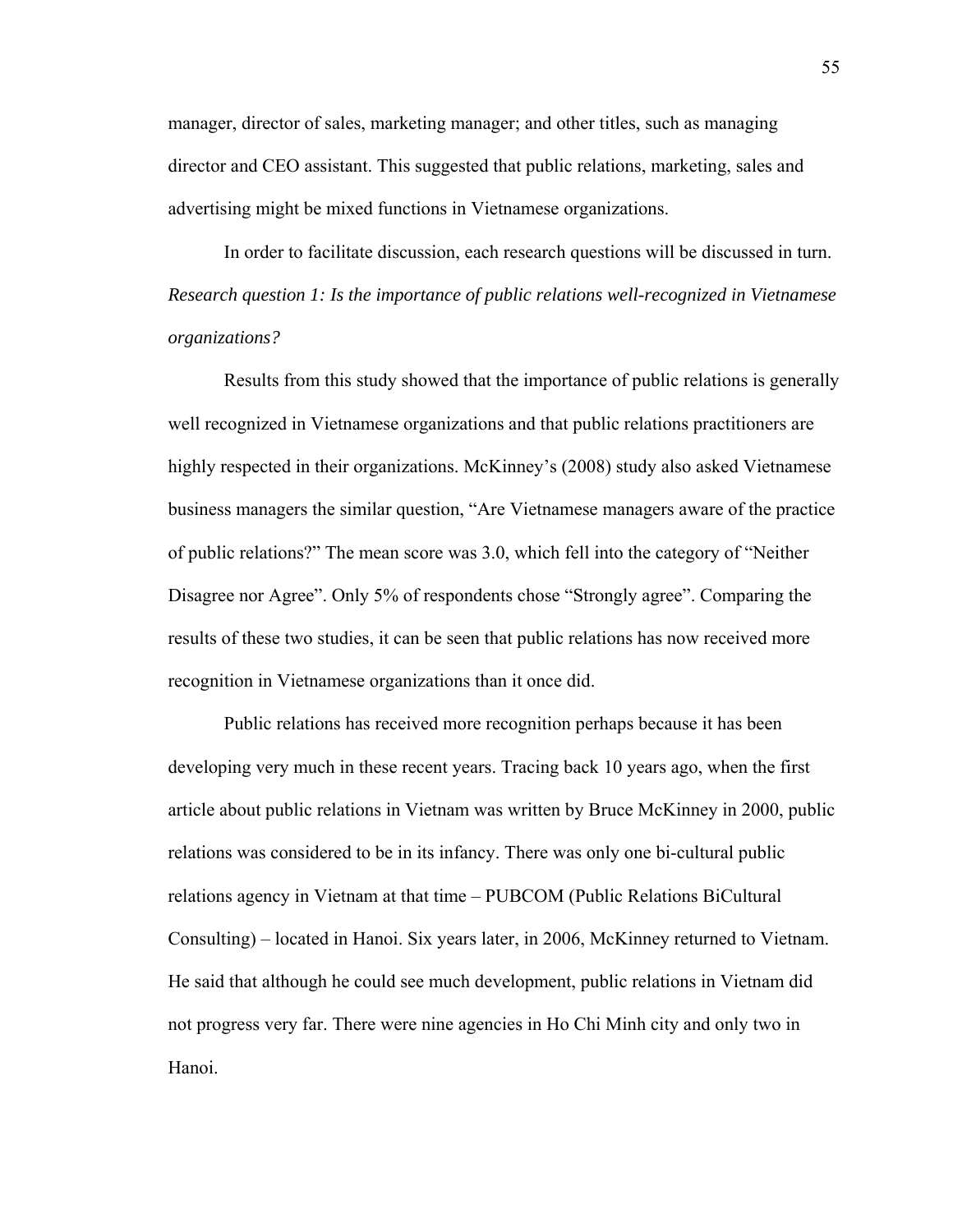Today, the number of public relations agencies in Vietnam is still unknown because there is no official organization that manages public relations activities in the country. Yet, it is likely that there has been an increase in the number of public relations firms in Vietnam since 2006. Collecting data from blogs of Vietnamese public relations practitioners, a list of more than 50 active public relations agencies was found. Based on the following data, the number of public relations agencies may be even larger. According to the FTA – a market research company in Vietnam— the number of public relations agencies rises 30% every year on average. In 2005, the FTA reported that there were 20 public relations agencies and over 200 advertising firms, which also offered public relations services ("Domestic PR firms gain upper hand," 2005). By doing a simple calculation based on the FTA's report above (starting with 20 public relations agencies in 2005 with an increase of 30% every year), it can be estimated that there currently should be 74.3 public relations agencies in Vietnam in 2010. This number is consistent with the idea that the number of public relations firms in Vietnam is increasing. Thus, it can be speculated that the number of public relations agencies in Vietnam now is between 50 and 100.

Regarding education in public relations, the College of Social Sciences and Humanities in Hanoi first offered a regular course in public relations in 2005. In 2006, public relations officially became an undergraduate major at the Academy of Journalism and Information (Hanoi). Currently, many other education centers such as Thames Business School, MaIT Education Institution, etc. offer short-term courses on public relations. These short-term courses often provide practical knowledge and the instructors are often experienced public relations professionals from well-known public relations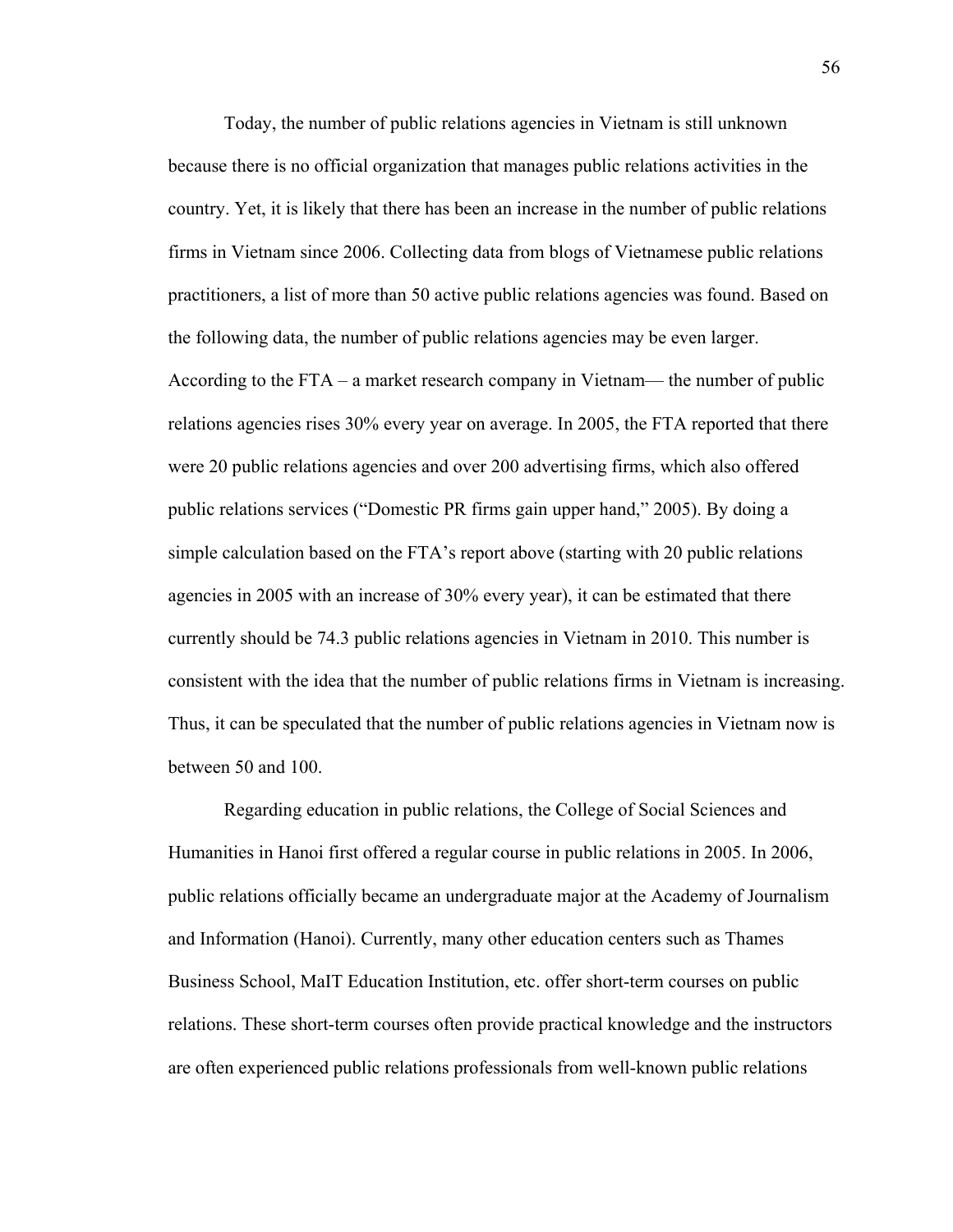agencies in Vietnam. These short-term courses often attract many applicants because they are 2 or 3-week long courses and the knowledge provided is practical.

Public relations receives more recognition today than it once did. The results showed that the importance of public relations is generally well-recognized by Vietnamese organizations and that public relations practitioners are highly respected in their organization. There is an increase in the number of public relations agencies. Education in public relations is in such high demand that it has officially become an undergraduate major at universities. Furthermore, many corporations are looking for public relations specialists to help them build a good relationship with their publics (Dinh, 2008).

*Research question 2a: What are the functions of a public relations department in Vietnam?* 

Results in this study showed that building and maintaining positive relationship with the organization's publics seems to be the most important function of the public relations department in Vietnam. Vietnamese public relations practitioners perform this function via media relations, sponsorship, organizing events, etc. Important organizational publics, which Vietnamese public relations practitioners try to build a positive relationship with, include the media and its target publics. One practitioner said:

Public relations activities always aim at one specific, target group of public. Public relations is served as the bridge between the organization and its publics. In my company, our publics include external publics and internal publics, which are employees in the company. (Personal communication, April 2, 2010)

Respondents from public relations agencies added that maintaining good relationships with their clients is also very important. One practitioner said, "because we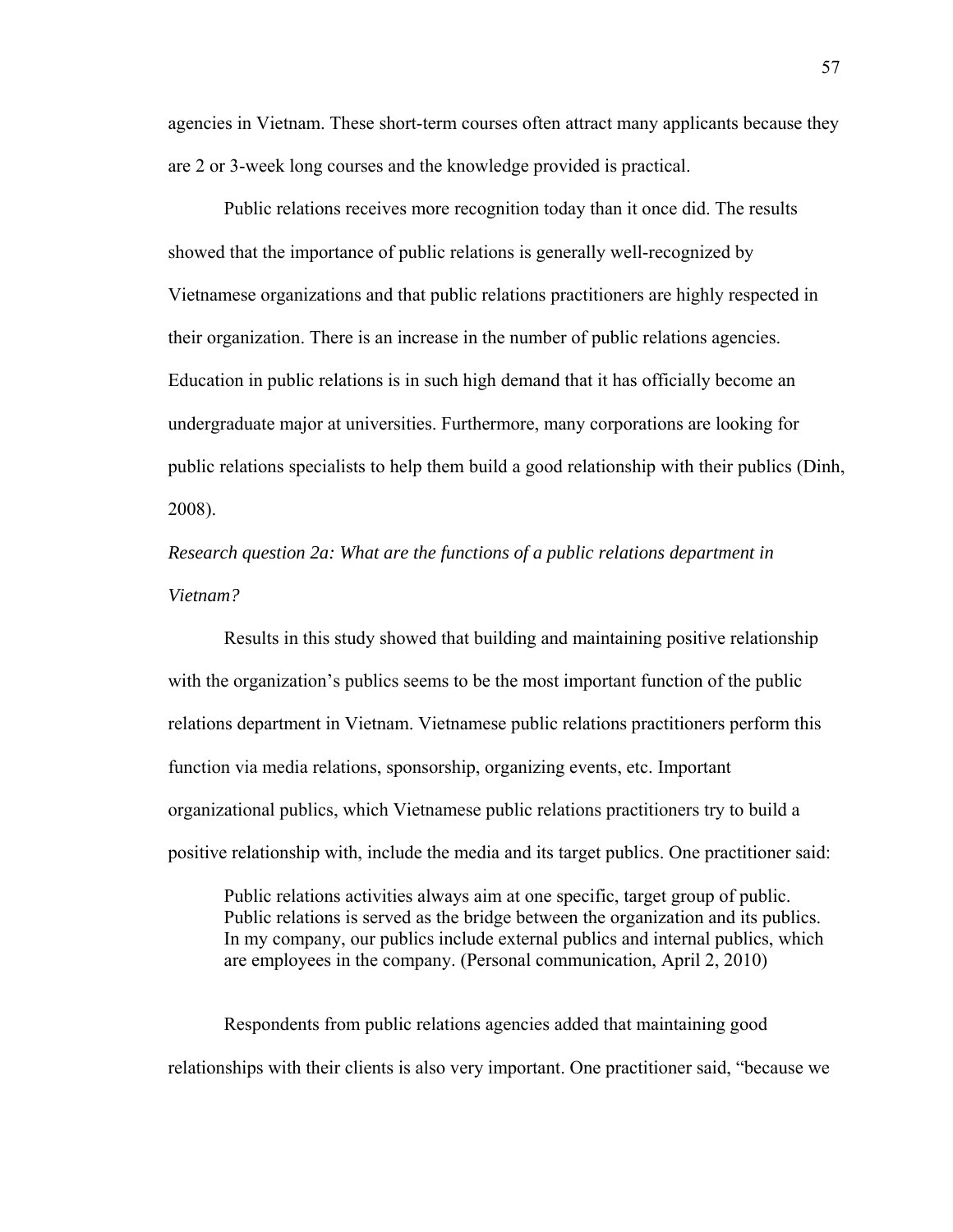are public relations agencies, building a good relationship with our clients is the most important to us" (Personal communication, May 10, 2010). This might be the case in Vietnam because the public relations market is very competitive. Even some foreign public relations agencies, such as Ogilvy PR and Leo Activation, had to cease their operation in Vietnam ("Domestic PR firms gain upper hand," 2005). Thus, it is very important to maintain a good relationship with clients.

The results also suggested that important publics for public relations practitioners may vary even among Asian developing countries. While Ken & Taylor (1999) reported that government officials are often key publics in developing countries in Asia, this is not the case of public relations in Taiwan (Wu & Taylor, 2003) and in Vietnam while their key publics are often clients and the media.

As far as strategic planning was concerned, the results showed that it was the lowest chosen function of public relations in Vietnamese organizations. According to White & Dozier (1992), in order for public relations to be excellent and for the organization to be more effective, senior public relations practitioners must be a part of the dominant coalition, function at a high level of decision making, and participate in strategic management. Yet, it seems that strategic management is not considered high in the list of public relations functions in a Vietnamese public relations department. Still, it is interesting to note that "dealing with crisis" is the second most chosen function. If public relations in Western countries view crisis management as strategic functions because it includes both proactive and reactive programs, it might not be the case in Vietnam. Crisis management in Vietnam means "dealing with crisis" and "repair activities" rather than initiating proactive programs to prevent predicted problems. "Most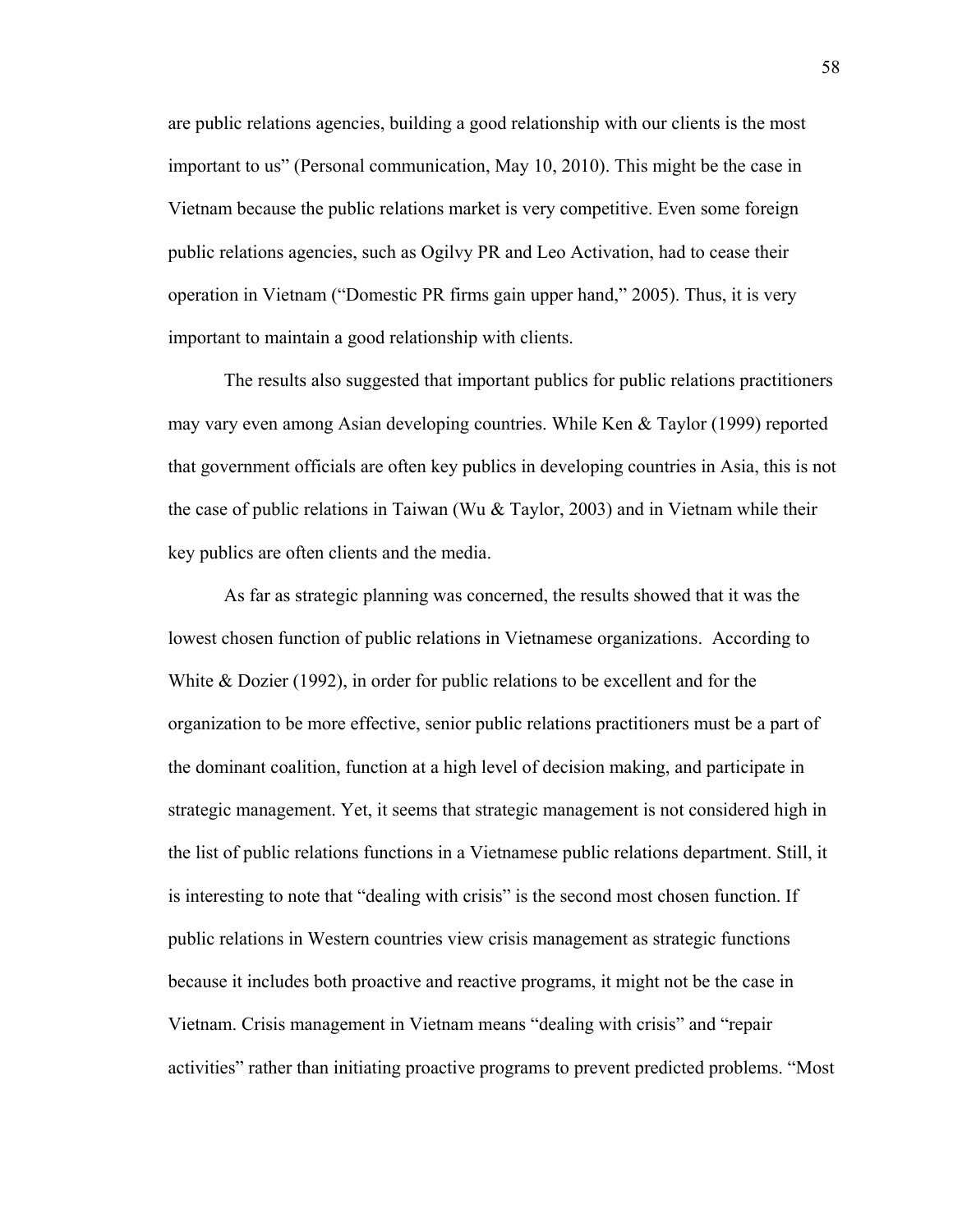Vietnamese companies see public relations as 'guest relations' whose purpose is to smooth over difficulties with corporate clients" (McKinney, 2000, p. 24). Thus, while "dealing with crisis" was ranked high as a function of public relations department in Vietnam, strategic planning was the lowest chosen in the list. Perhaps, the reasons why public relations departments do not involve with strategic planning because other departments take charge of it. One practitioner mentioned, "If the public relations department belongs to the marketing department, marketing strategies already include public relations strategies" (personal communication, April 12, 2010).

Furthermore, education in public relations does not emphasize strategic management skills. Rather, communication and technician skills are more heavily taught. Taking a look at the syllabi of short-term public relations courses offered by MaIT, they include press release writing, media communication, event organizing, press conference organizing, public speaking skills, e-Marketing, etc. Strategic management skills are not mentioned in the syllabi.

Nevertheless, although strategic planning was lowest rated, there were 25 out of 58 respondents (43.1%) who chose this category. This finding still reveals a good sign. Even though public relations in Vietnam does not fully practice what western public relations considers "excellence", some Vietnamese organizations are beginning to recognize the strategic management aspects of public relations. For example, an interviewee shared that, "Public relations department in my organization took charge of functions/tasks regarding brand management and image management. The department strategizes, builds, and implements the overall communication plan for the whole organization."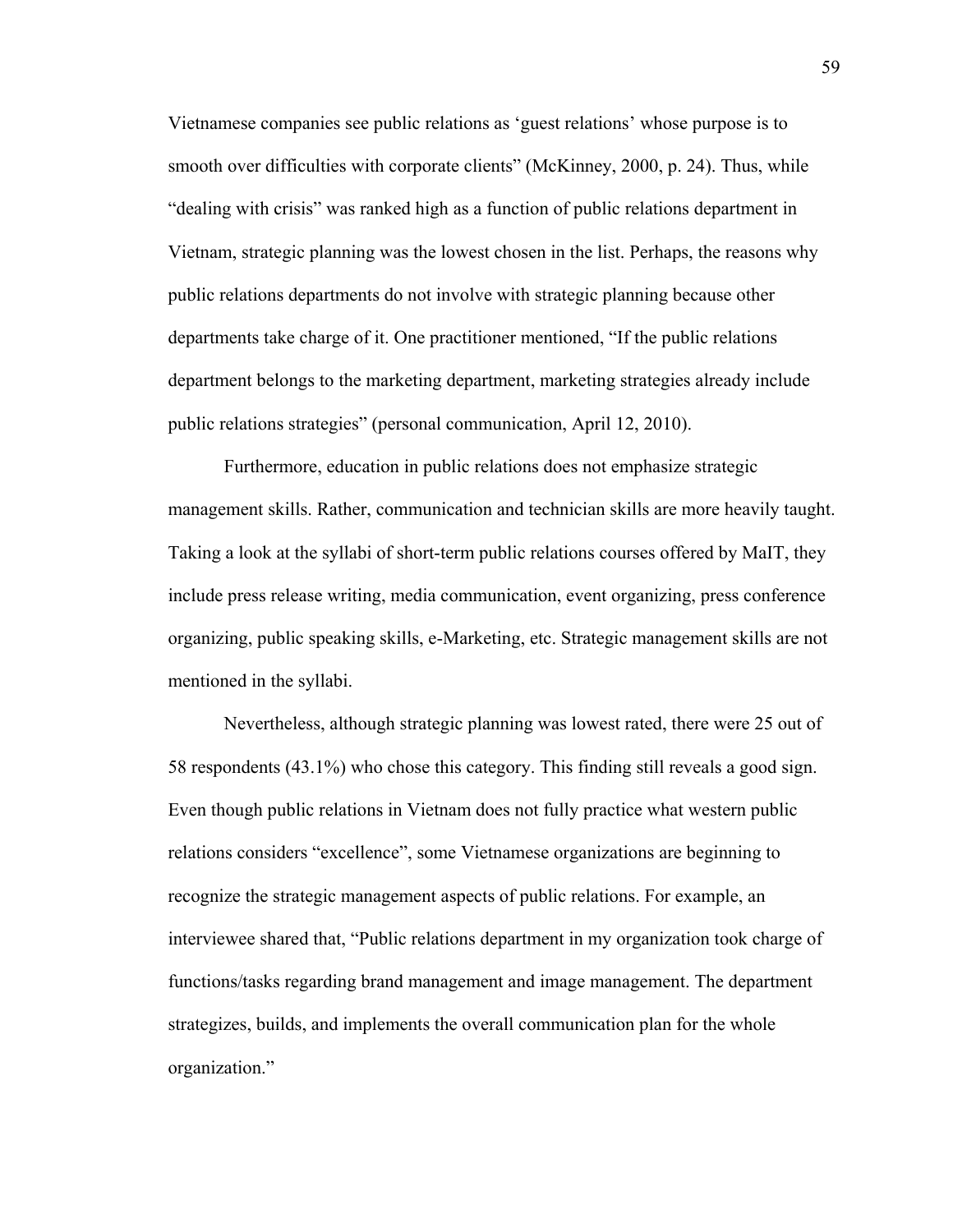Additionally, qualitative data from in-depth interviews helped address this research question. It seems that image management and internal public relations are also important functions of Vietnamese public relations departments. One practitioner shared her thoughts during the interview:

In our non-profit organization, the public relations department is in charge of maintaining and promoting the organization's image in order to build good relationships with many partners. This will make it easy for us to ask for grants. Public relations functions in our organization also include internal public relations, which helps connect employees in the company with each other, keep them informed about the company's policy and activities, and make them feel proud to be a part of the company. (Personal communication, April 12, 2010)

Besides, data from in-depth interviews revealed that many public relations

departments have functions that overlap with marketing and advertising functions. For

example, some practitioners said that their departments are also responsible for doing

brand management, supporting marketing & business activities, and writing

advertisements. One practitioner commented:

As an education center, we partner with prestigious universities around the world to provide business programs, such as BBA and MBA. Our public relations department helps spread the word about these courses by organizing informational conferences, publishing information in the media (both print and online), updating our website, designing and printing brochures, fliers, etc. (Personal communication, April 14, 2010)

This seems that her organization use public relations as a tool and advertise and promote their products and services. This might be because public relations, advertising and marketing are overlapping functions in those organizations. This will be further discussed in research question number 2b.

Regarding public relations functions in Vietnamese organizations, building positive relationships with the organization's publics, dealing with crisis, being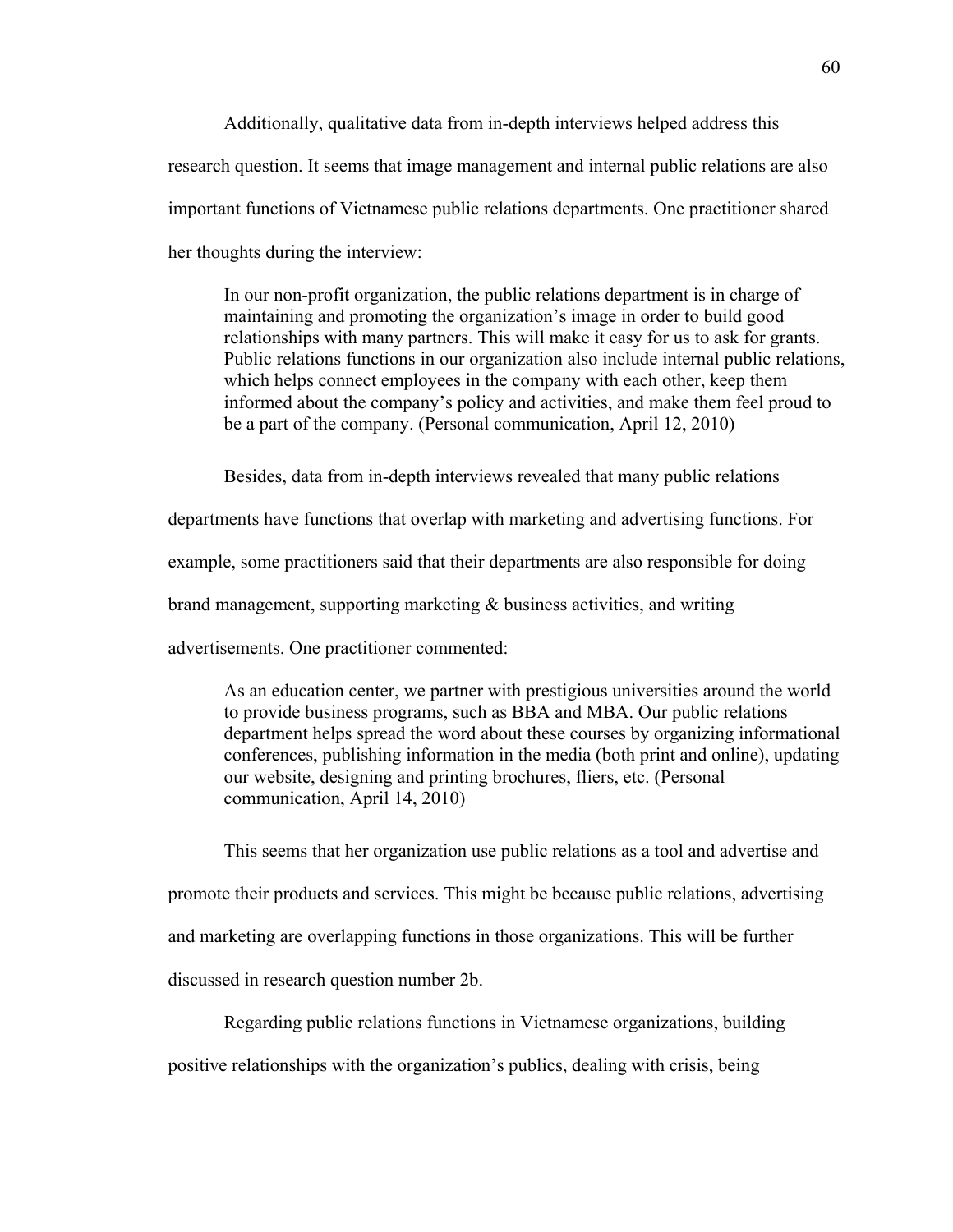spokesperson of the company, strategic planning, managing internal public relations, managing image and reputation are important functions for a public relations department. Public relations departments also have advertising and marketing functions. Among the functions mentioned, building positive relationship with organization's publics is the highest rated function. Strategic planning is the lowest rated function; however, it still receives a high percentage. Almost half of the respondents (43.1%) chose this category, which suggests that companies are beginning to recognize the important aspect of strategic planning in public relations functions.

*Research question 2b: How is a public relations department structured in Vietnam?* 

The results showed that a majority of Vietnamese organizations do not have separate public relations departments. In only about one third of Vietnamese organizations, the public relations department is a separate unit.

Yet, those who agreed that public relations should be a separate department, all commented that public relations, marketing and advertising are fundamentally different in nature. They serve different functions and tasks. Thus, public relations, marketing and advertising should not share the same department. One public relations practitioner, who works for a non-governmental organization said:

My organization focuses on organizing activities to raise community awareness. Public relations differs from marketing and advertising. Thus, the public relations department should be a separate unit in order in order to allow practitioners more time to focus on public relations functions. (Personal communication, April 12, 2010)

As far as public relations structure is concerned, Dozier & Grunig (1992) argued: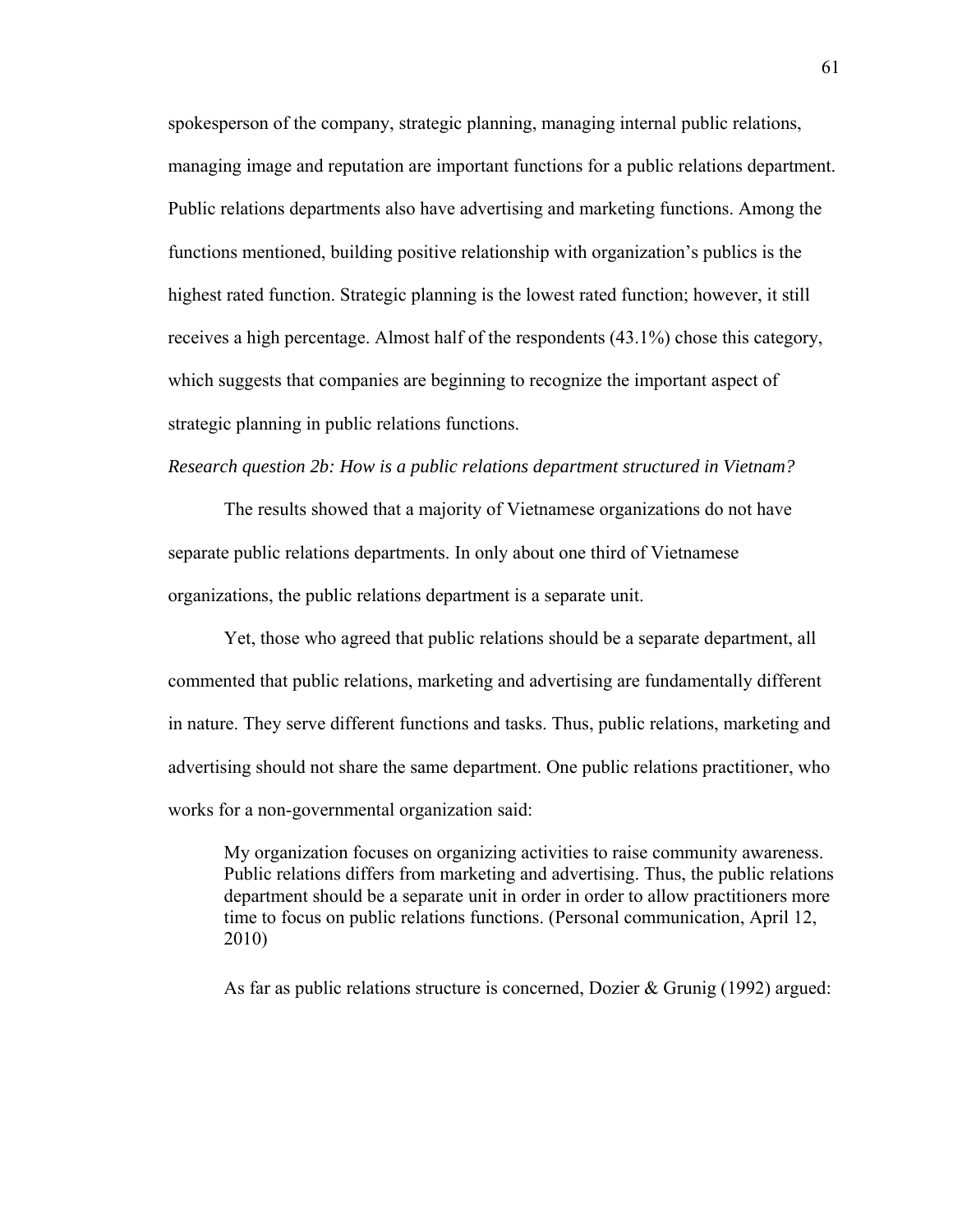Public relations functions must be integrated within a single department. Because only with such structure does the practitioner have the autonomy and mandate to define publics and channels of communication dynamically. Only in such a setting can the practitioner focus on genuine strategic problem solving, rather than routinized communicating. (p. 402)

However, in Vietnam, practitioners did not show strong agreement that the public relations department should be a separate unit. Plus, more than half of respondents admitted that their public relations department was a subset of another department. It seems that Vietnamese practitioners do not fully realize the essence of a separate public relations department.

For those who said that the public relations department was not a separate department, most of respondents indicated that public relations is a subset of the marketing department. This is easily understandable because public relations is most often confused with marketing (Cutlip et al., 1994). Similarly, international public relations studies revealed that the public relations department in some Asian countries is not a separate department because public relations practitioners are also performing advertising and marketing functions, such as in Taiwan (Wu  $\&$  Taylor, 2003), and Ghana (Wu & Baah-Boakye, 2007).

Discussing the structure of public relations departments and marketing departments, Ehling et al. (1992) suggested that even though public relations and marketing both are essential functions for a modern organization, they have different functions. Marketing functions are to identify, create and sustain markets for the products and services of the organization while public relations managers supervise programs for communication with publics – groups of people who organize themselves when an organization affects them or they affect it. Thus, because marketing and public relations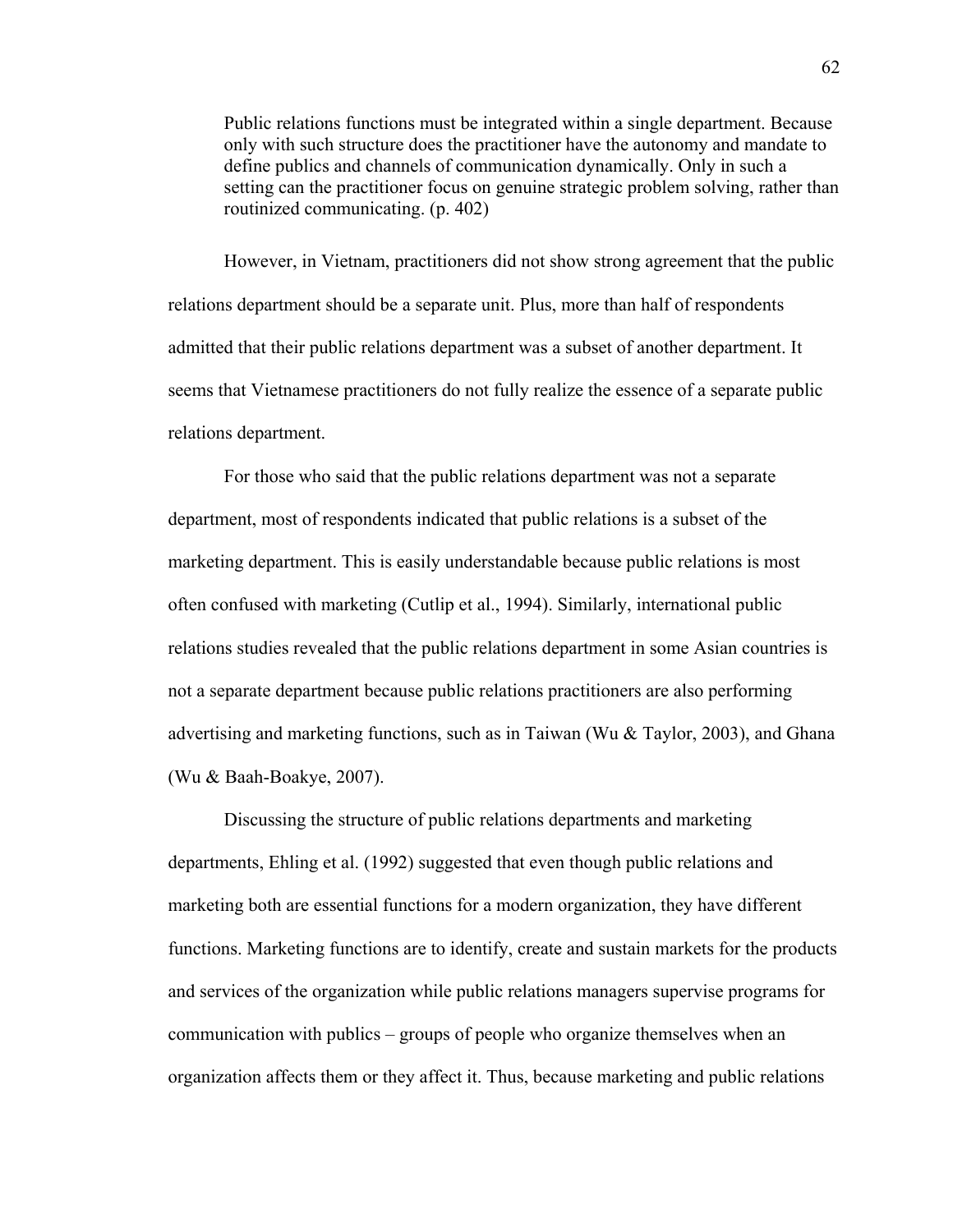serve different functions, public relations cannot be excellent if it is subjugated to the marketing function. "When an organization makes public relations a marketing function, practitioners are reduced to the technician role, and the organization loses a valuable mechanism for managing its inter-dependence with its strategic publics" (p. 357).

Yet, in in-depth interviews, all Vietnamese practitioners who thought that public relations should be integrated into another department said that it should be a subset of marketing department. One interviewee commented, "Public relations should be a subset of marketing department because public relations cannot be separated from marketing strategies of the company." This seems that in his/her company, the marketing department is responsible for overall strategies and public relations only do their tasks to support available marketing strategies. Therefore, the interviewee said that it is not necessary for public relations practitioners to have strategic planning skills because once the public relations department belongs to the marketing department, marketing strategies already include public relations activities. Another public relations practitioner shared the same idea, mentioning:

Public relations plays a very important role in our company because we are working in the culture-entertainment field. Public relations, via communication channels, helps support the overall marketing strategies in the company. Public relations and marketing are well related to each other. Thus, the public relations department should belong to the marketing department in order to gain the overall and complete source of information. (Personal communication, May 11, 2010)

Forty percent of the respondents answered that public relations, advertising and marketing functions are all overlapped. This might be the reason why public relations practitioners said that their departments are responsible for marketing and advertising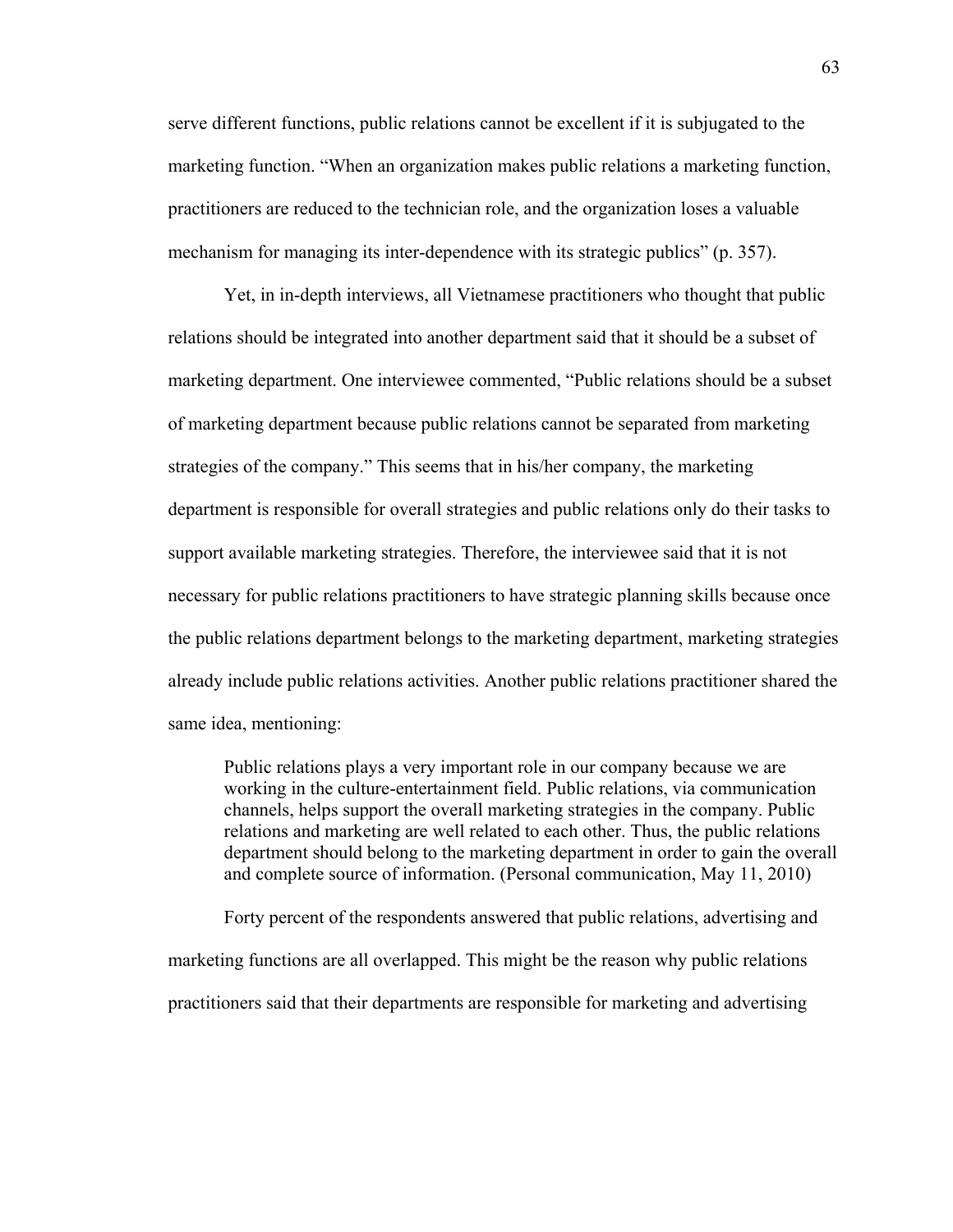activities, such as doing brand management, supporting marketing and business activities, and writing advertisements.

As a result, how the public relations department is structured can affect public relations functions. If the public relations department is a separate unit, practitioners' technician role is reduced and the value of strategic thinking and planning is increased. One practitioner shared his/her thought:

Public relations in Vietnam has an unequal level of development, and some people still think public relations is just dealing with press releases while it does mean much more than that. Public relations people know how to think strategically but they rarely have chance to get involved into the decision making process of a company. (Personal communication, April 3, 2010)

It is interesting that only one respondent chose "public relations is a subset of advertising department." This finding is different from McKinney's (2008) study, which suggested that many Vietnamese confuse public relations with advertising, and they think that public relations is advertising. When Vietnamese managers were asked about the most important skills of public relations practitioners, advertising skills were highly ranked. McKinney (2008) also commented that if a company wants a press release published in a Vietnamese publication, that company must pay for it. However, public relations department is still separate from advertising department. It may be because even though those press releases are paid to be published, they are still considered as "press releases" and they are separate from "advertisements". Furthermore, the rate to publish a press release in a Vietnamese publication may be different from the rate to publish an advertisement. Thus, "paid press release" is viewed differently from "advertisement".

Also, only one respondent said that in his/her organization, the public relations department is a subset of the sales department. The choice "The public relations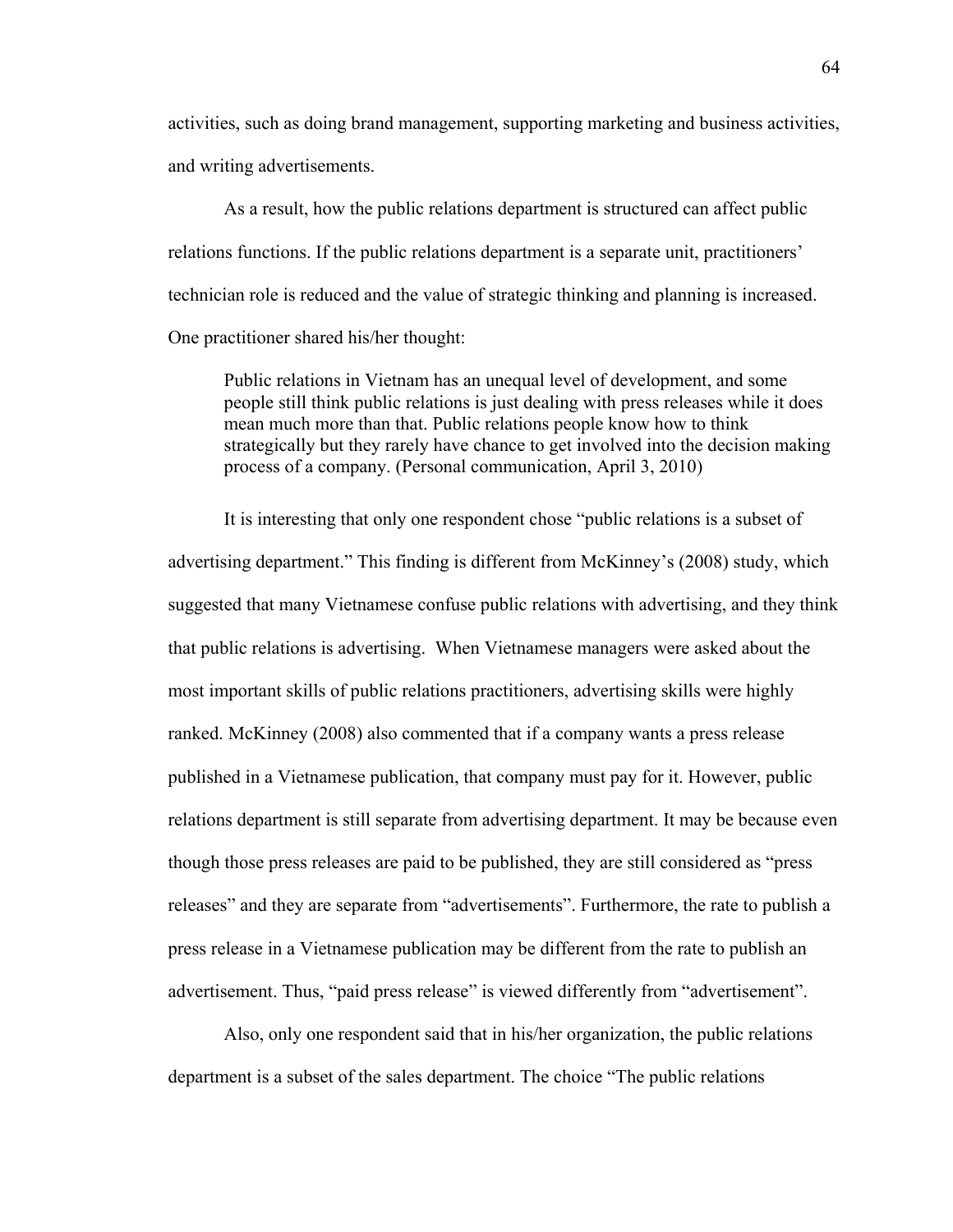department is a subset of the sales department" was not listed in the questionnaire because based on study regarding public relations in Asia, it was found that public relations is most often confused with marketing and advertising (e.g. McKinney, 2006; Wu & Taylor, 2007). No study in Asian countries has found that public relations is confused with sales activity. Yet, some respondents for this study have job titles relating to sales; for example, director of sales or sales & marketing manager. Thus, for future studies, "sales" can be considered as an answer choice for this type of question when designing questionnaire.

Clearly, a majority of respondents indicated that the public relations department in their organization belongs to other departments. In most cases, it is either a subset of marketing department or public relations has overlapping functions with marketing and advertising. Only about one third of Vietnamese organizations have their own separate public relations department.

# *Question research 3a: What roles do Vietnamese practitioners perform in their organization?*

Among nine activities related to public relations, the highest rated activity was "communicating with the media" and the lowest rated activity was "creating and buying advertising". As one of interviewee said, communicating with the media is considered the most important activity because the media plays an important role to bring its organizational message to its publics and a good relationship with journalists will help increase the chance to get press releases published in Vietnam:

We choose not to pay the media to publish our press releases. After a press release is written and reviewed by our team, we send it to the media. Whether press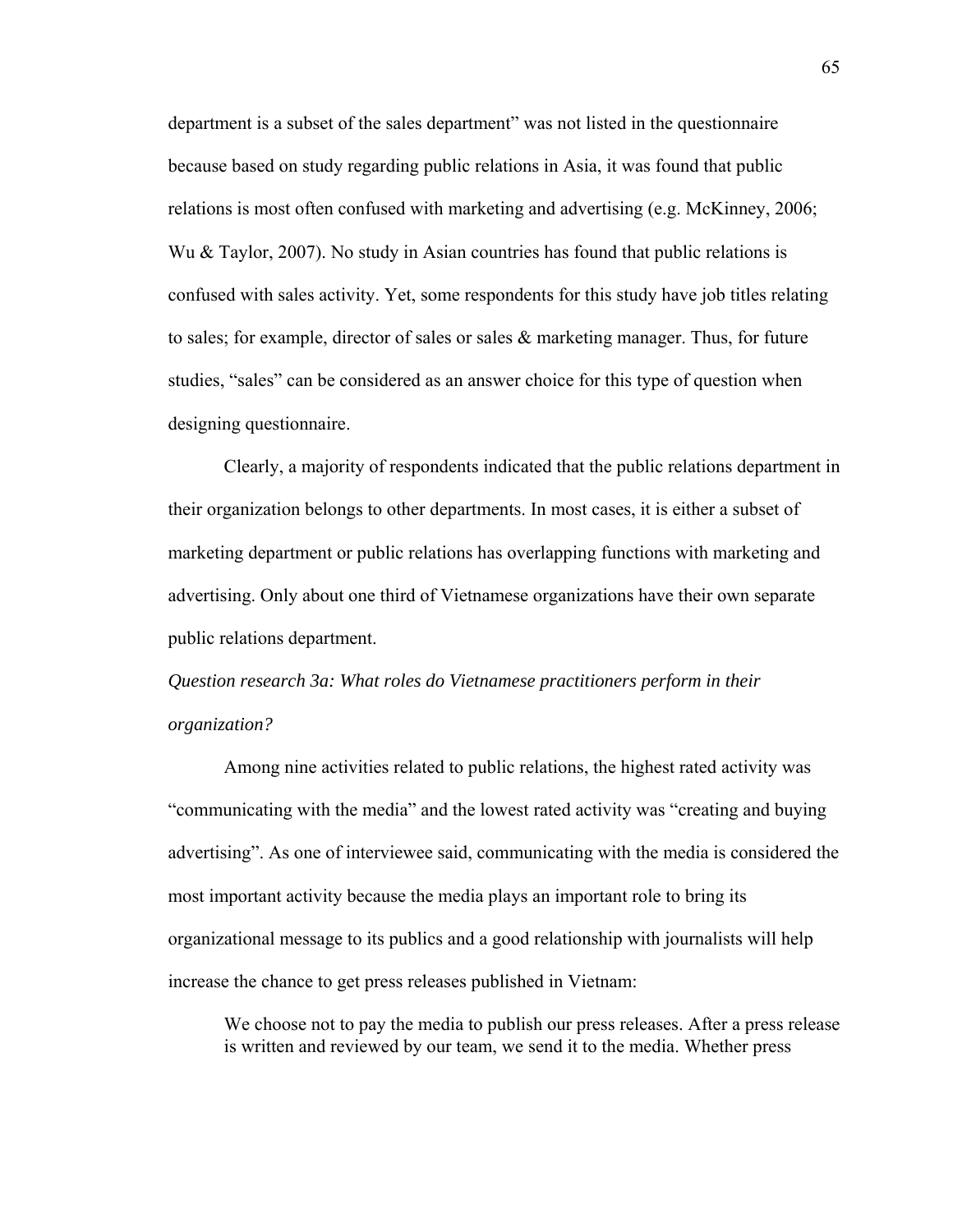releases are published or not depends much on its content and our relationship with the journalists. (Personal communication, April 2, 2010)

The fact that creating and buying advertisements received the lowest rate in the current study is very different from McKinney's study in 2008, where advertising activity was rated very high. McKinney (2006 & 2008) reported that the line between advertising and public relations in Vietnam was blurred at best and most thought that public relations was another form of paid advertising. If a company wants to publish a press release, they will buy it. Also, "companies that do want to have public relations programs usually do not consult professional agencies, but dump this responsibility on their advertising staffs that do not know or understand the practice" (McKinney, 2006, p. 19). Thus, in McKinney's (2008) study, advertising activities received the second highest rated among most important public relations activities. Yet, findings from the current study showed that there is little relationship between public relations and advertising in Vietnam. Creating and buying advertisement is the lowest rated activity of Vietnamese practitioners. Also, when item number 8 asked about the public relations department's structure in Vietnamese organization, only one respondent stated that the public relations department is subset of the advertising department in their organization.

The difference between McKinney's (2008) study and this current study might be because McKinney's respondents were Vietnamese managers while respondents of the current study were public relations practitioners. There was a chance that Vietnamese managers might not understand public relations activities in their companies. However, this explanation does not have strong credibility because it is doubtful that managers would not understand the tasks of their employees. Or perhaps, public relations in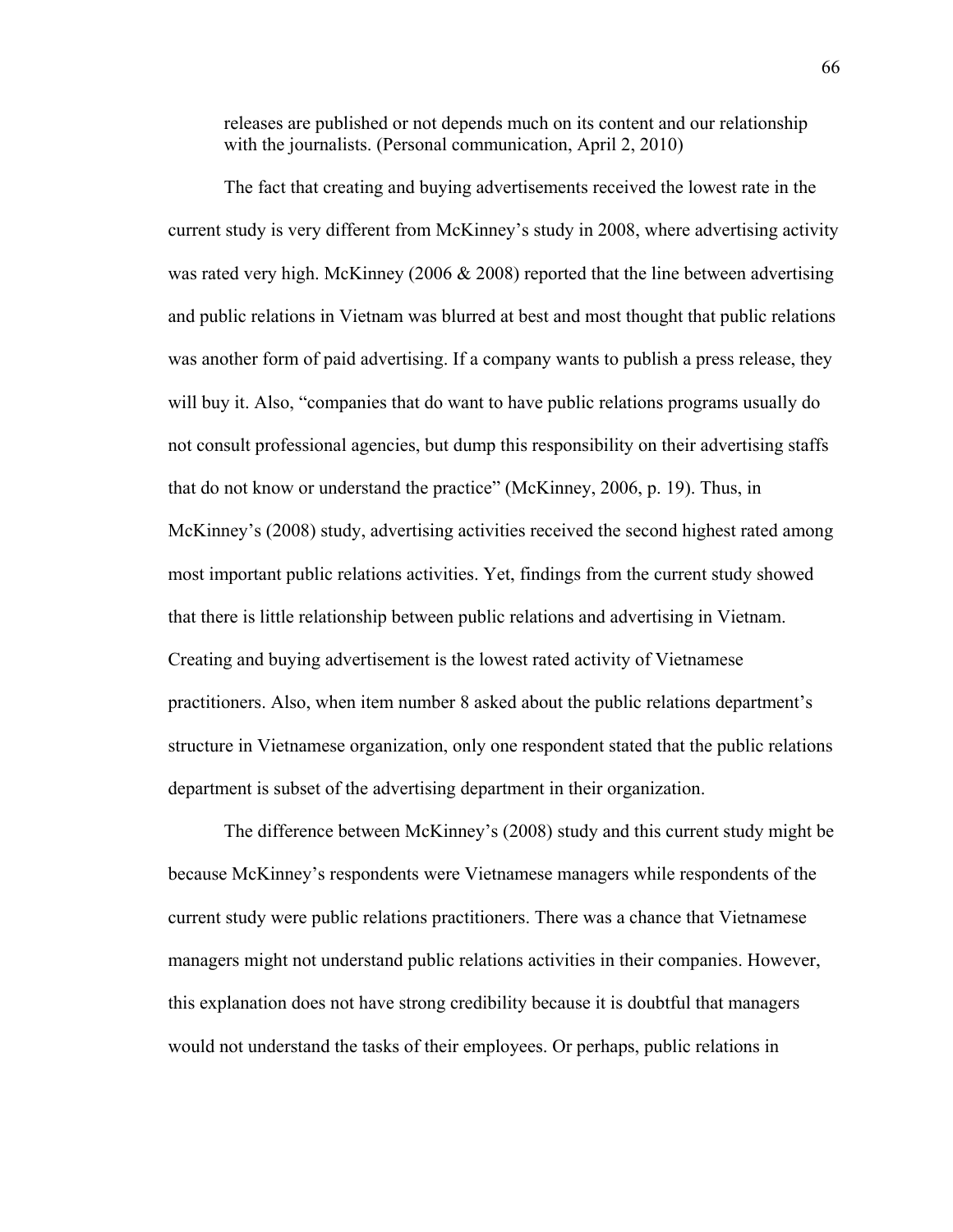Vietnam has been changing since 2008. In 2008, public relations practitioners took charge of advertising activities, and at present they perform more public relations activities.

It would be too quick to come to the conclusion that there is little relationship between public relations and advertising and that Vietnamese practitioners do not confuse public relations with advertising as McKinney's (2008) study suggested. This is because regarding the issue of "paid press releases" that McKinney raised, in-depth interview data revealed some contradictory facts. Some interviewees said that their companies do not pay to get press releases published. Whether press releases can be published or not depend on its relevant content and the relationship with the journalists. Other practitioners said that they often pay the media to get press releases published. One practitioner commented:

Vietnamese publications also have sales departments which try to get our company to run press releases, advertisement or articles in their publications as clients. The price depends on the fame of the publications, the length of press releases, the location of the press releases on page, and etc. If you call a Vietnamese publication and say that you need to publish a press release, they will send you the quotation for running a press release immediately. Usually, the publications ask us to send them an edited press release and they just publish it. (Personal communication, April 23, 2010)

On the contrary, another practitioner said:

Usually, press releases are written by public relations specialists in our company. At the press conference, press releases are delivered together with an envelope (with money) to journalists. Whether they publish it or not depends on them. Yet, often,  $90 - 100\%$  journalists who attend the press conference will publish it in their publication. (Personal communication, April 14, 2010)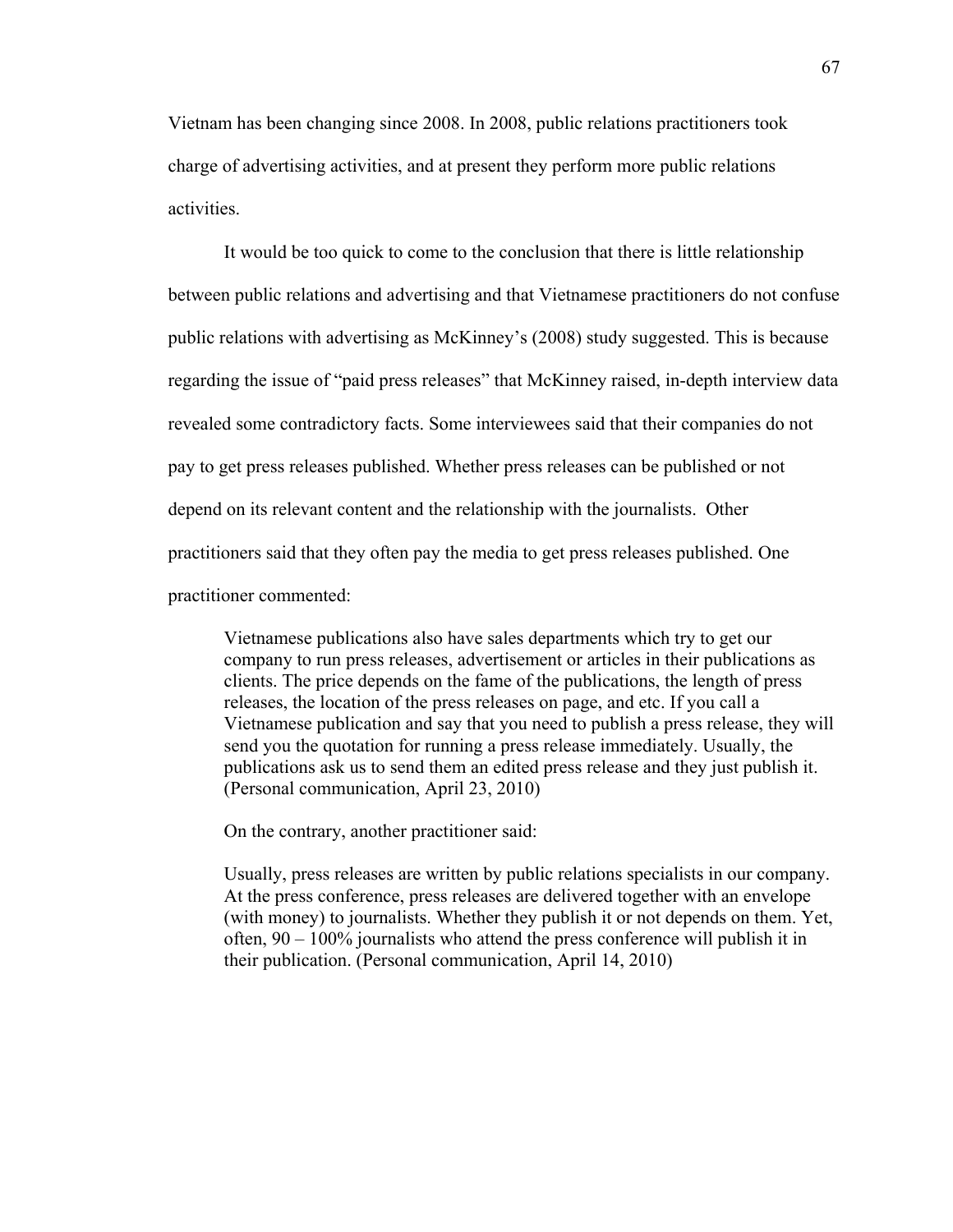The method of organizing press conferences above seems consistent with McKinney's (2006) study, which pointed out that in a press conference in Vietnam, the pay-off money is expected among the media.

As a result, the contradictory results in this study revealed that as for media relations, Vietnamese practitioners practice public relations very differently in different organizations. While some organizations pay in order to publish a press release, others do not. Yet, it seems that the media in Vietnam accept money as payment to publish press releases in their publications. The author of the current study used to work for a U.S. based public relations company in Vietnam. When her company distributed press releases to the media, some publications called back and said that they would not run the press releases unless they were paid for. Yet, her company never pays any publications in order to get press releases published. Press releases are published because of their relevant content and relationship between the company and journalists. Without having to provide payment to the media, her company was still able to get many placements. However, it appears that there is always a choice to pay the media to run press releases in Vietnam. Whether an organization does it or not depends on its business style.

It is also worth bearing in mind that when discussing a sensitive topic with Vietnamese, there is a chance that Vietnamese respondents will hide disadvantageous facts because of the fear of "losing face," an influence from Confucianism (Black et al., 2009). Vietnamese do not tend to disclose facts that make them look bad. Vietnamese practitioners might feel embarrassed to reveal that they pay in order to publish their press releases because it looks unprofessional. Thus, the both quantitative and qualitative data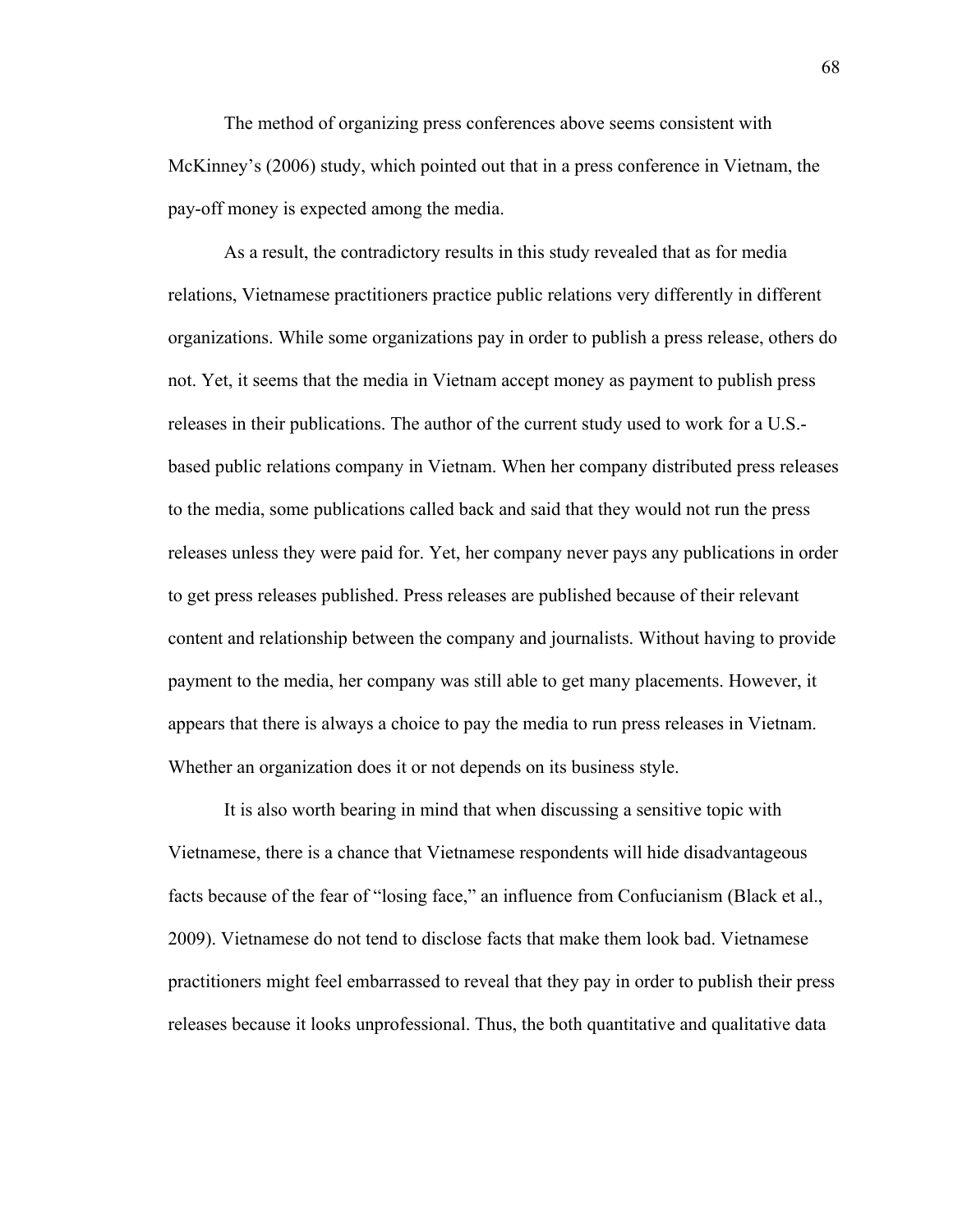in this study might not have enough credibility to come to any firm conclusion regarding this issue.

Future studies should be conducted to verify relationship between advertising and public relations in Vietnam. Because the current study does not mean to focus on examining this relationship, the questionnaire design did not include enough questions to verify this. Perhaps, an experimental study might result in better and more credible findings regarding this issue.

Writing press releases and writing a company newsletter were also highly rated as public relations practitioners' roles in the current study. There is a big improvement of the professional status of public relations in Vietnam between 2000 and 2010. In 2000, McKinney's (2000) study showed that an understanding of the value of news releases, backgrounders, and newsletters was foreign to most Vietnamese companies and that the western concept of public relations was somewhat still an unfamiliar concept in Vietnam. However, at present, it seems that writing press releases, writing company newsletter, preparing speeches for company executives become major activities for Vietnamese practitioners. Vietnamese practitioners now practice more of what is considered public relations in western countries.

Strategic planning – which is emphasized as an important skill and function in public relations in western countries, was rated somewhere in the middle. It was rated lower than technical and communication activities, such as communication with media, writing press releases, writing newsletter, writing speeches, but higher than technologyrelated (e.g. updating websites) and advertising activities. It is interesting to see the difference in percentage between item 5 and item 9 while basically these items asked the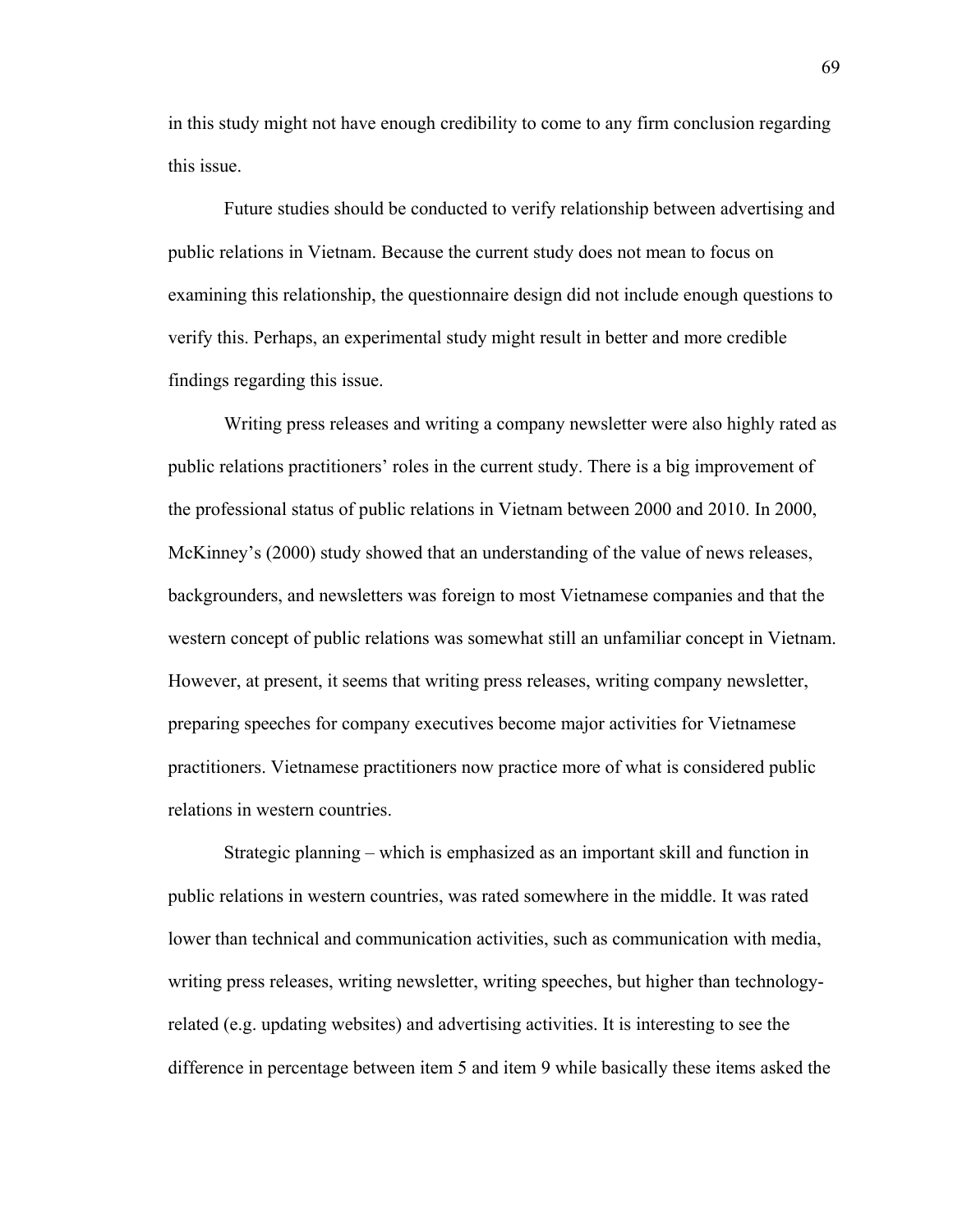same question. Item 5 asked respondents if strategic planning was one of their roles and the result yielded 63.8% while item 9 asked public relations practitioners if strategic planning was one of the functions of the public relations department and the result yielded 43.1%. If a public relations practitioner's roles include strategic planning, then the public relations department should include that function as well. Perhaps it might be because when respondents have titles, such as marketing manager/director or managing director, they are actually involved with strategic planning with the dominant coalition. However, they might not view themselves as belonging to the public relations department. Plus, as some respondents commented earlier, the public relations department was a subset of the marketing department and the marketing department was responsible for doing strategic planning for the company. Respondents with a marketing title, who are also involved with public relations activities, actually do strategic planning. Yet, they view themselves as a part of marketing department instead of public relations department. As a result, unclear titles and overlapping functions can lead to some confusing results like this.

While developing and updating webpages for the company is the highest rated activity in McKinney's (2008) study, it is among the lowest rated activity in the current study. Perhaps Vietnamese organizations might prefer hiring a technical team and have them be responsible for technological tasks in the organizations.

Questions regarding public relations' roles produced many interesting results. The results showed that public relations in Vietnam has been changing a lot in a professional way since 2000. Public relations practitioners are now responsible for writing press release, communicating with media, writing newsletters while 10 years ago those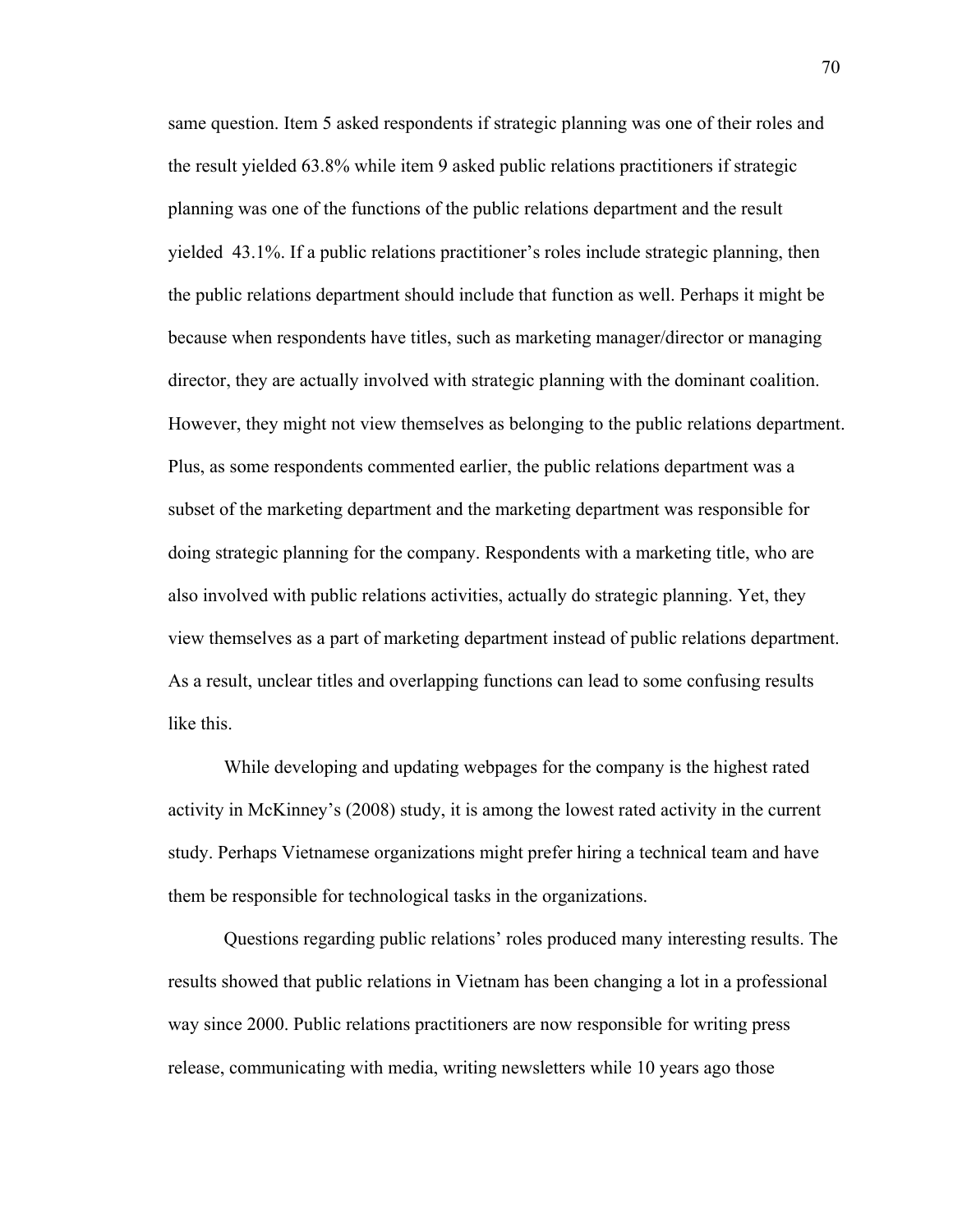activities were unfamiliar to Vietnamese practitioners (McKinney, 2000). Vietnamese practitioners now do not involve much in advertising activities, such as creating/buying advertisements. Even though strategic planning role ranked number 5 among nine activities listed, it still accounts for 63.8%. That means more than half of public relations practitioners in the study are involved with strategic planning.

Broom (1982) categorized public relations practitioner's roles into four basic roles, including (1) the expert prescriber (2) communication facilitator (3) problemsolving process facilitator (4) communication technician. The expert prescriber is responsible for identifying problems and providing solutions to management. The role of communication facilitator requires public relations practitioners to be the liaison between the organization and its publics (boundary-spanning role). Practitioners who play the problem-solving process facilitator role are members of the management team, who participate in planning and programming process. The first three roles (expert prescriber, communication facilitator, and problem-solving process facilitator) are considered as management roles. The communication technician role is a non-management role. Public relations practitioners with the communication technician role will use their communication and journalistic skills, such as writing and editing newsletters, writing press releases & feature stories, and communicating with the media.

 Based on what Broom (1982) suggested, it seems that public relations practitioners in Vietnam spend most of their time performing the communication technician role since press release writing and media relations, etc are ranked among the highest (see fig. 4.4). Still, there is a sign that Vietnamese organizations are beginning to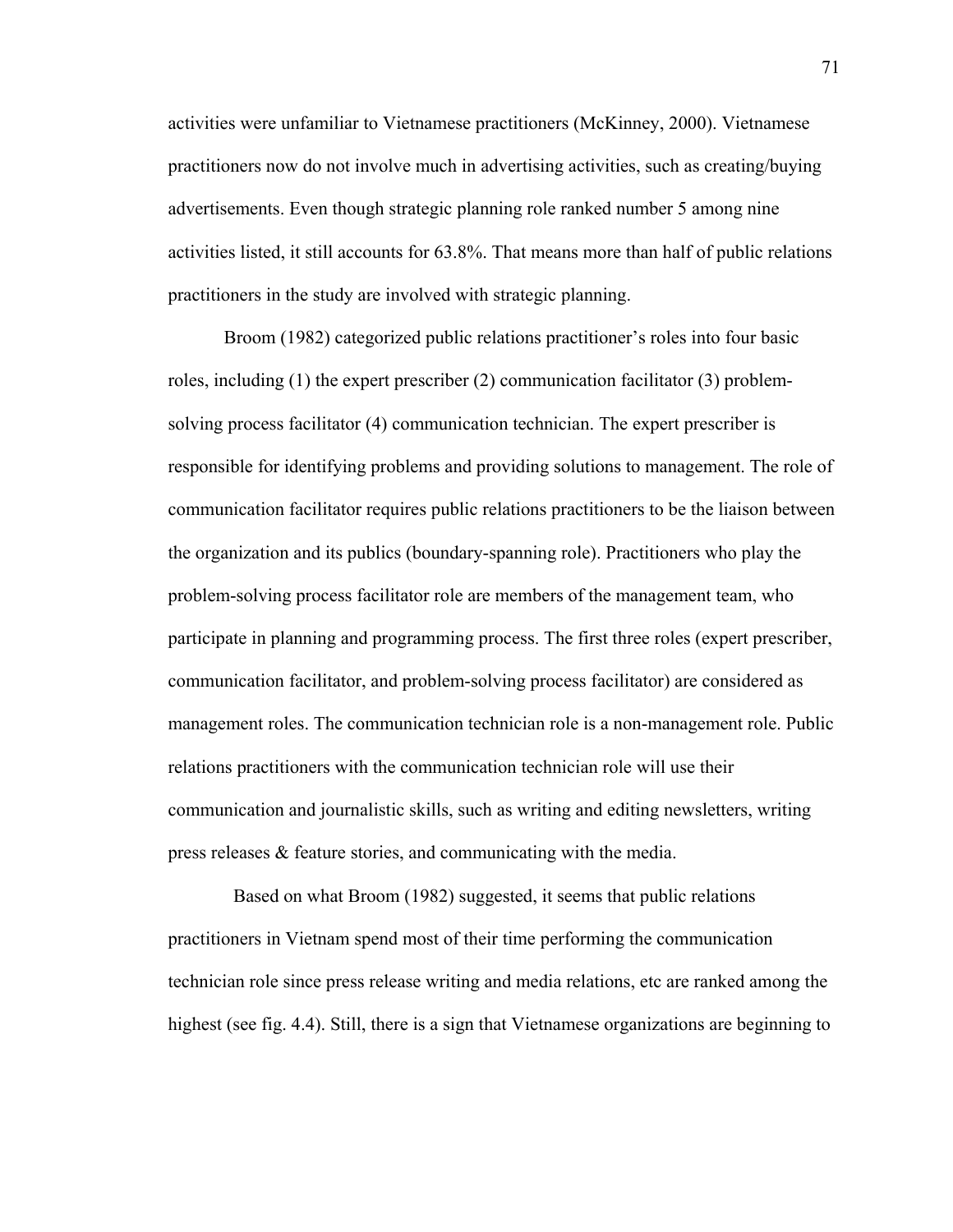understand the importance of public relations; thereby letting public relations practitioners get involved in strategic planning.

*Research question 3b: Do public relations practitioners consult on major decisions in your organization?* 

Most of public relations practitioners (72.4%) answered that they consulted on major decisions in their organizations. The findings are different from what other authors' assumption about public relations in Vietnam. Dinh (2008) found that most Vietnamese organizations, especially governmental organizations, have communication departments. However, even with a Communication Manager, or Public relations Manager in the organization, they usually perform technician roles rather than strategic management roles. Often, what they do is deliver organizations' information to their publics. These staffs receive very little attention from the senior leaders of the organizations. Another author – Nguyen (2007) commented that most of public relation agencies could mainly provide clients' required services, such as media relations, events holding, and sponsorship. The number of companies that can offer consulting service to clients are very few. Yet, the results of this study showed that majority of public relations practitioners consult on major decisions of the organizations. One practitioner said, "the senior public relations executives often consult on major decisions in my company. It is because in order to have good public relations strategies, one has to understand the development strategy of the company" (personal communication, May 11, 2010). This is the most important reason for senior public relations executives in Vietnamese organizations to involve in the decision-making level of their companies.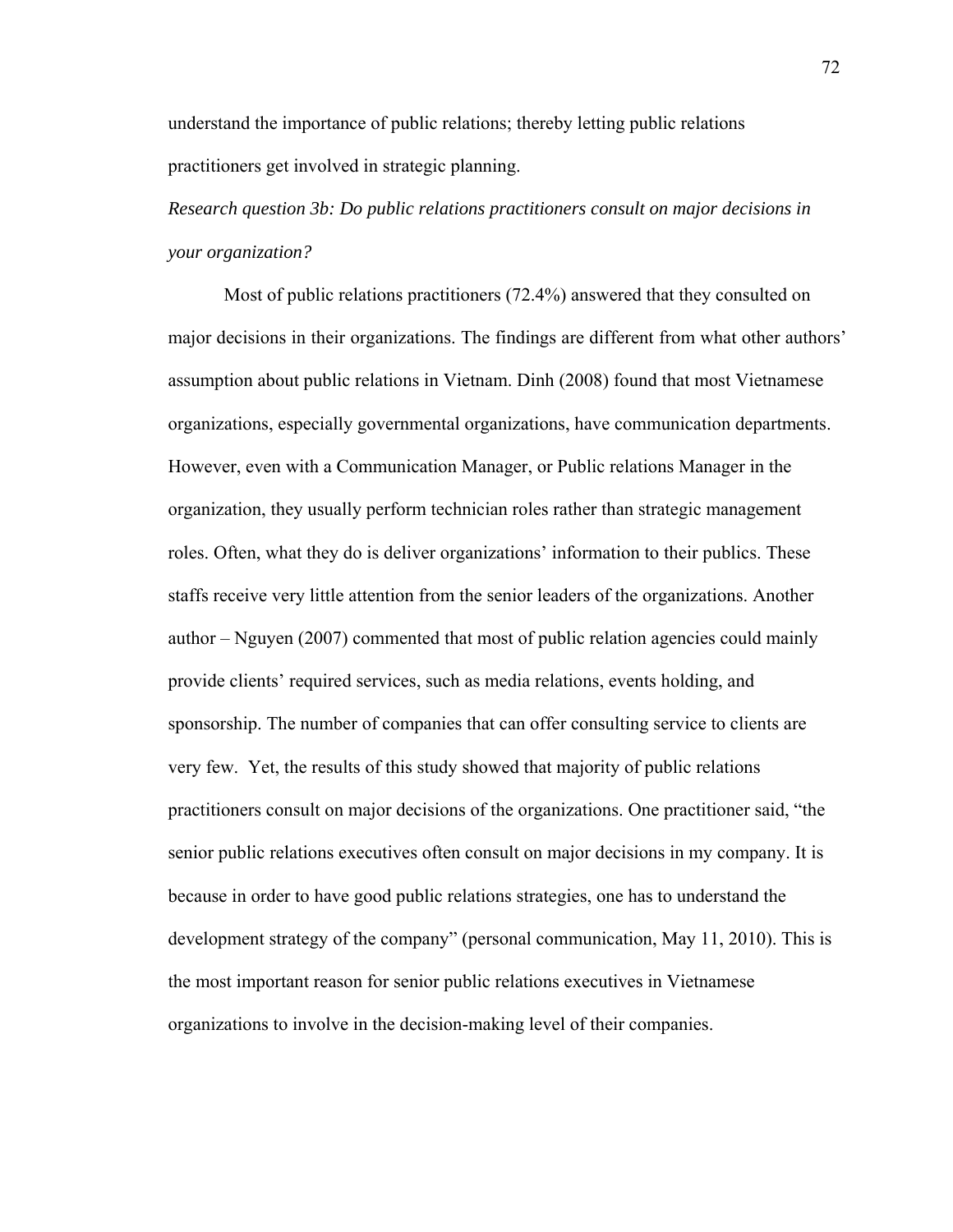The reason why senior public relations executives do not involve in decision making level is because the importance of public relations is not yet well-recognized in the organizations. Two practitioners shared their thoughts as follows:

Our public relations managers and directors are rarely involved with major decisions in our company. It is because the importance of public relations is not yet well-recognized. Still, there are misunderstandings between public relations and advertising. (Personal communication, April 2, 2010)

There is no public relations director or manager in our company. There is one person who is responsible for public relations activities. This person will coordinate with the management staff in order to plan strategies. However, the final decision is made by the management staff. Thus, public relations faces many limitations and difficulties in my company. (Personal communication, April 4, 2010)

Dozier (1992) suggested a link between public relations' roles and their decision-

making power in their organizations. If a public relations practitioner has the decision making power, they will perform managerial roles in their organizations. Public relations practitioners who perform technician roles do not have decision making power. More than 70% of respondents indicated that public relations practitioners in their organizations have decision making power. Thus, it is speculated that about 70% of public relations practitioners hold managerial roles and get involved in the decision making level of the organization.

However, a question in the demographics section asked if respondents hold any managerial roles and only half of respondents answered "yes". At the first glance, the result seemed confusing because they both refer to managerial roles. But actually, they are different questions. Item number 6 above asked respondents if public relations practitioners in their organizations hold managerial roles while the question in demographic section asked if the respondents themselves hold any managerial roles. The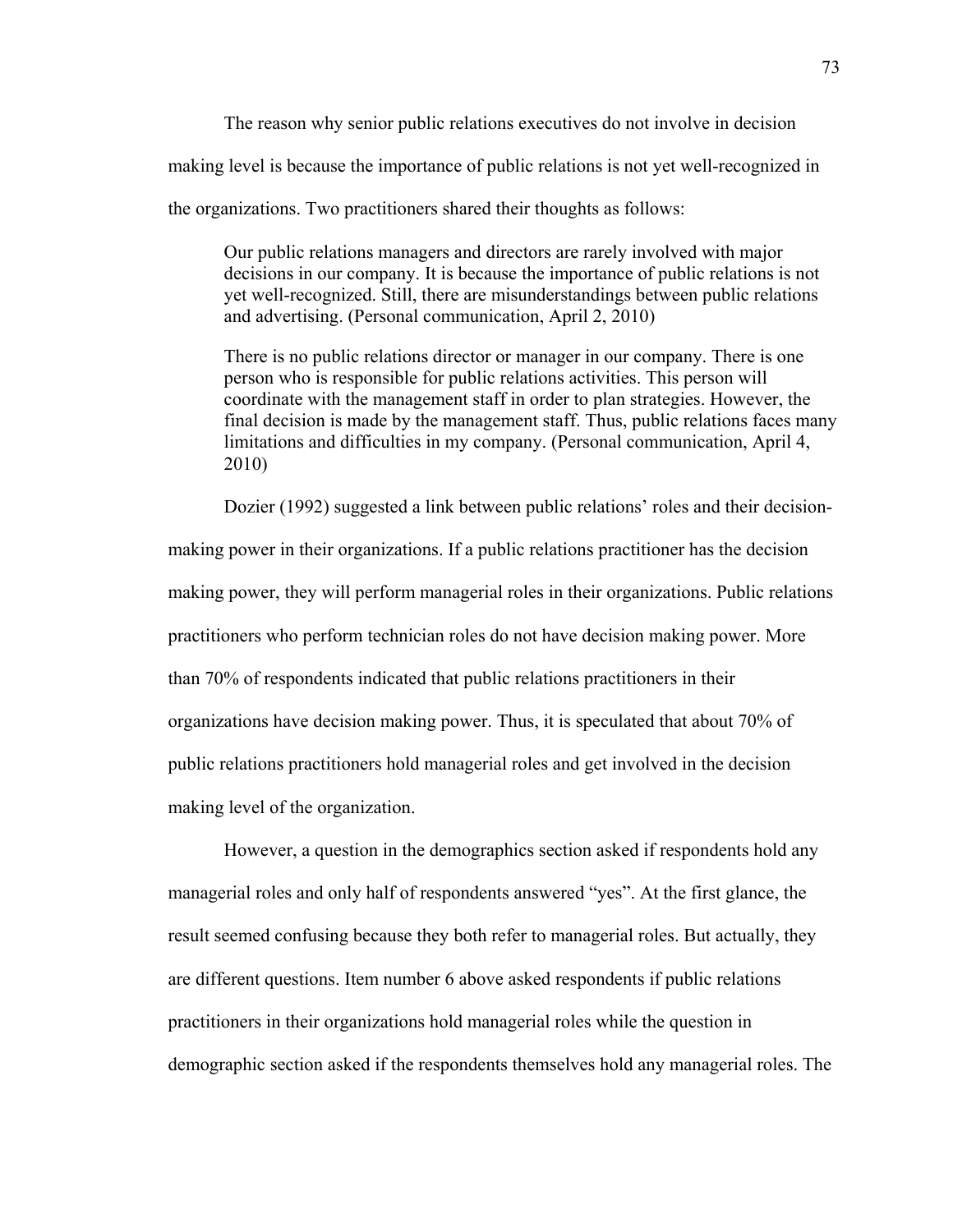former yielded more than 70% while the latter only yielded a little more than 50%. This can be explained because the respondents themselves might not hold any managerial roles, but their colleagues do.

Dozier & Grunig (1992) commented that the public relations unit needs access to management decision making in order to obtain up-to-date information on organization decisions and actions. "Only through such information can public relations practitioners initiate proactive programs designed to prevent problems – and active publics – from emerging. Prevention is more cost-effective than repair" (p. 402). It is hoped that with involvement in the decision-making level, Vietnamese public relations practitioners are able to add more value to their organizations.

## *Research question 3c: Does gender have an impact on practitioners' roles?*

Hon et al. (1992) argued that women already dominate the public relations field in terms of numbers, but not yet in terms of leadership power. Most public relations students are also women. In the U.S., women are the majority of the field. This might be also the case of Vietnam.

Demographic findings showed that a majority of the participants of this study are female – about 80%. Male practitioners only account for one-fifth of the sample. The gender distribution of this study is similar to most public relations studies conducted in the United States (Sha & Toth, 2005) and Taiwan (Wu, 2006). Public relations is considered a feminized profession in the United States and Taiwan (Wu, 2006). Discussing the gender in public relations practice, Wu & Baah-Boakye (2007) stated that clients and employers think that female practitioners are able to undertake protocol activities better, speak English fluently, and socialized better than their male counterparts.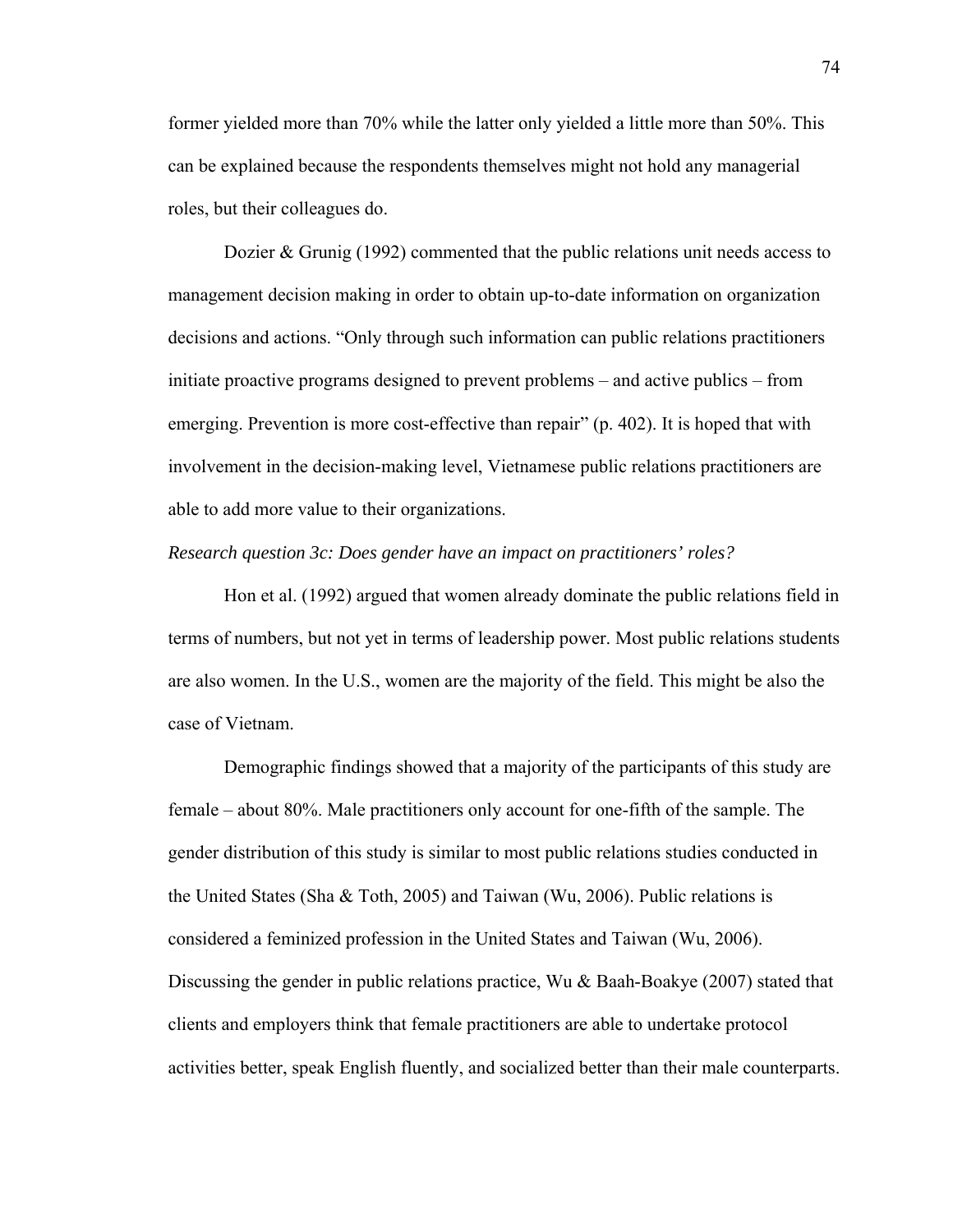Therefore, the number of female public relations practitioners is now growing in Taiwan. As for Vietnam, building relationship with organizational publics is considered as the most important function in public relations. Thus, interpersonal skills and communication skills are very important, especially in a relationship-based culture like in Vietnam. Since, women are considered better in interpersonal communication, the number of female practitioners is now growing as well.

However, even though the number of female practitioners outweighs the number of male practitioners, fewer women perform managerial roles than men do. Only 19 out of 45 female respondents (42.2%) indicated that they held a managerial role, while up to11 male out of 13 male respondents (84.6%) indicated that they held management positions. Apparently, most of male respondents in the current study hold managerial roles. As a matter of fact, Vietnamese culture is strongly influenced by Confucian ideas, which stress the importance of the roles of men. Even though women's role in Vietnamese society has improved very much in comparison with other Asian countries, women are still prevented from obtaining leadership roles in their organization. However, in order to have a better picture of gender in Vietnamese public relations practice, another study should be conducted, examining other aspects, such as salary and roles between female and male practitioners.

*Research question 4: What are the most important skills for Vietnamese public relations practitioners?* 

Results showed that interpersonal communication skills, strategic planning skills and writing skills and were among the highest rated skills while speaking different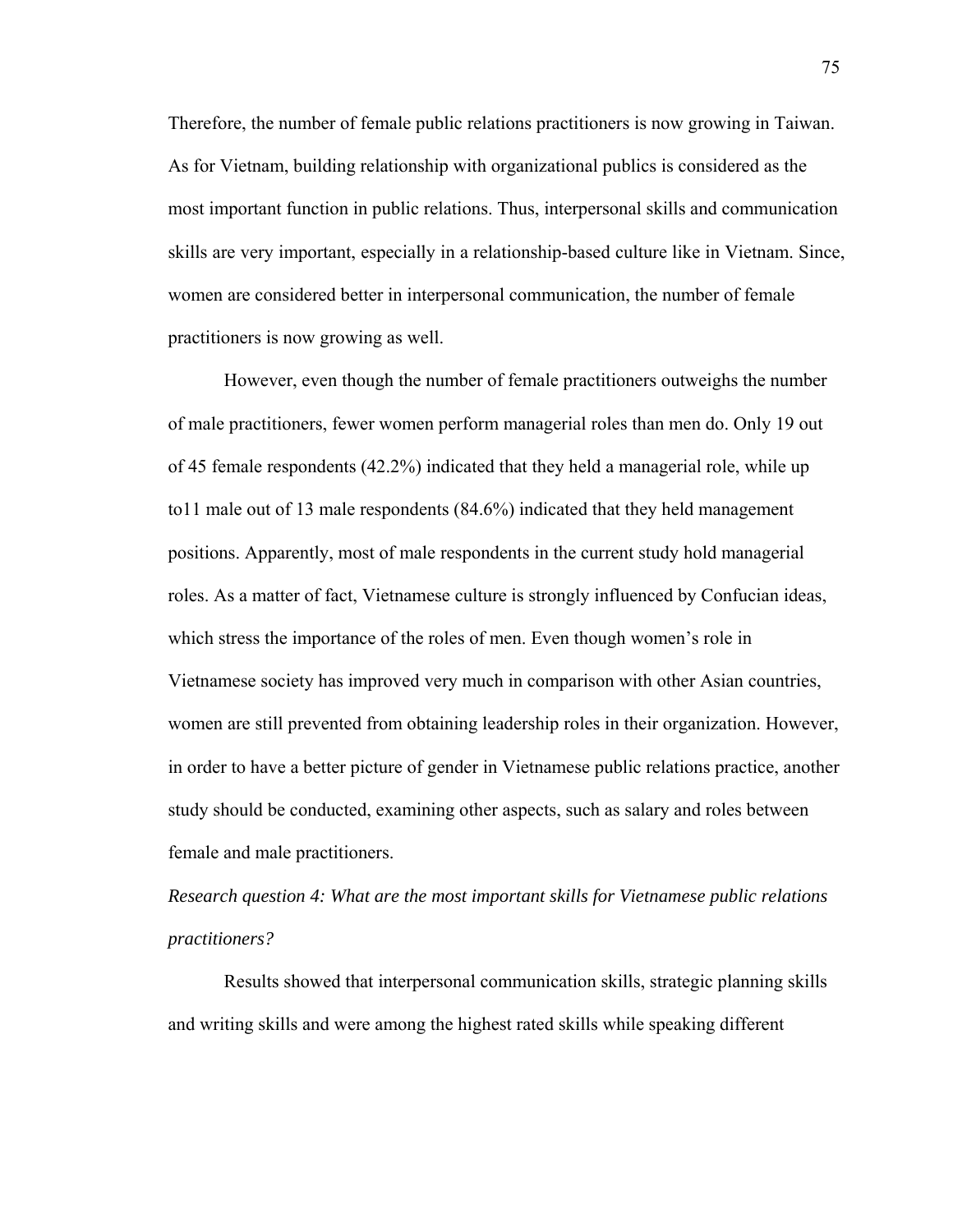languages and technical skills were among the lowest rated skills (see fig. 4.3). It is worth noting that strategic skills were rated higher than writing skills.

According to Vietnamese public relations practitioners, interpersonal skills are the most important skills. These results are consistent with other results in the current study, where practitioners stated that communicating with media and building good relationship with their organizations' publics are the most important functions. In order to build and maintain a good relationship with organizational publics, interpersonal communication is of great importance in Vietnamese culture. Also, 9 out of 10 interviewees shared the same idea. One interviewee shared his/her view:

In my opinion, the most important skill for public relations practitioners is interpersonal skills. Public relations is relationship-based. There is no place where it is as important to gain the trust from publics and the media than in public relations. (Personal communication, April 11, 2010)

Another public relations practitioner commented that "without maintaining good relationships, public relations practitioners cannot perform their jobs."

The reason interpersonal relationships are very important in Vietnam can be attributed to its culture. In reference to the first dimension in culture proposed by Geert Hofstede (1980), compared to Western cultures, "most of the Asian nations would easily fall more on the collectivist end of continuum" (Tilson & Alozie 2004, 352). Huu (2006) indicated that in the collective culture of Vietnam, the family comes first, followed by friendship and the work place. Personal relationships play a major role in all of these groups in Vietnamese society. In business, interpersonal relationships will make everything else much easier. Meyer et al. (2006) noticed that foreign investors who establish an amicable relationship with the local authorities find it easier to solve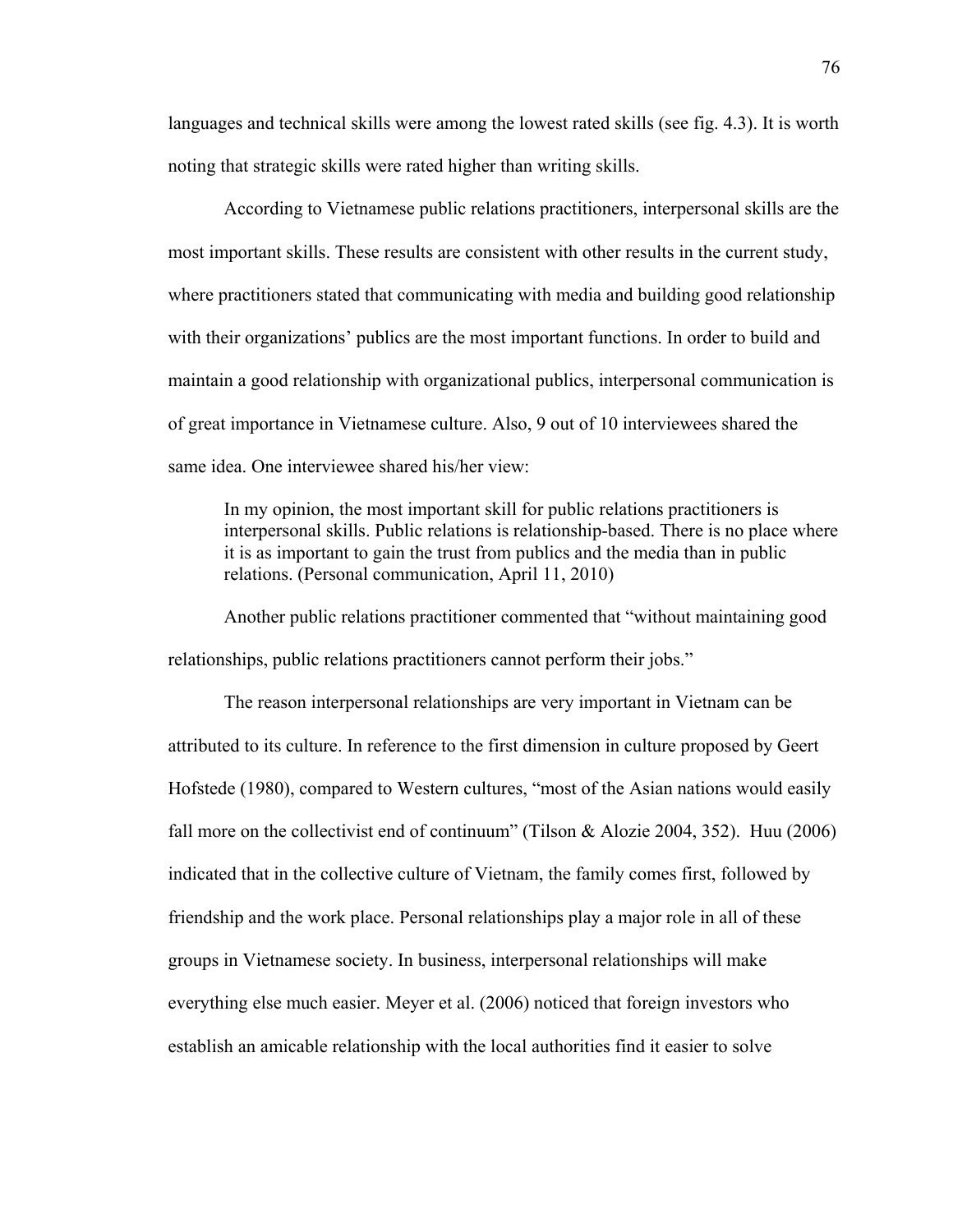bureaucratic obstacles. Those relationships can be developed as (potentially) cooperative relationships. In Vietnam, building personal relationships is recommended in business.

An article found on the website, www.vietnam-culture.com , which provides helpful tips for foreigners who work in Vietnam, stated:

Vietnamese business relationship inevitably becomes a social relationship after a while. Unlike Western business relationship which remains professional and perhaps, aloof, even after a long time, Vietnamese business relationship becomes a social one. The more you share your personal life, including family, hobbies, political views, aspirations, the closer you are in your business relationship. Sometimes, a lot of time is spent discussing matters outside of business, but then a lot of time, the other party is also making up his mind about your deal based on how much he sees your personal relationship with him. ("Understanding Vietnamese business culture and etiquette," n.d.)

McKinney (2000) also shared that to do business in Vietnam, one must establish a relationship with the potential business partner first. It would not be effective to start a business transaction without first having some sort of an interpersonal relationship or introduction. "In Vietnam and China, trust and acceptance in a business transaction hinge on a mutual respect and trust of the other party which perhaps is at the heart of every successful public relations program" (p. 24).

Furthermore, real experience from the author has proven this right. When the author sent out surveys for this current study, because of the limited of practitioners' contacts she had, Internet survey with snowball sampling was employed as research methodology. In order to establish a good interpersonal relationship with potential respondents, which the outcome of the survey depended on, the author had to write personal emails to each respondent she was referred to, mentioning who the referee was and trying to establish a relationship first. The actual questionnaire was sent after the relationship was established. As a result, the outcome of the survey was very high.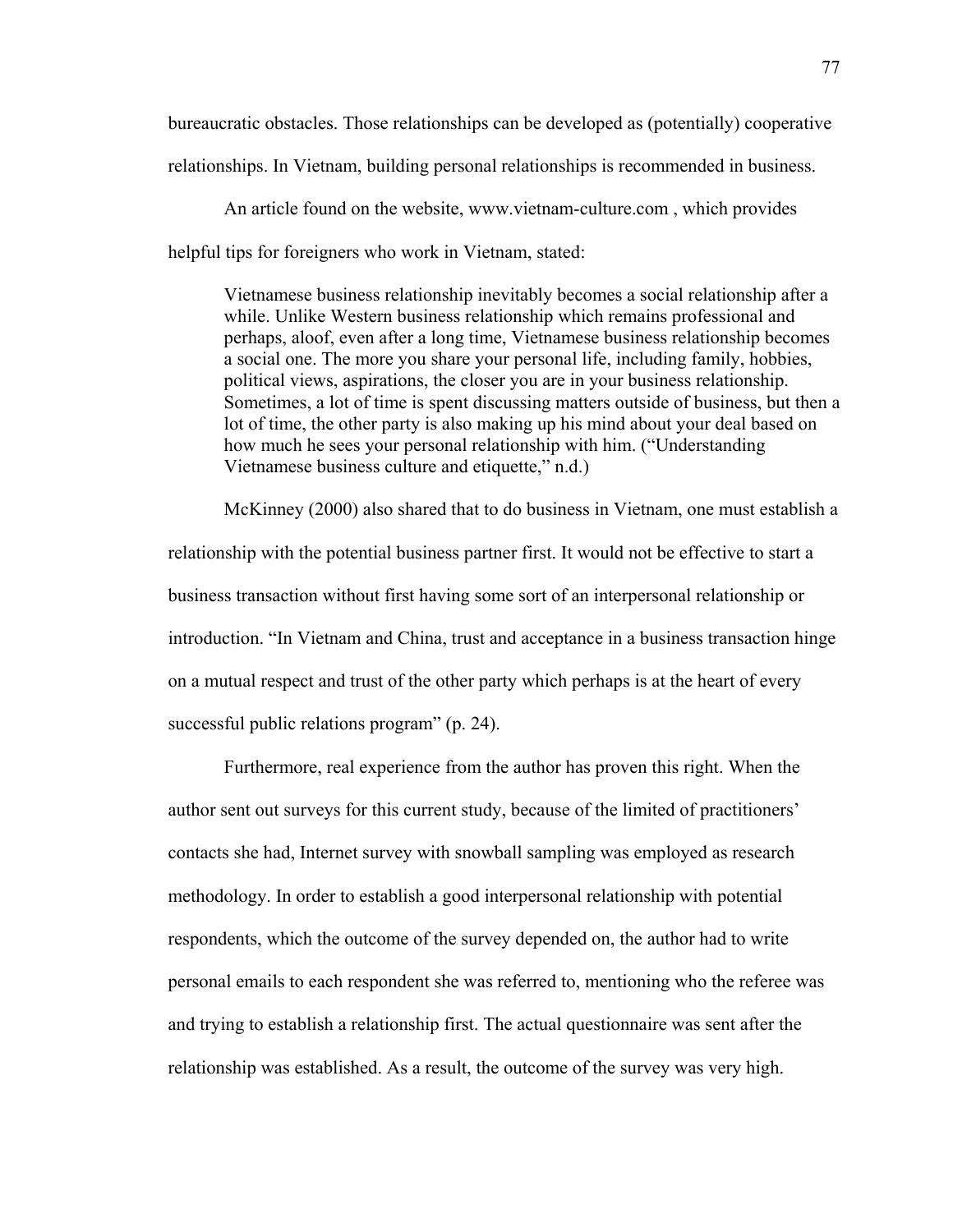Starting from 20 of her contacts, she was able to send 90 questionnaires to 90 practitioners. The returned questionnaires were 58, which yielded 64.4% return rate. As for snowball sampling and Internet survey methodology, this return rate was quite high in comparison with other studies employing similar methodology.

A public relations practitioner, who works for a non-governmental organization in the environment field in Vietnam, concluded how importance interpersonal relationship is in public relations, saying:

It is very important to maintain a good relationship with our publics including internal publics, partners, and especially the media. Keeping a good relationship with the media will help increase the chance to get the message spread. Since the purpose of our program is to raise public awareness regarding environmental issues, the more people know about our activities, the more effective and easier it is for us to ask for grants and sponsorship when working with the government and enterprises. (Personal communication, April 12, 2010)

Ranked after interpersonal communication, surprisingly, were strategic planning

skills. More than 70% of respondents agreed that strategic planning was the most

important skill. This finding is quite consistent with the finding of item 5, asking about

practitioners' roles. Strategic planning activities also received a similar percentage – 64%.

It is likely that public relations practitioners in Vietnam are beginning to recognize the

importance of management and strategic planning functions in their field. One

interviewee shared his/her thought about this:

Strategic thinking and planning are essential skills. Public relations practitioners should be able to think and plan strategically in order to have long-term plans. It can take time to build a good image in the eyes of the organizational public, and once the company has a good image/reputation, it should be continuously maintained and developed. Thus, public relations practitioners need to think and plan strategically for long-term maintenance and development. (Personal communication, April 17, 2010)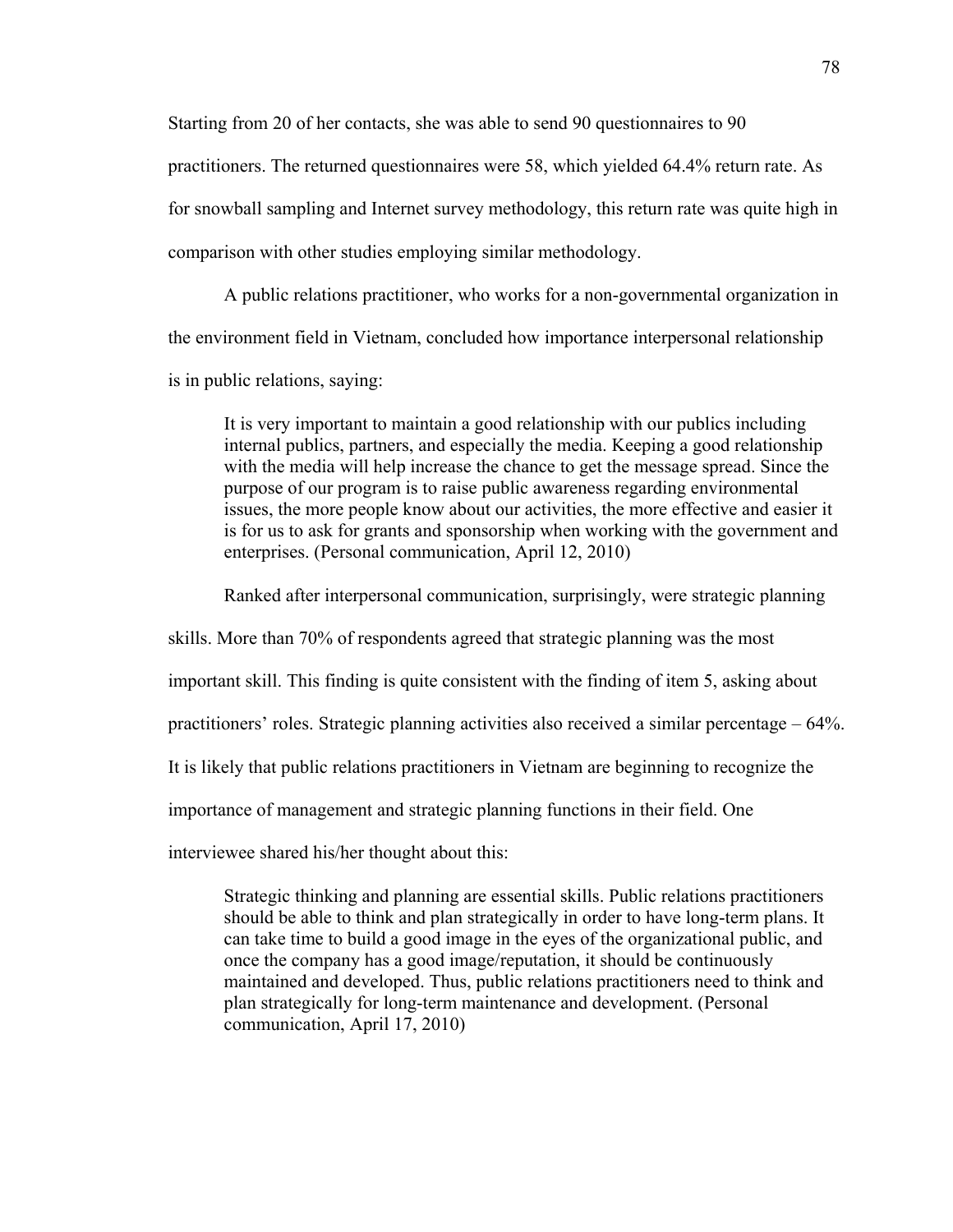Writing skills were also ranked higher than 50%. Yet, it still placed after interpersonal skills and strategic skills. This result is consistent with McKinney's (2008) study, which indicated that writing skills were rated lower than oral skills and other skills. However, it is different from the result of Napoli, Taylor, and Powers' (1999) study, which suggested that writing skills are the most important in the U.S. The different results in these two studies suggest that important skills for public relations practitioners might vary from culture to culture.

 The ability to speak different languages was among the least important skills. This is also the case of Taiwan. Wu & Boah-Boakye's (2007) study showed that Taiwanese practitioners chose proficiency in foreign language as the least important skill. It might be speculated that public relations practitioners do not have as many foreign clients as domestic clients.

In conclusion, regarding most important skills for Vietnamese public relations practitioners, interpersonal communication is listed the highest in the list. Since culture is a factor that makes public relations vary among countries (Sriramesh & Vercic, 2003), this finding is understandable because Vietnamese culture highly values interpersonal relationship in all aspects of life. Strategic planning skills were ranked the second most important skills– which is good news for public relations practice in Vietnam because this reveals a professional development of public relations as a profession in Vietnam.

## **Limitations and suggestions for future study**

This exploratory study attempted to reveal an updated picture about public relations practice in a country that has not been adequately touched before. The significance of this study is that it discusses various aspects of public relations practice in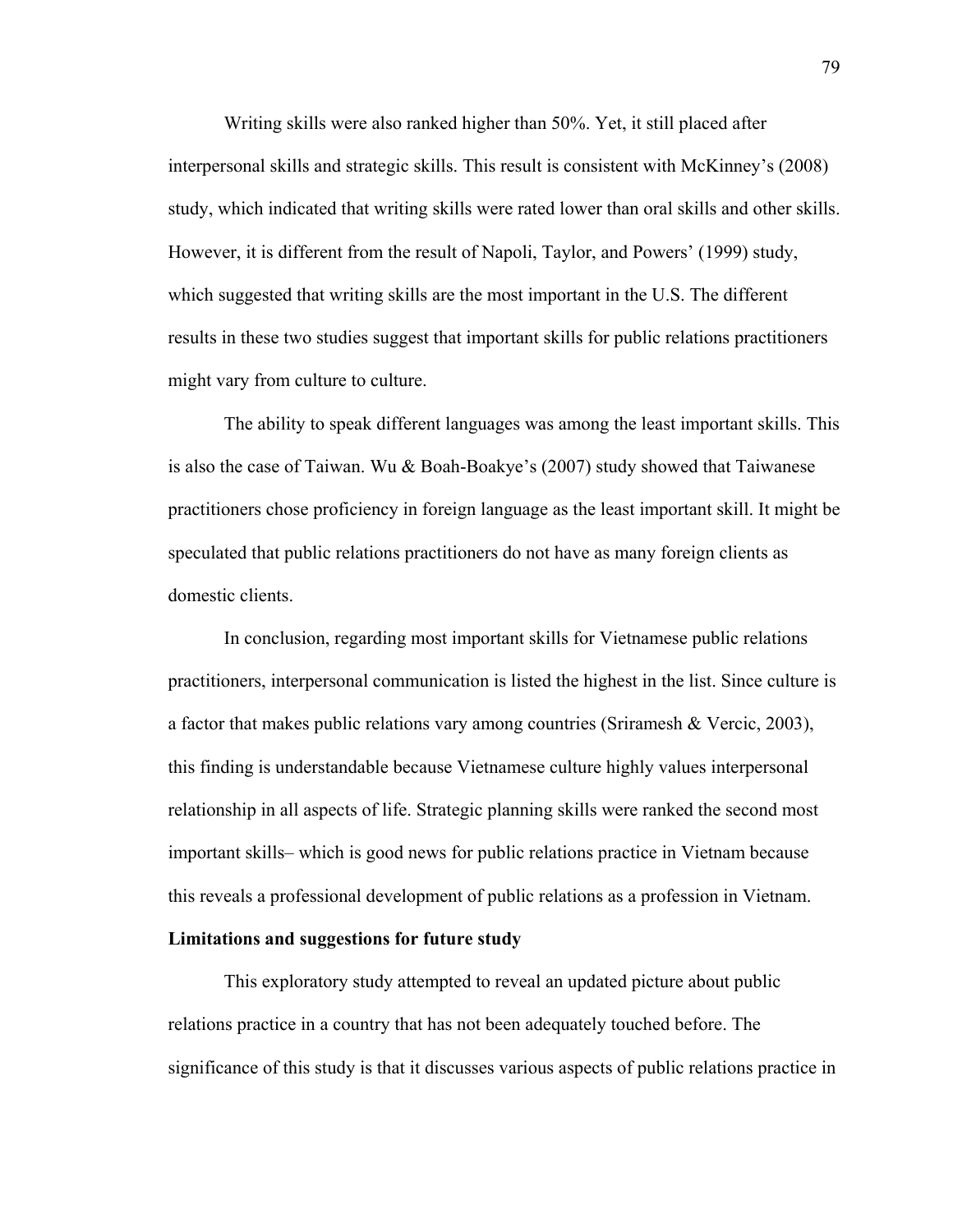Vietnam, such as public relations functions, practitioners' roles, gender issue and most important skills for practitioners. Thanks to its broad study scope, this current study helps build a profile of public relations practice in Vietnam. However, it is important here to point out what this study does not accomplish.

The first limitation of this study is its ability to broadly generalize the findings. Even though the respondents of this study include practitioners in three main cities in Vietnam, the results found cannot be generalized for the whole country. Plus, there is no way to identify the number of public relations practitioners in Vietnam today. Thus, 58 respondents who participated in this study might be too small to generalize for all of public relations practitioners in Vietnam. In other words, the only population to which the results can be generalized are the participants of this study. For this reason, future studies should find more respondents in many other cities in order to do a nationwide study. Only by doing that could results be generalized to a greater extent.

The second limitation of this study lies in its methodology. The methodologies used for this study are surveys and in-depth interviews. The author did not actually observe public relations practitioners while they were doing their work. Thus, it is impossible to know whether what they stated is true or not. Especially, in a culture where "face concept" is a concern like in Vietnam, there is a chance that the practitioners told a lie or hid the facts if they reflected poorly on them or their companies. For this reason, it is assumed that a study that employed participant-observation might yield better results. With that kind of study, public relations practice is well observed and a truthful picture can be revealed.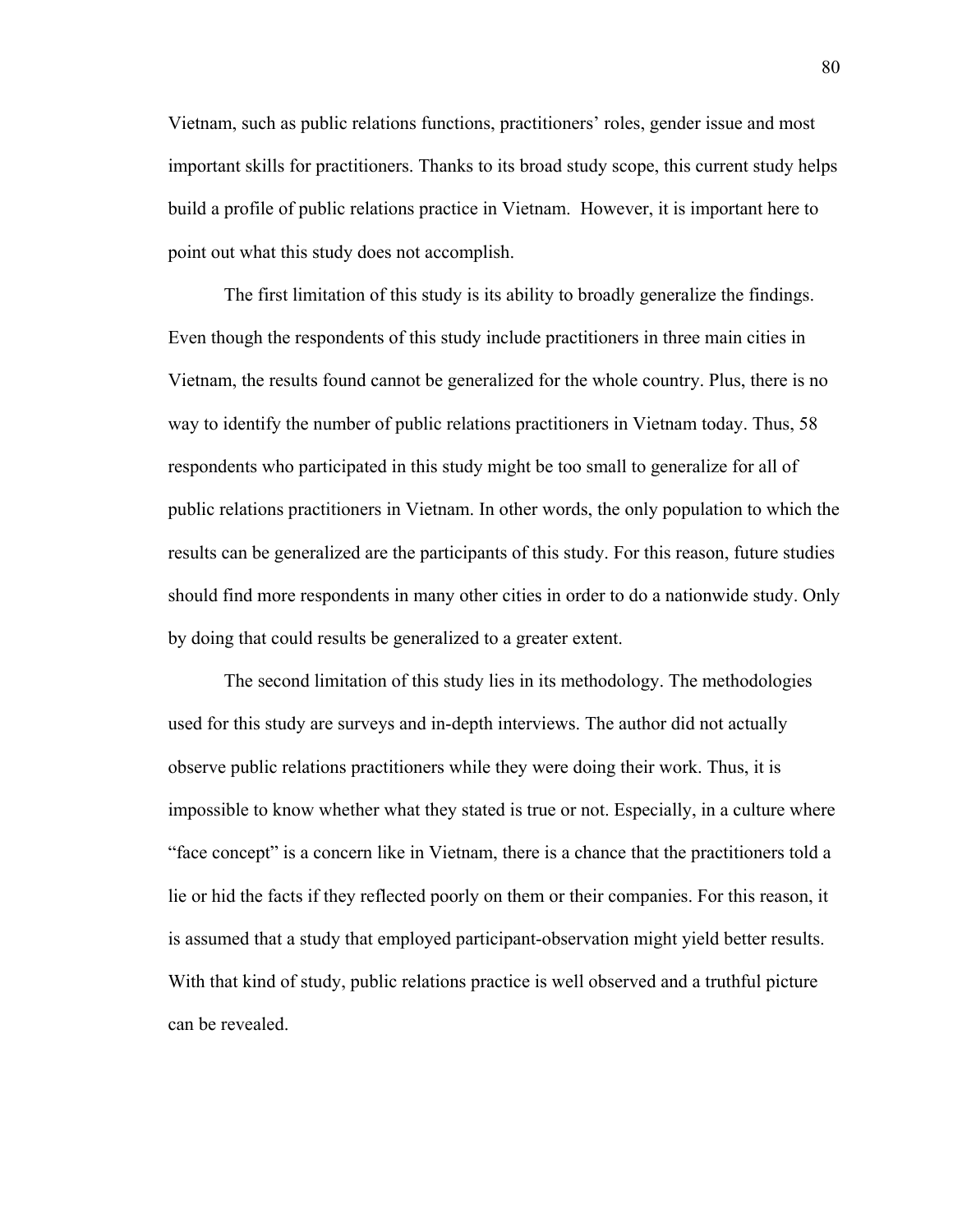Finally, even though this study has provided an updated profile of public relations practice in Vietnam in various contemporary research issues, including public relations functions, practitioners' roles, gender issues and most importance skills for practitioners, it did not research other important aspects of public relations. Since, public relations practice in Vietnam has not been sufficiently studied before, there are still many topics that can be researched in order to have a more comprehensive picture of public relations in Vietnam.

A study about public relations education is of great importance because public relations in Vietnam is in its beginning phase. There is only one university in Vietnam that offers public relations as an undergraduate major. Thus, it is significant to examine public relations education in Vietnam in order to provide suggestions on how build a better program for better knowledge of public relations. Because education is the root of the future development, a good program will help practitioners perform their roles more effectively and professionally.

Ethics in public relations should also be given full attention. Through the lens of western public relations, public relations in Vietnam might be judged unethical when paying the media in order to get press releases published. There might be more unethical activities in public relations in Vietnam that the current study has not touched and they need to be examined for a more professional practice in the future.

Exploring societal and cultural influences on Vietnamese public relations is another topic of research. Through the current study, it is revealed that culture has a great deal of effect in the way public relations is practiced in Vietnam. A deeper examination of the relationship between culture and public relations will help inform our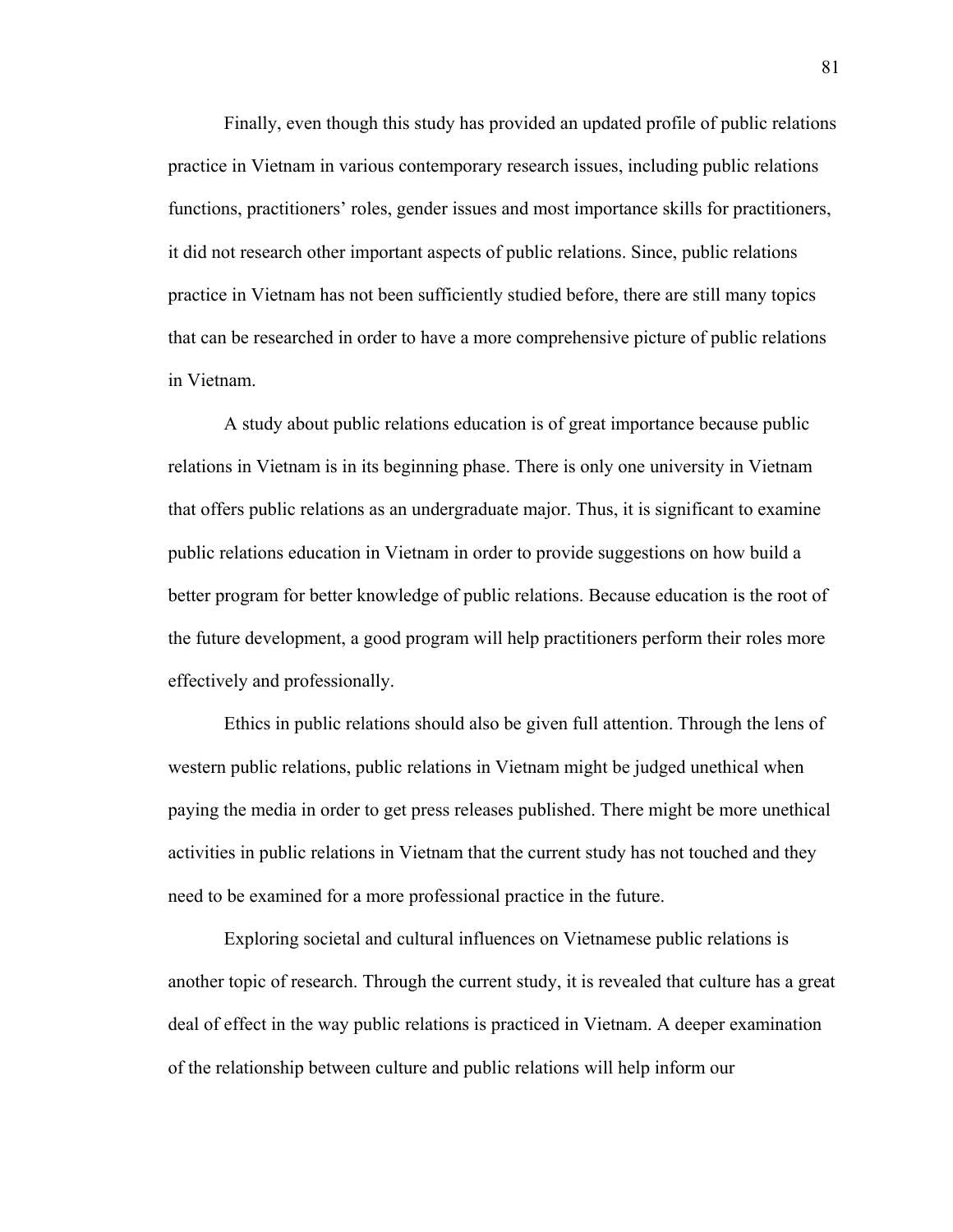understanding of international public relations and add new insights into the impact of culture on practice.

### **Implications for practitioners**

The study results suggested that if Vietnamese public relations practitioners could be knowledgeable in social, economic, politics field, they could be at higher management level thereby participating in the strategic planning process of their organizations. Today, the importance of public relations is generally recognized in Vietnam. Vietnamese practitioners should gain broad skills and experience in the relating fields to prove that they can add more values to the organization if they have a chance to do strategic planning with the dominant coalition. Vietnamese practitioners also should raise the importance of a separate public relations department because it will allow them to focus more on strategic planning activities and less on technical activities in the organization. It also prevents practitioners from participating in marketing and advertising activities and makes public relations their only responsibility.

Regarding international public relations practitioners, it is important to bear in mind that interpersonal communication is very important in a relationship-based culture like Vietnam. In public relations specifically, a good interpersonal relationship with the media can help increase the chance to get press releases placed. A good interpersonal relationship with clients will keep them loyal. International businessmen should invest time and effort in building a good relationship with clients, partners, governmental officials, etc. when doing business in Vietnam. Besides, when looking for public relations employees, interpersonal communication is one of many important skills that should be taken into consideration.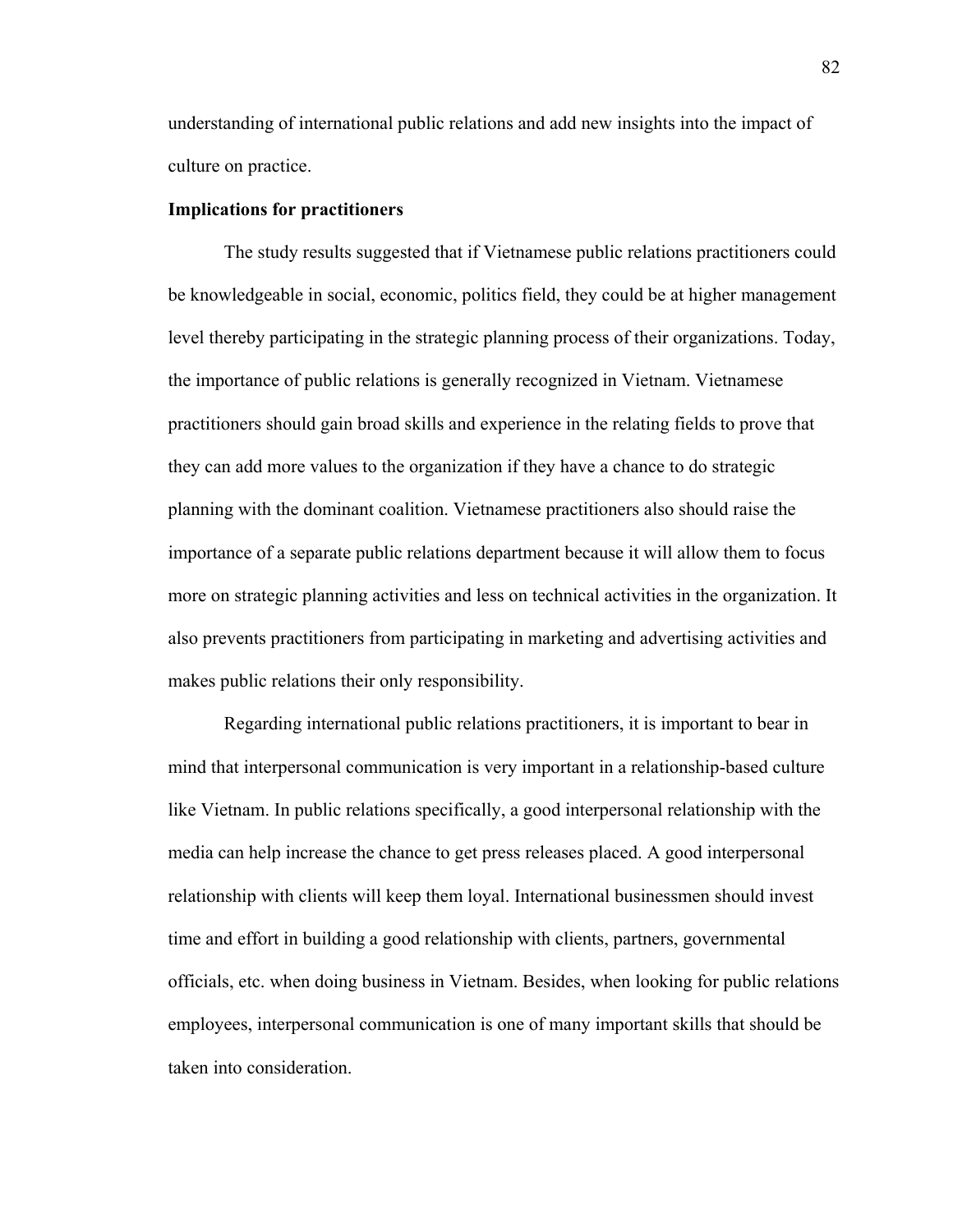In Vietnam, it seems that there is always a choice for practitioners to pay the media to have press releases published in Vietnamese publications. An international organization has to decide if they want to follow that practice or not. Results from the study showed that not every organization chose to pay in order to get press releases published. Instead, a cultivated good relationship with journalists and a good-written press release can help improve press release placements. By doing that, practitioners will help maintain the objectivity of press releases and the essence of public relations. Public relations practitioners in Vietnam need high-profile companies that help encourage them to practice professionally and ethically.

Vietnamese practitioners are generally familiar with public relations activities, such as writing press releases, writing newsletters, communicating with the media, holding events, etc. Yet, they do not get many opportunities to involve in strategic planning with the organization as much as they wish. The study findings showed that in general, Vietnamese practitioners are aware of strategic planning skills. Thus, if they are challenged and encouraged to participate in strategic activities, it is hoped that they can add more value to the work they perform.

Finally, based on the study findings, it seems that public relations in Vietnam is developing fast. However, there are no guidelines for professional development. It is suggested that an organization, such as the PRSA in the U.S., should be established in order to manage public relations activities in Vietnam and help provide professional and ethical guidelines for the practice.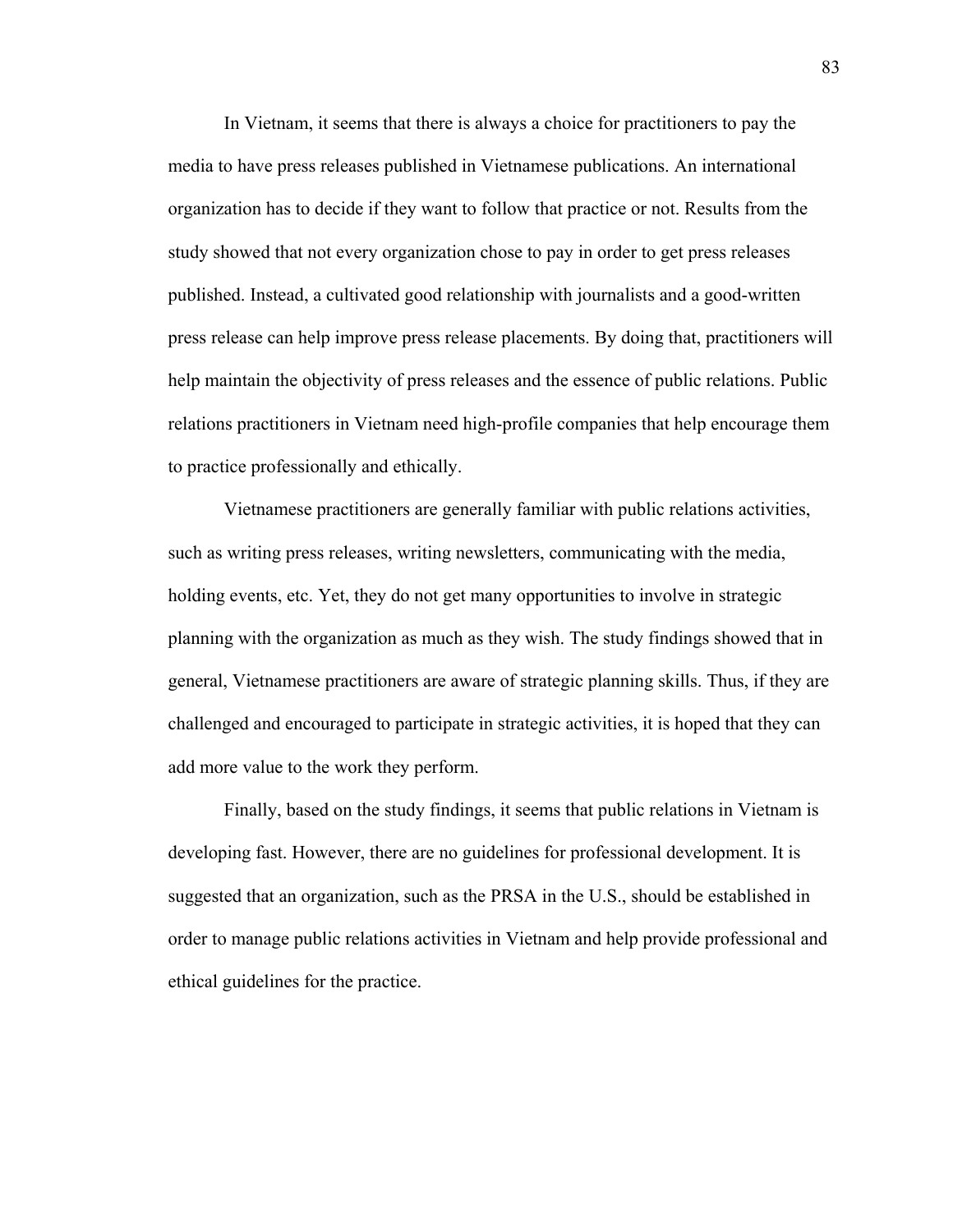# **Conclusion**

The current study yielded several interesting findings beyond the scope of the research questions. It revealed a more updated picture of public relations practice in Vietnam, a country that has not been adequately studied before.

# *Public relations roles*

Public relations in Vietnam has made much progress since the first study about public relations in Vietnam was conducted in 2000. The importance of public relations is generally recognized in Vietnamese organizations. Moreover, public relations practitioners are well respected in their organizations. Most of Vietnamese practitioners hold managerial positions in their organizations. Even though the number of public relations practitioners and public relations agencies in Vietnam is still unknown, it is likely that the number of public relations agencies is increasing. FTA – a market research company in Vietnam, speculated that the number of public relations agencies rises 30% every year on average ("Domestic PR firms gain upper hand," 2005).

Recently, public relations has become a popular career for the young generation to pursue because of its activeness, creativity, and high income (Dinh, 2008). As a result, there is a strong demand in public relations education. For the first time, in 2007, public relations became an undergraduate major that students now can apply for.

In 2000, there was only one public relations agency in Vietnam and Vietnamese practitioners practiced little of what is considered public relations in western countries. For example, press releases and newsletter were still foreign concepts to most Vietnamese practitioners. At present, it is speculated that the number of public relations agencies is more than 50. Public relations practitioners are very familiar with press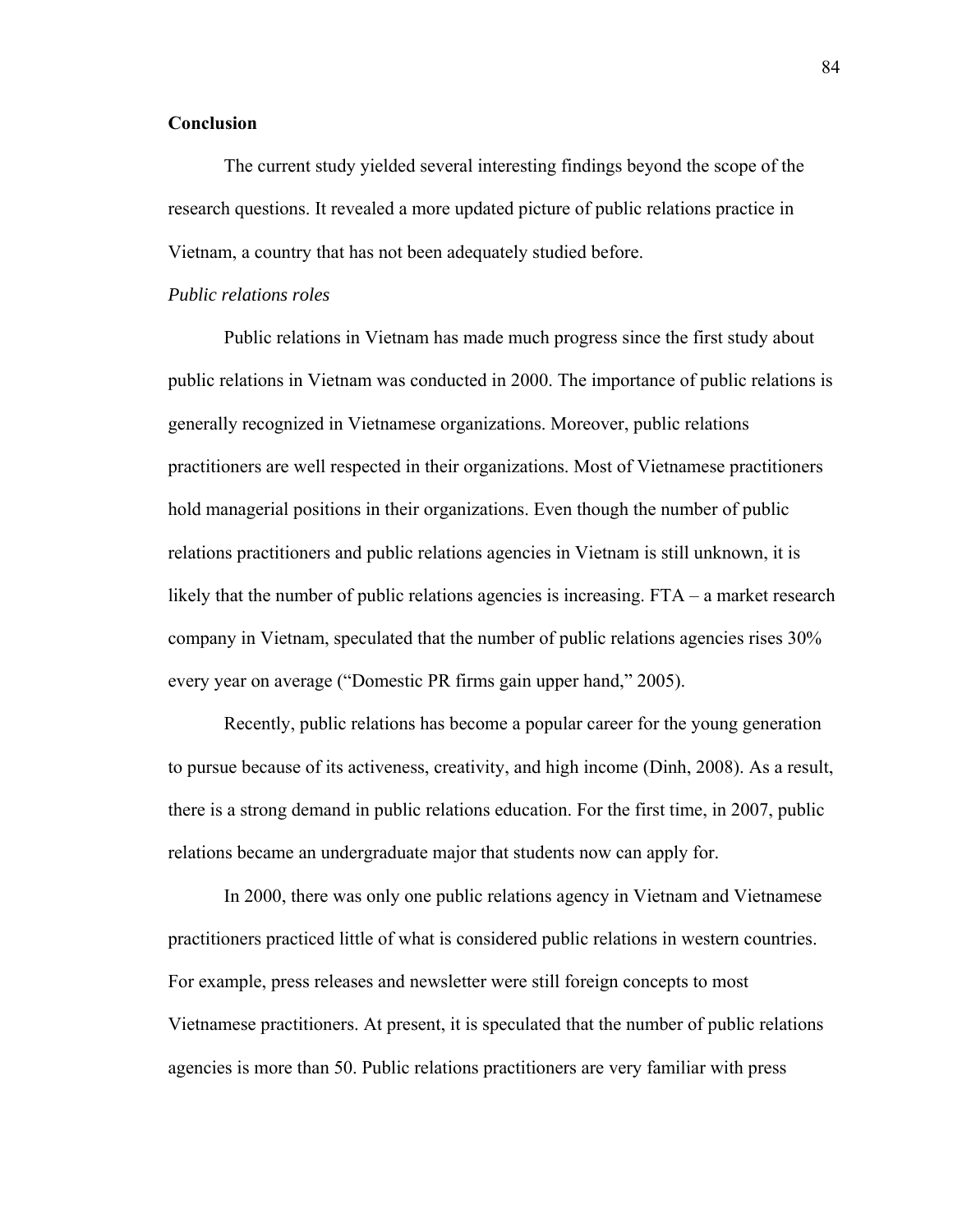releases, press conference, holding events, etc. Today, with all of these developments, it can be gathered that public relations in Vietnam is no longer in its infancy. However, whether or not Vietnamese practitioners perform excellent public relations is another question.

### *Public relations department functions and structure*

Building positive relationship with organizational publics seems to be the most important functions of public relations in Vietnam. Important organizational publics include the media, clients, and specific target publics of the organization. Yet, key publics do not include government officials as in developing countries in Asia (Ken & Taylor, 1999).

Strategic planning was listed the last among functions of public relations practitioners. It might be because the public relations department is included in the marketing department and strategic planning is done by the marketing department. Crisis management is also an important function of public relations in Vietnam. Yet, crisis management in Vietnam is more involved with reactive activities rather than proactive activities.

With regard to public relations department structure, a majority of Vietnamese organizations have the public relations department integrated into other departments. In most cases, public relations department is a subset unit of marketing department. As a result, because the public relations department is not a separate unit, Vietnamese public relations practitioners cannot be involved with strategic management in their organizations; thereby performing technician roles rather than strategic planning roles.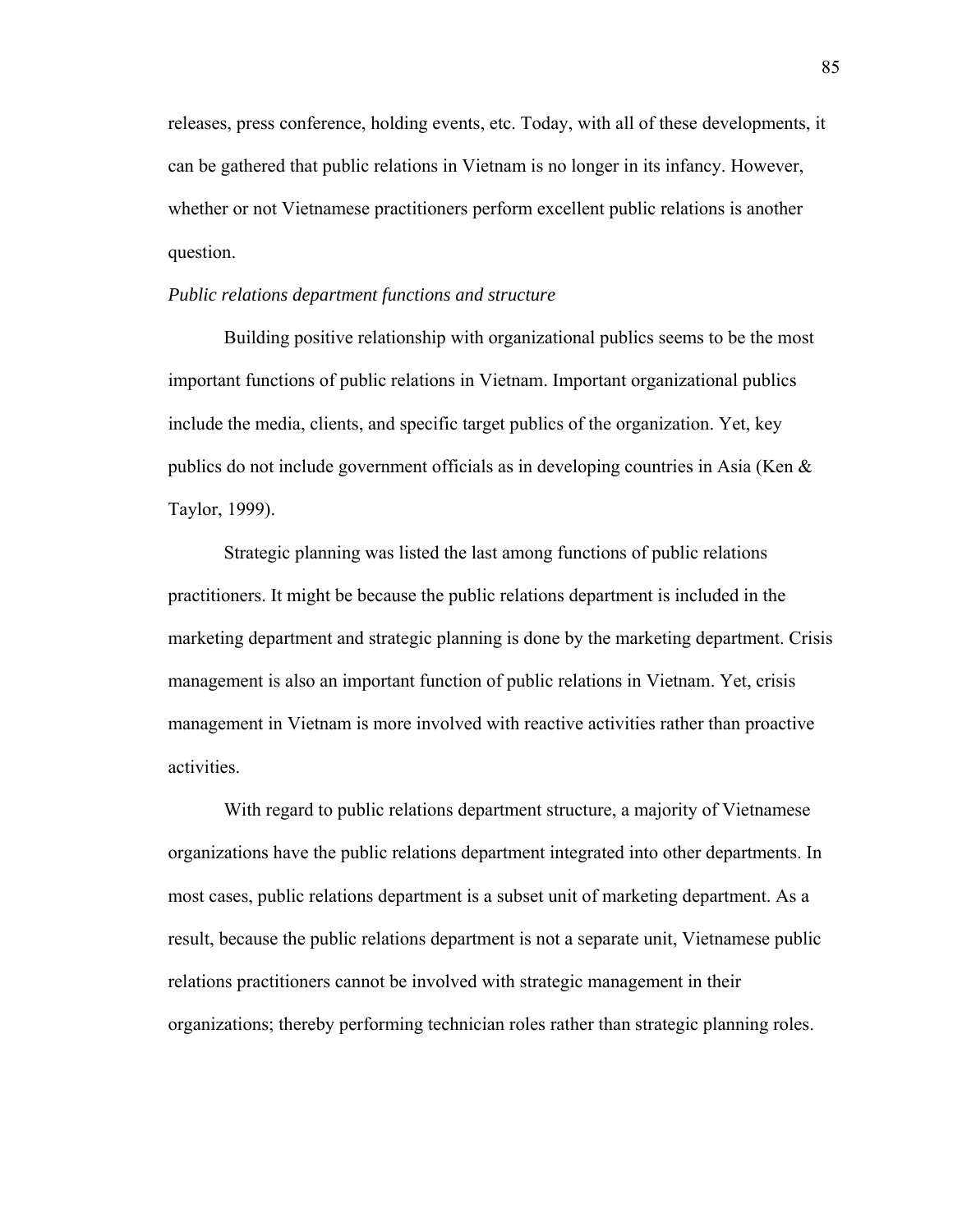# *Practitioners' roles*

It seems that Vietnamese public relations practitioners are now performing public relations activities, which were foreign to them 10 years ago, such as communicating with the media, writing press releases, writing newsletter, writing speeches for company executives, and doing strategic planning. Vietnamese public relations practitioners are not involved much with advertising activities, such as creating or buying advertisements.

Communicating with the media is the most important task for Vietnamese practitioners. This is because the media is a channel that helps practitioners disseminate messages. A good relationship with journalists will help them fulfill that task better; for example, getting press releases published. Through this study, some contradictory findings regarding "paid press releases" were found among respondents' answers. Some respondents said that their organization does not pay to publish press releases while some admitted that they pay to publish a press release. Perhaps, paying for a press release or not depends much on the company's business style. Yet, it seems that there is always a choice offered by Vietnamese media – pay to publish press releases. Perhaps, more practitioners pay to run press releases. Yet, they did not admit it because this may make them look bad. "Losing face" is a concept that should be taken into consideration in this case in Vietnamese culture.

Interesting still, even though an organization pays to have press releases published, they still do not consider it as advertisement. According to one practitioner, Vietnamese publications even have quotations for running press releases on their publications. While a paid press release is considered unethical in the U.S., it does not seem that way in Vietnam.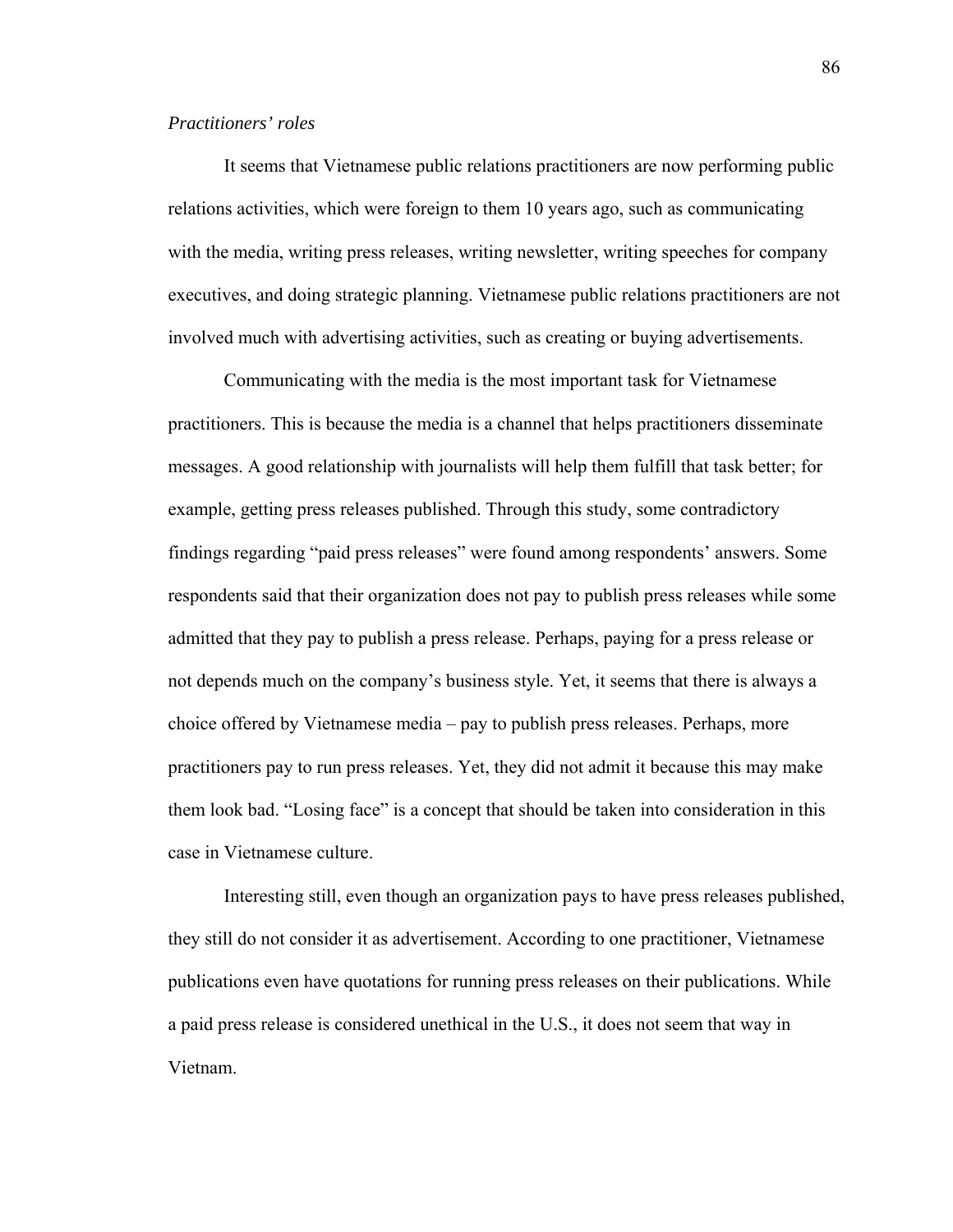Although strategic planning is one of the important functions of public relations in the U.S., it does not receive much attention in Vietnam. Strategic planning activities were rated lower than other communication and technician functions, such as writing press release, communicating with the media. Even though more than 70% public relations practitioners have decision making power and more than 50% of respondents of this study hold managerial roles, strategic planning activity does not seem receive high attention as it should be.

 Cutlip et al. (1994) indicated practitioners' lack of broad business experience, passivity about organization politics, technical educations, gender, and tenure in their organizations as factors that prevent practitioners from the dominant coalition. This might be also the case of Vietnam. Dinh (2008) argued that the reason why public relations practitioners in Vietnam are not involved in strategic management is because most of them are young and lack experience. They lack knowledge and experience in politics, cultures, socio-economic, etc., which prohibits them from participating in the strategic management of the organization. As a result, public relations practitioners in Vietnam perform communication technician roles rather than strategic management roles. This suggests that if Vietnamese practitioners are knowledgeable in business, politics, economy, etc., they might have a better chance at getting to a high management level as well as getting involved in the strategic planning process of their organization. *Decision making power of public relations practitioners and gender* 

The findings show that most of Vietnamese practitioners consult on major decisions in their organization. This again proves that Vietnamese practitioners are generally highly respected and seem to have decision making power in their organization.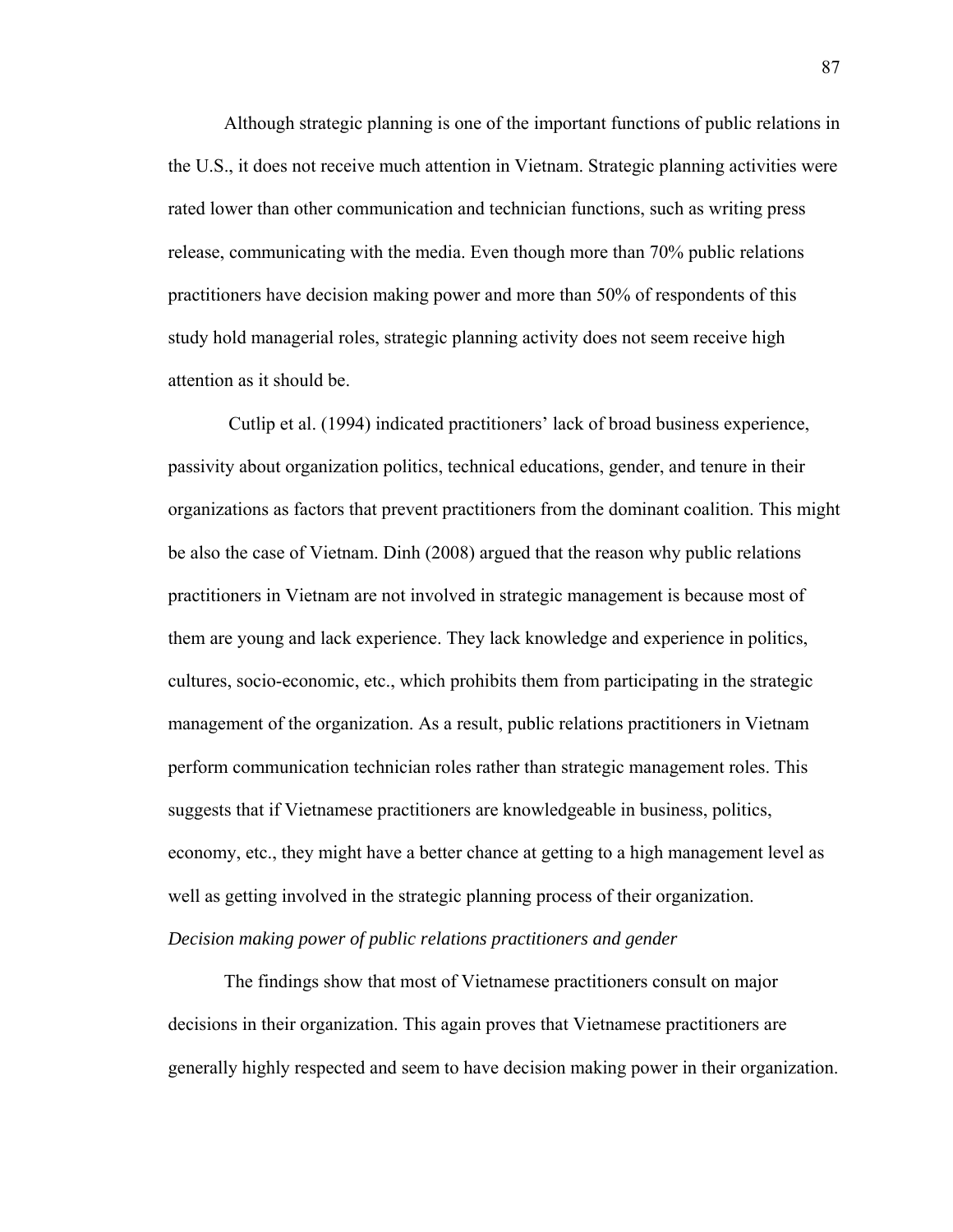It is also worth noting that more than 50% of respondents that participated in this study hold managerial positions. Hopefully, when Vietnamese practitioners reach the management level, they are able to have more valuable contribution to their organizations.

A majority of public relations practitioners in this study were women. This suggests that public relations in Vietnam might be a feminized field. Regarding decision making power among gender, women are still prevented from obtaining management positions in public relations in Vietnam.

#### *Most important skills for practitioners*

Most important skills for Vietnamese practitioners are interpersonal communication skills, strategic planning skills and writing skills. As a relationship-based culture like Vietnam, it easily makes sense that interpersonal communication skills are the most important. One practitioner shared her thought, saying that "Unlike other jobs, when you are done with your work in the office, sometimes you have to hang out for coffee with your clients or partners in order to maintain a good relationship. Thus, going back home late or sacrificing your weekend for work is common in this job."

Even though it seems that public relations practitioners are not as involved with strategic planning activities as they should be, Vietnamese practitioners still think that strategic planning skills are important. This is a good sign in order to practice excellent public relations in the near future.

Writing skills were among important skills. Yet, it was rated lower than interpersonal communication skills and strategic skills.

In conclusion, public relations in Vietnam has made much improvement since 2000. It is no longer in its infancy. Yet, the road to excellent practice might still be long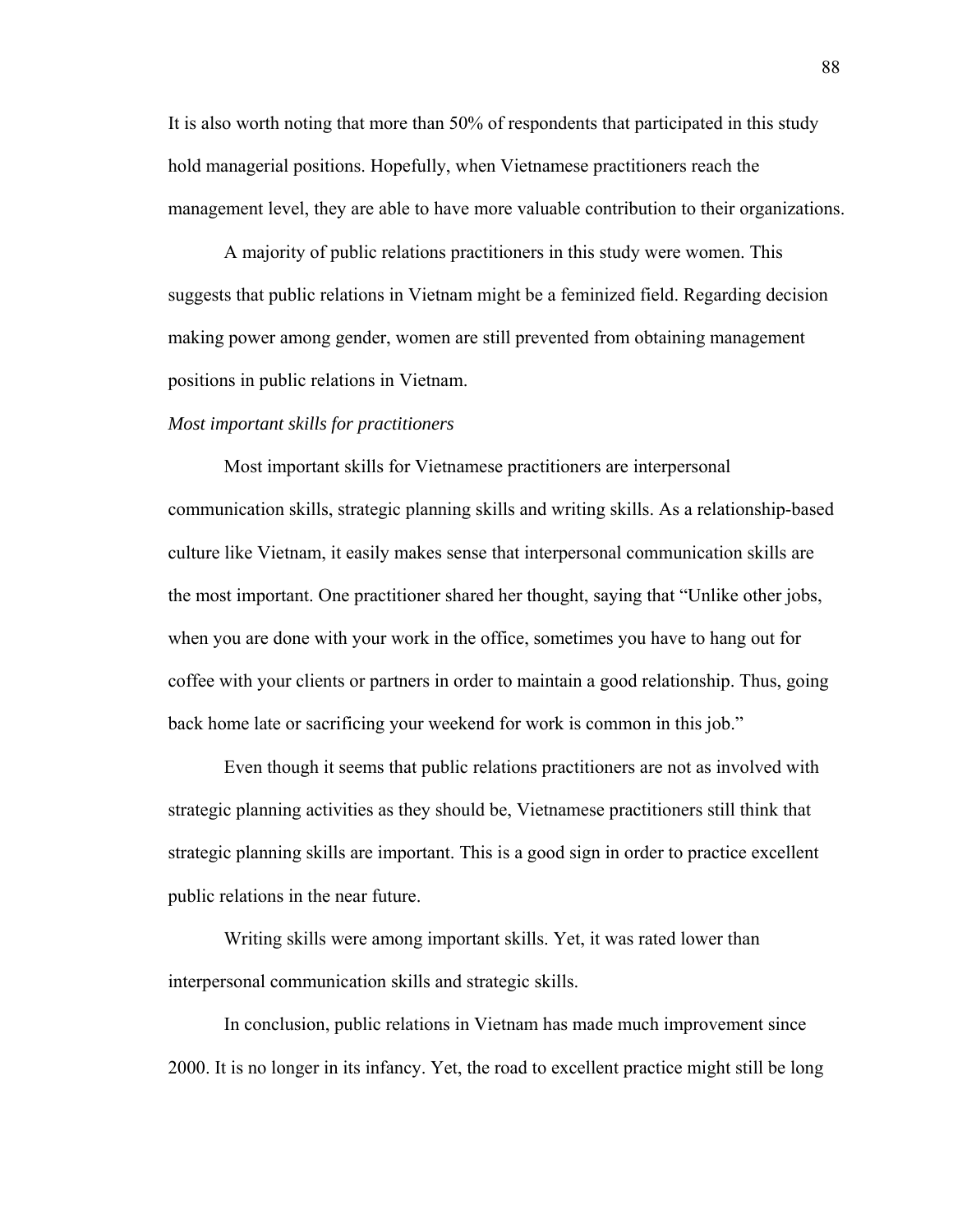for Vietnamese practitioners because at present, it seems communication technician roles are what public relations practitioners are performing. Even though most Vietnamese practitioners hold management roles in their organizations, it appears that they have little chance to do strategic planning activities. In most organizations, the public relations department still belongs to the marketing department or there are overlapping functions among advertising, marketing and public relations. However, it is hoped that in the future development, public relations will be able to shape its way toward excellent practice.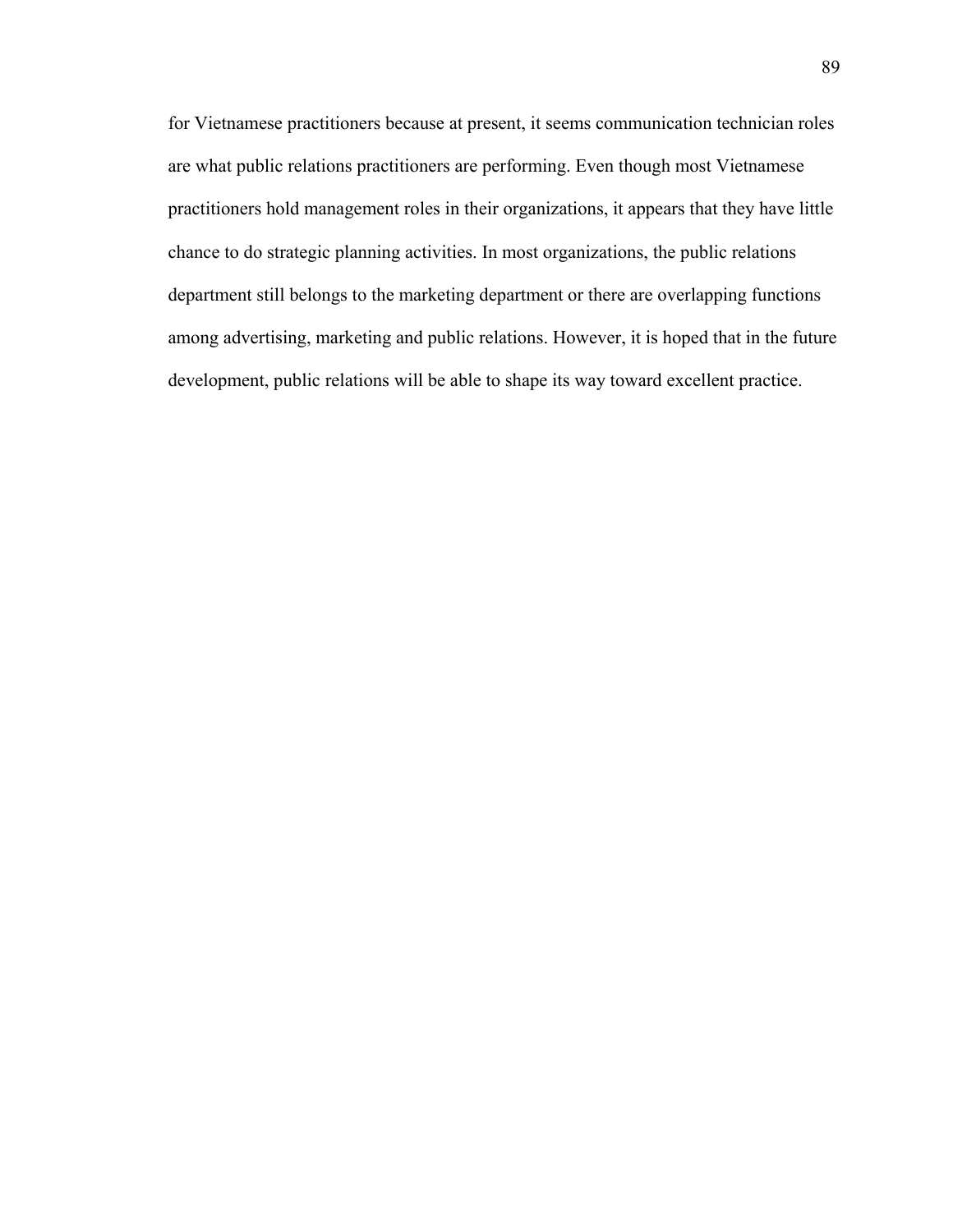# **REFERENCES**

- Asian Studies Center. (n.d.). *Vietnam history*. Retrieved from http://asia.isp.msu.edu/wbwoa/southeast\_asia/vietnam/history.htm
- Black, P., Bastos, S., & Saxby, S. (2009). *Public relations in Vietnam: The social environment*. Retrieved from http://www.prinvietnam.net/social.html
- Botan, C. H., & Hazleton, V. (2006). *Public relations theory II*. Hillsdale, NJ: Lawrence Erlbaum Associates.
- Broom, G. M., Casey, S., & Ritchey, J. (2000). *Concept and theory of organizationpublic relationships*. Hillsdale, NJ: Lawrence Erlbaum Associates.
- Bureau of East Asian and Pacific Affairs. (2010). *Background note: Vietnam*. Retrieved from<http://www.state.gov/r/pa/ei/bgn/4130.htm>
- Chandler, C., & Prasso, S. (2006, Nov 21). Vietnam Vrooooom: Asia's second-fastestgrowing economy takes the global stage. *Fortune Magazine*. Retrieved from http://money.cnn.com/magazines/fortune/fortune\_archive/2006/11/13/8393174/in dex.htm
- Culbertson, Hugh M. & Chen, Ni (1996). *International public relations: A comparative analysis*. Mahwah, NJ: Lawrence Erlbaum Associates.
- DeForest, M. E. (1998, September) Hecho en Mexico: Tips for success. *Apparel Industry Magazine*, 59, 98-106.
- Dinh, H. (2007). *Public relations Theory and applications*. Hanoi, Vietnam: Labor & Society Publisher.
- *Domestic PR firms gain upper hand*. (2005). Retrieved Feb 15, 2005from http://english.vietnamnet.vn/news/2005/02/374969/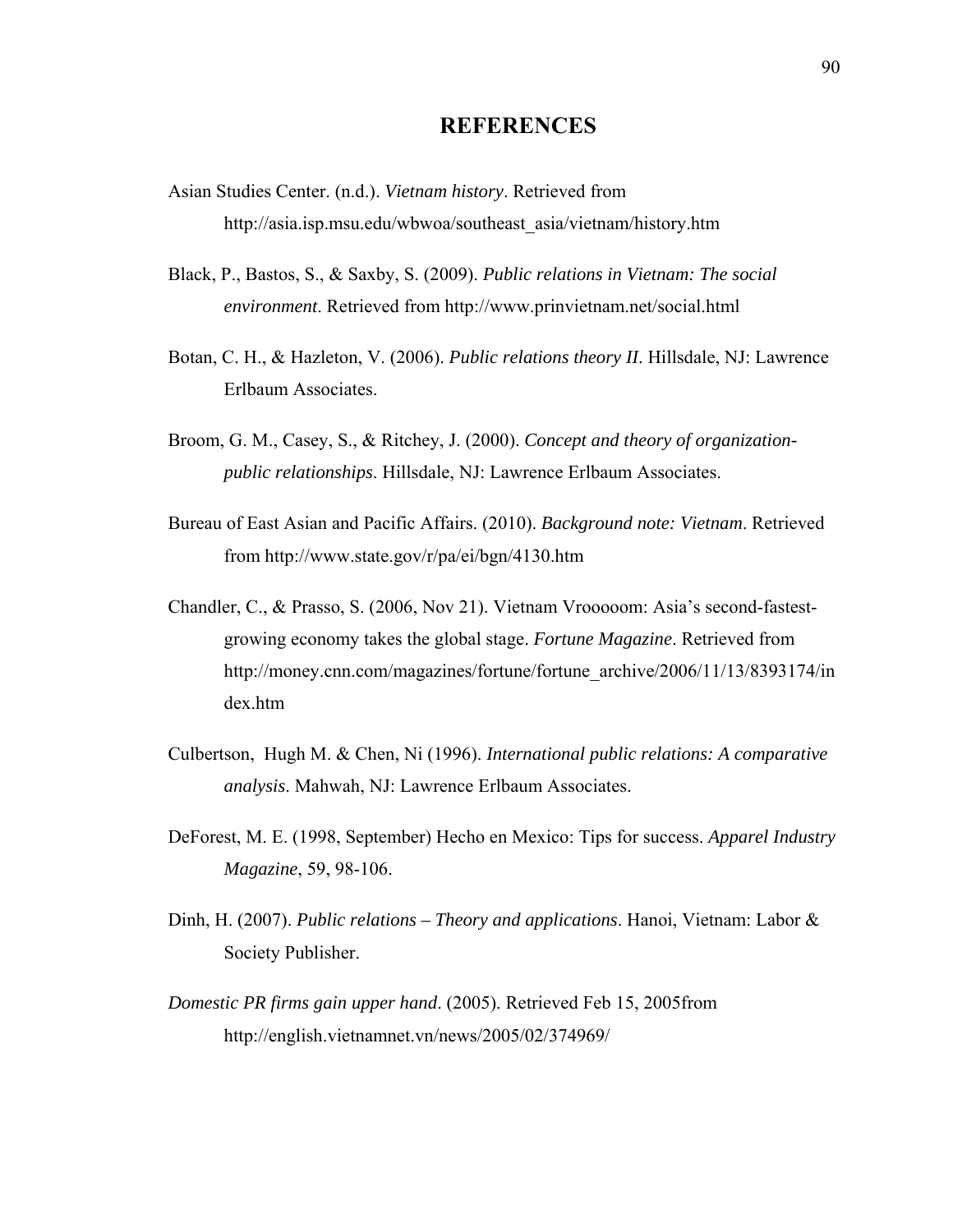- Dozier, D. M., Grunig, L. A., & Grunig, J. E. (1995). *Manager's guide to excellence in public relations and communication management*. Mahwah, NJ: Lawrence Erlbaum Associates.
- Ehling, W., White, J., & Grunig, J. (1992). Public relations and marketing practices. In, J. E. Grunig, D. Dozier, W. Ehling, L. Grunig, F. Repper, J. White (Eds.), *Excellence in Public Relations and Communication Management* (pp. 357-393)*.*  Hillsdale, NJ: Lawrence Erlbaum Associates.
- Embassy of Vietnam in the U.S. (n.d.). *History of Vietnam's diplomacy*. Retrieved from http://www.vietnamembassy-usa.org/foreign\_policy/history\_of\_diplomacy/
- Farinelli, J. L. (1990). Needed: A new U.S. perspective on global public relations. *Public Relations Journal. 46* (11), 19-42.
- Finney, J. (2008). Six Secrets of Top Performers. *Communication World*, *25* (3), 23-27.
- *Fire-Fly Campaign*. (2004). Retrieved October 04, 2004 from http://vietbao.vn/Kinhte/Chuong-trinh-Khuyen-hoc-Den-Dom-Dom/10881134/89/
- French, P. (2007). *Vietnam The latest tiger has teeth*. Retrieved from http://www.ethicalcorp.com/content.asp?ContentID=5361&ContTypeID=
- Gide Loyrette Novel. (2009). South East Asia. *The Brief, 27*. Retrieved from http://www.eurochamvn.org/downloads/Gide%20Loyrette%20Nouel%20- %20Brief\_South%20East%20Asia\_No%2027%20-%209.%20February%202009.pdf
- Gorp, B., & Pauwels, L. (2007). Position and role of public relations in large Belgian organizations. *Public Relations Review, 33*, 301-305.
- Grunig, J. E., & Huang,Y. H. (2000). *From organizational effectiveness to relationship indicators: Antecedents of relationships, public relations strategies, and relationship outcomes.* Hillsdale, NJ: Lawrence Erlbaum Associates.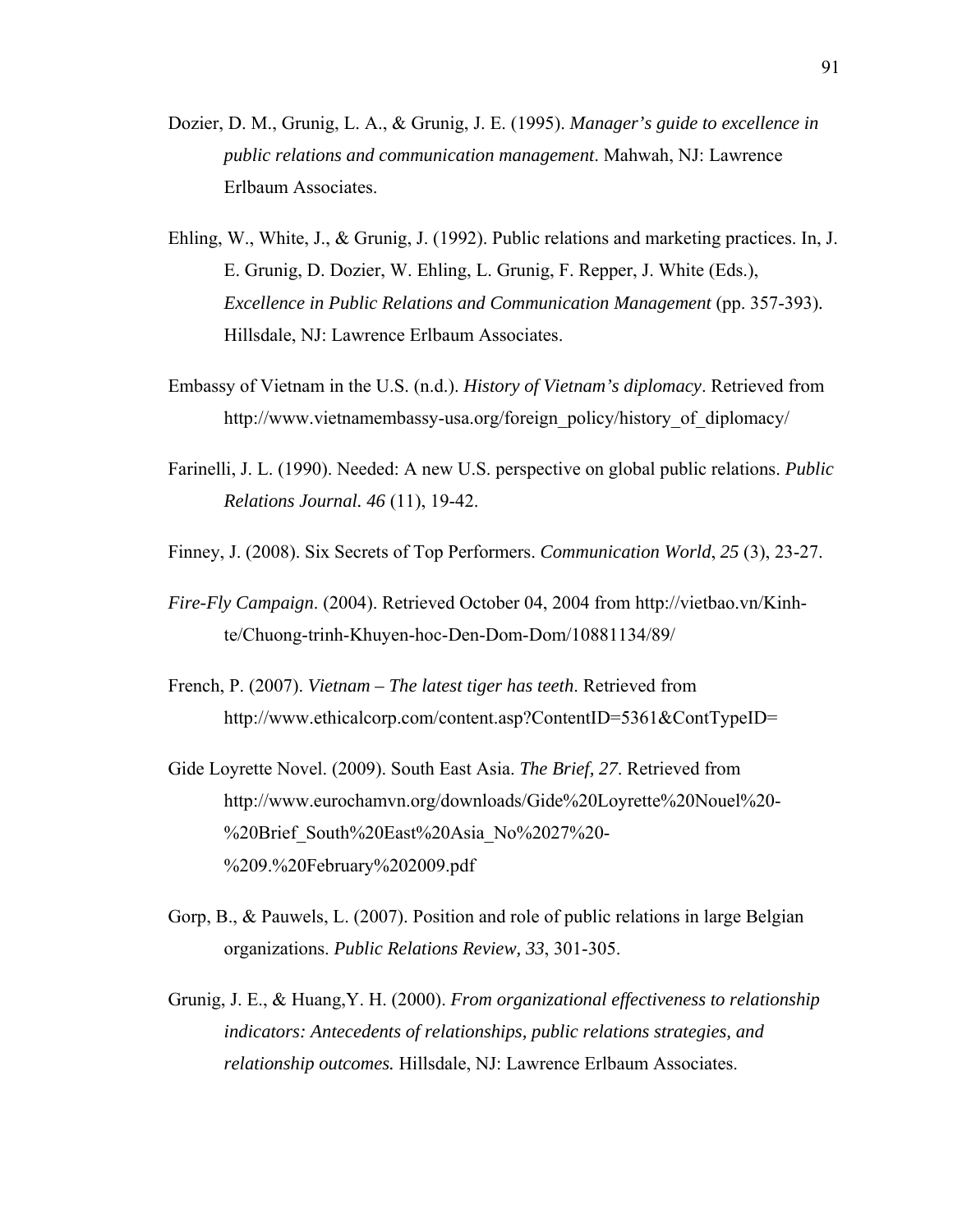- Grunig, J. E., Dozier, D., Ehling, W., Grunig, L., Repper, F., White, J. (Eds.). (1992). *Excellence in public relations and communication management.* Hillsdale, NJ: Lawrence Erlbaum Associates.
- Grunig, L. A, Grunig, J. E., & Dozier, D. M. (2002). *Excellent public relations and effective organizations: A study of communication management in three countries.* Hillsdale, NJ: Lawrence Erlbaum Associates.
- Haque, M. (2004). Introduction to Asian public relations. In *D. J. Tilson &* E. C*. Alozie (Eds.), Toward the common good: Perspectives in international public relations*  (pp. 341-362). Boston, MA: Pearson Education, Inc.
- Harris, P., & Moran, R. (1991). *Managing cultural differences.* Houston, TX: Gulf Publishing Company.
- Hofstede, G. (1980). *[Culture's consequences: International differences in work-related](http://www.amazon.com/exec/obidos/ASIN/0803913060/help4u-20)  [values](http://www.amazon.com/exec/obidos/ASIN/0803913060/help4u-20)*. Thousand Oaks, CA: Sage Publications, Inc.
- Holtzhausen, D. R. (2007). Activism. In J. E. Grunig, E. L., Toth, & L.A. Grunig (Eds.) *The future of excellence in public relations and communication management* (pp. 357-380). Hillsdale, NJ: Lawrence Erlbaum Associates.
- Hon, L., Grunig, L., & Dozier, D. (1992). Women in public relations: Problems and opportunities. In, J. E. Grunig, D. Dozier, W. Ehling, L. Grunig, F. Repper, J. White (Eds.), *Excellence in Public Relations and Communication Management* (pp. 419-438)*.* Hillsdale, NJ: Lawrence Erlbaum Associates.
- Huang, Y. H. (2000). The personal influence model and gao guanxi in Taiwan Chinese public relations, *Public Relations Review, 26*, 216–239.
- Huang, Y. H. (2001). A cross-cultural, multiple-item scale for measuring organizationpublic relationships, *Journal of Public Relations Research, 13*, 61–90.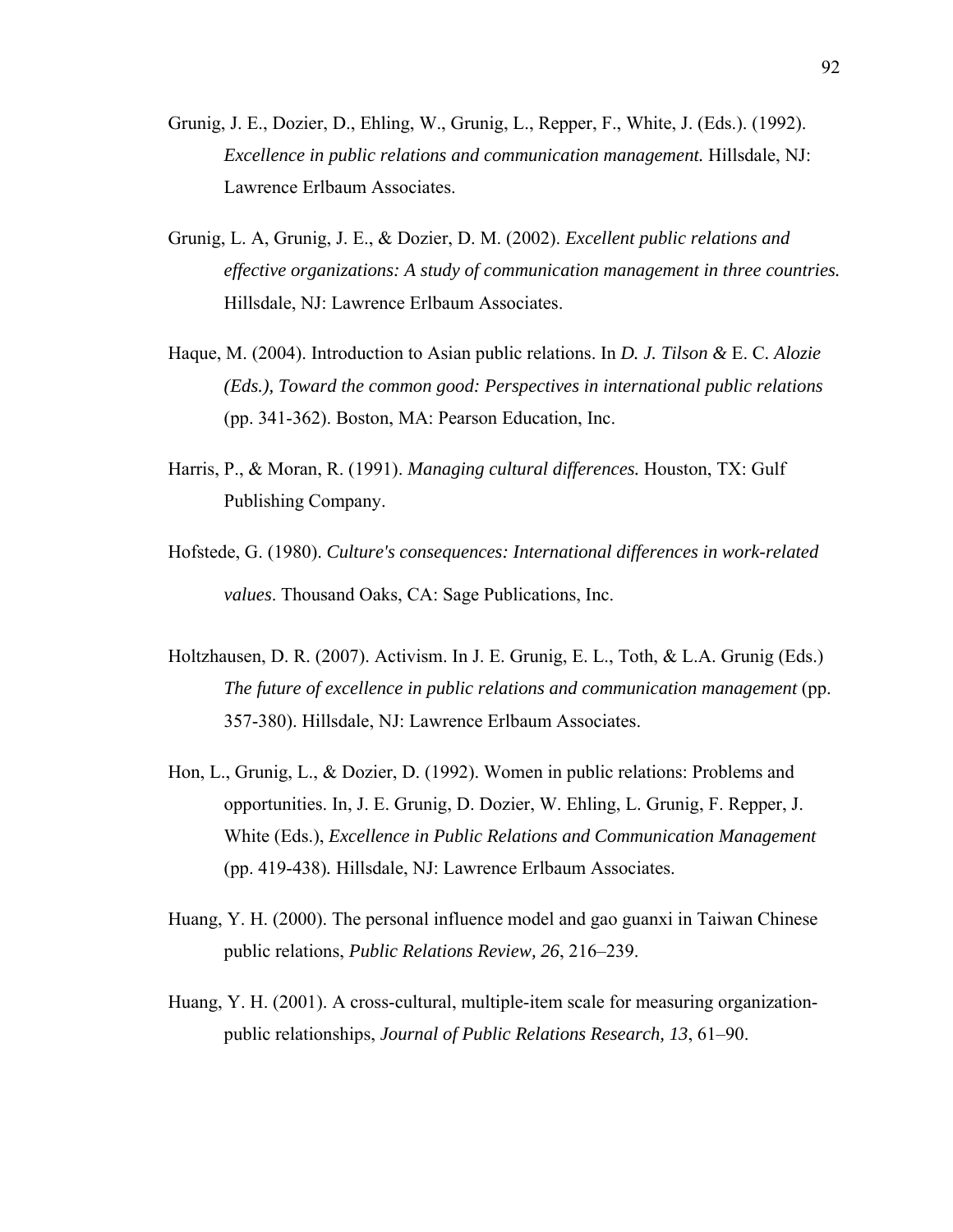- Hung, C. F. (2007). Toward the theory of relationship management in public relations: How to cultivate quality relationship. In J. E. Grunig, E. L., Toth, & L.A. Grunig (Eds.) *The future of excellence in public relations and communication management* (pp. 443-376). Hillsdale , NJ: Lawrence Erlbaum Associates.
- Huu, N. (2004). *Wandering through Vietnamese culture*. Hanoi, Vietnam: The Gioi Publisher
- *ICT Profile Vietnam*. (n.d.). Retrieved from http://www.apdip.net/projects/digrev/info/vn/
- Ihator, A. (2000). Understanding the cultural patterns of the world An imperative in implementing strategic international PR programs. *Public Relations Quarterly, Winter*, 38-44.
- Indochina Travel Information Center. (n.d.). *World heritage sites in Vietnam*. Retrieved from http://www.vietnamtravels.vn/Vietnam-travel-information/World-heritagesites.htm
- International Public Relations Association. (n.d.). *IPRA's mission*. Retrieved from http://www.ipra.org/detail.asp?articleid=26
- Kent, M. L., & Taylor, M. (2007). Beyond excellence: Extending the generic approach to international public relations: The case of Bosnia. *Public Relations Review, 33*, 10-20.
- Kvale, S. (1996). *Interviews: An introduction to qualitative research interviewing*. Thousand Oaks, London: Sage Publications.
- Leaf, R. (1998). International public relations. In P. Lesly (Ed.) *Lesly's handbook for public relations and communications* (pp. 665-680). Lincolnwood, IL: NTC Business Books.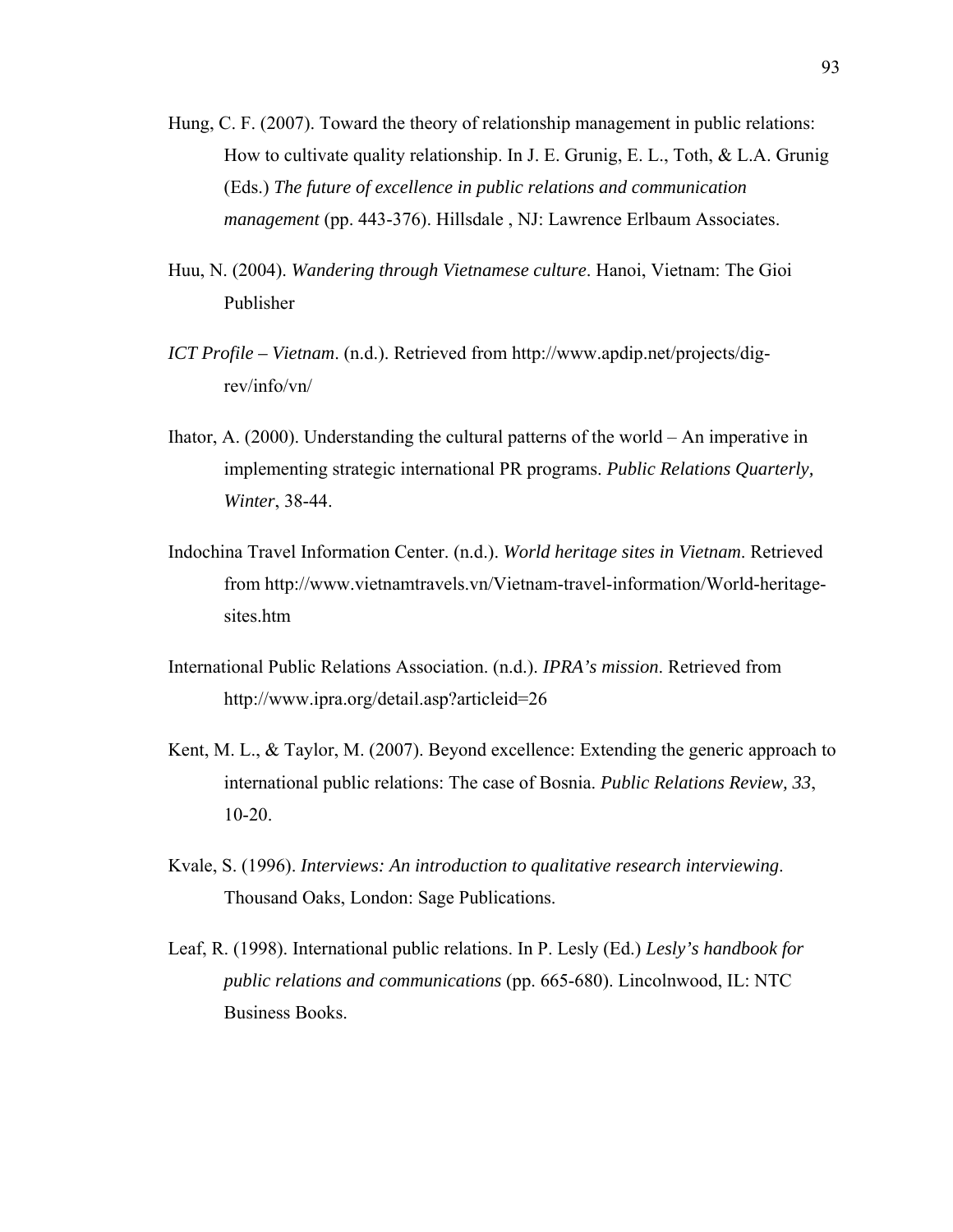- Leaf, R. (1998). International public relations. In P. Lesly (Ed.), *Lesly's Handbook for public relations and communications* (pp. 665-680). Chicago, IL: NTC Publishing Group.
- Ledingham, J. A. & Bruning, S. D. (2000) *A longitudinal study of organization-public relationship dimensions: Defining the role of communication in the practice of relationship management.* Hillsdale, NJ: Lawrence Erlbaum Associates.
- Lesly, P. (1998). *Lesly's Handbook for Public Relations and Communications*. Lincolnwood, IL: *NTC Business* Books.
- McKinney, B. (2000). Public relations in the land of the ascending dragon: Implications in light of the U.S./Vietnam bilateral trade agreement. *Public Relations Quarterly, Winter,* 23-26.
- McKinney, B. (2006). Public relations in Vietnam: A six-year perspective. *Public Relations Quarterly, Issue 2*, 18-22.
- McKinney, B. (2008). An investigation into the perceptions of public relations of Vietnamese business managers. *Public Relations Quarterly, 52*, 44-48.
- McLean. (2008). *Lang Co beach to join club of the world's most beautiful beaches*. Retrieved from http://www.nowpublic.com/style/lang-co-beach-join-club-worlds-most-beautiful-beaches.
- Meyer, K. E., Tran, T. & Nguyen, H. (2006). Doing business in Vietnam, *Thunderbird International Business Review 28*, No. 2, 263-290.
- Napoli, P., Taylor, M., & Powers, G. (1999). Writing activities of public relations practitioners: The relationship between experience and writing tasks. *Public Relations Review*, *25*, 369-381.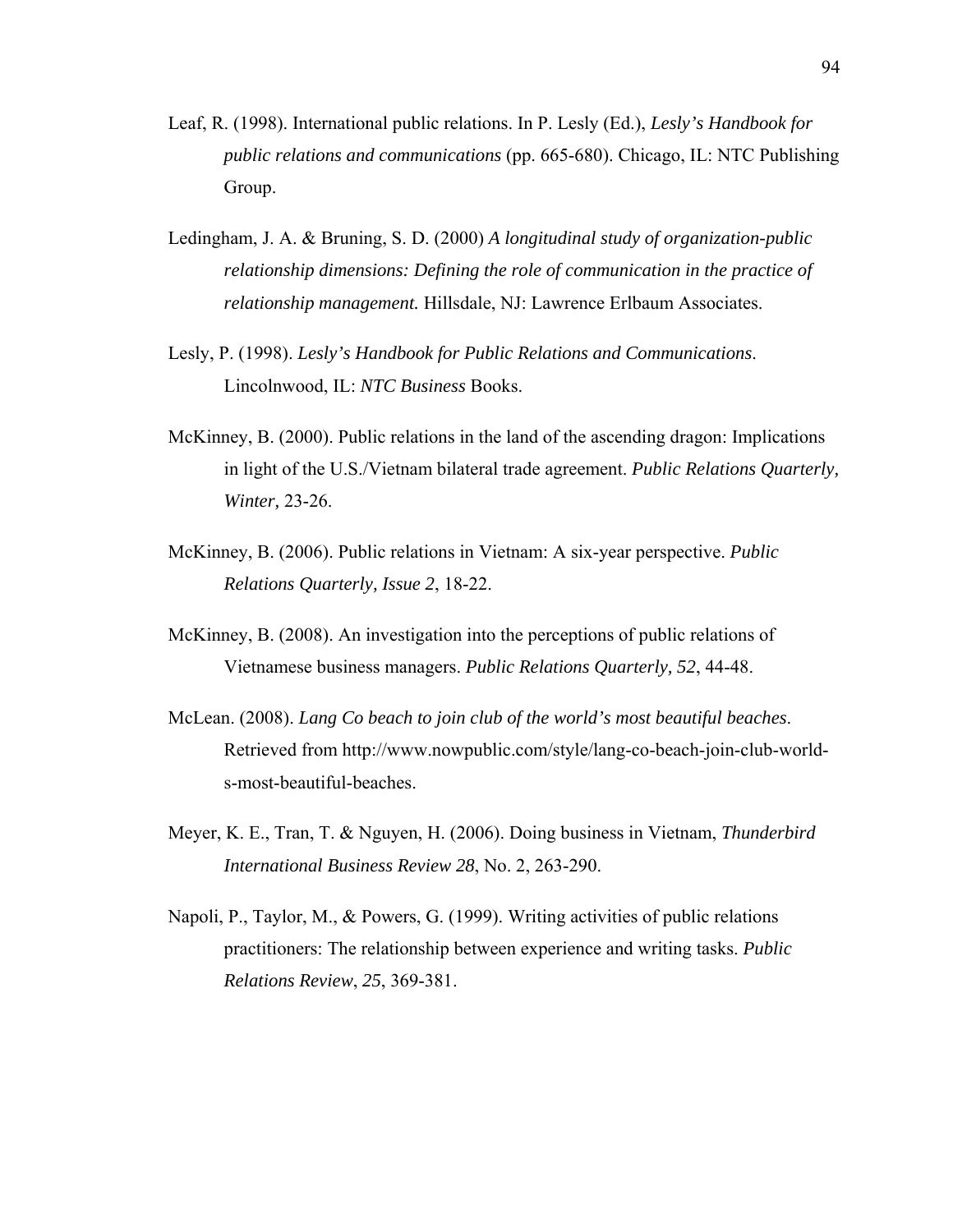- Newsom, D. (1996). Gender issues in public relations practice. In H., Culbertson & N. Chen (Eds.), *International public relations: A comparative analysis* (pp. 107-117). Hillsdale, NJ: Lawrence Erlbaum Associates.
- Nguyen, H. (2007). *A glance at public relations evolution in Vietnam and its current issue* Unpublished manuscript, Sogang University, Korea.
- Quang, T. & Vuong, N. T. (2002). Management styles and organizational effectiveness in Vietnam, *Research and Practice in Human Resource Management*, *10*(2), 36-55.
- Rhee, Y. (2007). *Interpersonal Communication as an Element of Symmetrical Public Relations: A Case Study*. Hillsdale, NJ: Lawrence Erlbaum Associates.
- Seitel, F. (2004). *The practice of public relations*. Upper Saddle River, NJ: Pearson Education, Inc.
- Sha, B. L., & Toth, E. L. (2005). Future professionals' perceptions of work, life, and gender issues in public relations. *Public Relations Review*, *31*, 93-99.
- Sharpe, M. L. (1998). Five essentials of understanding international public relations, *International Public Relations Review. Sept*, 23-27.
- Smith, R. (2002). *Strategic planning for public relations*. Hillsdale, NJ: Lawrence Erlbaum Associates.
- *Social Activities*. (n.d.). Retrieved from http://www.honda.com.vn/web/SocialActivities.aspx?zoneid=96&lang=en-US
- Social Institutions & Gender Index. (n.d). *Gender equality and social institutions in Vietnam.* Retrieved from http://genderindex.org/country/viet-nam.
- [Sriramesh, K. & Vercic, D. \(2003](http://www.sciencedirect.com/science?_ob=ArticleURL&_udi=B6W5W-4J2M48P-1&_user=5172862&_coverDate=03%2F31%2F2006&_rdoc=1&_fmt=high&_orig=search&_sort=d&_docanchor=&view=c&_searchStrId=1379414034&_rerunOrigin=google&_acct=C000066447&_version=1&_urlVersion=0&_userid=5172862&md5=aa1e56f1d48d54a0a318fe7ad88f6851#bbib19)). *The global public relations handbook*. Hillsdale, NJ: Lawrence Erlbaum Associates.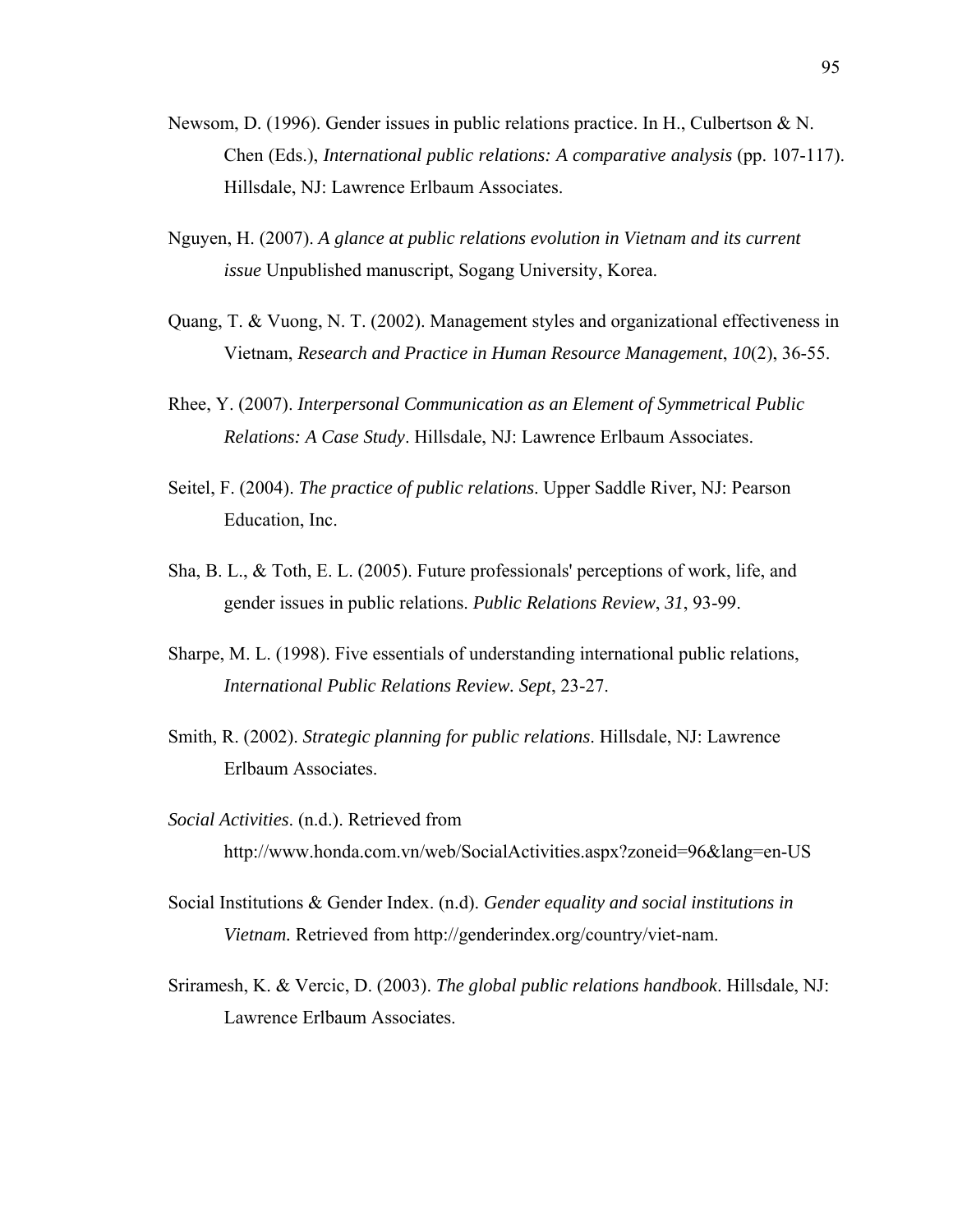- Sriramesh, K. (2007). The relationship between culture and Public Relations. In J. E. Grunig, E. L., Toth, & L.A. Grunig (Eds.) *The future of excellence in public relations and communication management* (pp. 507-526). Hillsdale, NJ: Lawrence Erlbaum Associates.
- Stacks, D. (2002). *Primer of public relations research*. NY, New York: A Division of Guilford Publications, Inc.
- Taylor, M. & Kent, M. L. (1999). International public relations: when government is the most important public. *Public Relations Review, 25*, 131–144.
- Taylor, M. (2000). Toward a public relations approach to nation building. *Journal of Public Relations Research, 12*(2), 179–210.
- Thanh, P. (2003). *PR Bring the organizations to their publics (in Vietnamese)*. Retrieved July 09, 2003 from http://www.vnn.vn/kinhte/doanhnghiep/2003/7/18438/
- *Tilson, D. J. & Alozie,* E. C*.* (2004). *Toward the common good: Perspectives in international public relations*. Boston, MA: Pearson Education, Inc.
- Toth, E. L. & Grunig, L. A. (1993). The missing story of women in public relations. *Journal of Public Relations Research, Vol.5*, 153-177.
- *Understanding Vietnamese business culture and etiquette*. (n.d.). Retrieved from http://www.vietnam-culture.com/articles-116-17/Understanding-Vietnamesebusiness-culture-and-etiquette.aspx
- Van Leuven, J. K. (1996). Public relations in South East Asia: From nation building campaigns to regional interdependence. In H. Culbertson & N. Chen (Eds.), *International public relations: A comparative analysis* (pp. 207-222). Hillsdale, NJ: Lawrence Erlbaum Associates.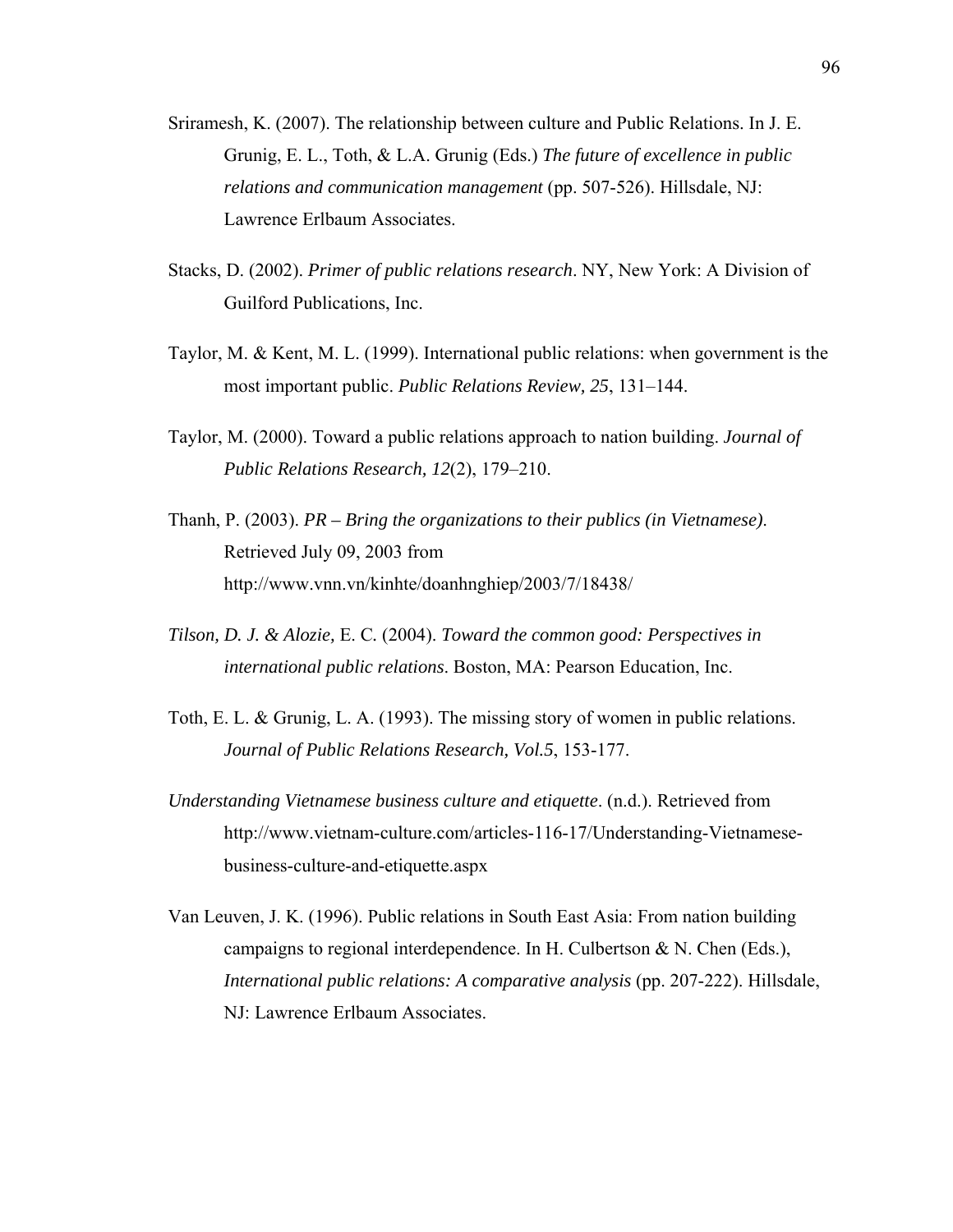- *Vietnam ranks 38th for global peace index*. (2010). Retrieved June 14, 2010, from http://www.english.vietnamnet.vn/social/201006/Vietnam-ranks-38th-for-globalpeace-index-916070/
- *Vietnam*. (n.d.). Retrieved from [http://www.travelandleisure.com/guides/vietnam](http://www.travelandleisure.com/guides/vietnam-asia/hotels)[asia/hotels](http://www.travelandleisure.com/guides/vietnam-asia/hotels)
- *Vietnam-US relations: Chronological Overview*. (2008). Retrieved June 26, 2008, from<http://english.vietnamnet.vn/files/2008/06/790302/>
- Wakefield, R. (1996). Interdisciplinary theoretical foundations for international public relations. In H. M. Culbertson & N. Chen (Eds.) *International public relations: A comparative analysis* (pp. 17-30). Hillsdale, NJ: Lawrence Erlbaum Associates.
- Wakefield, R. (2007). *A retrospective on world class: The excellence theory goes international.* Hillsdale, NJ: Lawrence Erlbaum Associates.
- Watson, D. & Sallot, L. (2001). Public relations practice in Japan: An exploratory study. *Public Relations Review, 27*, 389-402.
- Wu, M. & Taylor, M. (2003). Public relations in Taiwan: Roles, professionalism, and relationship to marketing. *Public Relations Review, 29*, 473-483.
- Wu, M. (2005). Can American public relations theories apply to Asian culture? *Public Relations Quarterly, Fall*, 23-27.
- Wu, M., & Baah-Boakye, K. (2008). A profile of public relations practice in Ghana: Practitioners' roles, most important skills for practitioners, relationship to marketing, and gender equality. *Public Relations Quarterly, April*, 31-36.
- Wu, M., Taylor, M., & Chen, M. (2001). Exploring societal and cultural influences on Taiwanese public relations. *Public Relations Review, 27*, 317-336.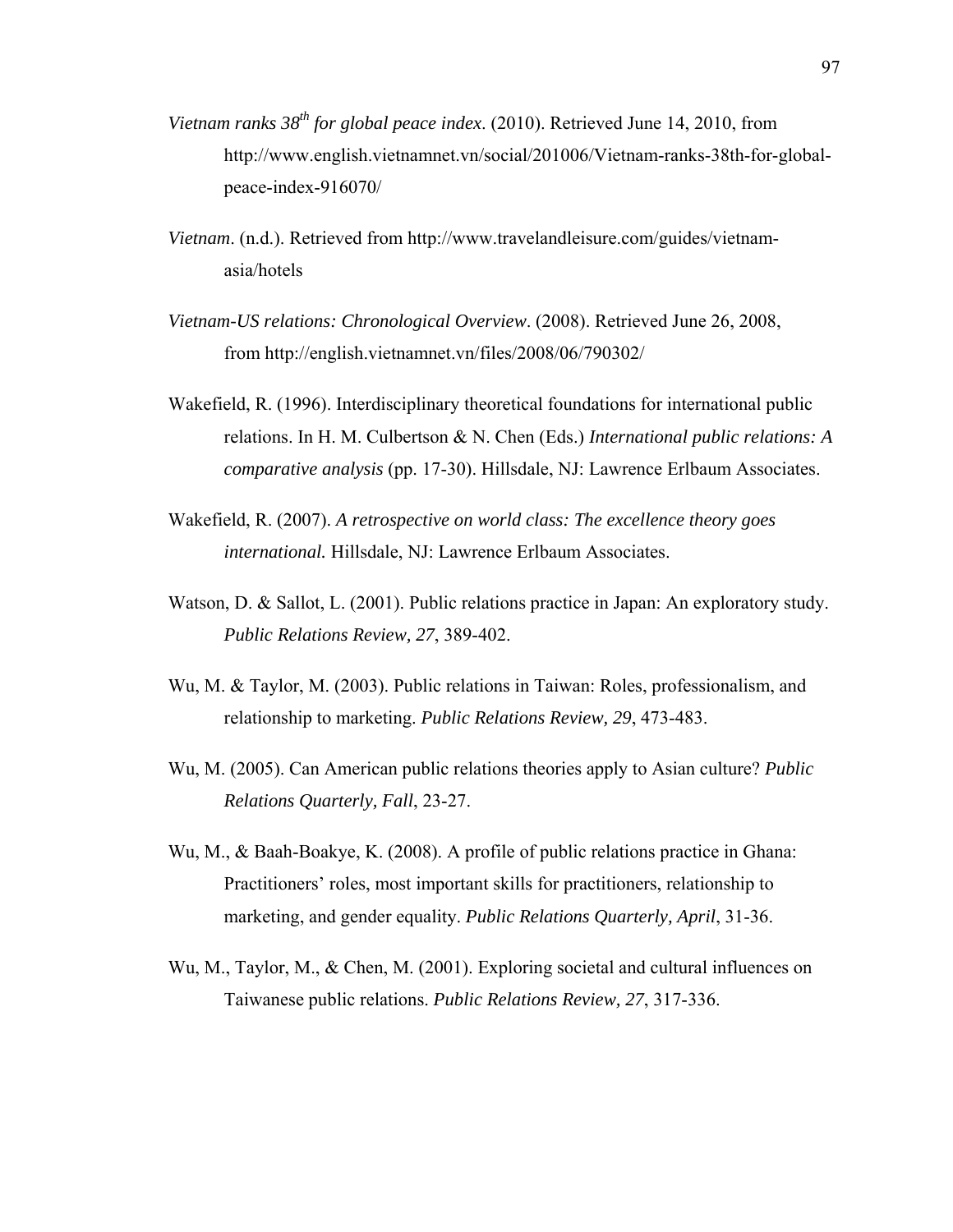Zwerdling, D. (n.d.). *Revisiting Vietnam: history and reconciliation*. Retrieved from [http://americanradioworks.publicradio.org/features/vietnam/vnation/history.](http://americanradioworks.publicradio.org/features/vietnam/vnation/history.html) [html.](http://americanradioworks.publicradio.org/features/vietnam/vnation/history.html)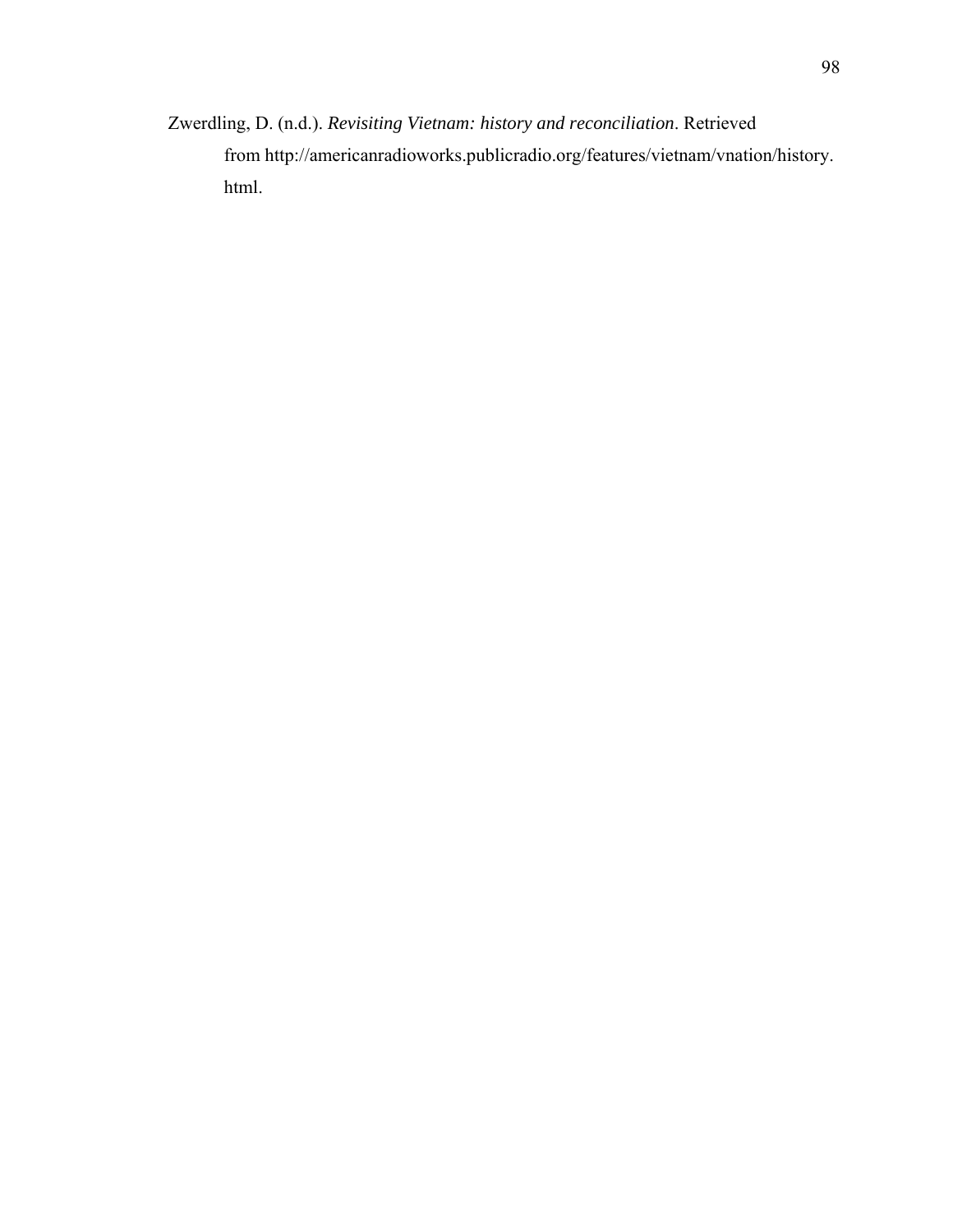## **APPENDIX A**

# COVER LETTER FOR INTERVIEW PARTICIPANTS (ENGLISH VERSION)

SUBJECT: Request for research interview

Dear

My name is Hanh Nguyen, and I am a graduate student at Ball State University in Muncie, Indiana, United States. My major is public relations. I am currently working on my final research paper, entitled "Exploring Public Relations Practice in Vietnam: Public Relations Functions, Practitioners' Role and Important Skills for Practitioners." I am using in-depth interviews and Internet survey as my methodology for my research, and am hoping you would be willing to participate for the interview.

This study will help those who do business in Vietnam be more successful in obtaining a good relationship with their publics because of a better understanding of public relations practice in Vietnam. Thus, as a public relations practitioner, your insight would be invaluable to my study. There is no foreseen risk to you as a participant in this study. There is also little chance of discomfort with this study because it does not ask personal questions. Rather, it only asks your opinion about your work field.

As mentioned above, the interview will be focused on your opinion and experience about public relations practice in your company/organization. It will take you about 20-30 minutes to answer the interview questions. Because I am in the U.S., I would like to send the interview questions to you via email.

If you are willing to participate in the interview, I will send you the questions in advance. There is no payment/reward for participants in this study. However, I can offer you an executive summary of my findings.

All of your responses will be kept confidential. My advisor, Dr. Dustin Supa  $(dwsupa@bsu.edu)$  and I are the only people who can see the data for this study. I will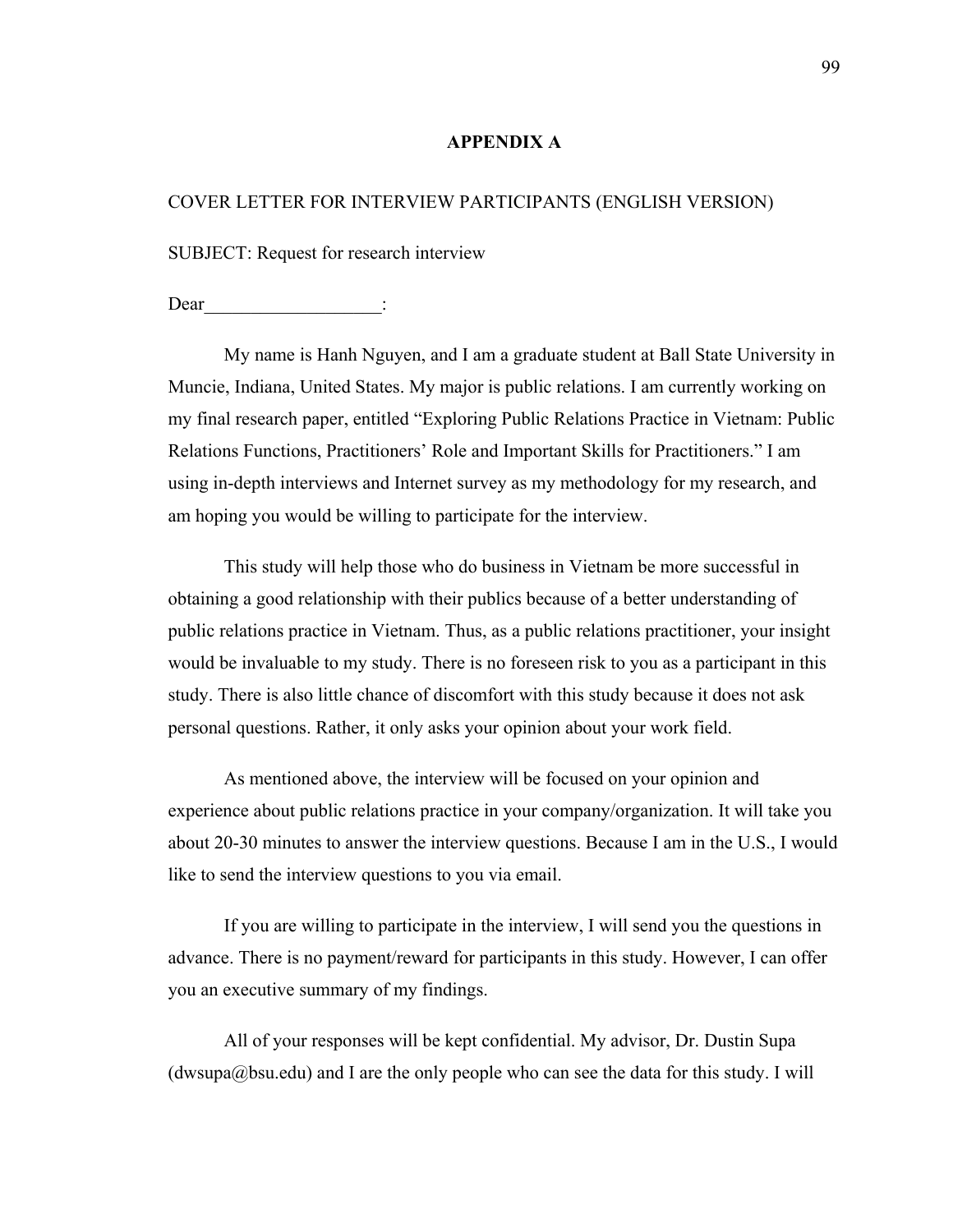make sure that any information I include in my research does not identify you as the respondent.

Your participation is completely voluntary. You do not have to talk about anything you do not want to and you may end the interview at any time without any penalty.

Also, I would appreciate it if you could introduce me to other public relations practitioners that you know. By helping introduce me with other practitioners, you would agree that I can use your name with the newly recruited subject.

For your better understanding about my study, I attached a narrative of my study including its purpose/rationale, subjects involvement requirements, methodology, and data handling for your reference.

Thank you for considering my request, and I will look forward to hearing from you soon.

Best wishes,

Hanh Nguyen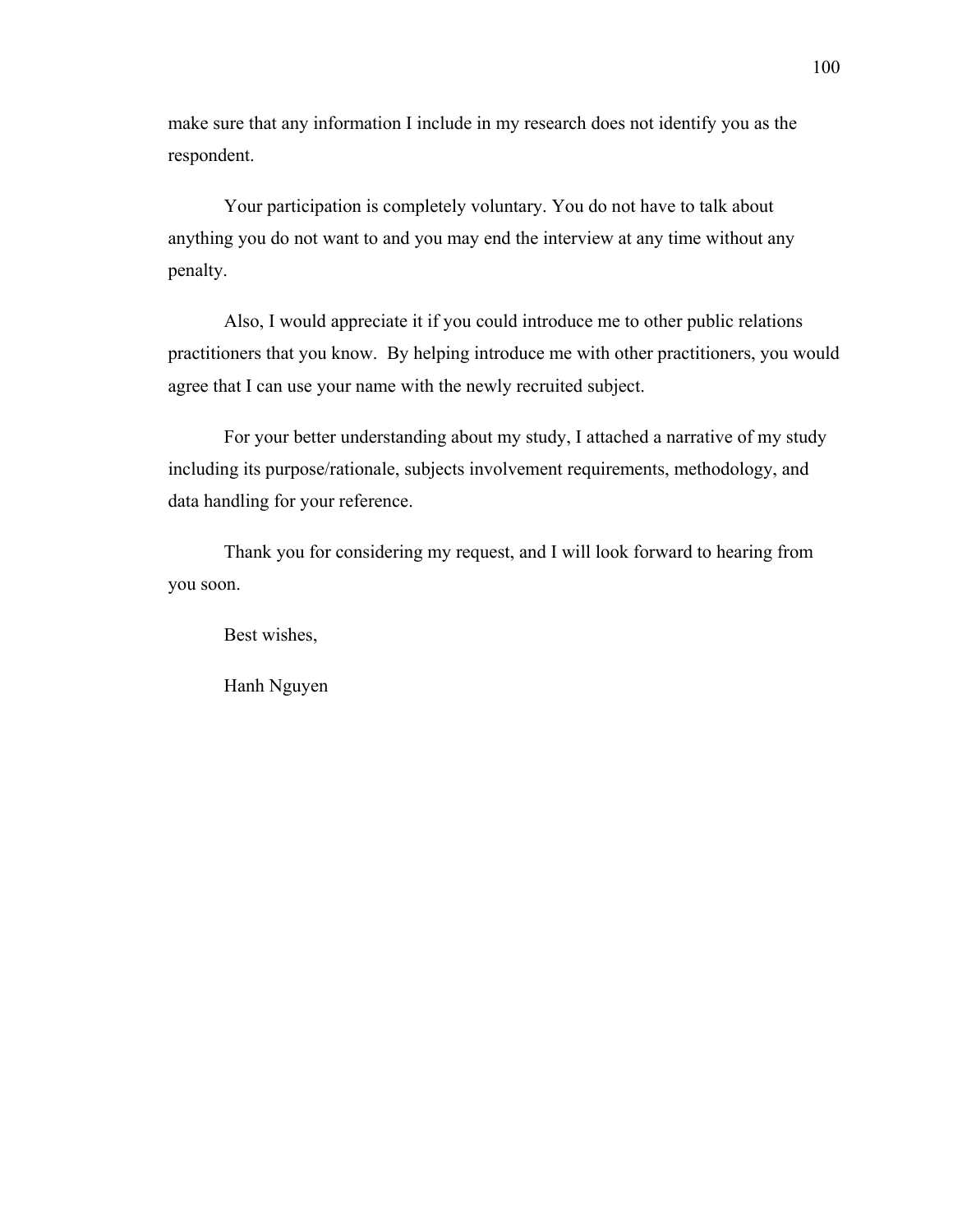# **APPENDIX A**

# COVER LETTER FOR INTERVIEW PARTICIPANTS (Vietnamese version) THƯ NGỎ

V/v: Mời tham gia phỏng vấn

Kính gửi :

Tôi tên là Nguyễn Thúy Hạnh. Tôi là sinh viên cao học, chuyên ngành PR (Quan hệ công chúng) tại trường Ball State, thành phố Muncie, tiểu bang Indiana. Tôi đang thực hiện đề tài luận văn của mình, "Tìm hiểu về hoạt động PR tại Việt Nam: Chức năng của PR, vai trò và kỹ năng quan trọng của chuyên viên PR." Để thu thập dữ liệu cho đề tài của mình, tôi sử dụng phương pháp phỏng vấn (in-depth interview) và điều tra qua bảng câu hỏi (survey). Sự tham gia của anh/chị đóng vai trò rất quan trọng trong chương trình nghiên cứu của tôi.

Là một chuyên viên PR, quan điểm của anh/chi đóng vai trò rất quan trong đối với kết quả của nghiên cứu này. Nó sẽ giúp cho những ai đang và dự định kinh doanh tại Việt Nam có một sự hiểu biết sâu sắc hơn về ngành PR tại Việt Nam để từ đó có những chiến lược PR thích hợp.

Việc tham gia phỏng vấn không gây bất lợi gì cho anh/chị bởi các câu hỏi chỉ chú trọng vào ý kiến của anh/chị về kinh nghiệm làm PR và đồng thời không có bất kỳ câu hỏi riêng tư nào. Trả lời các câu hỏi phỏng vấn sẽ mất khoảng 20-30 phút. Hiện tại tôi đang ở Hoa Kỳ và không có điều kiện trở về Việt Nam để thực hiện phỏng vấn nên tôi sẽ gửi các câu hỏi phỏng vấn qua email cho anh/chị.

Nếu anh/chị đồng ý tham gia phỏng vấn, tôi sẽ gửi các câu hỏi phỏng vấn trước cho anh/chị. Tôi rất tiếc là không có tiền thù lao hay phần thưởng nào khi tham gia phỏng vấn. Tuy nhiên, tôi có thể gửi cho anh/chị bảng tóm tắt kết quả nghiên cứu sau khi hoàn thành luận văn.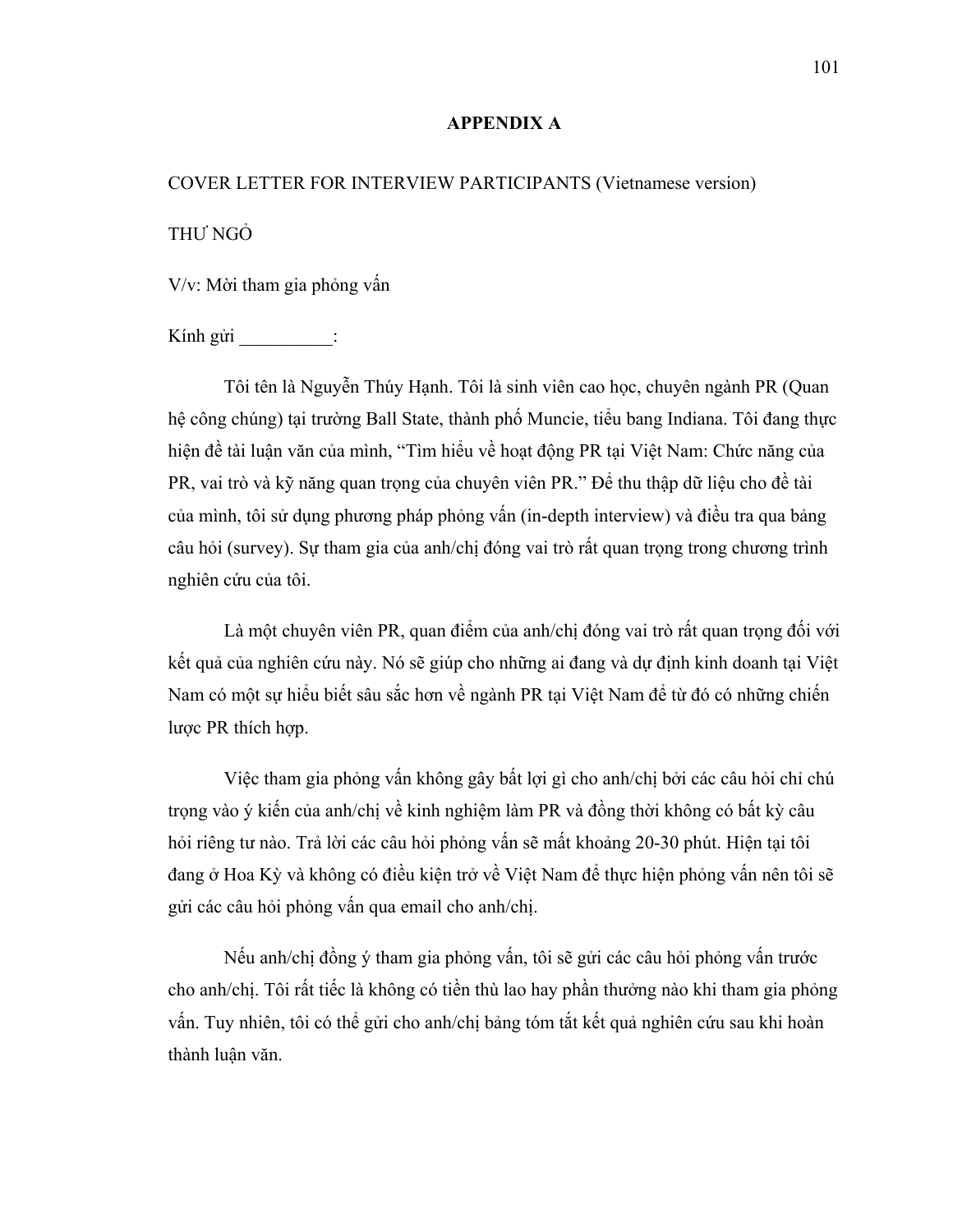Các câu trả lời của anh/chị sẽ được giữ bí mật. Chỉ có tôi và giáo sư hướng dẫn luận văn của tôi, tiến sỹ Dustin Supa ([dwsupa@bsu.edu\)](mailto:dwsupa@bsu.edu) có thể thấy dữ liệu thô của các cuộc phỏng vấn. Với các thông tin được đưa vào nghiên cứu, tôi sẽ không tiết lộ thông tin cá nhân của anh/chị với tư cách là người trả lời.

Việc anh/chị tham gia phỏng vấn là hoàn toàn tự nguyện. Anh/chị không cần phải đề cập những thông tin anh chị không muốn nói. Anh/chị cũng cho thể chấm dứt cuộc phỏng vấn bất kỳ lúc nào anh/chị muốn.

Cuối cùng, tôi sẽ rất cảm kích nếu anh/chị có thể giới thiệu các chuyên viên PR khác mà anh/chị biết để tôi có thể mời họ tham gia phỏng vấn cho nghiên cứu này. Khi nói chuyện với những người này, tôi sẽ đề cập các anh/chị với tư cách là người giới thiệu.

Để anh/chị có thể hiểu sâu hơn về đề tài nghiên cứu của tôi, tôi đính kèm theo bức thư này đề cương nghiên cứu mà bao gồm thông tin về mục đích nghiên cứu, thông tin cần thu thập từ người phỏng vấn, phương pháp nghiên cứu và cách xử lý thông tin.

Xin cảm ơn và rất mong được sớm làm việc với anh/chị,

Hạnh Nguyễn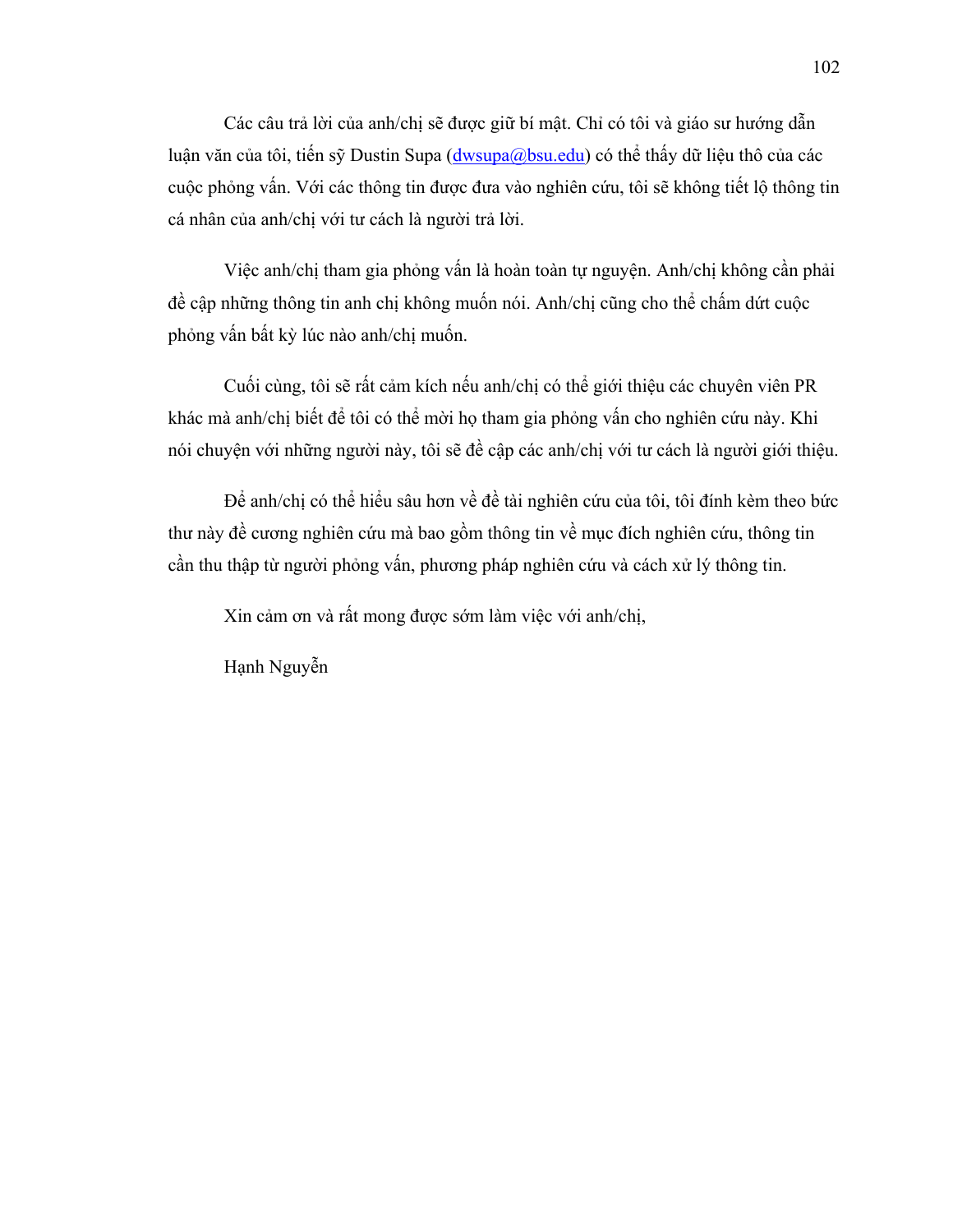## **APPENDIX B**

# **IN-DEPTH INTERVIEW QUESTIONS**

1. Personal Information

(Gender, name of organizations/companies, location, years of experience, position, major of study)

- 2. Public relations practice
	- a. In your opinion, what is public relations? What are functions of public relations in your organization?
	- b. Is public relations your only responsibility or is it one of many responsibilities you have?
	- c. What are responsibilities of public relations practitioners in your organizations? (responsibilities of PR Assistant, PR Manager, PR Director, etc.)
	- d. Can you describe a typical day of each position in your department?
	- e. Are there any obstacles you have to deal with at work? What are they?
- 3. PR department structure
	- a. How many people are there in your organization?
	- b. Which department do you belong to? How many people are there in your department? How many public relations practitioners are there in your organization?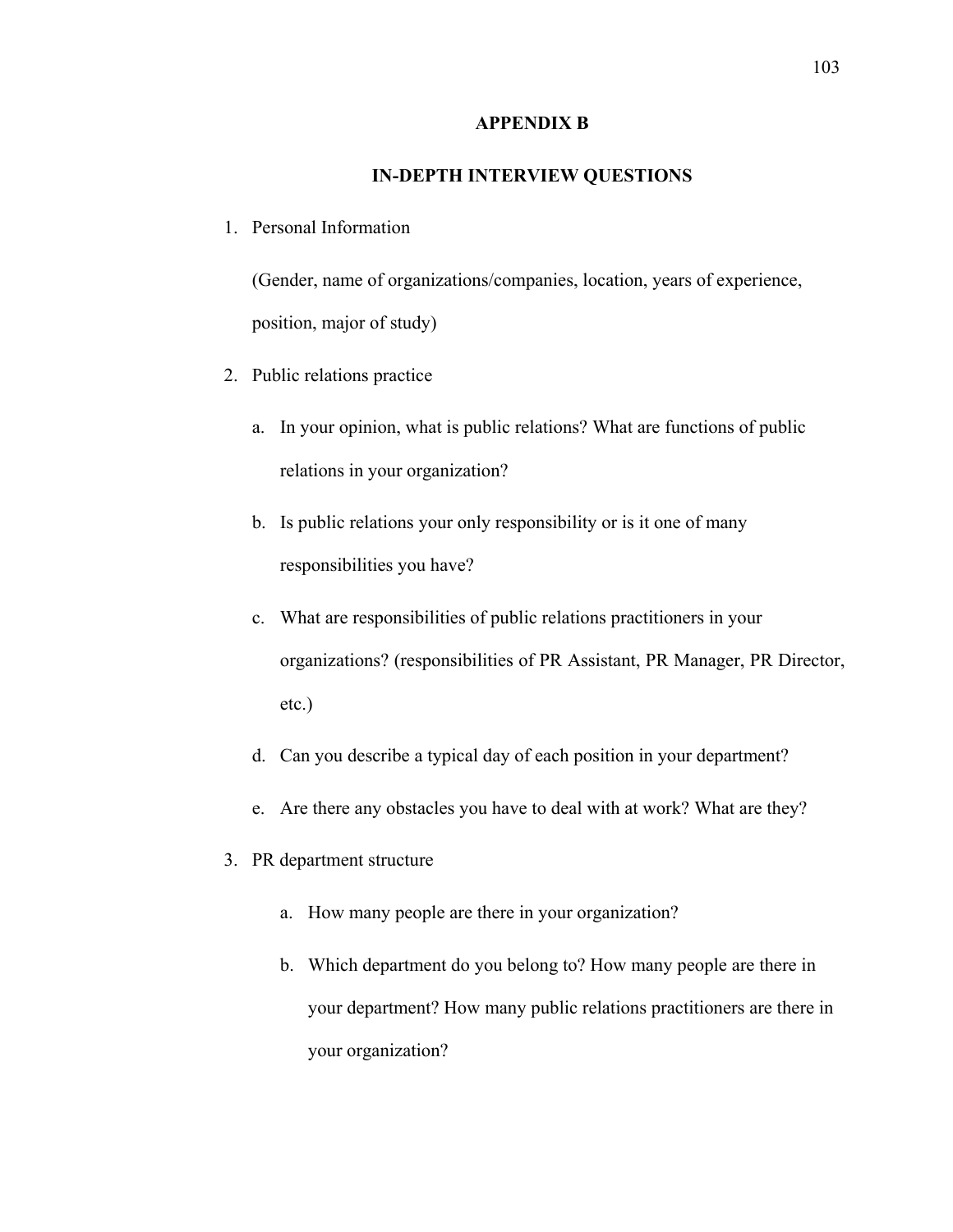- c. Does your organization have a separate public relations department or is it included with other departments, such as Marketing department or Advertising department?
	- 1. If yes, do you think it is important that public relations should be a separate department? Why?
	- 2. If no, which department is the public relations department joined with? In your opinion, do you think this is a good decision to have the PR department joined with another department? Why?
	- 3. Is the senior public relations executive in your organization involved with the strategic management processes/decisionmaking process? Is the senior public relations executive a member of the dominant coalition of the organization? Why?
- 4. Most important skills of public relations practitioners
	- a. What are the most important skills and the least important skills for a public relations practitioner? Why are they considered as the most important and least important skills?
	- b. In your opinion, are strategic planning skills important for a public relations practitioner? Why or Why not?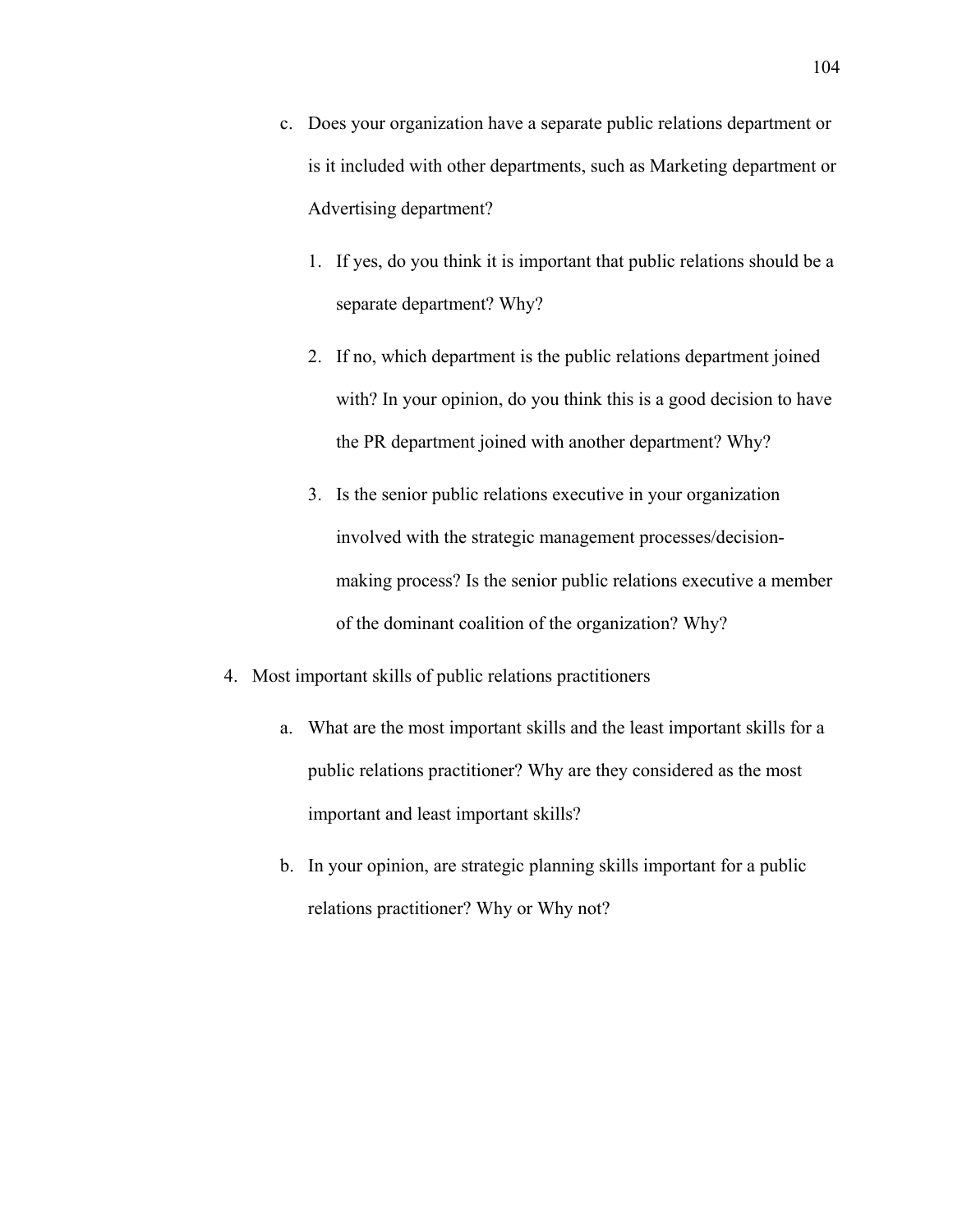### **APPENDIX B**

# **IN-DEPTH INTERVIEW QUESTIONS (VIETNAMESE VERSION) BẢNG CÂU HỎI PHỎNG VẤN**

1. Thông tin cá nhân

(Giới tính, Tên cơ quan làm việc, Địa chỉ cơ quan, Số năm kinh nghiệm, Chức vụ, Chuyên ngành học trước đây)

- 2. Hoạt động PR (Quan hệ công chúng)
	- a. Theo anh/chị, PR là gì? PR có chức năng/vai trò gì ở công ty anh/chị làm việc?
	- b. Hoạt động PR mà anh/chị thực hiện là công việc chính thức hay là kiêm nhiệm?
	- c. Nhiệm vụ của một chuyên viên PR ở nơi anh/chị làm việc là gì? (trợ lý PR, quản lý PR, giám đốc PR,…)
	- d. Anh/chị có thể mô tả một ngày làm việc của mình??
	- e. Khó khăn nào anh/chị thường gặp khi làm việc?
- 3. Cấu trúc bộ phận PR
	- a. Có bao nhiêu nhân viên trong công ty của anh/chị?
	- b. Anh/chị thuộc phòng nào? Có bao nhiêu người trong phòng/ban của anh/chị? Có bao nhiêu chuyên viên PR trong công ty của anh/chị?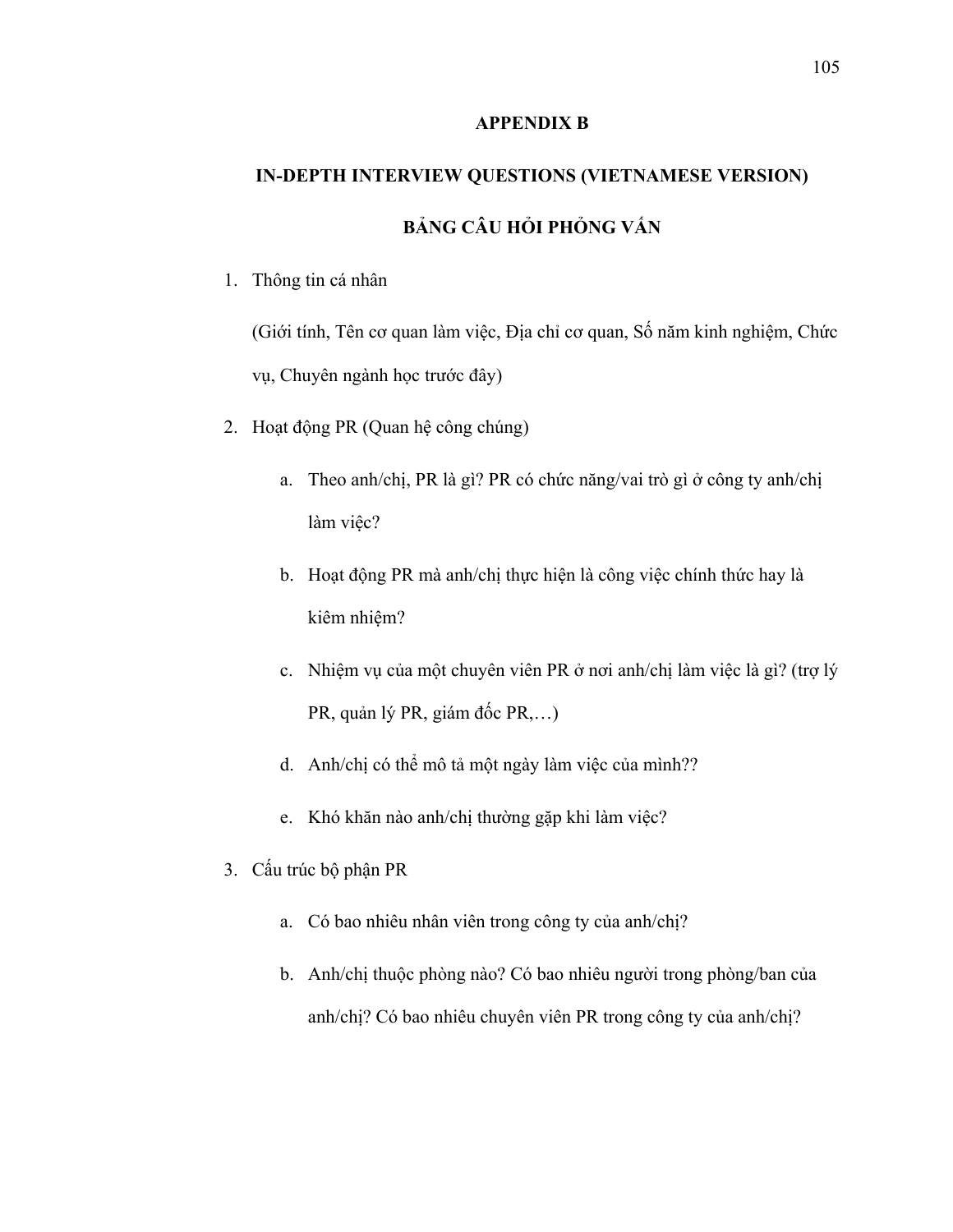- c. Công ty của anh/chị có bộ phận PR riêng biệt hay bộ phận PR trực thuộc hoặc nằm trong một bộ phận nào khác (như phòng Marketing, Advertising)?
	- i. Nếu có, anh/chị có nghĩ rằng bộ phận PR nên là một bộ phận độc lập? Tại sao?
	- ii. Nếu không, bộ phận PR nên nằm trong bộ phận nào? Việc bộ phận PR gia nhập với các bộ phận khác có phải là một quyết định đúng? Tại sao?
	- iii. Giám đốc PR ở công ty của anh/chị có được quyền tham gia vào các quyết định chiến lược của công ty không? Giám đốc PR ở công ty của anh/chị có là thành viên chủ chốt trong công ty không? Tại sao?
- 4. Kỹ năng quan trọng của chuyên viên PR
	- a. Các kỹ năng quan trong nhất và ít quan trong nhất đối với một chuyên viên PR là gì? Tại sao?
	- b. Anh/chị có nghĩ rằng kỹ năng suy nghĩ chiến lược và lập chiến lược là một kỹ năng quan trọng đối với chuyên viên PR không? Tại sao?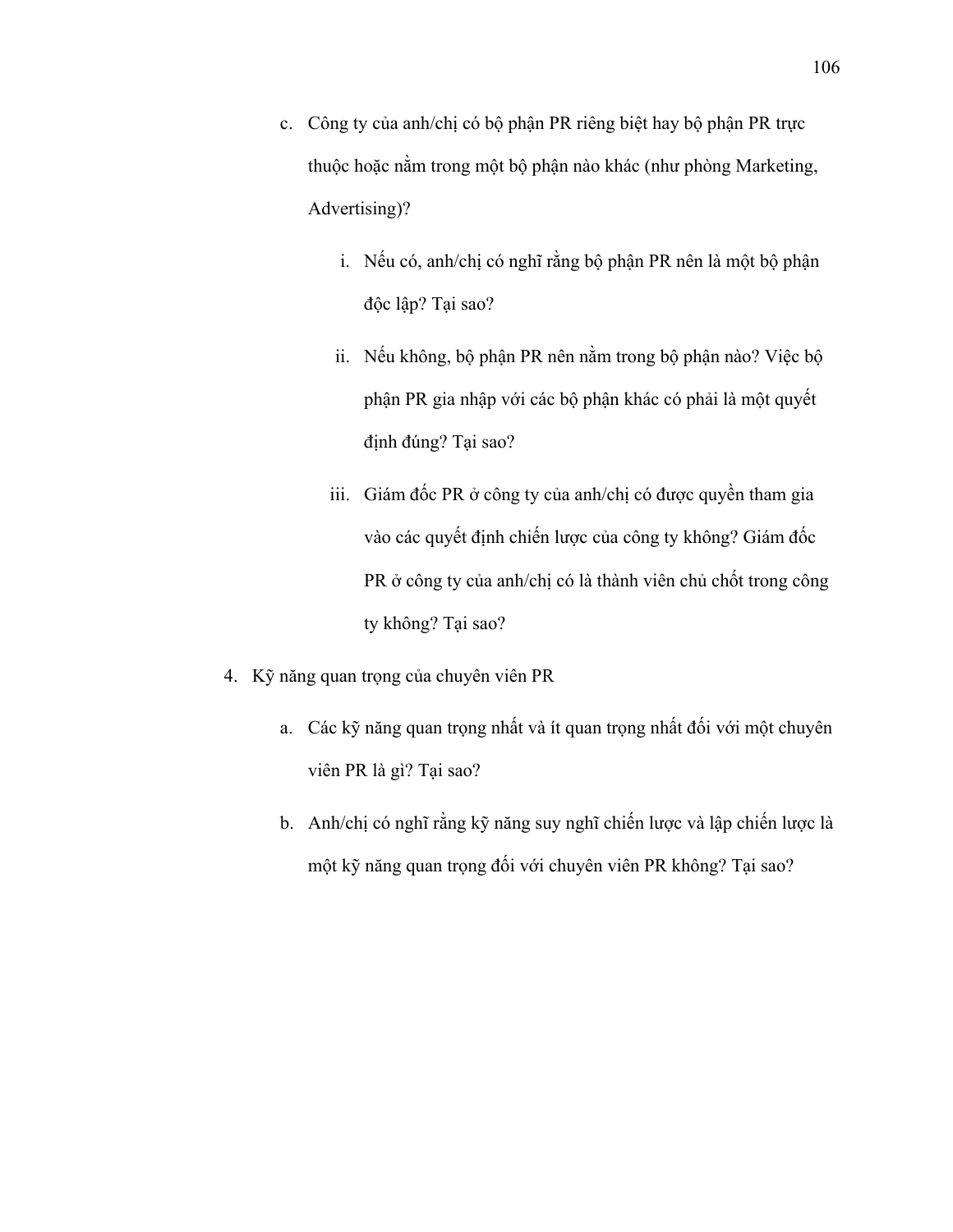#### **APPENDIX C**

### COVER LETTER FOR SURVEY PARTICIPANTS

SUBJECT: Request for participation of research Internet survey

Dear :

My name is Hanh Nguyen, and I am a graduate student at Ball State University in Muncie, Indiana, United States. My major is public relations. I am currently working on my final research paper, entitled "Exploring Public Relations Practice in Vietnam: Public Relations Functions, Practitioners' Role and Important Skills for Practitioners." I am using in-depth interviews and Internet survey as my methodology for my research, and I am hoping you would be willing to participate for the survey.

This study will help those who do business in Vietnam be more successful in obtaining a good relationship with their publics because of a better understanding of public relations practice in Vietnam. Thus, as a public relations practitioner, your insight would be invaluable to my study.

There is no foreseen risk to you as a participant in this study. There is also little chance of discomfort with this study because it does not ask personal questions. Rather, it only asks your opinion about your work field. As mentioned above, the questionnaire will be focused on your opinion and experience about public relations practice in your company/organization. This survey has two sections and should take about 10-15 minutes.

If you are willing to participate in the survey, I will send you the questionnaire via email. There is no payment/reward for participants in this study. However, I can offer you an executive summary of my findings.

All of your responses will be kept confidential. My advisor, Dr. Dustin Supa  $(dwsupa@bsu.edu)$  and I are the only people who can see the data for this study. I will make sure that any information I include in my research does not identify you as the respondent.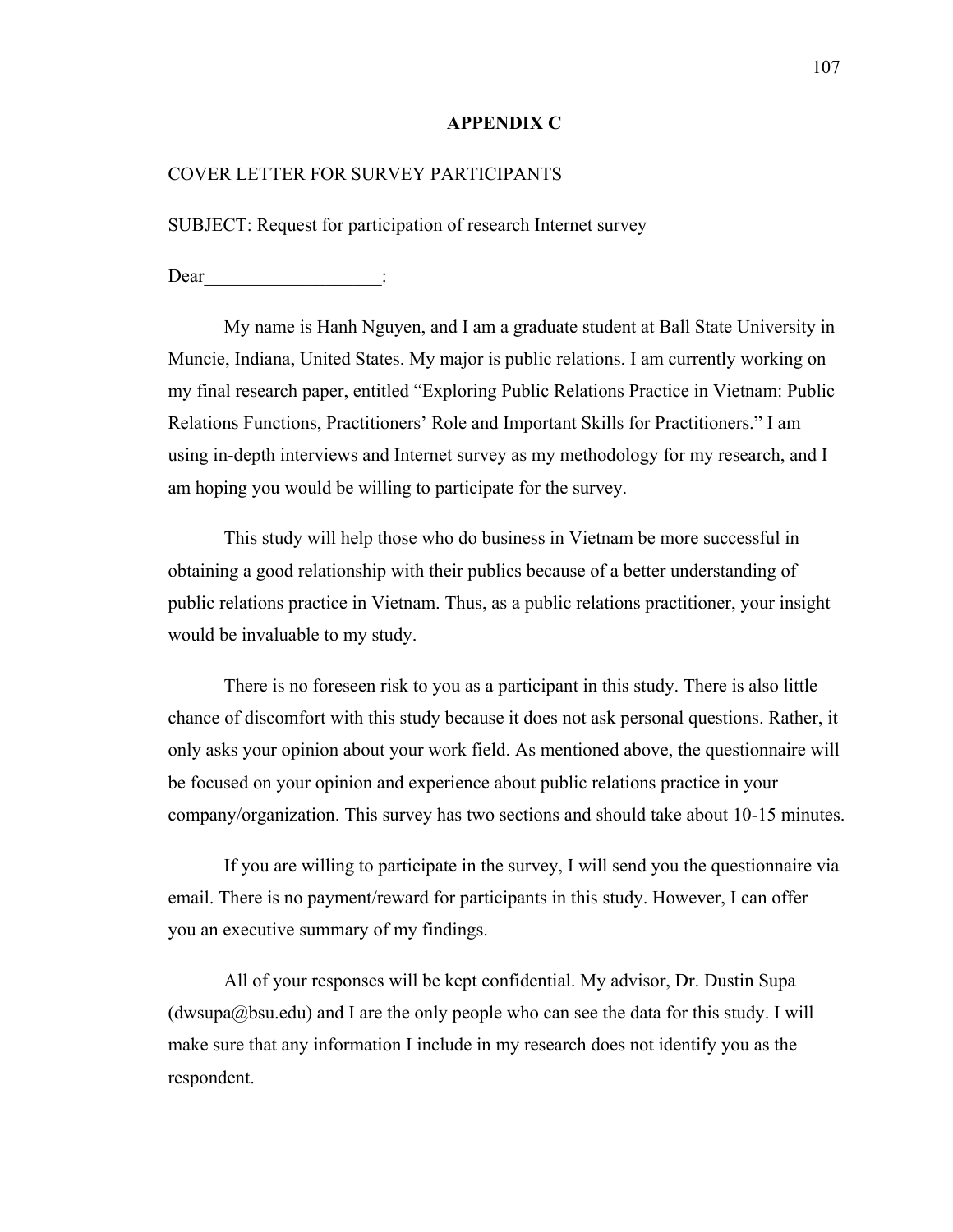Please remember that your participation is completely voluntary. You can stop your participation at any time without any penalty.

Also, I would appreciate it if you could introduce me to other PR practitioners that you know so that I can send the survey to them. By helping introduce me with other practitioners, you would agree that I can use your name with the newly recruited subject.

For your better understanding about my study, I attached a narrative of my study including its purpose/rationale, subjects invlovement requirements, methodology, and data handling for your reference.

Thank you for considering my request, and I will look forward to hearing from you soon.

Best wishes,

Hanh Nguyen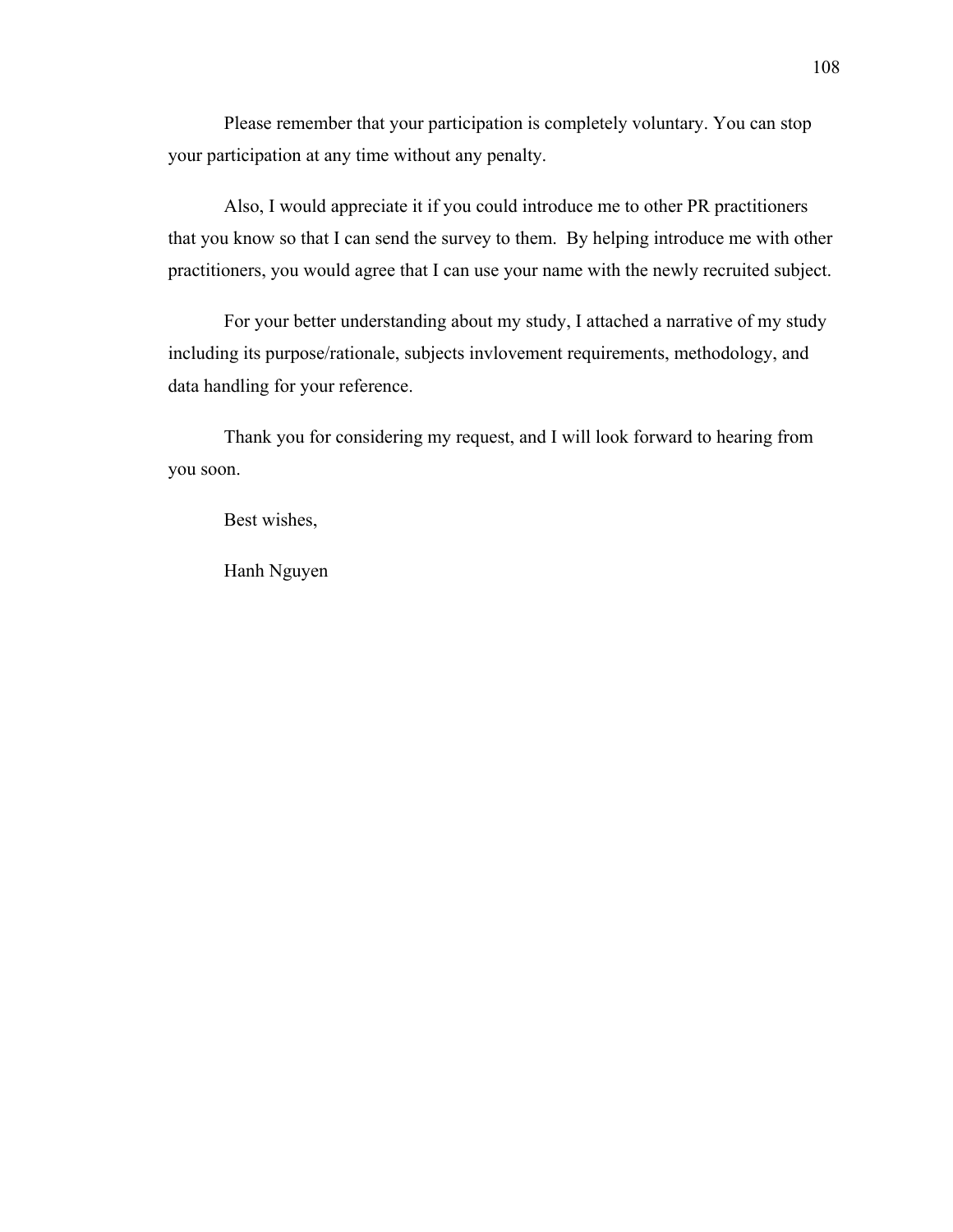### **APPENDIX C**

# COVER LETTER FOR SURVEY PARTICIPANTS (VIETNAMESE VERSION) THƯ NGỎ

V/v: Mời tham gia điều tra qua bảng câu hỏi

Kính gửi :

Tôi tên là Nguyễn Thúy Hạnh. Tôi là sinh viên cao học, chuyên ngành PR (Quan hệ công chúng) tại trường Ball State, thành phố Muncie, tiểu bang Indiana. Tôi đang thực hiện đề tài luận văn của mình, "Tìm hiểi về hoạt động quan hệ công chúng tại Việt Nam: Chức năng của PR, Vai trò của nhân viên PR, và kỹ năng quan trọng của nhân viên PR." Để thu thập dữ liệu cho đề tài của mình, tôi sử dụng phương pháp phỏng vấn (in-depth interview) và điều tra qua bảng câu hỏi (survey). Tôi rất hy vọng anh/chị sẽ nhận lời tham gia điều tra qua bảng câu hỏi, giúp tôi hoàn thành nghiên cứu của mình.

Sự đóng góp của anh/chị có ý nghĩa rất lớn. Là một nhân viên PR, quan điểm của anh/chị rất quan trọng đối với nghiên cứu này. Kết quả nghiên cứu sẽ giúp cho những ai đang và dự định kinh doanh tại Việt Nam có thể xây dựng một mối quan hệ tốt với công chúng thông qua sự hiểu biết sâu sắc hơn về ngành quan hệ công chúng tại Việt Nam.

Việc tham gia trả lời câu hỏi không gây bất lợi gì cho anh/chị bởi các câu hỏi chỉ chú trọng vào ý kiến của anh/chị về kinh nghiệm làm PR của mình chứ không hỏi bất kỳ câu hỏi riêng tư nào. Bảng câu hỏi có 2 phần và anh/chị sẽ chỉ mất khoảng 10-15 phút để hoàn thành nó.

Nếu anh/chị đồng ý tham gia, tôi sẽ gửi bảng câu hỏi qua email cho anh/chị. Sẽ không có tiền thù lao hay phần thưởng nào khi tham gia phỏng vấn. Tuy nhiên, tôi có thể gửi cho anh/chị bảng tóm tắt kết quả nghiên cứu sau khi hoàn hành luận văn.

Các câu trả lời của anh/chị sẽ được giữ bí mật. Chỉ có tôi và giáo sư hướng dẫn luận văn của tôi, Tiến sỹ Dustin Supa ( $d_{\text{WSupa}}(a_{\text{obsu.edu}})$  có thể thấy dữ liệu. Với các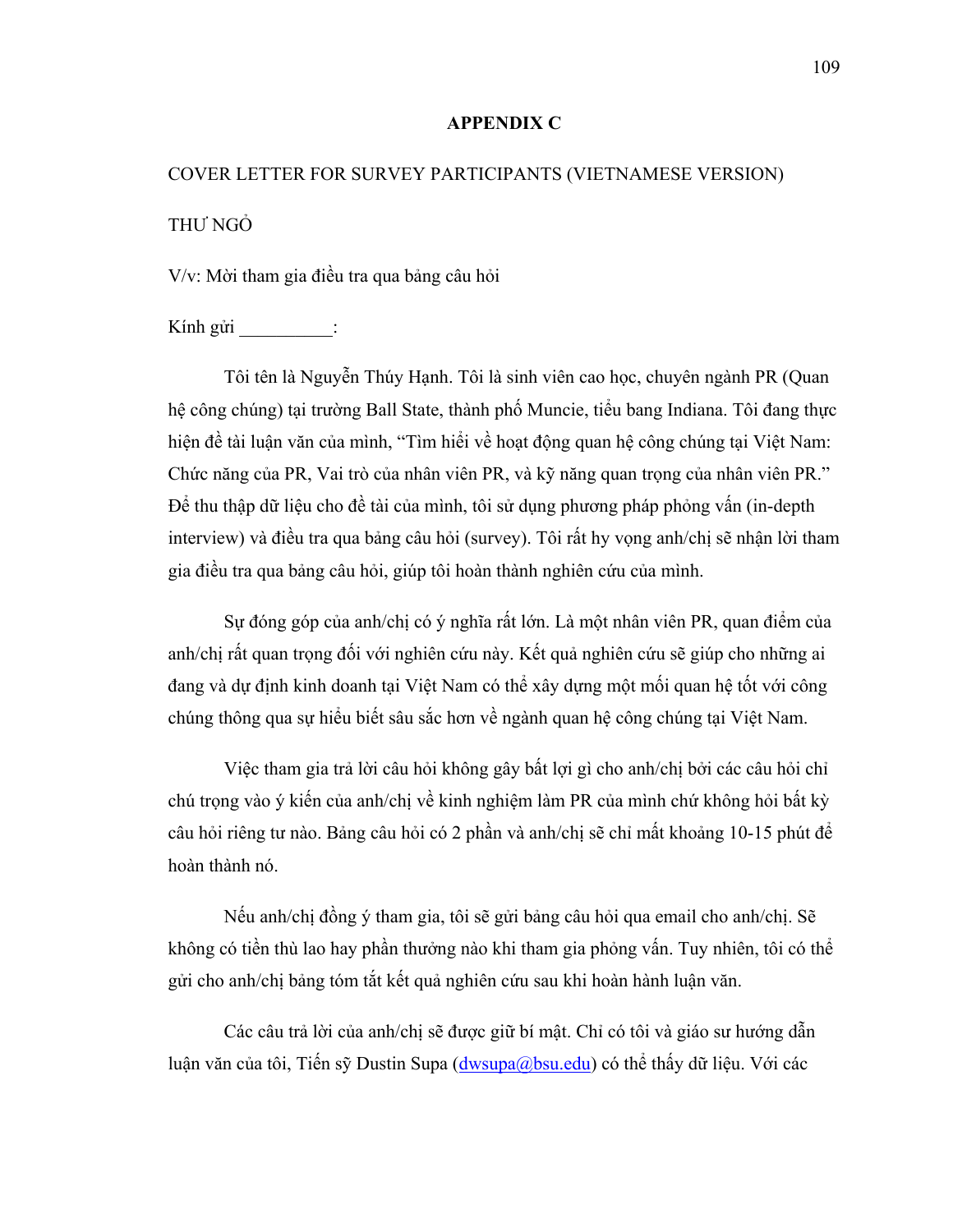thông tin được đưa vào nghiên cứu, tôi sẽ không tiết lộ thông tin cá nhân của anh/chị với tư cách là người trả lời.

Việc anh/chị tham gia trả lời câu hỏi là hoàn toàn tự nguyện. Anh/chị không cần phải đề cập những thông tin anh chị không muốn nói. Anh/chị cũng cho thể ngừng tham gia bất kỳ lúc nào anh/chị muốn.

Cuối cùng, tôi sẽ rất cảm kích nếu anh/chị có thể giới thiệu các chuyên viên PR khác mà anh/chị biết để tôi có thể mời họ tham gia nghiên cứu này. Khi nói chuyện với những người này, tôi sẽ đề cập các anh/chị với tư cách là người giới thiệu.

Để anh/chị có thể hiểu sâu hơn về đề tài nghiên cứu của tôi, tôi đính kèm theo bức thư này đề cương nghiên cứu, bao gồm thông tin về mục đích nghiên cứu, thông tin cần thu thập từ người phỏng vấn, phương pháp nghiên cứu, cách xử lý thông tin.

Xin cám ơn và rất mong được sớm làm việc với anh/chị,

Hạnh Nguyễn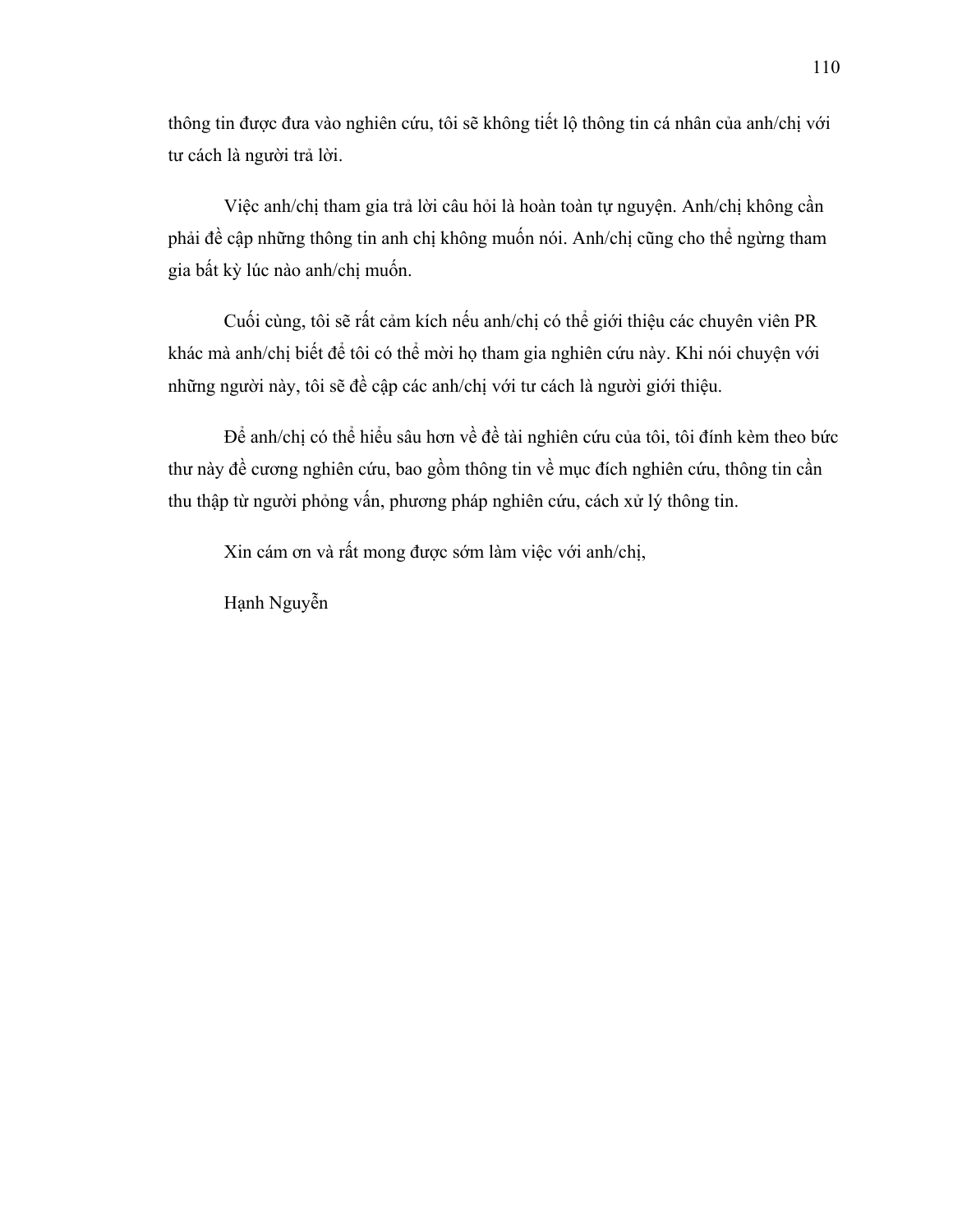### **APPENDIX D**

### **QUESTIONNAIRE**

# EXPLORING PUBLIC RELATIONS PRACTICE IN VIETNAM: PUBLIC RELATIONS FUNCTIONS, PRACTITIONERS' ROLE AND MOST IMPORTANT SKILLS FOR PRACTITIONERS

Thank you for your participation in this survey. The purpose of this study is to understand the public relations practice in Vietnam. Please answer the questions to the best of your ability. You may stop at any time. By returning this survey, you are giving your consent that your answers will be included in the study data.

Your responses will be kept confidential and your name will not be used in any study data. Please answer the questions to the best of your ability. This survey has two sections and should take about 5-10 minutes. If you have any questions regarding this survey, please contact Hanh Nguyen at [nguyenthuyhanh81@gmail.com](mailto:nguyenthuyhanh81@gmail.com). If you would like an executive summary of the findings, please email me and I will be happy to send it to you at the conclusion of the study. Thank you for your participation.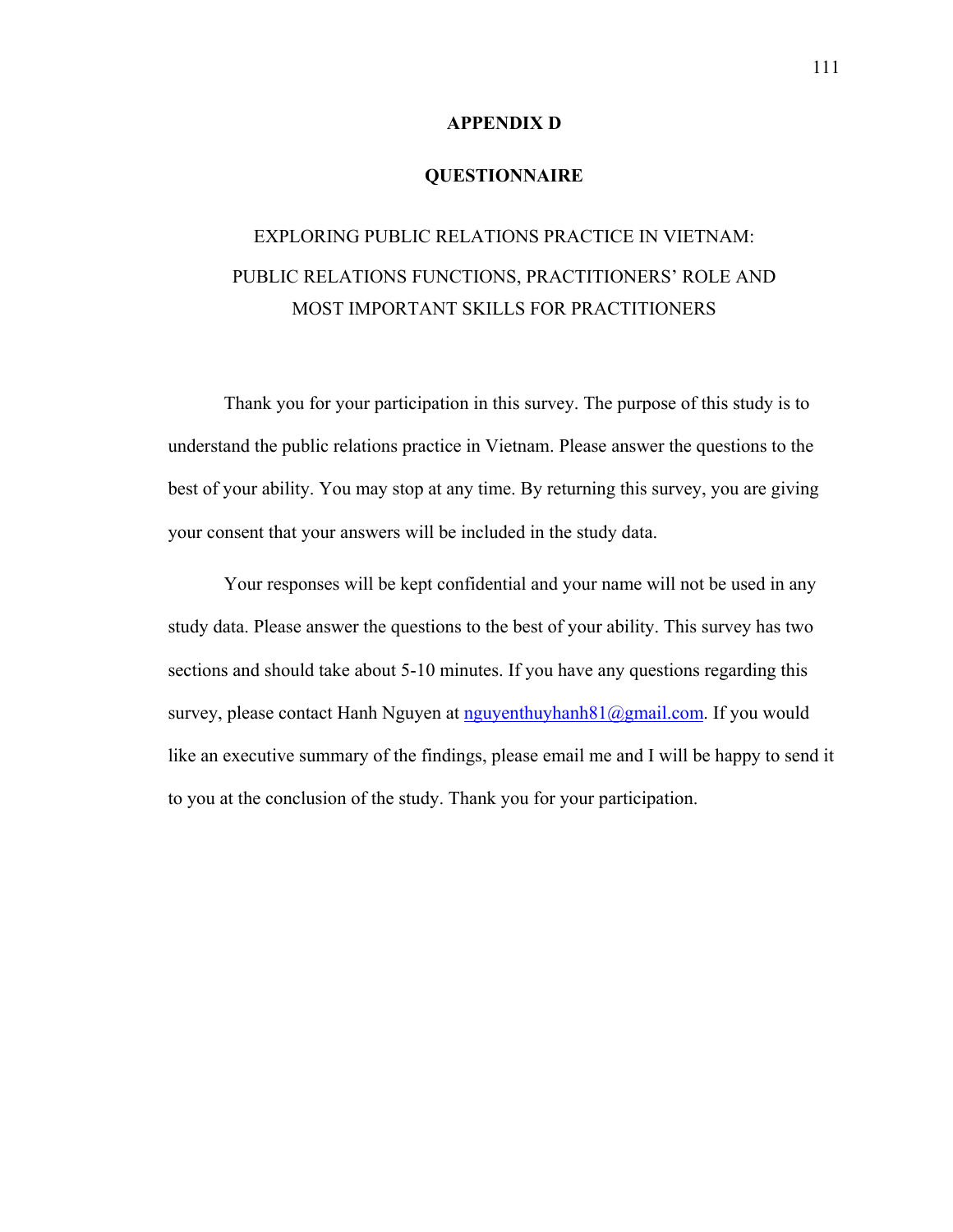### **Section 1**

As a public relations practitioner, please indicate your level of agreement with the following statements. The number 1 indicates "strongly agree" while the number 7 indicates "strongly disagree." Please answer to the best of your ability by choosing ONE of the options.

| Strongly<br>Agree | Agree | Slightly<br>Agree | Neither Agree   Slightly<br>nor Disagree | Disagree | Disagree | Strongly<br>Disagree |
|-------------------|-------|-------------------|------------------------------------------|----------|----------|----------------------|
|                   |       |                   |                                          |          |          |                      |

| 1. Public relations should be a<br>separate department in all major | $\mathbf{1}$ |  | $2 \quad 3 \quad 4 \quad 5$         | 6 | 7 |
|---------------------------------------------------------------------|--------------|--|-------------------------------------|---|---|
| Vietnamese companies.                                               |              |  |                                     |   |   |
| 2. The importance of public                                         | $\mathbf{1}$ |  | $2 \quad 3 \quad 4 \quad 5 \quad 6$ |   | 7 |
| relations is well-recognized in<br>your organization.               |              |  |                                     |   |   |
| 3. Public relations practitioners                                   | $\mathbf{1}$ |  | $2 \quad 3 \quad 4 \quad 5 \quad 6$ |   | 7 |
| are highly respected in your<br>organization.                       |              |  |                                     |   |   |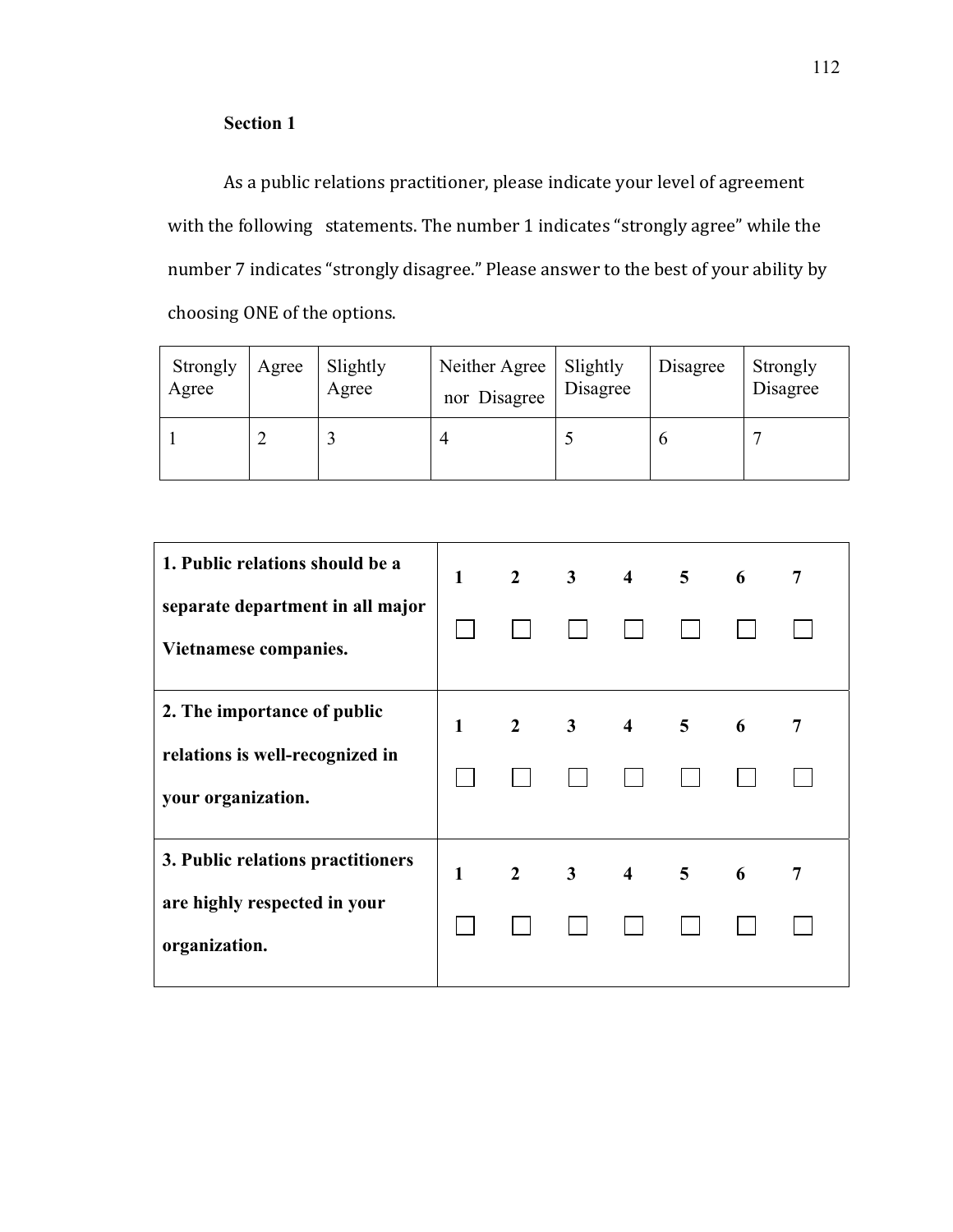# **4. What are the most important skills for public relations practitioners? (You can choose multiple answers)**

- Written communication skills  $\perp$
- $\Box$ Interpersonal communication skills
- $\Box$ Technical competence
- $\Box$ Strategic planning skills
- $\Box$  Speaking different languages
- Others (please specify):  $\Box$
- **5. Below is a list of public relations practitioners' roles. Please check if it applies to public relations practitioners in your department. (You can choose multiple answers).** 
	- Writing press releases
	- Communicating with media  $\Box$
	- Writing company newsletters  $\Box$
	- $\Box$ Producing company brochures
	- $\Box$ Writing speeches for company executives
	- $\sim 10$ Developing company web-pages
	- $\Box$ Creating company advertising
	- $\Box$  Buying advertisements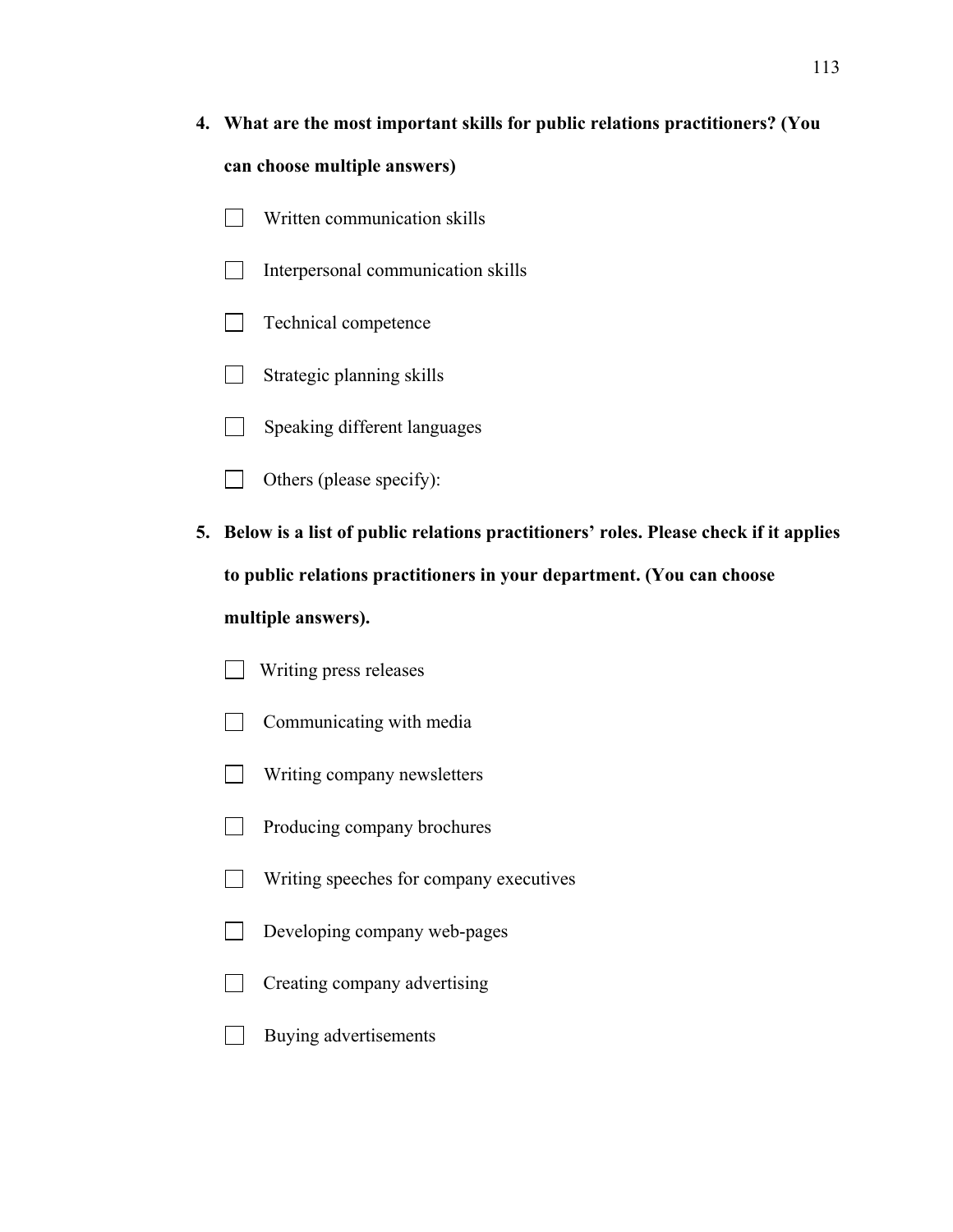|  | Strategic planning with the dominant coalition (e.g. CEOs, Board of             |  |                |  |                                                                           |  |  |  |
|--|---------------------------------------------------------------------------------|--|----------------|--|---------------------------------------------------------------------------|--|--|--|
|  | Directors, etc)                                                                 |  |                |  |                                                                           |  |  |  |
|  | Others (Please specify):                                                        |  |                |  |                                                                           |  |  |  |
|  | 6. Do PR people consult on major decisions in your company?                     |  |                |  |                                                                           |  |  |  |
|  | Yes                                                                             |  | N <sub>0</sub> |  | Your comments:                                                            |  |  |  |
|  | 7. Is the public relations department a separate unit within your organization? |  |                |  |                                                                           |  |  |  |
|  | Yes                                                                             |  | No             |  | Your comments:                                                            |  |  |  |
|  |                                                                                 |  |                |  | 8. If you answered no, please check what applies to your public relations |  |  |  |
|  | department:                                                                     |  |                |  |                                                                           |  |  |  |
|  | Public Relations Department is a subset of the Advertising Department           |  |                |  |                                                                           |  |  |  |
|  | Public Relations Department is a subset of the Marketing Department             |  |                |  |                                                                           |  |  |  |
|  | Public Relations, Advertising and Marketing are overlapping functions           |  |                |  |                                                                           |  |  |  |
|  | Others (please specify):                                                        |  |                |  |                                                                           |  |  |  |
|  | 9. What are the functions of the public relations department in your            |  |                |  |                                                                           |  |  |  |
|  | organization? (You can choose multiple answers).                                |  |                |  |                                                                           |  |  |  |
|  | Build and maintain positive relationships with your organization's publics      |  |                |  |                                                                           |  |  |  |
|  | Role as the spokes person of the companies                                      |  |                |  |                                                                           |  |  |  |
|  | Deal with crisis if it happens                                                  |  |                |  |                                                                           |  |  |  |
|  | Do strategic planning for the company                                           |  |                |  |                                                                           |  |  |  |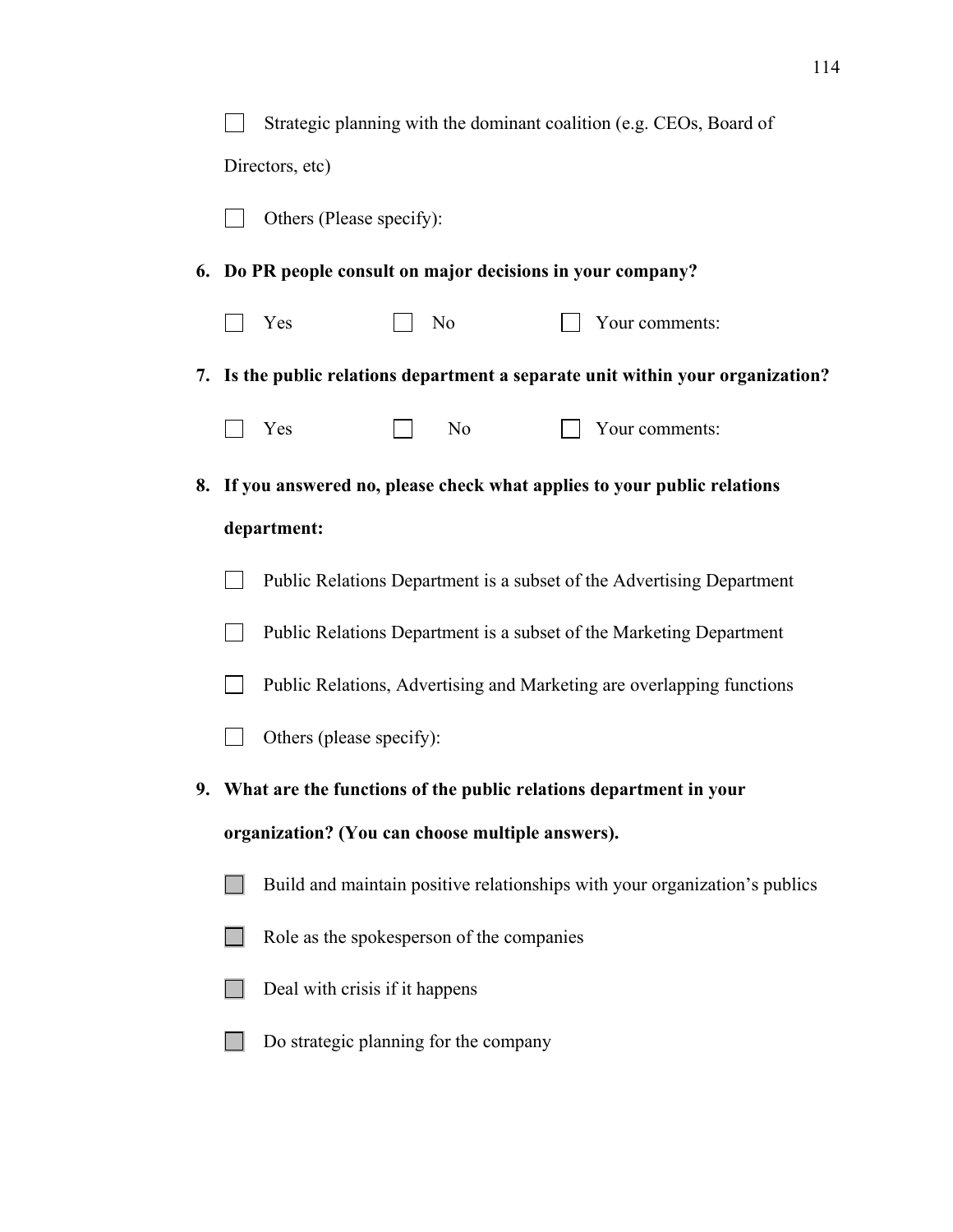Others (please specify):  $\Box$ 

- **10. Is public relations your only responsibility, or is it one of many responsibilities you have?** 
	- $\Box$ Yes, PR is my only responsibility

No, PR is only one of many responsibilities I have

Your comments:

### **Section 2**

This section contains questions about you. This information will in no way be used to identify you. It is simply used for classification purposes. This information will be useful in better understanding public relations practice information in Vietnam.

- 1. Your name:
- 2. Please indicate your sex:
	- Female Male  $\Box$
- 3. Are you currently working in Hanoi, Ho Chi Minh City or Hue?
	- $\Box$ Ho Chi Minh City
	- Hanoi
	- Hue  $\Box$ 
		- Others (please specify):
- 4. How long have you been practicing public relations?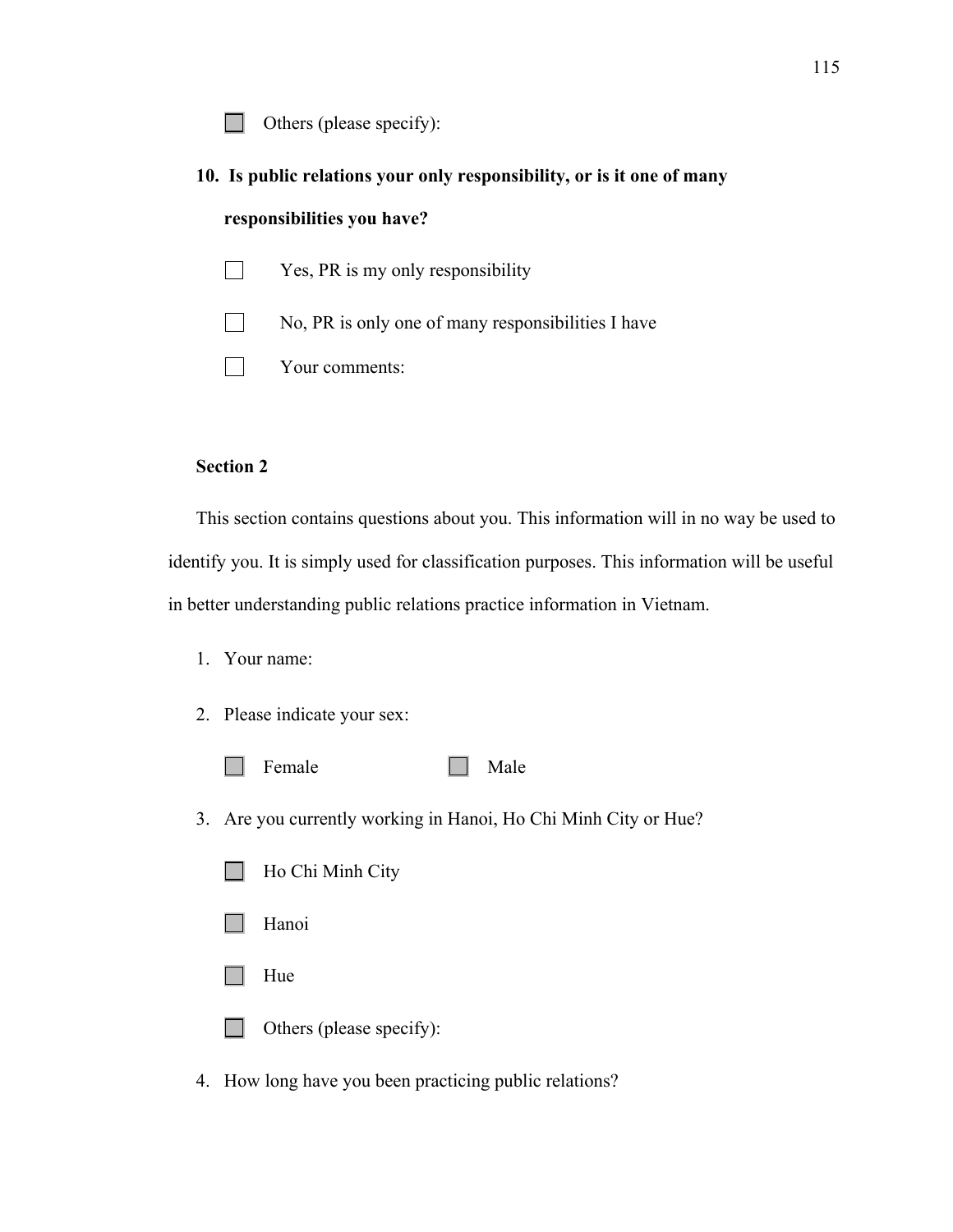- 5. Would you describe your current position as managerial?
	- $\Box$ Yes No
- 6. Please write any additional comments here:

## **Thank you very much for your participation.**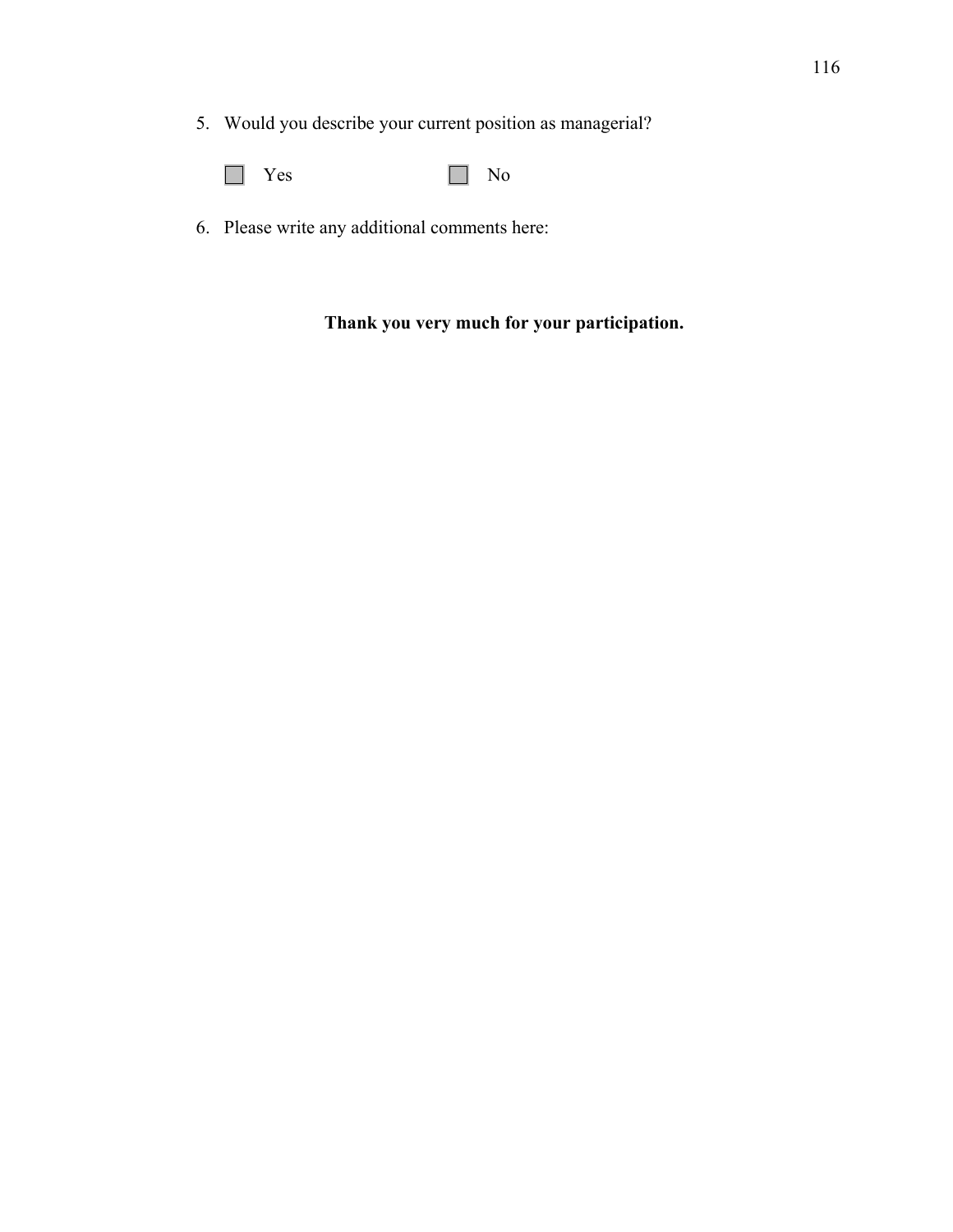### **APPENDIX D**

### **QUESTIONNAIRE (VIETNAMESE VERSION)**

BẢNG CÂU HỎI ĐIỀU TRA

## TÌM HIỂU VỀ HOẠT ĐỘNG QUAN HỆ CÔNG CHÚNG (PR) TẠI VIỆT NAM: CHỨC NĂNG CỦA PR, VAI TRÒ CỦA CHUYÊN VIÊN PR VÀ CÁC KỸ NĂNG QUAN TRỌNG NHẤT CỦA CHUYÊN VIÊN PR

Xin chân thành cảm ơn anh/chị đã dành thời gian trả lời bảng câu hỏi này. Mục đích của nghiên cứu này nhằm tìm hiểu hoạt động quan hệ công chúng (PR) tại Việt Nam. Vì việc trả lời bảng câu hỏi dưới đây là hoàn toàn tự nguyện, nên anh/chị có quyền ngừng tham gia bất kỳ lúc nào. Câu trả lời của anh/chị sẽ chỉ được sử dụng cho nghiên cứu này, chứ không cho mục đích nào khác. Và thông tin của người tham gia sẽ được giữ bí mật.

Bảng câu hỏi này gồm 2 phần và anh/chị mất khoảng 5-10 phút để trả lời. Nếu anh/chị muốn có bản tóm tắt kết quả nghiên cứu này, hoặc có bất kỳ câu hỏi, đề nghị nào, xin hãy liên lạc với tôi qua địa chỉ email [nguyenthuyhanh81@gmail.com](mailto:nguyenthuyhanh81@gmail.com). Một lần nữa, chân thành cảm ơn sự hợp tác của anh/chị.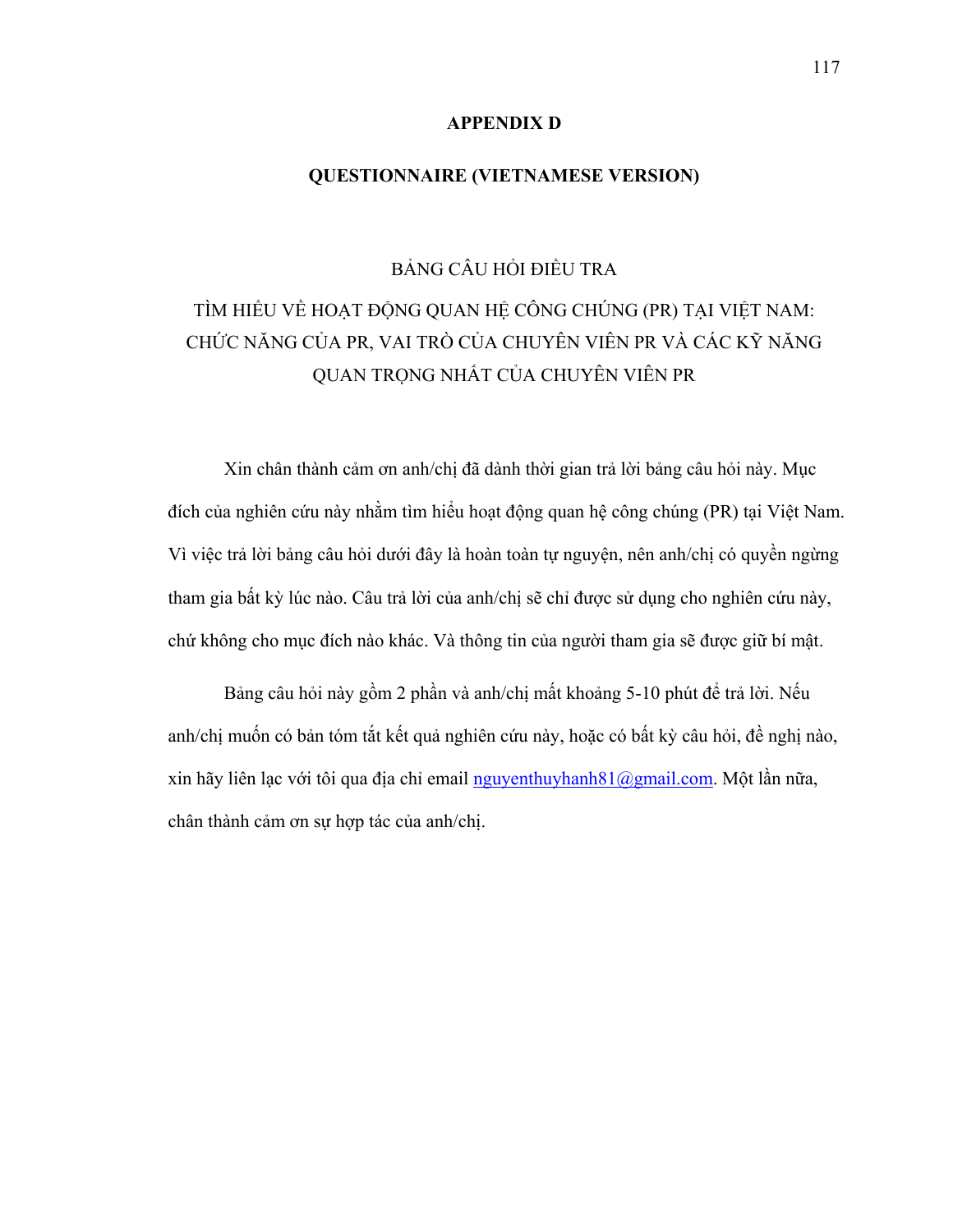## **PHẦN I**

Là một chuyên viên PR, anh chị đồng ý với những câu dưới đây ở mức độ nào. Có 7 cấp độ được xếp theo thứ tự giảm dần. 1 là "Rất đồng ý" và 7 là "Rất không đồng ý". Vui lòng xem bảng phân loại mức độ đồng ý ở dưới đây và chỉ chọn MỘT mức độ thích hợp cho câu hỏi 1, 2 và 3.

| Hoàn<br>toàn đồng | Đồng ý Hơi đồng | Trung tính | Hơi không<br>đồng ý | Không<br>đồng ý | Hoàn toàn<br>không đồng ý |
|-------------------|-----------------|------------|---------------------|-----------------|---------------------------|
|                   |                 |            |                     |                 |                           |

| 1. Bộ phận PR nên là một bộ phận<br>độc lập, riêng biệt trong các công ty<br>tại Việt Nam. | $\mathbf{1}$ | $2 \qquad 3$ |             | $\overline{4}$          | 5 <sup>5</sup> | 6 | 7 |
|--------------------------------------------------------------------------------------------|--------------|--------------|-------------|-------------------------|----------------|---|---|
| 2. Công ty của anh/chị đặc biệt<br>nhận thức được tầm quan trọng<br>của PR.                | 1            |              | $2 \quad 3$ | $\overline{\mathbf{4}}$ | $\overline{5}$ | 6 | 7 |
| 3. Chuyên viên PR trong công ty<br>anh/chị được tôn trọng ở mức cao.                       | $\mathbf{1}$ | $2 \quad 3$  |             | $\overline{4}$          | 5 <sup>5</sup> | 6 | 7 |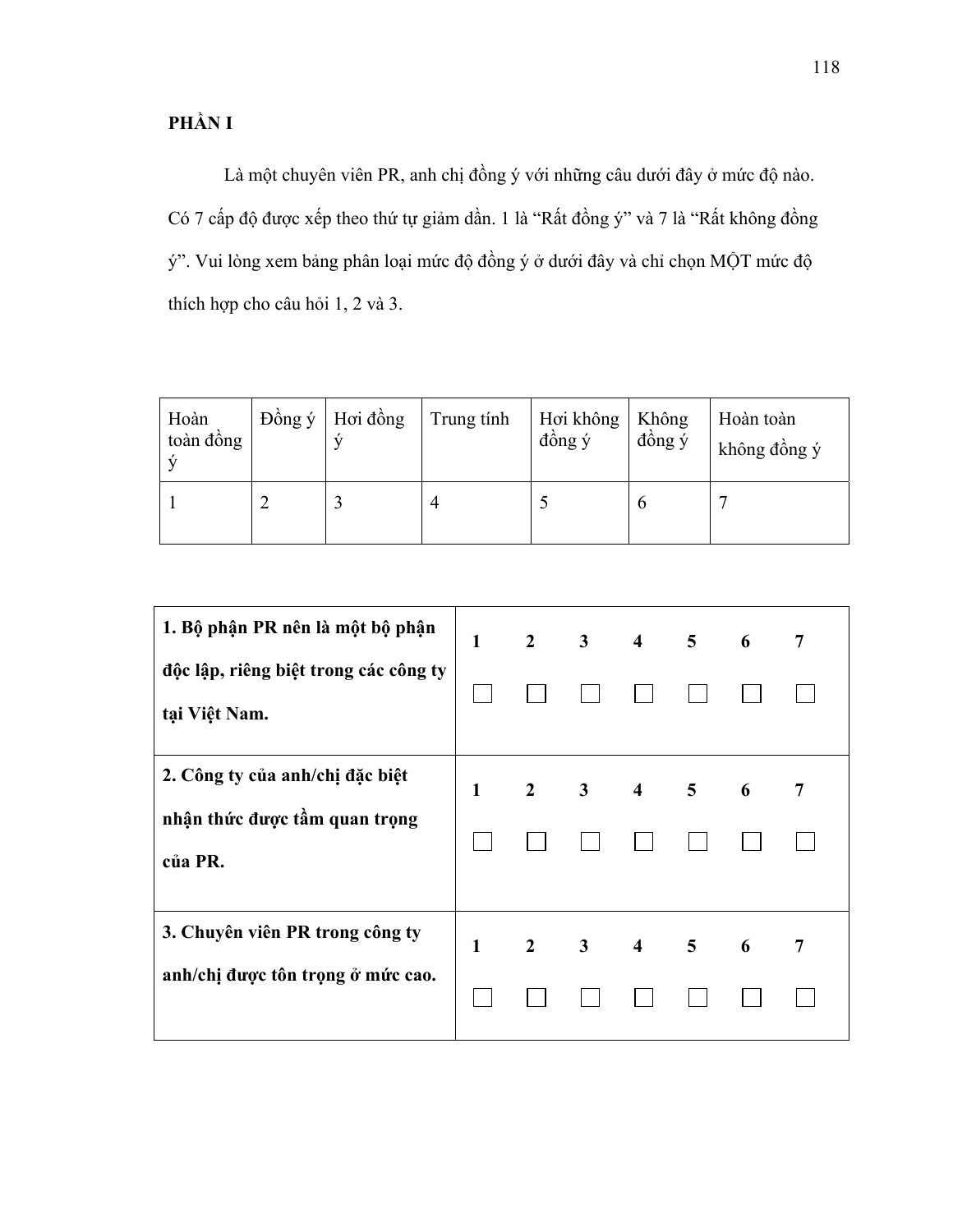- **4. Kỹ năng nào là quan trọng nhất đối với một chuyên viên PR? (Anh/chị có thể chọn nhiều hơn 1 lựa chọn.)** 
	- Kỹ năng viết
	- Kỹ năng giao tiếp  $\perp$
	- $\Box$ Năng lực chuyên môn (Technical Competence)
	- Kỹ năng hoạch định chiến lược  $\Box$
	- Kỹ năng ngoại ngữ (có thể giao tiếp bằng nhiều ngoại ngữ)
	- Kỹ năng khác (vui lòng ghi rõ):  $\perp$
- **5. Dưới đây là danh sách các nhiệm vụ của một chuyên viên PR. Vui lòng đánh dấu vào các vai trò mà một chuyên viên PR ở công ty anh/chị đảm nhận (Anh/chị có thể chọn nhiều hơn 1 lựa chọn)** 
	- Viết thông cáo báo chí
	- Liên lạc với nhà báo  $\perp$
	- Viết bản tin (newsletter) cho công ty  $\Box$
	- Làm brochure cho công ty  $\perp$
	- Soạn bài nói chuyện/trình bày cho quản lý cấp cao  $\Box$
	- $\Box$ Phát triển và cập nhật website cho công ty
	- $\Box$ Làm quảng cáo cho công ty
	- Mua quảng cáo cho công ty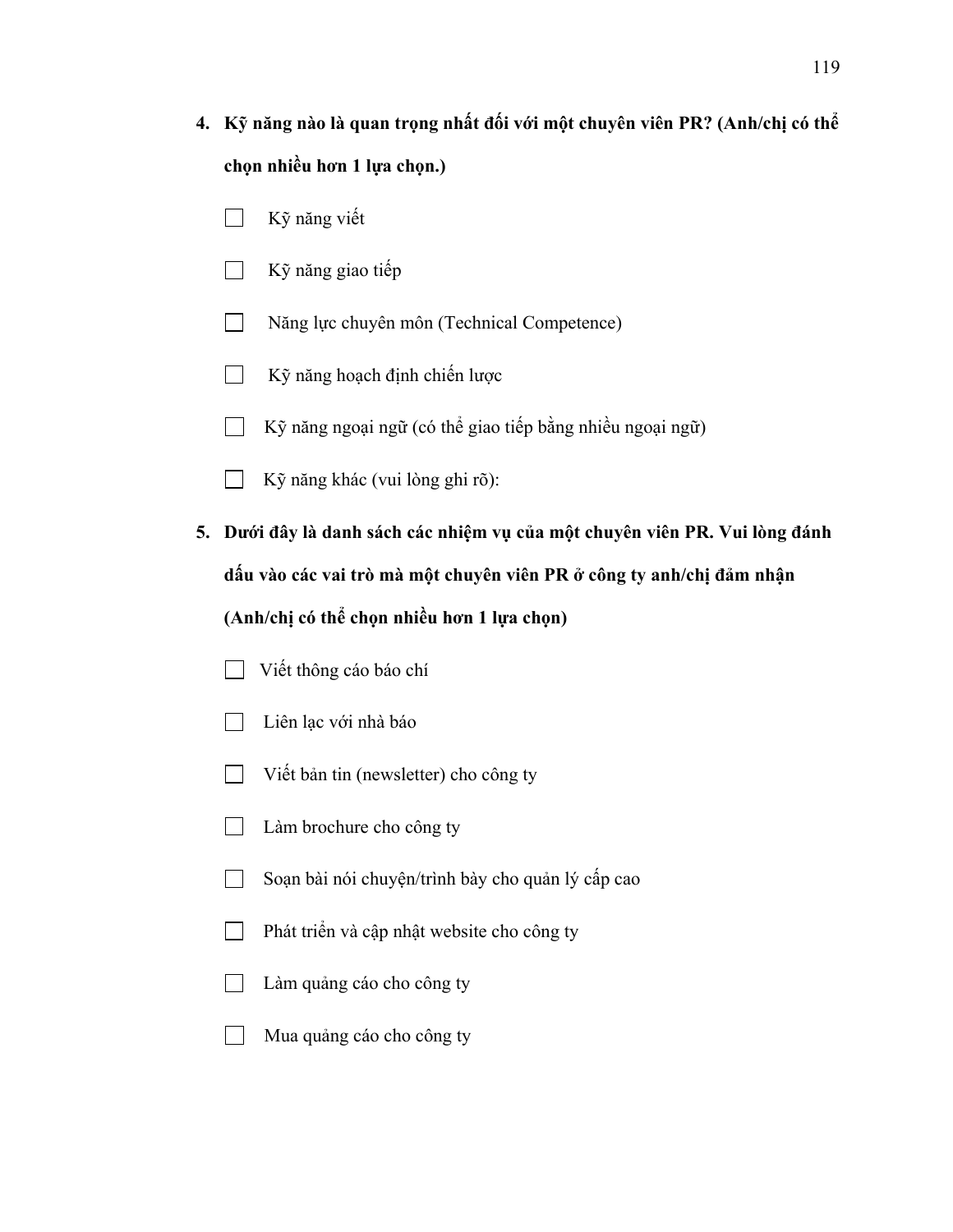|    | Cùng lập chiến lược với các quản lý cấp cao                                  |  |  |  |  |  |  |  |
|----|------------------------------------------------------------------------------|--|--|--|--|--|--|--|
|    | Các nhiệm vụ khác (vui lòng ghi rõ):                                         |  |  |  |  |  |  |  |
| 6. | Chuyên viên PR (bao gồm chuyên viên PR cấp cao) ở công ty anh/chị có         |  |  |  |  |  |  |  |
|    | tham gia tư vấn đối với các quyết định chiến lược của công ty không?         |  |  |  |  |  |  |  |
|    | Ý kiến riêng của anh/chị:<br>Không<br>Có                                     |  |  |  |  |  |  |  |
| 7. | Bộ phận PR ở công ty của anh/chị có phải là một bộ phận riêng biệt?          |  |  |  |  |  |  |  |
|    | $\Box$ Ý kiến riêng của anh/chị:<br>Không<br>Có                              |  |  |  |  |  |  |  |
|    | 8. Nếu anh/chị trả lời "Không" ở câu hỏi số 7, vui lòng đánh dấu vào các lựa |  |  |  |  |  |  |  |
|    | chọn mà anh/chị thấy hợp lý tại công ty của mình dưới đây.                   |  |  |  |  |  |  |  |
|    | Bộ phận PR là một phần của phòng Quảng cáo                                   |  |  |  |  |  |  |  |
|    | Bộ phận PR là một phần của phòng Marketing                                   |  |  |  |  |  |  |  |
|    | Bộ phận PR, Quảng Cáo và Marketing có chức năng chồng chéo nhau              |  |  |  |  |  |  |  |
|    | Ý kiến khác (vui lòng ghi rõ):                                               |  |  |  |  |  |  |  |
|    | 9. Chức năng/nhiệm vụ của bộ phận PR ở công ty anh/chị là gì? Vui lòng đánh  |  |  |  |  |  |  |  |
|    | dấu vào các lựa chọn mà anh/chị thấy hợp lý tại công ty của mình.            |  |  |  |  |  |  |  |
|    | Xây dựng và duy trì mối quan hệ tốt với công chúng (public) của công ty      |  |  |  |  |  |  |  |
|    | Đóng vai trò là người phát ngôn của công ty                                  |  |  |  |  |  |  |  |
|    | Xử lý khủng hoảng (nếu có)                                                   |  |  |  |  |  |  |  |
|    | Lập kế hoạch chiến lược cho công ty                                          |  |  |  |  |  |  |  |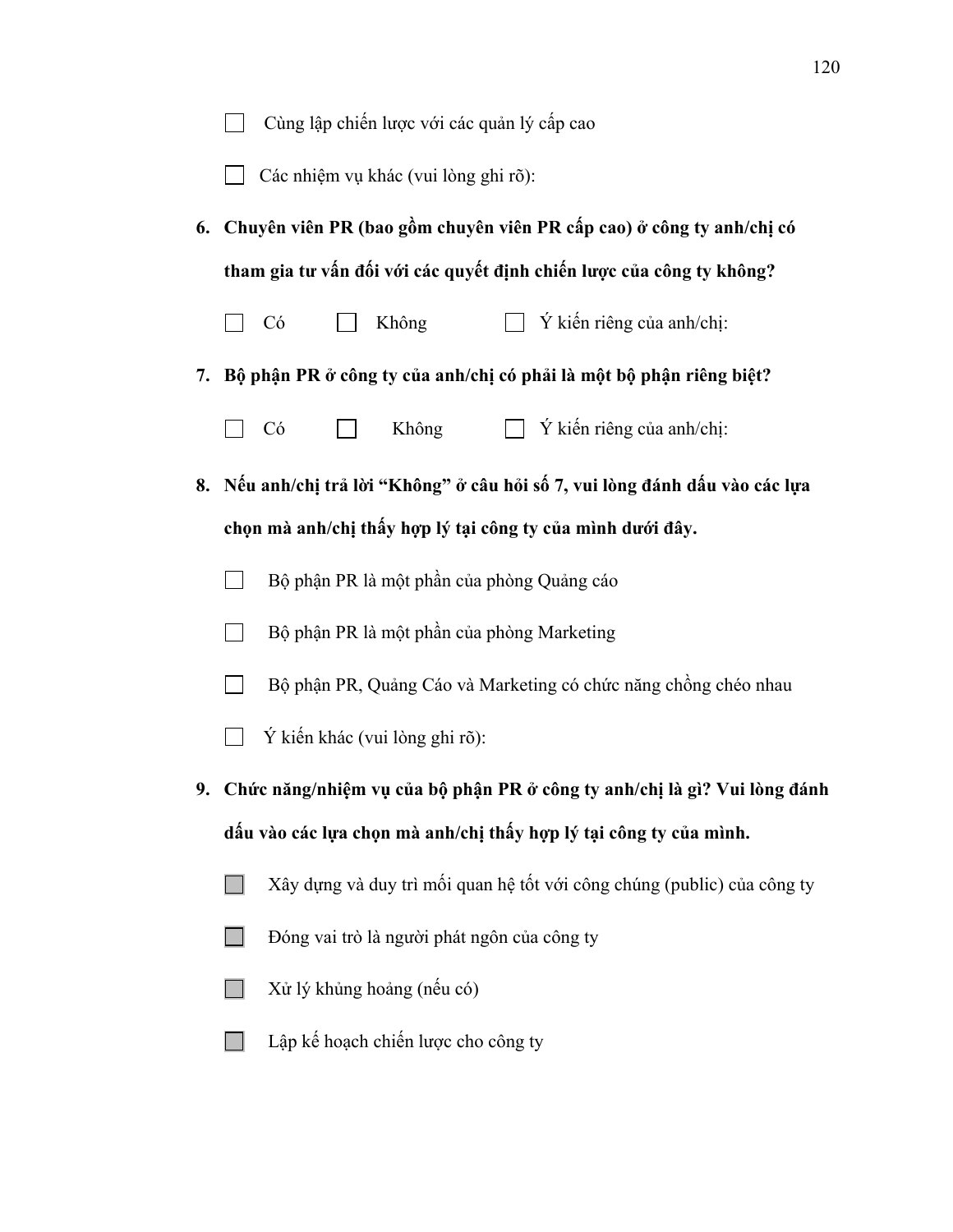Các nhiệm vụ khác (vui lòng ghi rõ):  $\sim$ 

# **10. Công việc PR mà anh/chị đang làm là công việc chính thức hay là kiêm nhiệm?**

- Chính thức  $\mathbf{1}$
- Kiêm nhiệm  $\sim$
- Ý kiến riêng của anh/chị (vui lòng ghi rõ):  $\Box$

## **PHẦN II**

Phần này gồm những câu hỏi về thông tin cá nhân của anh/chị. Thông tin này sẽ được giữ bí mật. Mục đích của phần này là để phân loại giữa các người tham gia với nhau.

- 1. Họ và tên:
- 2. Giới tính:
	- **I**

### Nữ Nam

- 3. Anh/chị hiện đang làm việc tại thành phố nào?
	- Thành phố Hồ Chí Minh  $\mathcal{L}^{\mathcal{L}}$
	- Thành phố Hà Nội  $\Box$
	- Thành phố Huế  $\Box$
	- Nơi khác: H
- 4. Anh/chị làm PR đã được bao lâu?
- 5. Vị trí của anh/chị trong công ty là vị trí quản lý?